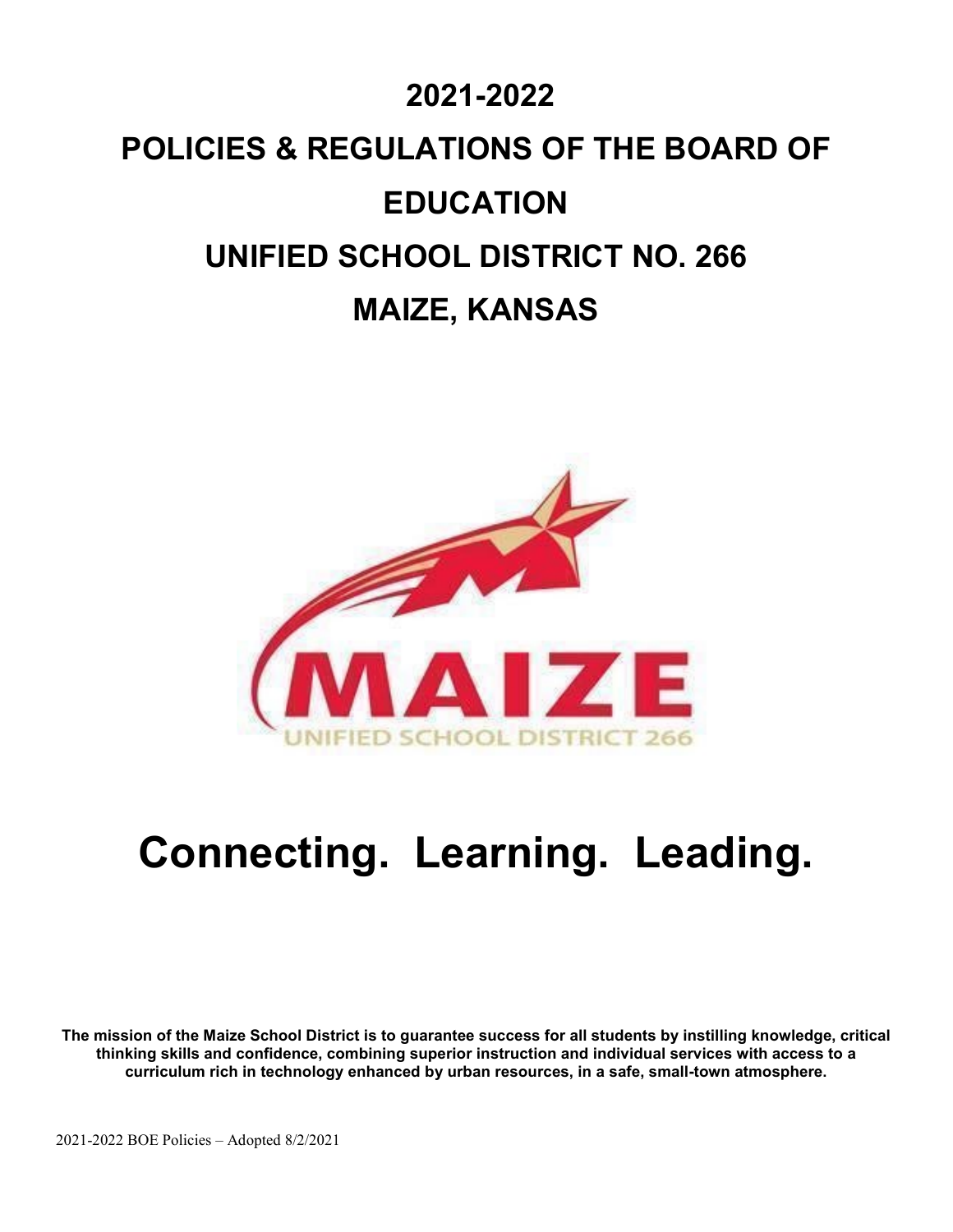# **TABLE OF CONTENTS**

| <b>PREFACE</b>     |                                               |                                                                                   | Page 1  |
|--------------------|-----------------------------------------------|-----------------------------------------------------------------------------------|---------|
| <b>ARTICLE I</b>   | <b>SCHOOL DISTRICT AND BOARD OF EDUCATION</b> | Page 2                                                                            |         |
|                    | Section 1                                     | Legal Name and Type of District                                                   | Page 2  |
|                    | Section 2                                     | Legal Name of Governing Body                                                      | Page 2  |
|                    | Section 3                                     | Election of Members of Board of Education                                         | Page 2  |
|                    | Section 4                                     | Function of the School Board                                                      | Page 2  |
|                    | Section 5                                     | Board Member Code of Ethics                                                       | Page 2  |
|                    | Section 6                                     | Organization and Officers                                                         | Page 3  |
|                    | Section 7                                     | Meetings of the Board of Education                                                | Page 3  |
|                    | Section 8                                     | Agenda                                                                            | Page 4  |
|                    | Section 9                                     | Order of Business                                                                 | Page 4  |
|                    | Section 10                                    | Voting                                                                            | Page 4  |
|                    | Section 11                                    | <b>Purchasing Policy</b>                                                          | Page 4  |
|                    | Section 12                                    | <b>District Credit Cards</b>                                                      | Page 5  |
|                    | Section 13                                    | <b>Transacting Business</b>                                                       | Page 5  |
|                    | Section 14                                    | Audit                                                                             | Page 5  |
|                    | Section 15                                    | Minutes of Board Meetings                                                         | Page 5  |
|                    | Section 16                                    | Board of Education Convention Expenses                                            | Page 5  |
|                    | Section 17                                    | General Public Speaking on Board Agenda Items                                     | Page 5  |
|                    | Section 18                                    | Non-Discrimination                                                                | Page 6  |
|                    | Section 19                                    | Concerns/Complaints to the Board of Education                                     | Page 6  |
|                    | Section 20                                    | <b>Board Passes</b>                                                               | Page 8  |
|                    | Section 21                                    | Policies Relating to the Protection of the Rights of Individuals and Institutions |         |
|                    |                                               |                                                                                   | Page 8  |
|                    | Section 22                                    | <b>Bullying</b>                                                                   | Page 13 |
|                    | Section 23                                    | <b>Sexual Harassment</b>                                                          | Page 14 |
|                    | Section 24                                    | Racial and Disability Harassment                                                  | Page 19 |
|                    | Section 25                                    | Complaints of Discrimination                                                      | Page 20 |
|                    | Section 26                                    | <b>Emergency Opioid Intervention</b>                                              | Page 21 |
|                    | Section 27                                    | Communications                                                                    | Page 21 |
|                    | Section 28                                    | <b>Booster Clubs</b>                                                              | Page 23 |
|                    | Section 29                                    | <b>Concealed Observations</b>                                                     | Page 23 |
|                    | Section 30                                    | <b>Federal Fiscal Compliance</b>                                                  | Page 23 |
|                    | Section 31                                    | <b>Annual Operating Budget</b>                                                    | Page 25 |
| ARTICLE II         | <b>ADMINISTRATIVE STAFF</b>                   | Page 25                                                                           |         |
|                    | Section 1                                     | Contract of Superintendent of Schools                                             | Page 25 |
|                    | Section 2                                     | Duties of Superintendent and Administrators                                       | Page 25 |
| <b>ARTICLE III</b> | <b>DISTRICT EMPLOYEES</b>                     | Page 25                                                                           |         |
|                    | Section 1                                     | <b>Employment of Personnel</b>                                                    | Page 25 |
|                    | Section 2                                     | Nepotism                                                                          | Page 26 |
|                    | Section 3                                     | Personnel Tenure                                                                  | Page 26 |
|                    | Section 4                                     | <b>Staff-Student Relations</b>                                                    | Page 27 |
|                    | Section 5                                     | Concerns                                                                          | Page 28 |
|                    | Section 6                                     | Payment Policy                                                                    | Page 28 |
|                    | Section 7                                     | Certification of Health (K.S.A. 72-5213)                                          | Page 28 |

2021-2022 BOE Policies – Adopted 8/2/2021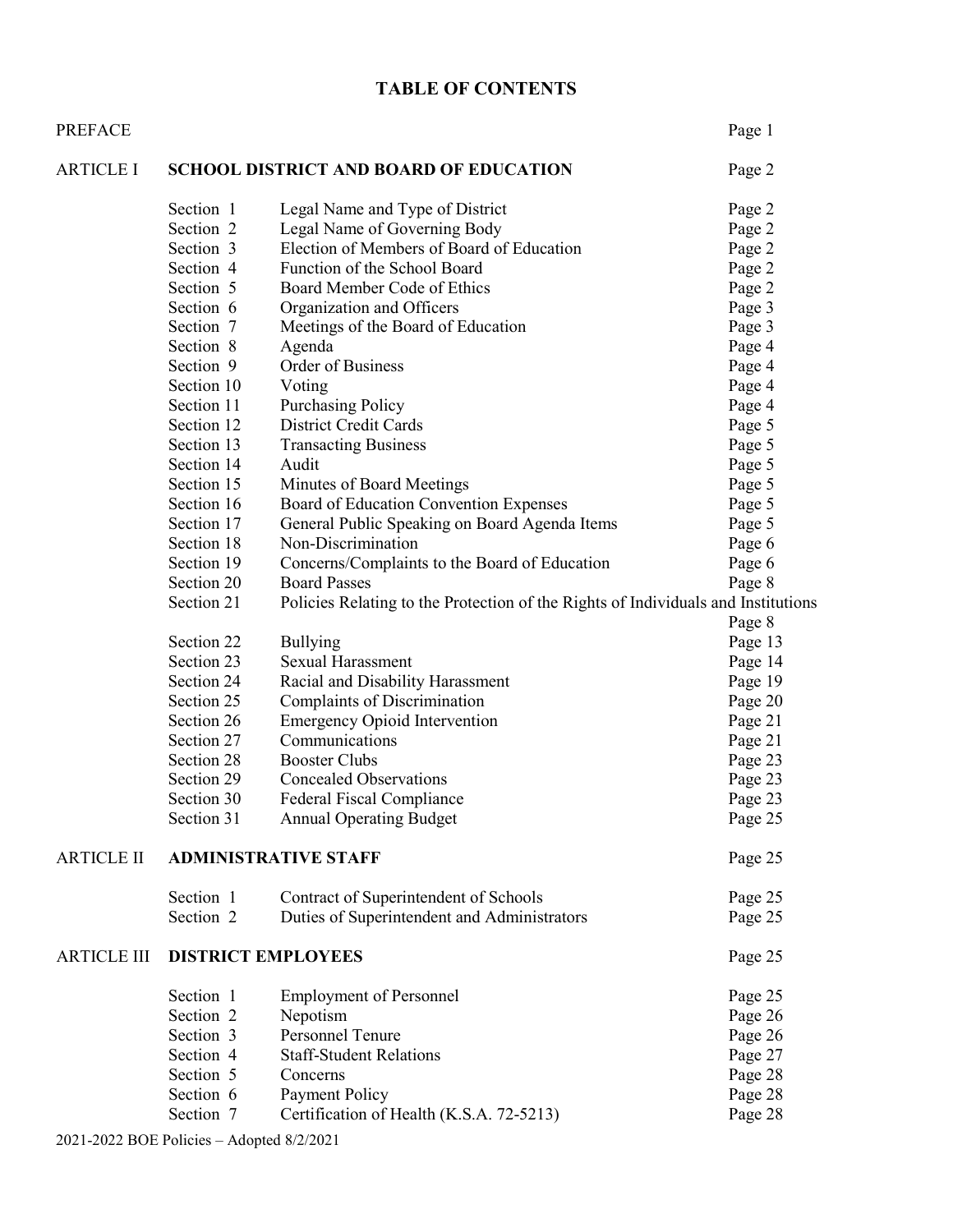|                   | Section 8         | Professional Development Training                    | Page 28 |
|-------------------|-------------------|------------------------------------------------------|---------|
|                   | Section 9         | <b>Substitute Teachers</b>                           | Page 28 |
|                   | Section 10        | <b>District Facilities</b>                           | Page 28 |
|                   | Section 11        | Food Service                                         | Page 29 |
|                   | Section 12        | Transportation                                       | Page 29 |
|                   | Section 13        | <b>Political Activities</b>                          | Page 29 |
|                   | Section 14        | Worker's Compensation                                | Page 29 |
|                   | Section 15        | Evaluation                                           | Page 30 |
|                   | Section 16        | Notice to Employees                                  | Page 30 |
|                   | Section 17        | Use of Tobacco/Smokeless Tobacco/Nicotine/Vaporizers | Page 30 |
|                   | Section 18        | Reimbursement of Use of Employee Car                 | Page 30 |
|                   | Section 19        | Sponsor's Expenses                                   | Page 30 |
|                   | Section 20        | Work Week                                            | Page 31 |
|                   | Section 21        | Use of Cellular Phones                               | Page 31 |
|                   | Section 22        | Assignment and Transfer                              | Page 31 |
|                   | Section 23        | Use of District Resources                            | Page 31 |
|                   | Section 24        | <b>Salary Deduction</b>                              | Page 31 |
|                   | Section 25        | Do Not Resuscitate Order                             | Page 31 |
|                   | Section 26        | Drug-Free Workplace                                  | Page 31 |
|                   | Section 27        | Drug-Free Schools                                    | Page 32 |
|                   | Section 28        | Military Leave                                       | Page 32 |
|                   | Section 29        | Communicable Disease                                 | Page 34 |
| <b>ARTICLE IV</b> | <b>ENROLLMENT</b> |                                                      | Page 34 |
|                   | Section 1         | <b>Student Admission to School</b>                   | Page 34 |
|                   | Section 2         | Proof of Identity                                    | Page 36 |
|                   | Section 3         | Payment of Student Bills                             | Page 36 |
|                   | Section 4         | Work Study Program                                   | Page 36 |
|                   | Section 5         | Foreign Students                                     | Page 37 |
|                   | Section 6         | Out-of-District Applicants                           | Page 37 |
| <b>ARTICLE V</b>  | <b>STUDENTS</b>   |                                                      | Page 37 |
|                   | Section 1         | Child Abuse                                          | Page 37 |
|                   | Section 2         | Interaction with Local Law Enforcement               | Page 37 |
|                   | Section 3         | Medication                                           | Page 37 |
|                   | Section 4         | Immunizations                                        | Page 39 |
|                   | Section 5         | <b>Communicable Diseases</b>                         | Page 40 |
|                   | Section 6         | <b>Health Services</b>                               | Page 40 |
|                   | Section 7         | Lunch Period                                         | Page 40 |
|                   | Section 8         | <b>Student Fees</b>                                  | Page 40 |
|                   | Section 9         | Damages to School Property                           | Page 40 |
|                   | Section 10        | Graduation                                           | Page 40 |
|                   | Section 11        | <b>Activity Trips/Excursion Policy</b>               | Page 41 |
|                   | Section 12        | Philosophy of Discipline                             | Page 43 |
|                   | Section 13        | Drugs & Alcohol                                      | Page 43 |
|                   | Section 14        | Use of Tobacco/Smokeless Tobacco/Nicotine/Vaporizers | Page 44 |
|                   | Section 15        | Hazing                                               | Page 44 |
|                   | Section 16        | Weapons                                              | Page 45 |
|                   | Section 17        | Search and Seizure - School Facilities               | Page 45 |
|                   | Section 18        | <b>District Grading Policy</b>                       | Page 45 |
|                   | Section 19        | Pupil Placement/Promotion                            | Page 45 |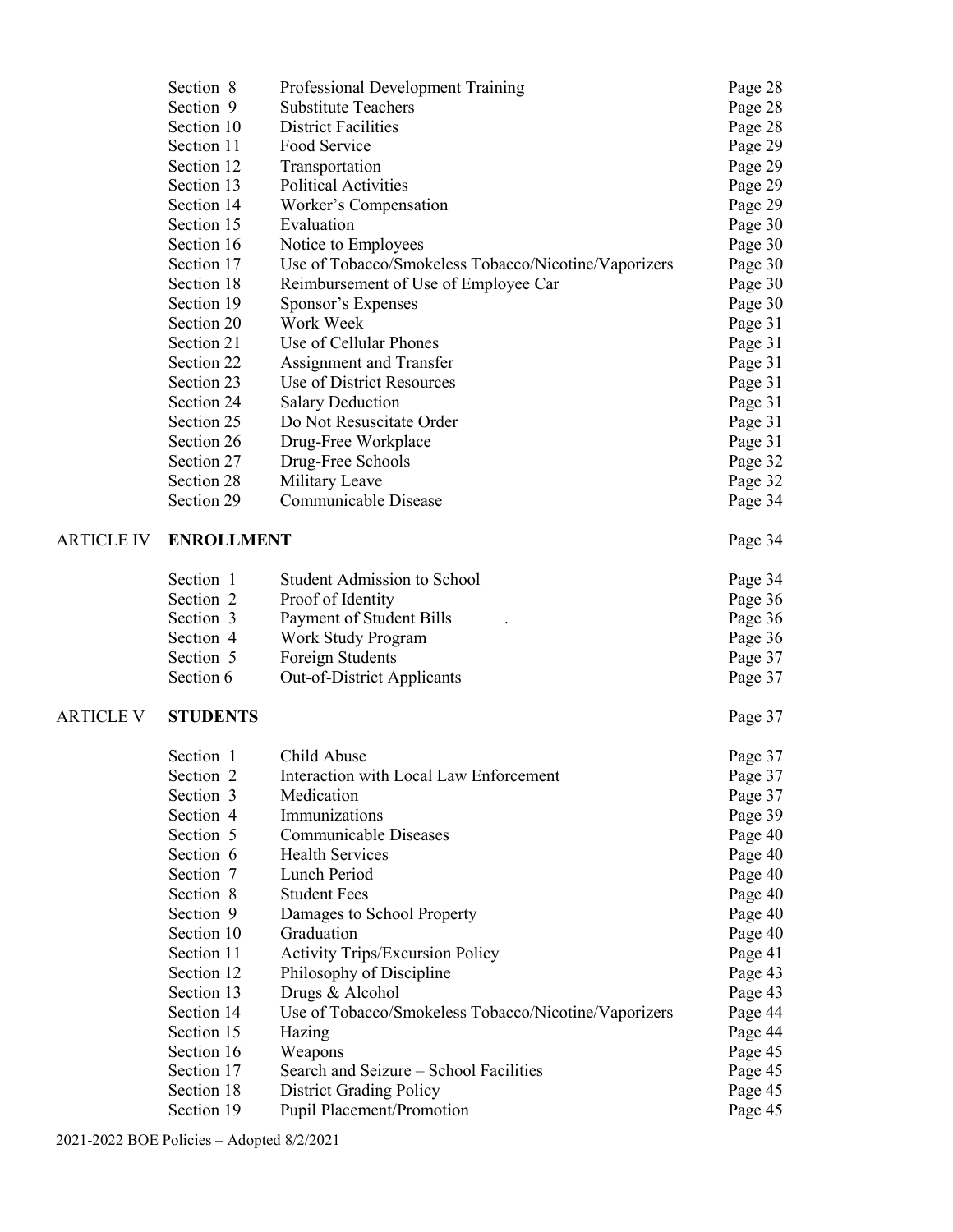|                                                                                                            | Section 20<br>Section 21 | Publishing of School Regulations<br><b>Visitors</b>                                          | Page 47<br>Page 47 |  |  |  |
|------------------------------------------------------------------------------------------------------------|--------------------------|----------------------------------------------------------------------------------------------|--------------------|--|--|--|
|                                                                                                            | Section 22               | Transportation                                                                               | Page 48            |  |  |  |
|                                                                                                            | Section 23               | <b>Student Activity Fund Management</b>                                                      | Page 48            |  |  |  |
|                                                                                                            | Section 24               | <b>Extracurricular Participation</b>                                                         | Page 48            |  |  |  |
|                                                                                                            | Section 25               | <b>Fundraisers for Students</b>                                                              | Page 49            |  |  |  |
|                                                                                                            | Section 26               | Food Allergies                                                                               | Page 49            |  |  |  |
|                                                                                                            | Section 27               | <b>Wellness Program</b>                                                                      | Page 49            |  |  |  |
|                                                                                                            | Section 28               | <b>Emergency Safety Interventions</b>                                                        | Page 49            |  |  |  |
|                                                                                                            | Section 29               | <b>Release of Student Records</b>                                                            | Page 53            |  |  |  |
| <b>ARTICLE VI</b>                                                                                          | <b>COMMUNITY</b>         |                                                                                              | Page 54            |  |  |  |
|                                                                                                            | Section 1                | Use of School Facilities                                                                     | Page 54            |  |  |  |
|                                                                                                            | Section 2                | Use of School Facilities on Sunday                                                           | Page 54            |  |  |  |
|                                                                                                            | Section 3                | Assignment of Custodian for Activities                                                       | Page 54            |  |  |  |
|                                                                                                            | Section 4                | Rates for Use of Buildings                                                                   | Page 54            |  |  |  |
|                                                                                                            | Section 5                | <b>Complimentary Passes for Senior Citizens</b>                                              | Page 54            |  |  |  |
|                                                                                                            | Section 6                | <b>Adult Season Activity Tickets</b>                                                         | Page 54            |  |  |  |
|                                                                                                            | Section 7                | For Profit Advertising and Signage                                                           | Page 54            |  |  |  |
|                                                                                                            | Section 8                | District and School Logos                                                                    | Page 55            |  |  |  |
|                                                                                                            |                          | ARTICLE VII CURRICULUM AND INSTRUCTION                                                       | Page 55            |  |  |  |
|                                                                                                            | Section 1                | <b>Mission Statement</b>                                                                     | Page 55            |  |  |  |
|                                                                                                            | Section 2                | Philosophies of Curriculum and Instruction                                                   | Page 55            |  |  |  |
|                                                                                                            | Section 3                | Curriculum Development and Implementation                                                    | Page 56            |  |  |  |
|                                                                                                            | Section 4                | Outside Vendor Based Curriculum/Instruction                                                  | Page 57            |  |  |  |
|                                                                                                            | Section 5                | Special Education and Special Programs                                                       | Page 57            |  |  |  |
|                                                                                                            | Section 6                | Section 504 Accommodations for Students                                                      | Page 58            |  |  |  |
|                                                                                                            | Section 7                | <b>Support Programs</b>                                                                      | Page 58            |  |  |  |
|                                                                                                            | Section 8                | Service Animals and Other Animals in School                                                  | Page 59            |  |  |  |
|                                                                                                            | Section 9                | Religion in Curricular or School Sponsored Activities and Religious Objections               | Page 59            |  |  |  |
|                                                                                                            | Section 10               | Children's Internet Protection Act                                                           | Page 60            |  |  |  |
| <b>EXHIBIT I</b>                                                                                           |                          | <b>BOARD POLICY EMERGENCY PROCEDURE GUIDELINES</b>                                           | Page 61            |  |  |  |
| <b>EXHIBIT II</b>                                                                                          |                          | <b>BOARD POLICY RESOLUTION IDENTIFYING PUBLIC</b>                                            |                    |  |  |  |
|                                                                                                            |                          | <b>RECORDS AND PROVIDING ACCESS THERETO</b>                                                  | Page 62            |  |  |  |
| <b>EXHIBIT III</b>                                                                                         |                          | <b>EXPOSURE CONTROL PLAN FOR BLOODBORNE</b><br>PATHOGENS IN USD 266, SEDGWICK COUNTY, KANSAS | Page 64            |  |  |  |
| <b>EXHIBIT IV</b>                                                                                          |                          | <b>MEDIA-CENTER MATERIAL REVIEW COMMITTEE</b>                                                | Page 73            |  |  |  |
| <b>EXHIBIT V</b>                                                                                           |                          | <b>FAMILY AND MEDICAL LEAVE PLAN</b>                                                         | Page 74            |  |  |  |
| <b>EXHIBIT VI</b>                                                                                          |                          | <b>COPYRIGHT GUIDELINES</b>                                                                  | Page 76            |  |  |  |
| <b>EXHIBIT VII</b>                                                                                         |                          | <b>HOMELESS STUDENT REGULATION</b>                                                           | Page 79            |  |  |  |
| <b>EXHIBIT VIII FOSTER CARE STUDENT REGULATION</b><br>Page 83<br>2021-2022 BOE Policies - Adopted 8/2/2021 |                          |                                                                                              |                    |  |  |  |
|                                                                                                            |                          |                                                                                              |                    |  |  |  |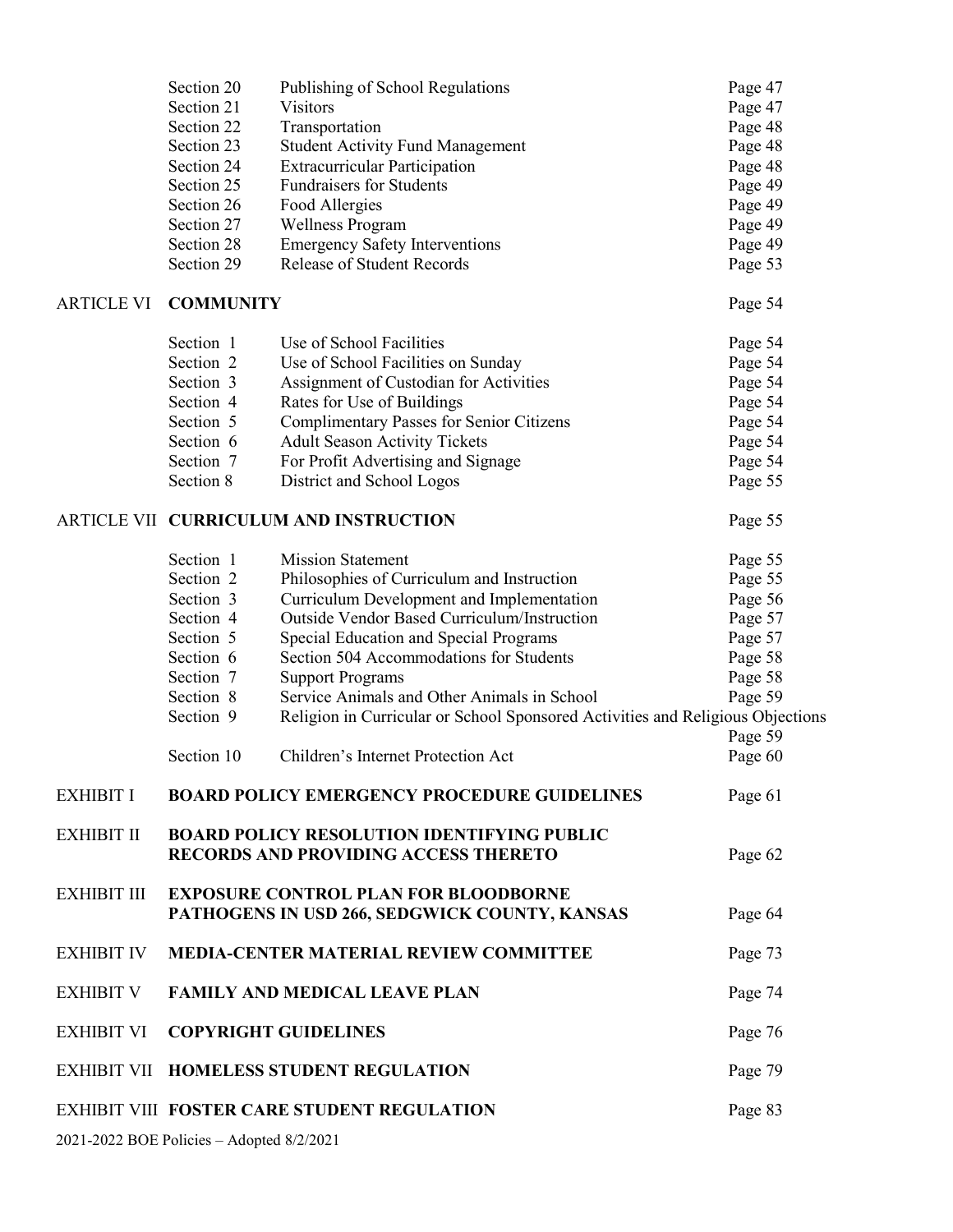# EXHIBIT IX **DISCRIMINATION COMPLAINT FORM** Page 85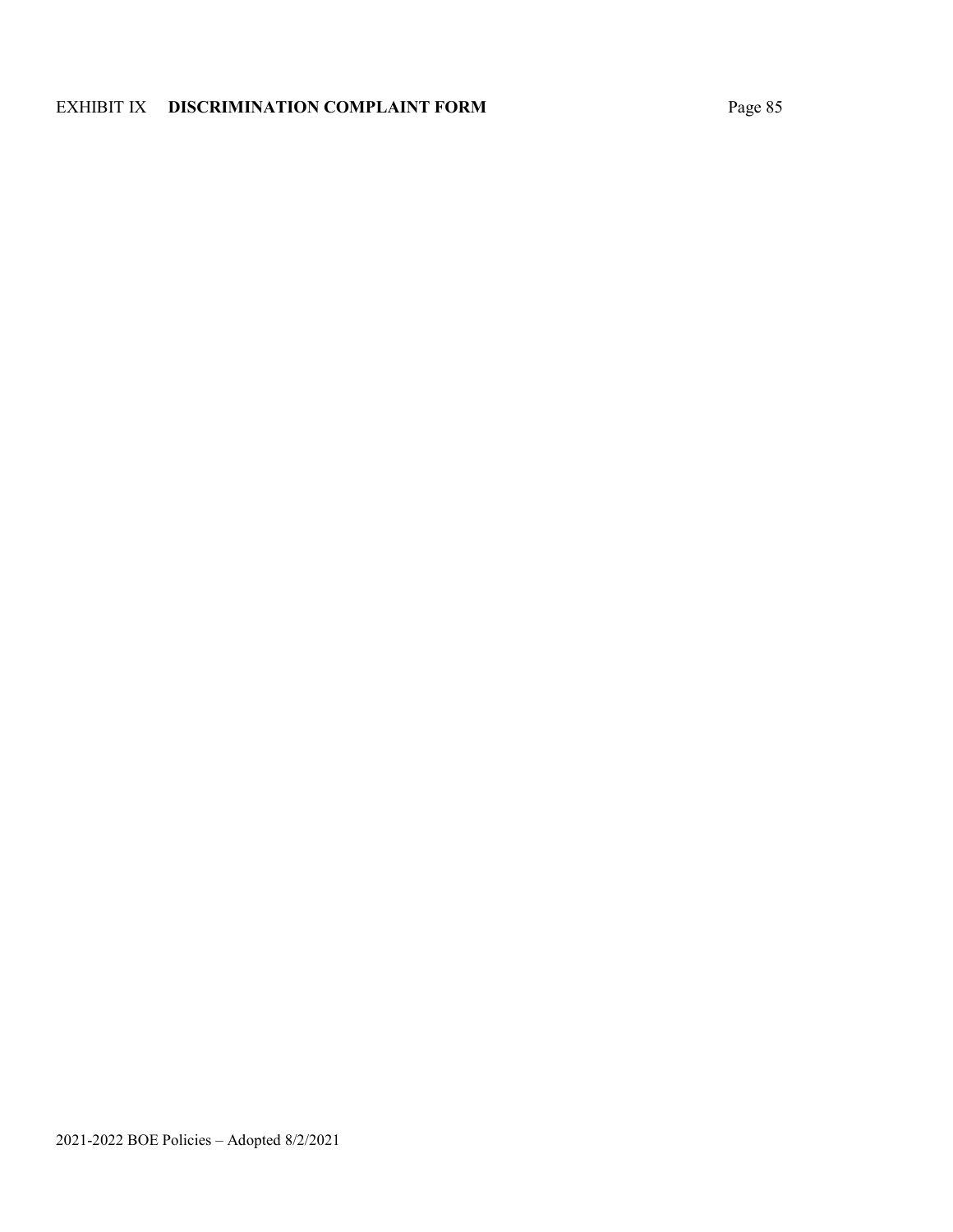#### **PREFACE**

Any organization, whatever its intent, structure, goals or physical makeup, must have a set of standard guidelines to ensure adequate operation. The following pages are written conditions of the Board of Education of the Maize Unified School System, Maize, Kansas. To ensure a working understanding of its responsibilities, the following definitions have been agreed upon:

**Board Policy** - A guide (intent) for discretionary (professional judgment) action for the operation of the Maize Unified Schools.

**Regulations** - Specific required action set forth either by the Board of Education or the School Administrative personnel to carry out the Board Policies.

**By-Laws** - A regulation governing the Board of Education's internal organization or operation.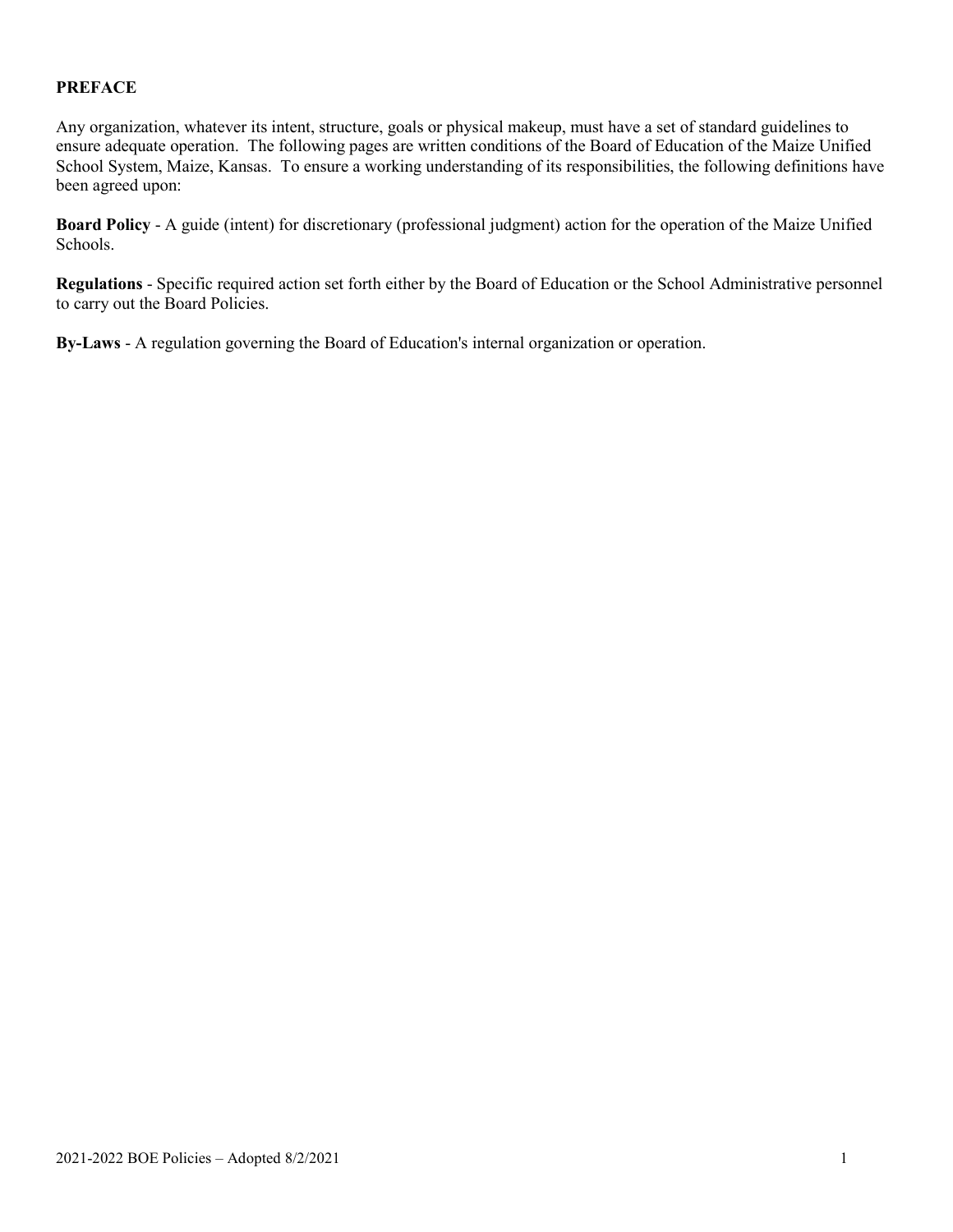# *ARTICLE I - SCHOOL DISTRICT AND BOARD OF EDUCATION*

**Section 1 - Legal Name and Type of District.** The legal name of the school district is Unified School District No. 266, Sedgwick County, Kansas, and is governed by all laws pertaining to unified districts and published in the General Statutes of the State of Kansas.

**Section 2 - Legal Name of Governing Body.** "The Board of Education of Unified School District No. 266," Maize, Sedgwick County, Kansas.

**Section 3 - Election of Members of Board of Education.** The will of the people of Unified School District No. 266, Sedgwick County, Kansas, is expressed at a general election as prescribed by law, namely on the first Tuesday in November in odd numbered years.

The Board of Education shall be composed of seven (7) members elected from three (3) districts and one (1) member at large. The description of each district is as follows and shall be reviewed on even years as per state law.

**Board Member District I** – Starting at Maize Road & 13<sup>th</sup> line extending west on 13<sup>th</sup> Street to 119<sup>th</sup>, south on 119<sup>th</sup> to <sup>1</sup>/<sub>2</sub> section line, west on <sup>1</sup>/<sub>2</sub> section line to 151<sup>st</sup> Street, north on 151<sup>st</sup> Street to <sup>1</sup>/<sub>2</sub> section line north of 13<sup>th</sup> Street, east to 135<sup>th</sup> Street, north on 135<sup>th</sup> to ½ section line north of 21<sup>st</sup>, east to 119<sup>th</sup>, south on 119<sup>th</sup> to 21<sup>st</sup> Street, east on 21st Street to the  $\frac{1}{2}$  section line east of Tyler, south on  $\frac{1}{2}$  section line to southern boundary of district (17<sup>th</sup>) Street), west on boundary line to Maize Road, and south on Maize Road to  $13<sup>th</sup>$  Street. Positions 1 & 4. **Board Member District II –** Starting at North Maize Road and the river (northern boundary) extending south on Maize Road to 53<sup>rd</sup> Street, east on 53<sup>rd</sup> to Tyler, south on Tyler to 21st Street, east on 21<sup>st</sup> to the 1/2 section line (Woodchuck), south on the  $\frac{1}{2}$  section line to the southern boundary (17<sup>th</sup> Street), east to I-235. Positions 2 & 5. **Board Member District III** – Includes the area north of 53<sup>rd</sup> Street and west of Maize Road and all the area south of 53<sup>rd</sup> Street west of Tyler Road to 21<sup>st</sup> Street, west on 21st Street to 119<sup>th</sup>, north on 119<sup>th</sup> to 29<sup>th</sup> Street, west on  $29<sup>th</sup>$  to west boundary. North on the western boundary to the river. Positions 3 & 6.

#### **Member at Large –** Position 7.

When a vacancy occurs, the Board shall publish a notice one time in a newspaper having general circulation in the school district stating that the vacancy has occurred and that it will be filled by appointment by the Board not sooner than fifteen (15) days after such publication. If such vacancy occurs before May 1 of the second year of the term leaving an unexpired term of more than two years, such appointee shall serve until second Monday in January after following the general school election as provided in K.S.A. 1972 Sup. 25-2023 and amendments thereto.

In the latter event, the unexpired term of two years commencing on the second Monday in January after the following general school election shall be filled at such election and the ballots or ballot labels and returns of election with respect to such office shall be designated as follows: "To fill the unexpired term."

**Section 4 - Function of the School Board.** The primary function of the School Board is legislative and judicial rather than executive. It shall hold the chief executive officer (Superintendent) responsible for the efficient administration and supervision of the schools. Individual members of the Board shall exercise no authority.

The work of the Board falls into three main areas:

- A. Employment of a qualified Superintendent.
- B. Development of policy.
- C. To see that policies are carried out by administration to the benefit of the school system.

**Section 5 – Board Member Code of Ethics.** As a public official, a school board member must not only do what is required by law, but because of the special trust with which they are charged by the community, must observe the ethics of that public office.

The Board of Education, desiring to operate in the most ethical and conscientious manner possible, adopts the following code of ethics to be followed by each member. Each school board member will:

- A. Give his/her first and greatest concern to the students of the school system, without any distinction as to who they are or what their backgrounds may be.
- B. Recognize that authority rests with the Board as a whole and make no personal promises or take any private action that might compromise the Board.
- C. Work with fellow Board members in a spirit of harmony and cooperation in spite of differences of opinion.

2021-2022 BOE Policies – Adopted 8/2/2021 2 D. Base his/her decisions upon all available facts, voting his/her convictions in every case, unswayed by bias of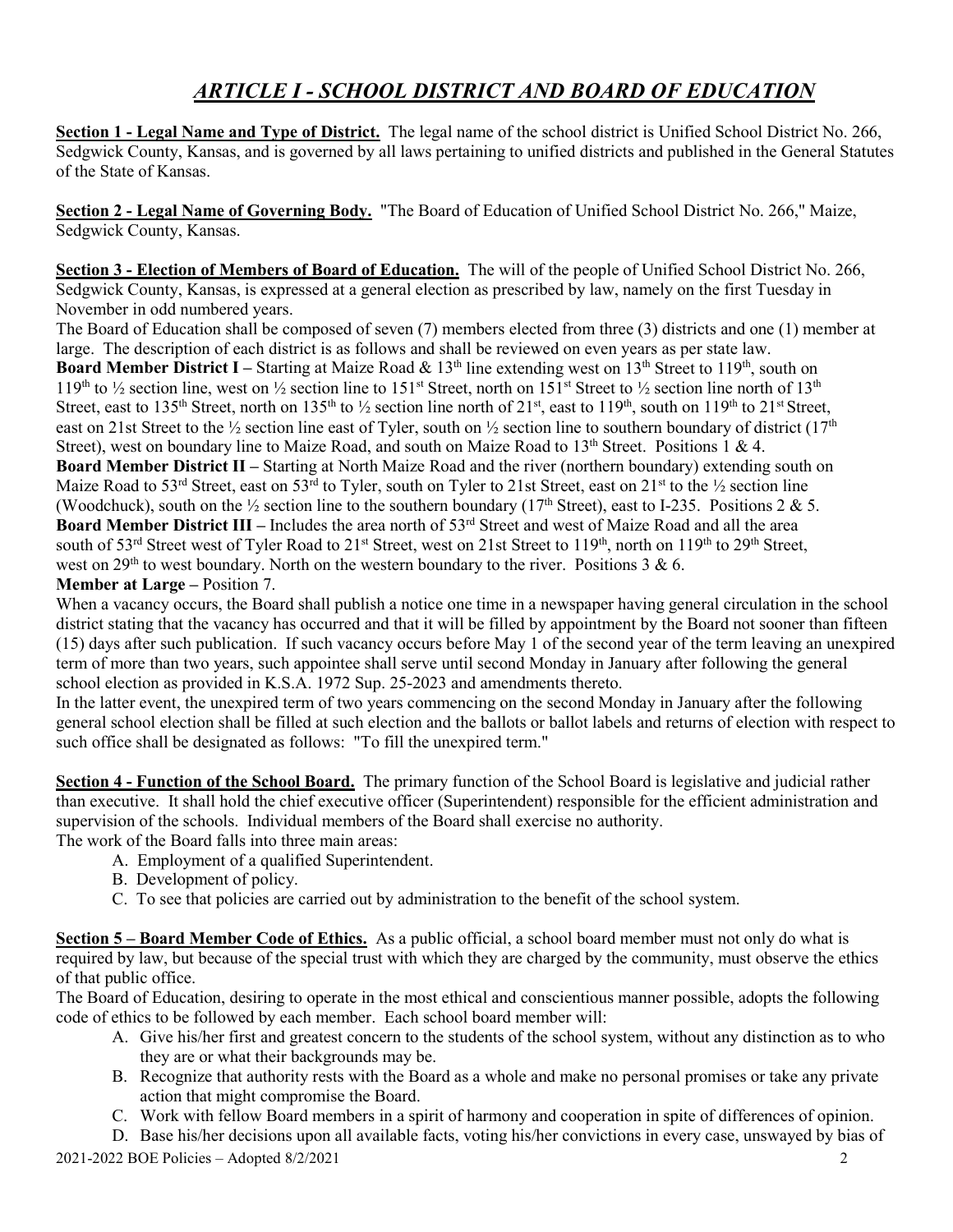any kind and upholding the majority decision of the Board.

- E. Maintain confidentiality of privileged information.
- F. Avoid being placed in a position of conflict of interest and refrain from using the board member position for personal or partisan gain.
- G. Confine Board actions to policy making and evaluation and recognize that the Superintendent, not the Board, is responsible for the day-to-day administration of the schools.
- H. Refer all complaints, comments and criticisms through the proper chain of command.
- I. Support and protect school personnel in proper performance of their duties.
- J. Vote on the interest of the system as a whole and not on a particular segment thereof.
- K. Communicate to other board members and the Superintendent expressions of public reaction to Board policies and school programs.
- L. Participate in boardsmanship training and activities.

#### **Section 6 - Organization and Officers.**

- A. Organization
	- 1. Members shall, on the second Monday of July, elect officers. Officers to be elected as prescribed by law - namely, President, Vice-President, Clerk of the Board, and Treasurer of the Board.
	- 2. The term of each officer shall be for a period of one year. Each officer shall perform the legal duties of said office and such other functions as designated by the Board of Education.
- B. Duties of Officers
	- 1. President Shall preside at all meetings of the Board, appoint all committees as needed, and sign all warrants ordered by the Board to be drawn upon by the Treasurer for school money.
	- 2. Vice-President In the absence of the President or his/her inability to act, the Vice-President shall perform the duties of the President.
	- 3. In the absence or inability of the President and Vice-President, the remaining members shall select a member to act in their capacity.
	- 4. Clerk (not a member of the Board) The Clerk of the Board shall be appointed by the Board at the regular meeting in July and shall attend all meetings of the Board; shall keep an accurate journal of its proceedings and shall have care and custody of the records, books, and documents of the Board. He/She shall countersign all warrants drawn upon by the Treasurer and shall keep an accurate account of all money paid to the Treasurer for the account of said Board and all money paid on orders drawn upon by the Treasurer by order of the Board. Before entering upon the discharge of his/her duties, the Clerk shall be furnished a corporate surety bond in an amount fixed by the Board.
	- 5. Treasurer (not a member of the Board) The Treasurer of the Board shall be appointed by the Board at the regular meeting in July and attend Board meetings as requested. He/She shall deposit all money belonging to the Board in accordance with the provisions of the law; shall prepare and submit in writing monthly reports of the finances of the Board and shall pay on money belonging to the Board only upon warrants signed by the President, or in his/her absence, the Vice-President, and countersigned by the Clerk. Before entering upon the discharge of his/her duties, the Treasurer shall be furnished a corporate surety bond in an amount fixed by the Board - he/she shall countersign all warrants drawn upon the treasury.

#### **Section 7 - Meetings of the Board of Education.**

- A. Regular meetings shall be held on the second Monday of each month, and the time set at 7:00 p.m., the year around and no agenda items shall be started after 11:00 p.m. If agenda is not complete by 11:30 p.m., meeting will adjourn to the 4th Monday at 7:00 p.m.
- B. The presence of four (4) members shall constitute a quorum at all Board meetings.
- C. Special meetings may be called at any time by the President of the Board or by any three members. Written notice stating time and place of any special meeting and the purpose for which called shall, unless waived, be given each member of the Board, and no business other than stated in the notice shall be transacted.
- D. Special committees may be appointed by the President to discharge special responsibilities. Special committees shall make their recommendation to the entire Board for final action. Special committees are considered dissolved as soon as they have made their recommendation on their special assignment or on the next July 1, whichever comes first. Special committees who have not completed their work by July 1 may be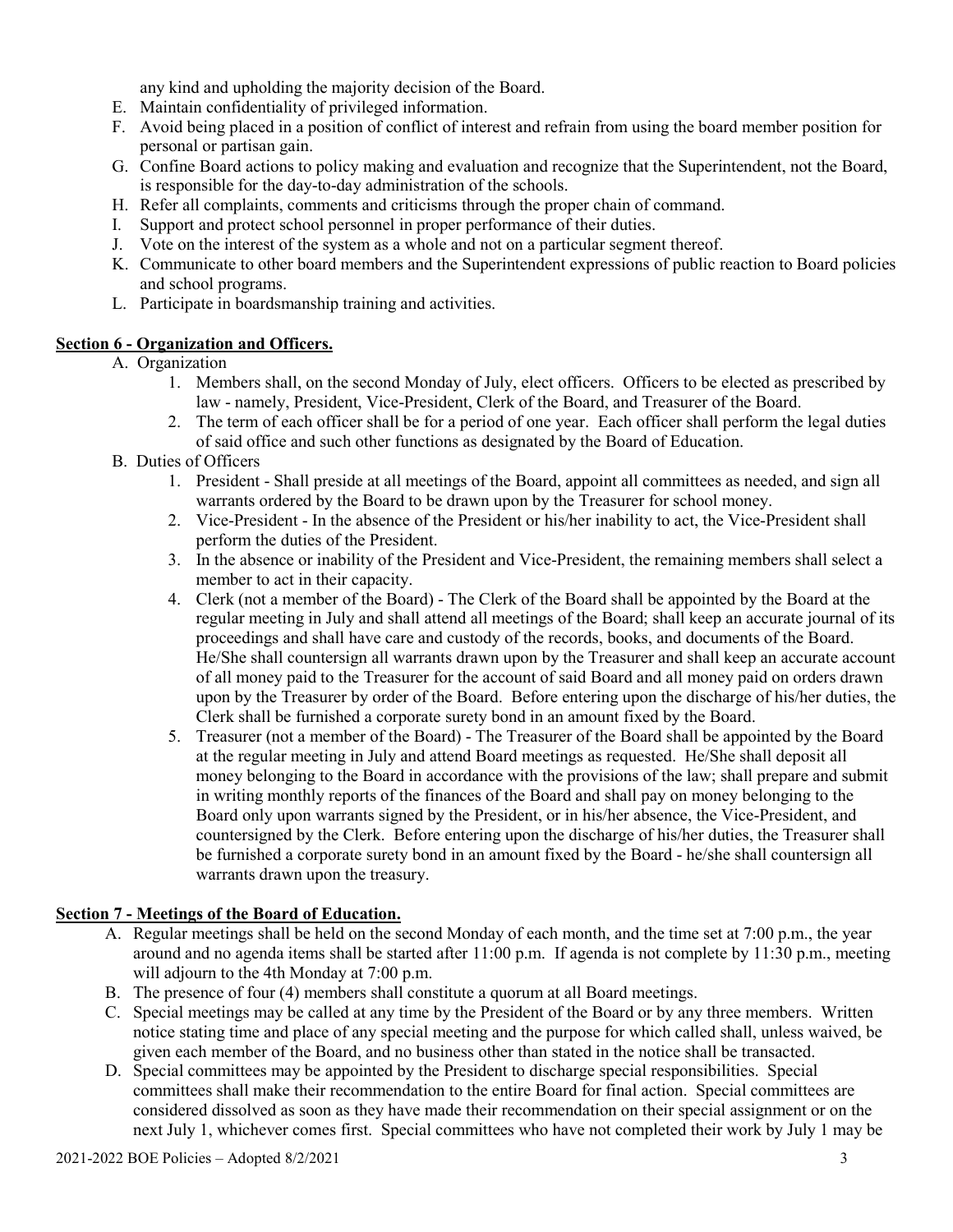reappointed by the newly elected President.

**Section 8 - Agenda.** A complete agenda, including support data, will be prepared by the Superintendent in consultation with the President and/or Vice-President of the Board of Education, and mailed and/or provided via Internet to each member of the Board three days before the date of the regular Board meeting. This requirement will be waived only for special meetings of the Board.

#### **Section 9 - Order of Business (may be changed by majority consent).**

- A. Approval of Agenda
- B. Approval of Minutes, District Funds and Monthly Bills (These items may be added to a consent agenda if necessary)
- C. Superintendent's Comments
- D. Visitors Comments/Board Questions
- E. Old Business
- F. New Business
- G. Requests for Future Meeting Agenda Items
- H. Board Discussion and Suggestions
- I. Items Requested by the Board or Superintendent
- J. Adjournment

**Section 10 - Voting.** The majority of affirmative votes of the full Board of Education will pass or adopt any motion. Voting may be by roll call. Any member who abstains from voting will be counted as having voted against the motion. However, if a Board member has announced a conflict of interest with regard to an issue, the member may leave the meeting until the voting on the issue has been concluded. The member's vote will not be counted as having been cast. Any member of the Board who wishes to make a motion, second a motion, or discuss pending business will first secure recognition of the Board President.

All formal actions of the Board will be taken by ordinary motions unless a formal resolution is required by law. It will not be necessary for a motion to be before the Board in order to discuss an agenda item that has been presented by the Board President for consideration. In the ordinary course of events the Board will discuss all matters other than routine procedural questions, prior to the making of a motion, in order that the reaching of consensus may be facilitated. The following motions will be in order:

- A. To adopt the agenda
- B. To recess
- C. To take action
- D. To amend a motion made to take action, but such amending motion shall be disposed of before any other motion to amend the motion will be in order
- E. To defer action
- F. To go into executive session
- G. To adjourn, either finally, or to a specific time, date or place.

**Section 11 - Purchasing Policy.** Insofar as possible and practical, purchase of principal items of supplies shall be made on the basis of one year's needs and shall be awarded on the basis of quotes/bids.

- A. An attempt will be made to obtain 3 quotes/bids on all items in excess of \$5000. If 3 quotes/bids are not obtained, the reasons will be noted on the winning bid form. No matching lowest bid will be allowed or accepted from a vendor except with Board approval.
	- (\$2,500.00 \$5,000.00) Price comparisons by phone, fax, email, website, or catalogs (\$5,000.00 - \$10,000.00) Quotes in writing (\$10,000.00 - \$20,000.00) Written request for Bid and response in writing (\$20,000.00 - and above) Sealed Bid in compliance with State Statutes.
- B. Bids requested will be opened prior to the Board meeting in which action is to be taken. All legal requirements in regard to purchases shall be observed.
- C. The school board delegates, to the superintendent or designee, the power to execute contracts for the purchase of goods and services if the value of such goods or services is less than \$20,000.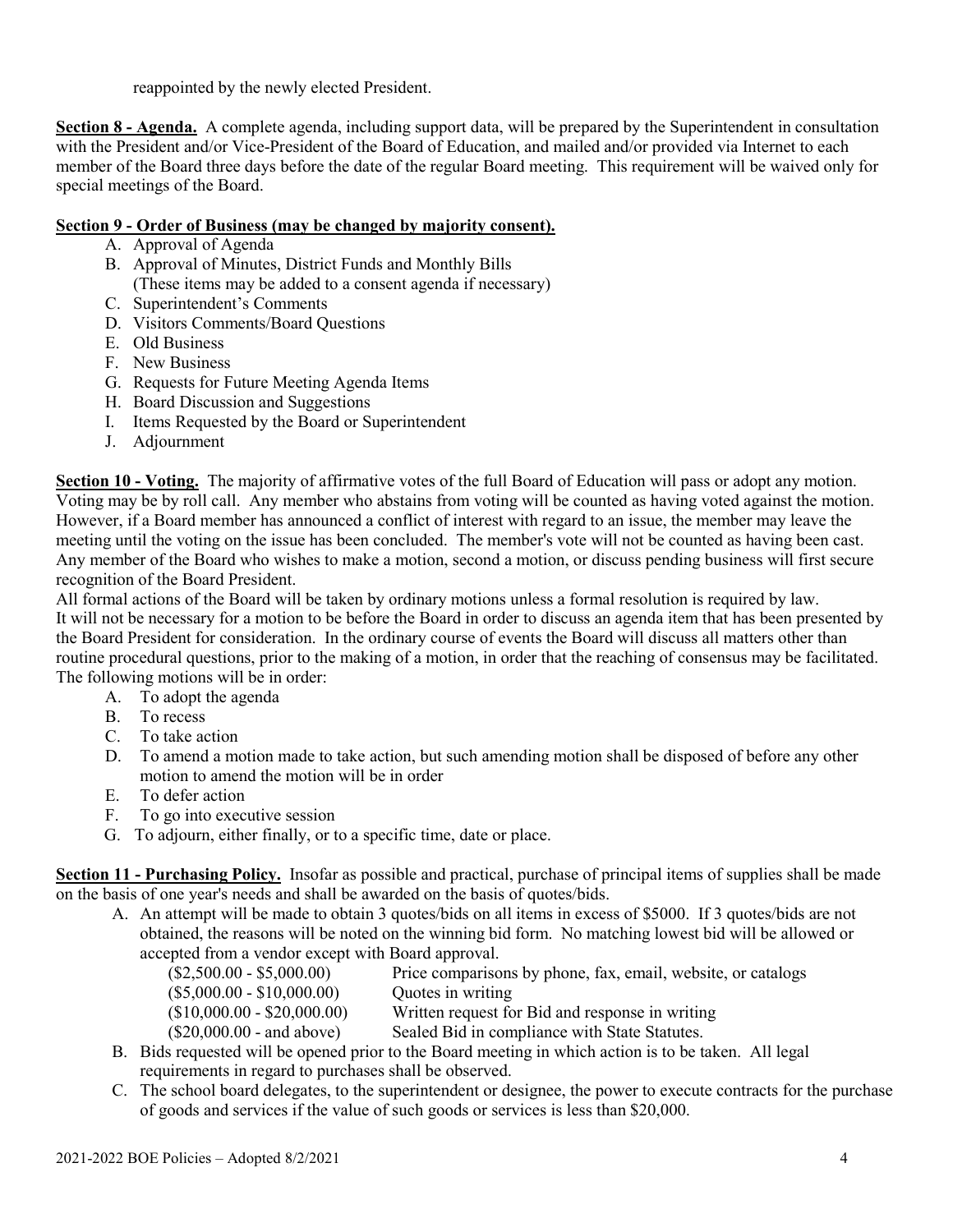**Section 12 – District Credit Cards.** The school district will employ a system that provides access to a credit card account to conduct school business.

- A. The superintendent will be held accountable for this system of credit, and access will be to select school employees.
- B. Gasoline/fuel company credit card(s) are extended to school employees who are assigned extended travel for necessary school business in school owned vehicles. The maintenance and assignment of the fuel card(s) will be the responsibility of the transportation department and will follow all internal accounting procedures including the annual Year-End Transportation Report.
- C. Selected board members are assigned the responsibility each month to review all expenditures and the payment of such expenditures incurred by the school district for the district credit cards at the time they review other district expenditures.

**Section 13 - Transacting Business/Home Rule.** All business is transacted at regular meetings or at special meetings, which includes the authority granted by the 2003 legislature regarding the home rule. Special committees appointed by the Board may transact business binding on the school district only within authority specifically granted to them; and to be continuously binding, all such business thus transacted must be reported at the next meeting of the Board for approval and entered into the minutes of the Board as public record.

The Board may at its option, sit in closed executive session for the following purposes:

- A. Non-Elected Personnel: To protect the privacy interests of an identifiable individual.
- B. Consultation with an attorney: To protect attorney-client privilege, and the public interest.
- C. Negotiations: To protect the District's right to the confidentiality of its negotiating position, and the public interest.
- D. Confidential data: To protect the privacy rights of a corporation, partnership, trust, etc. with regard to their financial affairs.
- E. Matters concerning an individual, such as a student (not non-elected personnel): To protect the privacy rights of a student who is identifiable.
- F. Preliminary discussion of real property acquisition: To protect the District's financial interest and bargaining position.
- G. School safety issues.

**Section 14 - Audit.** The Board requires that all accounts be audited yearly.

**Section 15 - Minutes of Board Meetings.** A complete and accurate set of minutes of each Board meeting shall be kept in an official record book specified for that purpose and shall be kept on file as the official record of school legislation of the district and shall be open to public inspection.

**Section 16 - Board of Education Convention Expenses.** Board of Education members when on official Board of Education business and representing Unified School District 266 will be reimbursed for the following expenses or these expenses will be paid direct, whichever case applies:

- A. Direct cost of transportation and/or mileage at the state approved rate.
- B. All required registration fees.
- C. Room expense by diary, invoice or receipt.
- D. Meal allowance of \$40.00 per day.
- E. Incidental expenses by receipt or ledger & expense report.

Expenses of spouses are to be paid in advance if known or USD 266 reimbursed by the next regular meeting. School board members must have prior written approval from the federal awarding agency or pass-through entity to get reimbursement for expenses specifically related to a federal award. All travel costs must be presented with an itemized, verified statement prior to reimbursement. In addition, if these costs are charged directly to the federal award, documentation must be maintained that justifies that: Participation of the individual is necessary to the federal award, and The costs are reasonable and consistent with the district's established policy.

**Section 17 - General Public Speaking on Board Agenda Items.** If anyone from the general public audience wishes to speak to the Board of Education about any item on the agenda, they are to give their name, address, and agenda item to the Clerk. The Board President will select the time and amount of time for them to speak, either during Visitors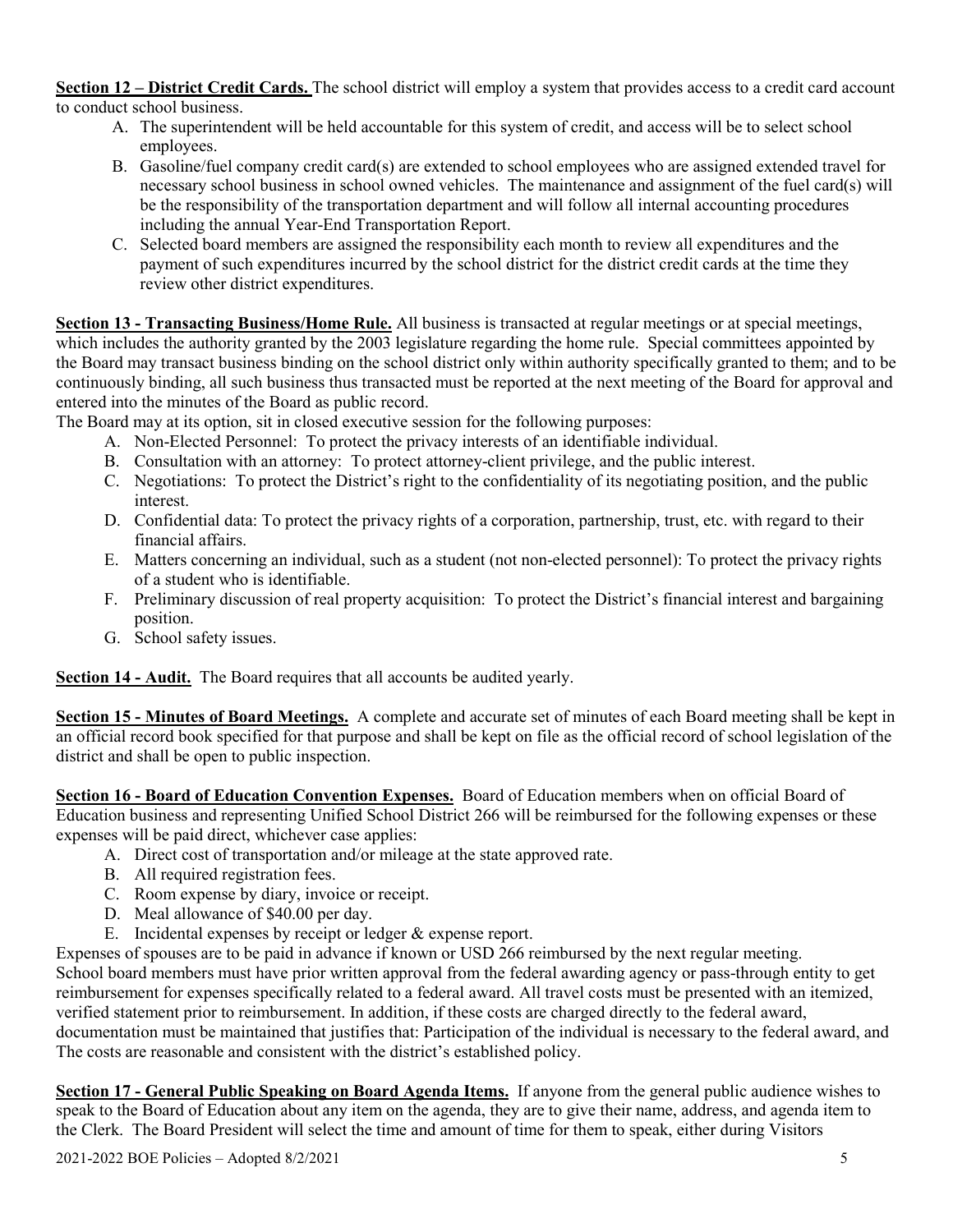Comments or before or after Board discussion and prior to Board action on an agenda item. Items of concern for possible addition to future agenda may also be submitted following the same procedure.

**Section 18 - Non-Discrimination.** As stated in the Kansas State Board of Education's Policy Statement, Section 504 – Applicants for admission and employment, students, parents, employees, sources of referral of applicants for admission and employment and all unions or professional organizations holding negotiated agreements or professional agreements with the school district are hereby notified that this district does not discriminate on the basis of race, religion, color, national origin, sex, age, genetic information, or disability in admission or access to, or treatment or employment in, its programs and activities.

Any person having inquiries concerning the Maize school district's compliance with the regulations implementing Title VI, Title IX, Americans with Disability Act or Section 504 is directed to contact the Superintendent, who has been designated by the Maize school district to coordinate the district's efforts to comply with the regulations implementing these laws.

Location: 905 W. Academy Ave., Maize, Kansas 67101-9404. Telephone: 316-722-0614. You can also contact the Section 504 Coordinator at the Kansas State Board of Education by calling 785-296-2424.

#### **Section 19 - Concerns/Complaints to the Board of Education.** If parents have a concern about their child, they will:

- 1. First contact the child's teacher.
- 2. If not satisfied, contact the building principal.
- 3. If not satisfied, contact the district superintendent or designee.
- 4. If not satisfied, place the concern in writing and request that the superintendent inform the Board of the concern prior to the next regularly scheduled Board of Education meeting. The parent(s) will be informed of the process to address the BOE at a formal meeting.

The board encourages all complaints regarding the district to be resolved at the lowest possible administrative level. Whenever a complaint is made directly to the board as a whole or to a board member as an individual, it will be referred to the administration for study and possible resolution.

Discrimination against any individual on the basis of race, color, national origin, sex, disability, age, genetic information, or religion in the admission or access to, or treatment or employment in the district's programs and activities is prohibited. Harassment of an individual on any of these grounds is also prohibited. The Assistant Superintendent for Personnel and Operations (905 W. Academy Ave., Maize, KS 67101, 722-0614) has been designated to coordinate compliance with nondiscrimination requirements contained in Title VI of the Civil Rights Act of 1964, Title VII of the Civil Rights Act of 1964, Title IX of the Education Amendments of 1972, Section 504 of the Rehabilitation Act of 1973, and The Americans with Disabilities Act of 1990. Information concerning the provisions of these Acts, and the rights provided thereunder, are available from the compliance coordinator.

#### Complaints About Discrimination or Discriminatory Harassment

Complaints of discrimination or discriminatory harassment by an employee should be addressed to the employee's supervisor, the building principal, or the district compliance coordinator. Complaints by a student should be addressed to the building principal, another administrator, the guidance counselor, or another licensed staff member. Any school employee who receives a complaint of discrimination or harassment from a student shall

inform the student of the employee's obligation to report the complaint and any proposed resolution of the complaint to the building principal. If the building principal is the alleged harasser, the complaint shall be reported to the district compliance coordinator. Complaints by any other person alleging discrimination should be addressed to the building principal or the district compliance coordinator. Complaints about discrimination, including complaints of harassment, will be resolved through the following complaint procedures: Informal Procedures

The building principal shall attempt to resolve complaints of discrimination or harassment in an informal manner at the building level. Any school employee who receives a complaint of discrimination harassment from a student, another employee or any other individual shall inform the individual of the employee's obligation to report the complaint and any proposed resolution of the complaint to the building principal. The building principal shall discuss the complaint with the individual to determine if it can be resolved. If the matter is resolved to the satisfaction of the individual, the building principal shall document the nature of the complaint and the proposed resolution of the complaint, and forward this record to the district compliance coordinator. Within 20 days after the complaint is resolved in this manner, the principal shall contact the complainant to determine if the resolution of the matter remains acceptable. If the matter is not resolved to the satisfaction of the individual in the meeting with the principal, or if the individual does not believe the resolution remains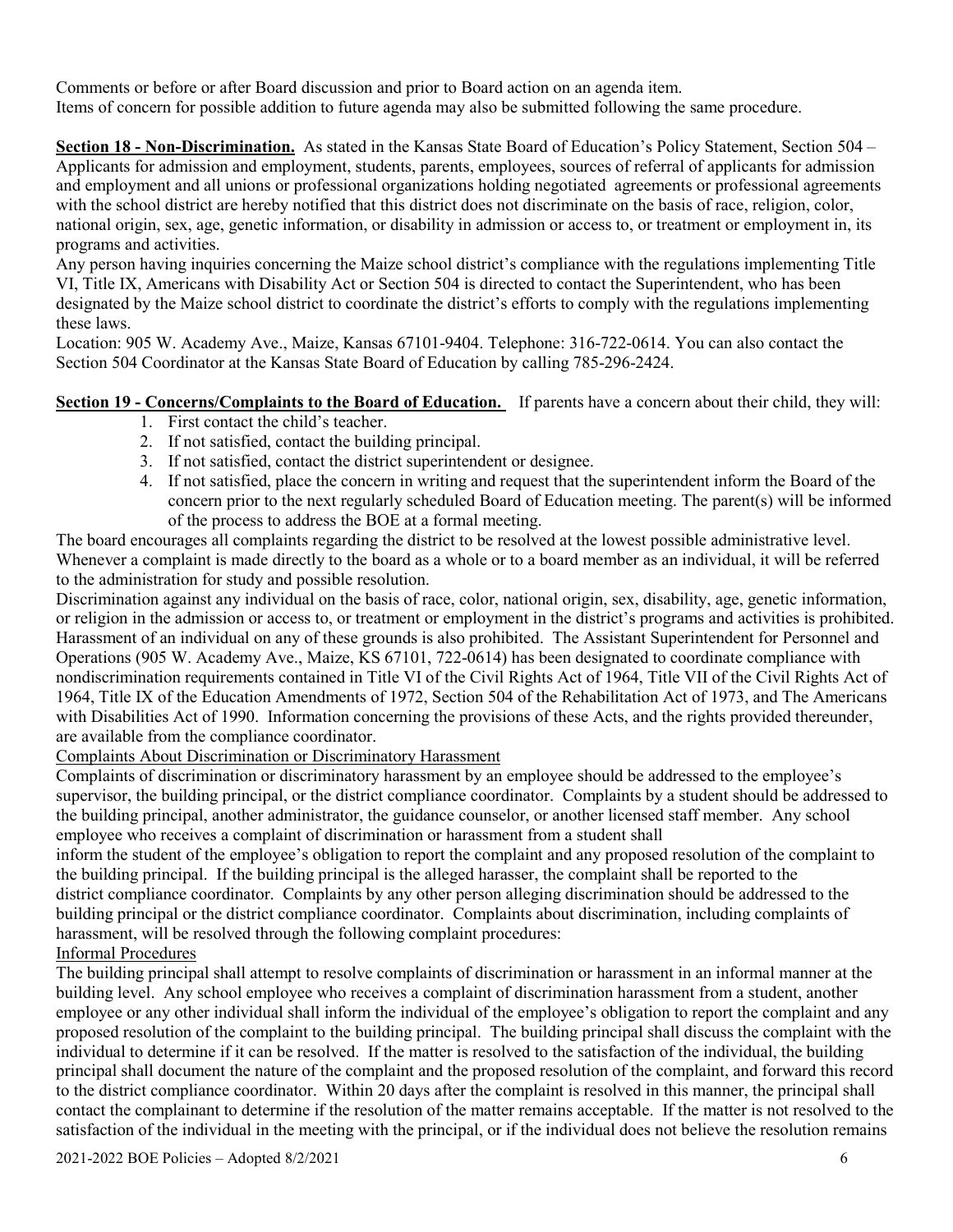acceptable, the individual may initiate a formal complaint.

If discrimination or harassment has occurred, the district will take prompt, remedial action to prevent its recurrence. The district prohibits retaliation or discrimination against any person for opposing discrimination, including harassment; for participating in the complaint process; or making a complaint, testifying, assisting, or participating in any investigation, proceeding, or hearing.

#### Formal Complaint Procedures

A formal complaint should be filed in writing and contain the name and address of the person filing the complaint using the Complaint Form, Exhibit IX. The complaint should briefly describe the alleged violation. If an individual does not wish to file a written complaint and the matter has not been adequately resolved, the building principal may initiate the complaint. Forms for filing written complaints are available in each building office and the central office.

A complaint should be filed as soon as possible after the conduct occurs, but not later than 180 days after the complainant becomes aware of the alleged violation, unless the conduct forming the basis for the complaint is ongoing.

If appropriate, an investigation shall follow the filing of the complaint. If the complaint is against the superintendent, the board shall appoint an investigating officer. In other instances, the investigation shall be conducted by the building principal, the compliance coordinator or another individual appointed by the board. The investigation shall be informal but thorough. All interested persons, including the complainant and the person against whom the complaint is lodged, will be afforded an opportunity to submit written or oral evidence relevant to the complaint.

A written determination of the complaint's validity and a description of the resolution shall be issued by the investigator, and a copy forwarded to the complainant and the accused no later than 45 days after the filing of the complaint.

If the investigation results in a recommendation that a student be suspended or expelled, procedures outlined in board policy and state law governing student suspension and expulsion will be followed.

If the investigation results in a recommendation that an employee be suspended without pay or terminated, procedures outlined in board policy, the negotiated agreement or state law will be followed.

Records relating to complaints filed and their resolution shall be forwarded to and maintained in a confidential manner by the district compliance coordinator.

The complainant may appeal the determination of the complaint. Appeals shall be heard by the district compliance coordinator, a hearing officer appointed by the board, or by the board itself as determined by the board. The request to appeal the resolution shall be made within 20 days after the date of the written resolution of the complaint at the lower level. The appeal officer shall review the evidence gathered by the investigator and the investigator's report, and shall afford the complainant and the person against whom the complaint is filed an opportunity to submit further evidence, orally or in writing, within 10 days after the appeal is filed. The appeal officer will issue a written determination of the complaint's validity and a description of its resolution within 45 days after the appeal is filed.

If discrimination or harassment has occurred, the district will take prompt, remedial action to prevent its recurrence. The district prohibits retaliation or discrimination against any person for opposing discrimination, including harassment; for participating in the complaint process; or making a complaint, testifying, assisting, or participating in any investigation, proceeding, or hearing.

Complaints About Policy

The superintendent shall report any unresolved complaint about policies to the board prior to the next regularly scheduled board meeting.

Complaints About Curriculum

The superintendent shall report a failure to resolve any complaint about curriculum to the board prior to the next regularly scheduled board meeting.

Complaints About Instructional Materials

The building principal shall report any unresolved complaint about instructional materials to the superintendent immediately after receiving the complaint.

Complaints About Facilities and Services

The superintendent shall report any unresolved complaint about facilities and services to the board prior to the next regularly scheduled board meeting.

Complaints About Personnel

The superintendent or the building principal involved shall report any unresolved complaint about personnel to the board prior to the next regularly scheduled board meeting.

Complaints About Emergency Safety Intervention Use

Complaints concerning the use of emergency safety interventions by district staff shall be addressed in accordance with the local dispute resolution process outlined in board policy V-30.

2021-2022 BOE Policies – Adopted 8/2/2021 7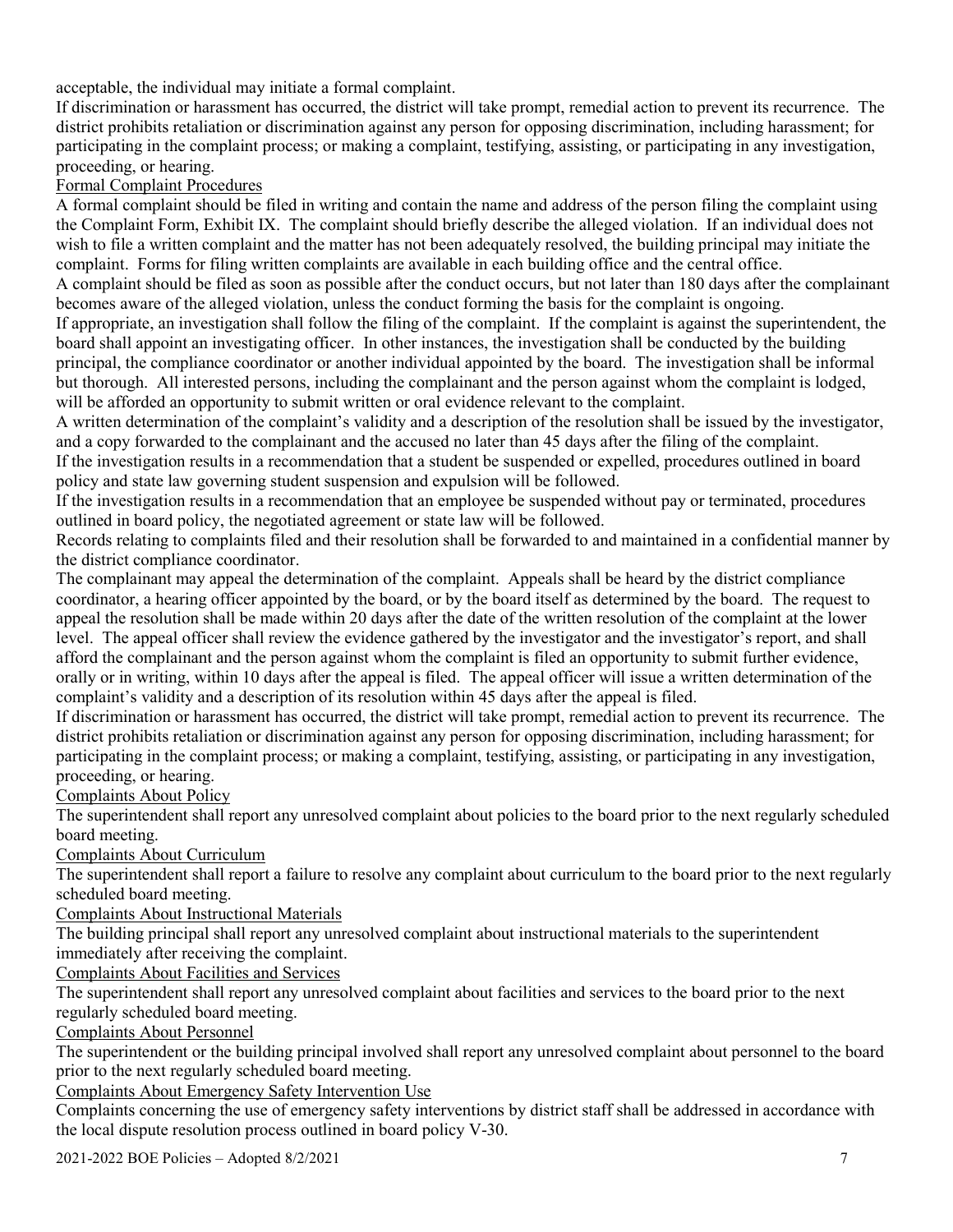#### Complaints Regarding Child Nutrition Programs

Discrimination against any individual on the basis of race, color, national origin, sex, disability, age, or retaliation for prior civil rights activity in any program or activity conducted or funded by the United States Department of Agriculture is prohibited. The Assistant Superintendent for Personnel and Operations (905 W. Academy Ave., Maize, KS 67101, 722- 0614) has been designated to coordinate compliance with nondiscrimination requirements contained in Title VI of the Civil Rights Act of 1964, Americans with Disabilities Act, Section 504 of the Rehabilitation Act of 1973, Age Discrimination Act of 1975, Personal Responsibility Work Opportunity Reconciliation Act of 1996, and the Food Stamp Act of 1977, as amended. To file a complaint of discrimination regarding child nutrition programs offered by the district, complete the USDA Program Discrimination Complaint Form (AD-3027) at[:](http://www.ascr.usda.gov/complaint_filing_cust.html) [http://www.ascr.usda.gov/complaint\\_filing\\_cust.html;](http://www.ascr.usda.gov/complaint_filing_cust.html) or

write a letter and provide the information requested in the form. To request a complaint form, call (866) 632-9992.

Submit the completed form to: U.S. Department of Agriculture Office of the Assistant Secretary for Civil Rights 1400 Independence Avenue, SW Washington, D.C. 20250-9410. FAX: (202) 690-7442 Email: program.intake@usda.gov

**Section 20 - Board Passes.** Present Board members and families shall be admitted to school activities free; past Board members and their spouses shall be admitted free if the Board member completed one term as a Board member.

#### **Section 21 - Policies Relating to the Protection of the Rights of Individuals and Institutions.**

- A. School District Records School District records will be kept in accordance with K.S.A. 72-1629.
- B. State and Federal Laws
	- 1. Items in the School Board procedures shall not be operative if they are found to be in conflict with the

laws of the State of Kansas or the Federal government.

- 2. USD 266 does not discriminate on the basis of race, religion, color, sex, age, national origin, disability, or genetic information.
- C. Family and Medical Leave Act FMLA requires covered employers to provide up to 12 weeks of jobprotected leave to "eligible" employees for certain family and medical reasons. The approved plan is hereby described in Exhibit V. (attached)
- D. Volunteer/Visitors/Observers Visitors are appreciated and welcome in USD 266. However, for the safety and welfare of the students, all visitors must report to the office before going to the classrooms and will be required to wear a badge identifying them as a visitor. Visitors' presence should in no way interfere or impede normal school business. Administration may ask visitors to leave if their presence causes a distraction/disturbance in the learning environment. If a classroom visit occurs during instructional time, the visitor must comply with the observation requirements listed below.

Volunteers who work in a classroom on a regular basis, supervise students during a field trip when a staff member is not present, or work with students away from the supervision of a classroom teacher are required to have a background check. The building principal is responsible for reviewing background checks and determines if an individual is clear to volunteer. In the event someone is excluded from volunteering because of the results from the background check, the individual may contact the company performing the checks and provide additional information. Volunteers often work with individual students/staff and are expected to respect the privacy and confidentiality outlined in the Family Education Rights and Privacy Act. (FERPA). Parents who would like to observe their child in the educational setting during the school day must comply with the following requirements:

- 1. All observations must be approved by the building administrator or his or her designee.
- 2. The observing parent must sign in in the office and wear visitor identification during the entire time.
- 3. Observation periods must not exceed 90 minutes per day.
- 4. The observer should not interact with students including the parent's child or staff members during the observation. The parent may request a time to meet with staff members at another time that is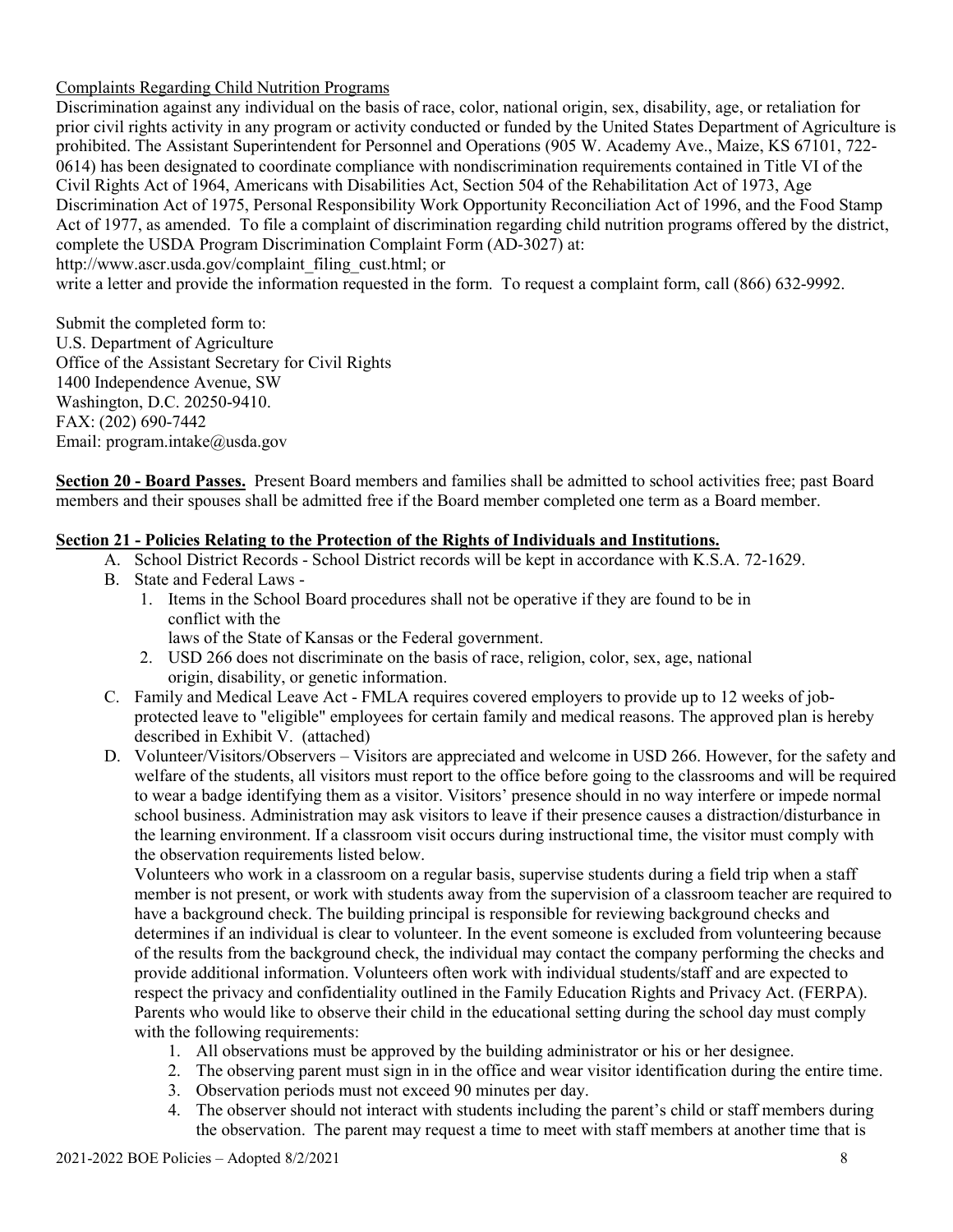mutually convenient for the parent and the staff member and does not negatively impact the instructional day.

- 5. The observer will have an assigned area to sit and should remain in that area throughout the observation period.
- 6. The observer will respect the rights of confidentiality for all of the students in the learning area and will not discuss anything that is observed about other students with any outside party.
- E. Disturbances of School Activities Whenever students, patrons, local citizens, or people from outside the school community, through sanctioned or non-sanctioned activities, destruct, disrupt or otherwise restrain functions or activities sponsored and approved by the Board of Education and/or school administration, they may be judged in violation of the district's policies. Furthermore, if one is engaged in trespassing, disorderly conduct, destruction of public or private property, disturbing the peace or inflicting personal injury, the Board of Education authorizes the administration to request assistance from the city and/or county law enforcement officers whenever the school administration feels it necessary to ensure law and order.
- F. Public Access of Records Procedure to follow for making available the public records of this district is hereby described in Exhibit II attached.
- G. Early Payment of Claims Early payment of claims may be made in accordance with the provisions of K.S.A. 12-105b, as amended by L. 1983, Ch. 56, Sec 2, as amended.
- H. Board Policy Review Review of existing BOE policies shall occur on an annual basis. The Policy Review Committee shall consist of two Board members and either the Superintendent or his designee.
- I. Family Education Rights and Privacy Act. (FERPA)
	- 1. Directory Information USD No. 266 will comply with federal regulations as outlined in FERPA. Parents not wanting this basic information included in the Student Directory must contact the Superintendent or his designee(s) in writing by September 20 each year.
	- 2. Parents Rights Concerning Access to School Records Maize USD 266 accords all rights under the law to parents. Those rights are:
		- a. Parents are able to see and review their child's records.
		- b. Parents are able to request an amendment of any record they feel is inaccurate or should not be included, and a right to a hearing if a request is denied.
		- c. Parents are able to restrict access to their child's records by withholding consent to disclose records. Records can be seen without consent by school staff, appropriate parties in health or safety emergencies, certain government officials when authorized by law, or when the school is complying with a judicial order or lawfully issued subpoena.
		- d. Notice of (FERPA) rights will be published annually in the first District newsletter.
	- 3. Protection of Pupil Rights The collection and use of personal information collected from students for the purpose of marketing that information (except for the purpose of developing educational products or services) will be prohibited except as allowed by section 9528 of ESEA.
- J. Copyright Law: The copyright guidelines can be found in Exhibit VI.
- K. Kansas School Safety and Security Act Amendments to the Kansas School Safety and Security Act require administrators who come into possession of information about students with a history of dangerous behavior to inform educators of the following:
	- 1. The identity and dangerous propensities of any student who has been expelled for conduct which endangers the safety of others;
	- 2. The identity and dangerous propensities of any student who has been expelled for commission of felony type offenses;
	- 3. The identity and dangerous propensities of any student who has been expelled for possession of weapons;
	- 4. The identity and dangerous propensities of any student who has been adjudged to be a juvenile offender and whose offense, if committed by an adult, would constitute a felony, except a felony theft offense involving no direct threat to human life; and
	- 5. The identity and dangerous propensities of any student who has been tried and convicted as an adult of any felony, except theft involving no direct threat to human life.

The bill also amends the Kansas Code for Care of Children and the Juvenile Offenders Code to permit disclosure of information to educators and educational institutions as required under this Act. Educator is defined to mean any teacher, other professional or paraprofessional employee who has exposure to the student with a history of dangerous behavior.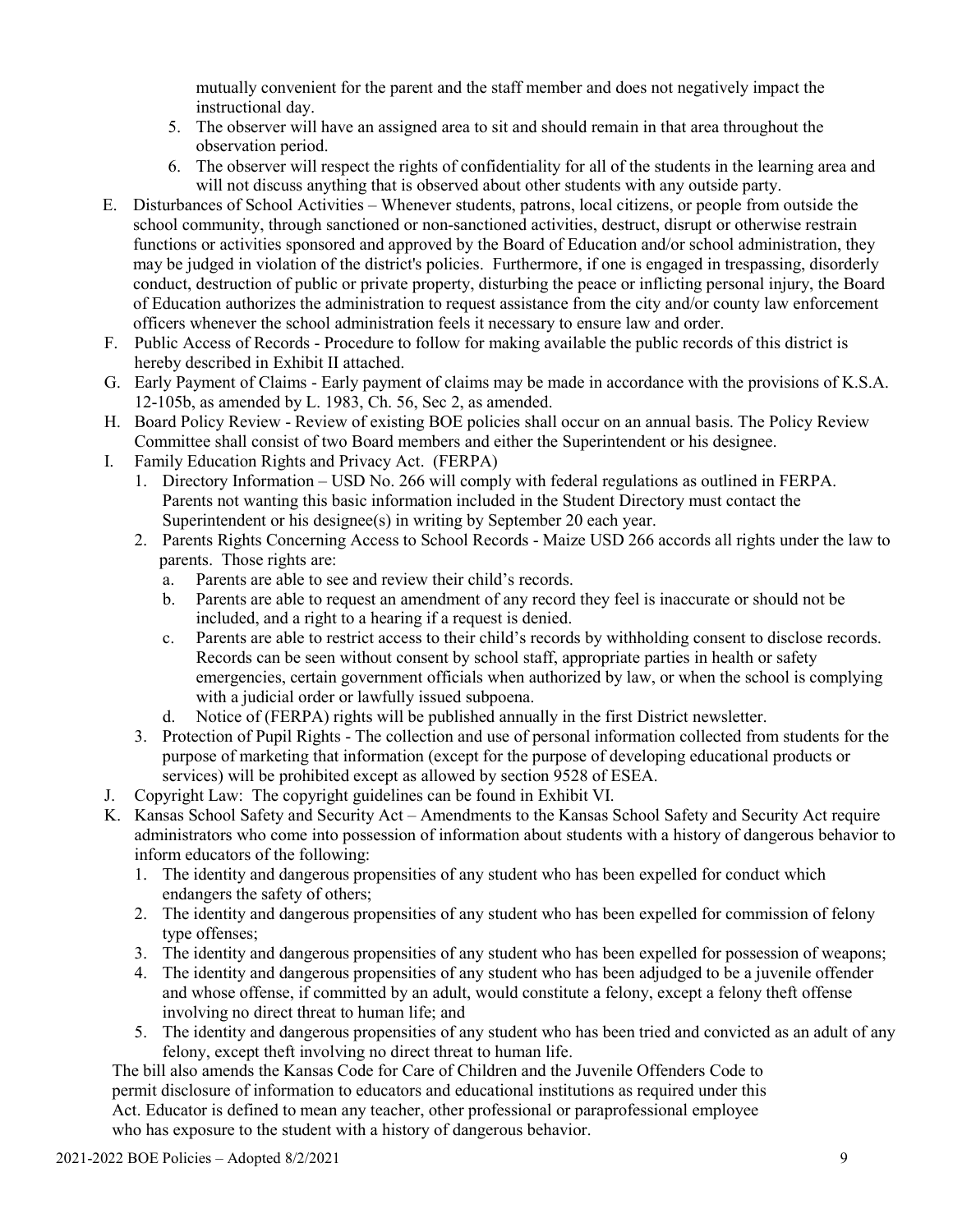School employees shall not be subject to criminal penalties for failure to make reports required under this Act if they follow school board policies in this regard or if the school board has failed to adopt policies. Finally, school boards and individual members of such boards and school administrators are granted immunity from liability in any civil action for the actions or omissions of any school administrator pursuant to the requirements of the Kansas School Safety and Security Act.

L. Intellectual Property – The school district has all rights of ownership of products produced by an employee during hours for which the employee was paid or in which the use of district supplies and / or equipment was used. The district may enter into an agreement in advance with an employee to produce a product. In such cases, the agreement shall assign rights of use and ownership.

Teachers may retain the copyright ownership of distance learning material created at home with their personal computers. However, the district retains the right to use this material as part of its educational program.

- M.Safety, Security, and Environmental Reporting. The USD 266 Board of Education encourages the reporting of school safety, security, and environmental concerns by employees. Such concerns may be reported on the Safety, Security, and Environmental Reporting Form, which can be obtained from any building principal's office or the office of the Superintendent. The reporting party will be responsible for advancing the concern to the next level if he/she is not satisfied with the resolution proposed for the concern.
- N. Defibrillation Policy The district will provide defibrillators in district buildings as it sees fit. Administration will develop and follow a plan for regular checking and maintenance of the defibrillators as appropriate and have the plan signed by authorized medical personnel.
- O. Gifts and Donations The Board of Education reserves the right to refuse any gifts, donations, memorials or scholarships (hereinafter collectively referred to as "gifts"). Any organization or individual making a gift to the district shall have the prior approval of the Board or designee. All gifts will be regarded as district property. Income derived from gifts and bequests will be credited, if possible, as specified by the board or designee. Persons or organizations desiring to make gifts to the schools should contact the Superintendent.
- P. Disposal of District Property The board or designee may dispose of property in a manner consistent with applicable law that the board deems to be in the district's best interest.
- Q. Collection of Funds
	- 1. Returned Checks. The district reserves the right to use a check collection agency. Accepted and returned checks are subject to the state allowed fee (plus applicable tax  $\&$  fees). Returned checks, along with the return check fee, may be electronically presented to the check writer's bank without further notice.
	- 2. Collection of District Fees. The district may withhold diplomas for outstanding fees and reserves the right to use a collection agency.
- R. Health Insurance Portability and Accountability Act (HIPAA). The district shall comply with all applicable provisions ensuring the confidentiality of protected health information. As well as providing the appropriate professional development activities and notification to students and staff.
- S. Acceptable Use Maize USD 266 provides technology resources to its students and staff for educational and administrative purposes. The use of these technology resources is a privilege, not a right. All users are expected to use the computers and computer networks in a responsible and ethical manner or face the loss of the privilege to use this educational tool. Detailed information clarifying expectations as they apply to computer and network usage can be found in the online District Student Handbook and on the district intranet site.
- T. Video Cameras District Installed video cameras may be used in any school building, school bus, or on any property of the school district to ensure the health, welfare and safety of all staff, students and visitors, and to safeguard school facilities and equipment. Video cameras may be used in locations as deemed appropriate by the superintendent. Detailed information regarding the use of video cameras can be found in the District Student Handbook and the Employee Handbooks.
- U. Possession of a Firearm Unless otherwise required by law or authorized by board policy, no person other than a law enforcement officer shall possess a firearm on any district owned or operated property, within any district owned or operated building or facility; in a school vehicle or an employee's personal vehicle being used to transport students, or at any school sponsored activity, program, or event. This prohibition includes possession of concealed weapons even if the person has a valid concealed carry license in this state; however, such prohibition shall not apply to the secured storage of a handgun in a district employee's own locked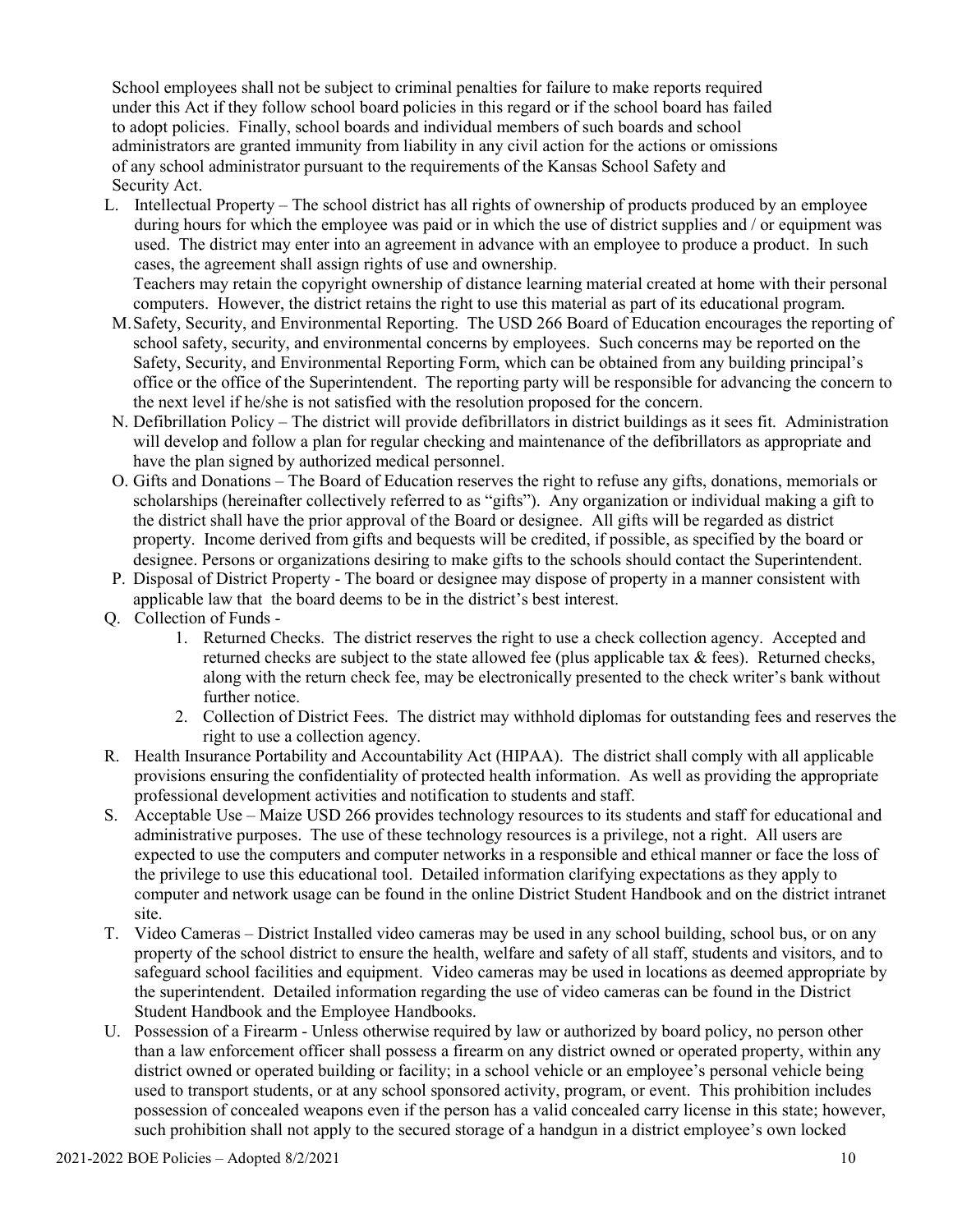vehicle on school property so long as such employee holds a valid Kansas concealed carry license and such weapon is maintained out of plain sight.

- V. Disruptive Acts at School or School Activities. Appropriate signs shall be conspicuously posted as directed by the board and required by law. Anyone in violation of this policy shall be directed to leave the premises immediately and not return without prior approval from the building administrator or superintendent. Failure to comply with such order will result in a report to law enforcement.
- W. Protection of Pupil Rights Amendment: Regulation USD 266

#### Surveys: Parental Inspection Rights

Parents shall have the right to inspect any survey created by a third party before it is administered or distributed to students in the school. Prior to distribution, parents shall have the right to inspect any survey that seeks information about: political affiliations or beliefs of the student or the student's parent; mental or psychological problems of the student or the student's family; sex behavior or attitudes; illegal, anti-social, self-incriminating, or demeaning behavior; critical appraisals of other individuals with whom respondents have close family relationships; legally recognized privileged or analogous relationships, such as those of lawyers, physicians, and ministers; religious practices, affiliations, or beliefs of the student or student's parent; or income (other than that required by law to determine eligibility for participation in a program or for receiving financial assistance under such program).

#### Written Permission Required

If such survey is funded in whole or in part by federal funds or if the survey concerns the student's or student's parents' or guardians' beliefs or practices on sex, family life, morality, or religion, it shall not be administered without providing notice to and the express written consent of a parent or guardian. If the survey is not federally funded and does not cover the aforementioned topics, parents must be given direct notification of the survey and be provided with an opportunity to opt their child out of the survey. If the survey is part of the curriculum, parents shall have the right to inspect any instructional materials used in conjunction with the survey.

#### Physical Examinations

Prior to the administration of any non-emergency, invasive physical examination or screening that is required as a condition of attendance, administered by the school, scheduled by the school in advance and not necessary to protect the immediate health and safety of the student, the school shall provide parents with notice of the activity and provide parents with an opportunity to opt their child out of the activity. This requirement does not apply to routine dental, hearing and vision screenings required under Kansas law.

#### Parental Rights: Marketing Information

If the school collects, discloses or uses personal information from students for the purpose of marketing or selling that information, parents shall have a right to inspect any instrument used for the collection of such information before it is administered or distributed to students in school. Parents shall be provided with notice of such activities and provided with an opportunity to opt their child out of the activity. The requirements concerning activities involving the collection and disclosure of personal information from students for marketing purposes do not apply to the collection, disclosure, or use of personal information collected from students for the exclusive purpose of developing, evaluating, or providing educational products or services for or to students or educational institutions, such as the following:

#### Release of Information – FERPA Rights

Unless the information collected from students is designated as directory information and is maintained outside of a statewide longitudinal student data system, no information gathered about students shall be released to third parties without the express written consent of the parent or eligible student.

X. Student Privacy Policy

The superintendent, the board and staff shall protect the right of privacy of students and their families in connection with any surveys or physical examinations conducted, assisted, or authorized by the board or administration. The district shall annually provide parents notice of their rights under the Protection of Pupil Rights Amendment and the Student Data Privacy Act, at the beginning of each school year, and at any other time the school district policies in the area are substantially changed. Student Data Restrictions

Any student data submitted to and maintained by a statewide longitudinal student data system shall only be disclosed in accordance with the Student Data Privacy Act. Disclosure of all other student data or student record information maintained is governed by the Family Educational Rights and Privacy Act ("FERPA").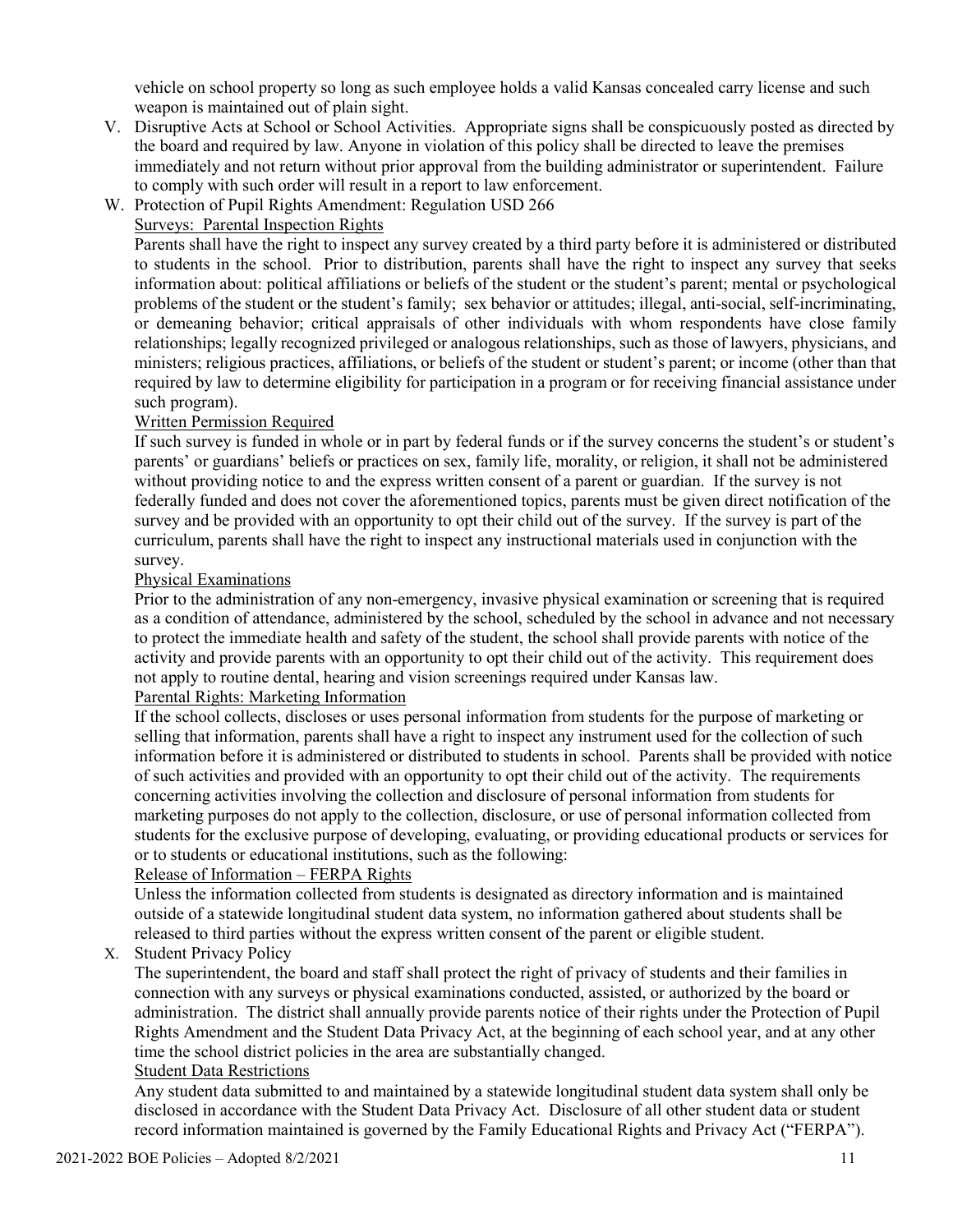Annual written notice presented to parents and legal guardians of district students shall:

- 1. require parent or guardian's signature; and
- 2. shall state student data submitted to and maintained by a statewide longitudinal data system only be disclosed as follows.

Student data may be disclosed to:

- The authorized personnel of an educational agency or the state board of regents who require disclosures to perform assigned duties; and
- The student and the parent or legal guardian of the student, provided the data pertains solely to the student.

Student data may be disclosed to authorized personnel of any state agency, or to a service provider of a state agency, educational agency, or school performing instruction, assessment, or longitudinal reporting, provided a data-sharing agreement between the educational agency and other state agency or service provider provides the following:

- purpose, scope, and duration of the data-sharing agreement;
- recipient of student data use such information solely for the purposes specified in agreement;
- recipient shall comply with data access, use, and security restrictions specifically described in agreement; and
- student data shall be destroyed when no longer necessary for purposes of the data-sharing agreement or upon expiration of the agreement, whichever occurs first.

\*A service provider engaged to perform a function of instruction may be allowed to retain student transcripts as required by applicable laws and rules and regulations. Destruction shall comply with the NISTSP800-88 standards of data destruction.

Unless an adult student or parent or guardian of a minor student provides written consent to disclose personally identifiable student data, student data may only be disclosed to a governmental entity not specified above or any public or private audit and evaluation or research organization if the data is aggregate data. "Aggregate data" means data collected or reported at the group, cohort, or institutional level and which contains no personally identifiable student data.

The district may disclose:

- Student directory information when necessary and the student's parent or legal guardian has consented in writing;
- directory information to an enhancement vendor providing photography services, class ring services, yearbook publishing services, memorabilia services, or similar services;
- any information requiring disclosure pursuant to state statutes;
- student data pursuant to any lawful subpoena or court order directing such disclosure; and
- student data to a public or private postsecondary educational institution for purposes of application or admission of a student to such postsecondary educational institution with the student's written consent.

#### Student Data Security Breach

If there is a security breach or unauthorized disclosure of student data or personally identifiable information of any student submitted to or maintained on a statewide student longitudinal data system, each affected student or the parent or legal guardian of the student, if a minor, shall be immediately notified, and an investigation into the causes and consequences of the breach or unauthorized disclosure will be conducted. Biometric Data

The district shall not collect biometric data from a student or use any device or mechanism to assess a student's physiological or emotional state, unless the adult student or the parent or legal guardian of the minor student consents in writing. "Biometric data" includes measurable biological or behavioral characteristics that can be used for automated recognition of an individual, such as fingerprints, retina and iris patterns, voiceprints, DNA sequence, facial characteristics, and handwriting.

Nothing in this policy shall prohibit the collection of audio voice recordings, facial expression information, and student handwriting for:

- provision of counseling or psychological services,
- conducting student threat assessments,
- completing student disciplinary investigations or hearings, or
- conducting child abuse investigations.

#### Select Student Surveys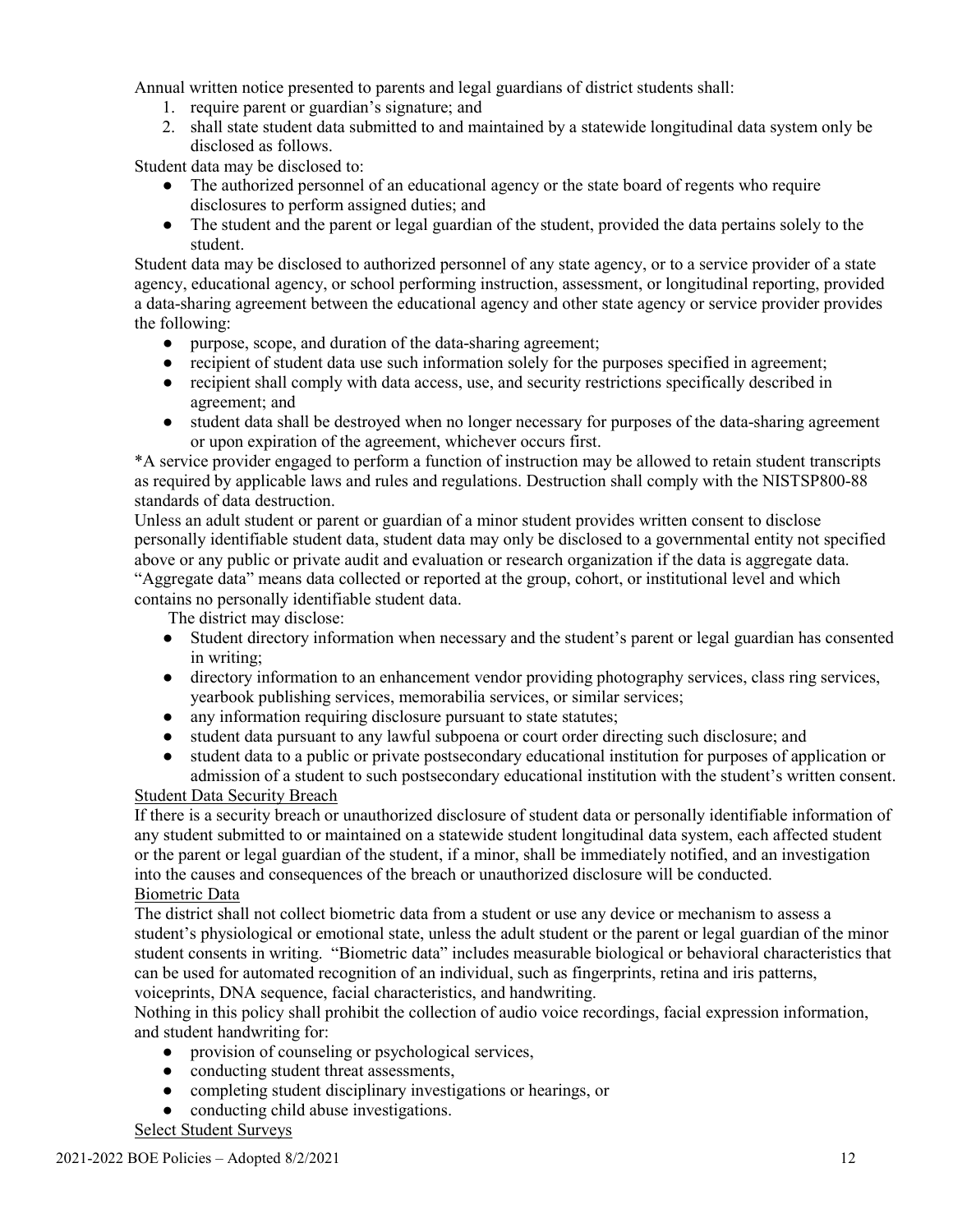No test, questionnaire, survey, or examination containing any questions about a student's or the student's parents' or guardians' personal beliefs or practices on issues such as sex, family life, morality, or religion shall be administered to any student unless:

- the parent or guardian is notified in writing; and
- the parent or guardian of the student gives written permission for the student to participate.

Nothing shall prohibit school counselors from providing counseling services, including the administration of tests and forms as part of student counseling services. Any information obtained through such tests or counseling services shall not be stored on any personal mobile electronic device which is not owned by the school district. Storage of such information on personal laptops, tablets, phones, flash drives, external hard drives, or virtual servers not owned by the district is prohibited.

Students may be questioned:

- in the provision of psychological services,
- conducting of student threat assessments,
- completing student disciplinary investigations or hearings, or
- conducting child abuse investigations.

Collection of such information in these limited circumstances is permitted without prior written consent of the parent, guardian, or adult student.

#### **Section 22 – Bullying**.

The Board of Education is committed to providing a school climate with optimal learning conditions where all students and school personnel are safe and treated with respect. To meet these standards, bullying, harassment and intimidation of any kind are prohibited and violate this school bullying policy.

Bullying means: any intentional gesture or any intentional written, verbal, electronic or physical act or threat either by any student, staff member or parent towards a student or by any student, staff member or parent towards a staff member that is sufficiently severe, persistent, or pervasive that such gesture, act or threat creates an intimidating, threatening or abusive educational environment that a reasonable person, under the circumstances, knows or should know will have the effect of:

a. Harming a student or staff member, whether physically or mentally;

- b. Damaging a student's or staff member's property;
- c. Placing a student or staff member in reasonable fear of harm to the student or staff member; or
- d. Placing a student or staff member in reasonable fear of damage to the student's or staff member's property; or

e. Cyberbullying (bullying by use of any electronic communication device through means including, but not limited to, email, instant messaging, text messages, blogs, mobile phones, online games and websites.)

f. An imbalance of power (Individuals who bully use their power—such as physical strength, access to embarrassing information, age, position within the school or popularity—to control or harm others.).

g. Any form of intimidation or harassment prohibited by the board of education of the school district in policies

concerning bullying adopted pursuant to this section or subsection (e) of K.S.A. 72-1138 and amendments thereto. Employees or students who believe they have suffered bullying shall report the incident in one of the following ways:

i. To their building principal, counselor or teacher

ii. Online via the Bullying Incident Report Form or Speak Up application on the district's Web site.

iii. To their immediate supervisor

iv. To the Educational Support Center

A confidential report will be filed for each reported incident and will include names, dates and locations; the nature of the incident; and suggestions and time frames that will eliminate harassment and sexual discrimination in the school district. Supervisory staff will be trained in workplace conduct annually.

#### Investigating Bullying

The School Administrator will conduct a prompt, thorough and impartial investigation of all reports of bullying using a bullying incident investigation form within three days after the report to ensure the safety of all students involved. Any individuals who were bullied, individuals who bullied and bystanders will be separated and asked to provide information about the incident. The investigation will also include a review of any previous complaints involving either the individual(s) who was (were) bullied or the individual(s) who bullied. The investigation procedure will vary depending on the nature of the reported incidence. The findings from the investigation will be used by school administrators to determine the appropriate response procedure.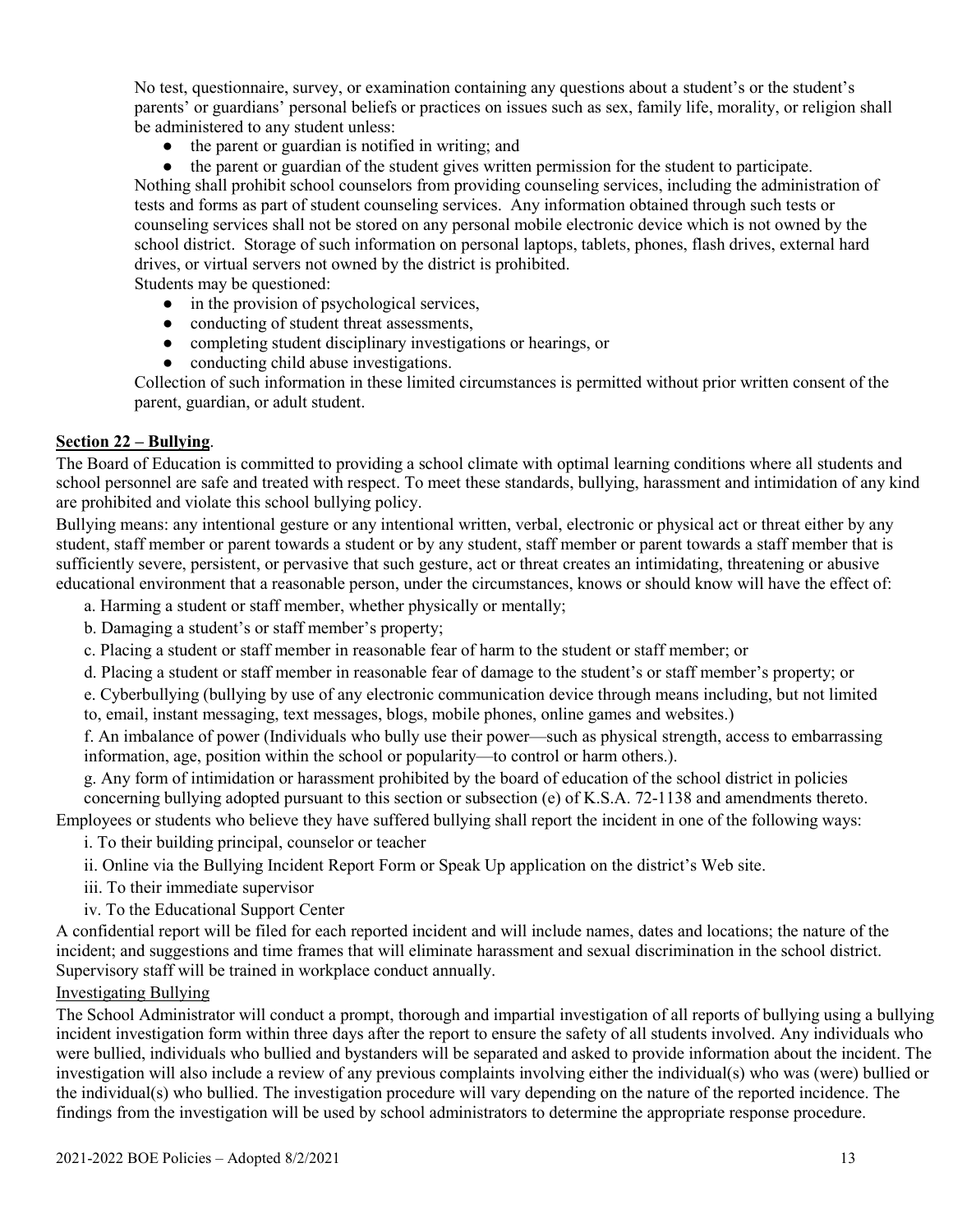During the investigation process, the school will take measures to ensure that no further bullying occurs between the individual(s) who was (were) bullied and the individual(s) who bullied. Any changes should not inconvenience the individual(s) who was (were) bullied.

Responding schools will take prompt and effective steps to end bullying and harassment, eliminate any hostile environment, and prevent the bullying from happening again. After the school receives a report of staff bullying, and it is confirmed, the school administrator will determine the appropriate disciplinary response. Staff who have violated this policy may be subject to disciplinary action, up to and including termination. After the school receives a report of student bullying, and it is confirmed, the school administrator will determine the appropriate disciplinary response, contact the parent/guardian(s) of all students involved, and will maintain communication with the parent/guardian(s) once the investigation is completed to share the results of the investigation, whether there was a violation of policy, and the process for appealing the findings of the investigation. Students who have violated this policy may be subject to disciplinary action, up to and including suspension and expulsion. If appropriate, students who violate this policy shall be reported to local law enforcement

#### **Section 23 – Sexual Harassment**

The board of education is committed to providing a positive and productive working and learning environment, free from discrimination on the basis of sex, including sexual harassment. The district does not discriminate on the basis of sex in admissions, employment, or the educational programs or activities it operates and is prohibited by Title IX from engaging in such discrimination. Discrimination on the basis of sex, including sexual harassment, will not be tolerated in the school district. Discrimination on the basis of sex of employees or students of the district in any district education program or activity is strictly prohibited.

Sexual harassment is unlawful discrimination on the basis of sex under Title IX of the Education Amendments of 1972, Title VII of the Civil Rights Act of 1964, and the Kansas Act Against Discrimination. All forms of sexual harassment are prohibited at school, on school property, and at all school sponsored activities, programs, or events within the United States.

It shall further be a violation for any employee to discourage a student or another employee from filing a complaint, or to fail to investigate or refer for investigation, any complaint lodged under the provisions of this policy. Violation of this policy by any employee shall result in disciplinary action, up to and including termination. Violation of this policy by any student shall result in disciplinary action, up to and including suspension or expulsion.

Sexual harassment shall include conduct on the basis of sex involving one or more of the following: (1) A district employee conditioning the provision of an aid, benefit, or service of the district on an individual's participation in unwelcomed sexual conduct; (2) unwelcomed conduct determined by a reasonable person to be so severe, pervasive, and objectively offensive that it effectively denies a person equal access to the district's educational program or activity; or (3) sexual assault, dating violence, domestic violence, or stalking.

Sexual harassment may result from verbal or physical conduct or written or graphic material. Sexual harassment may include, but is not limited to: verbal harassment or abuse of a sexual nature; pressure for sexual activity; repeated remarks to a person with sexual or demeaning implication; unwelcome touching; or suggesting or demanding sexual involvement accompanied by implied or explicit threats concerning a student's grades, participation in extracurricular activities, etc. or an employee's job status.

The district encourages all victims of sexual harassment and persons with knowledge of such harassment to report the harassment immediately. Complaints of sexual harassment will be promptly investigated and resolved. Any person may make a verbal or written report of sex discrimination by any means and at any time.

The Assistant Superintendent for Personnel and Operations (905 W. Academy Ave., Maize, KS 67101, 722-0614) has been designated to coordinate compliance with nondiscrimination requirements contained in Title IX of the Education Amendments of 1972, Title VII of the Civil Rights Act of 1967, and the Kansas Act Against Discrimination. Information concerning the provisions of these Acts, and the rights provided thereunder, are available from the Title IX Coordinator. Inquiries about the application of Title IX to the district may be referred to the Title IX Coordinator; to the Assistant Secretary for Civil Rights at the U.S. Department of Education, Office of Civil Rights, 400 Maryland Avenue, SW, Washington D.C. 20202-1100, (800)421-3481, or at OCR@ed.gov; or both.

#### Response to Harassment Complaints

 $2021-2022$  BOE Policies – Adopted  $8/2/2021$  14 The district takes all reports of sexual harassment seriously and will respond meaningfully to every report of discrimination based on sex, including sexual harassment, of which the district has actual knowledge. Employees who believe they have been subjected to sexual harassment should discuss the problem with their immediate supervisor. If an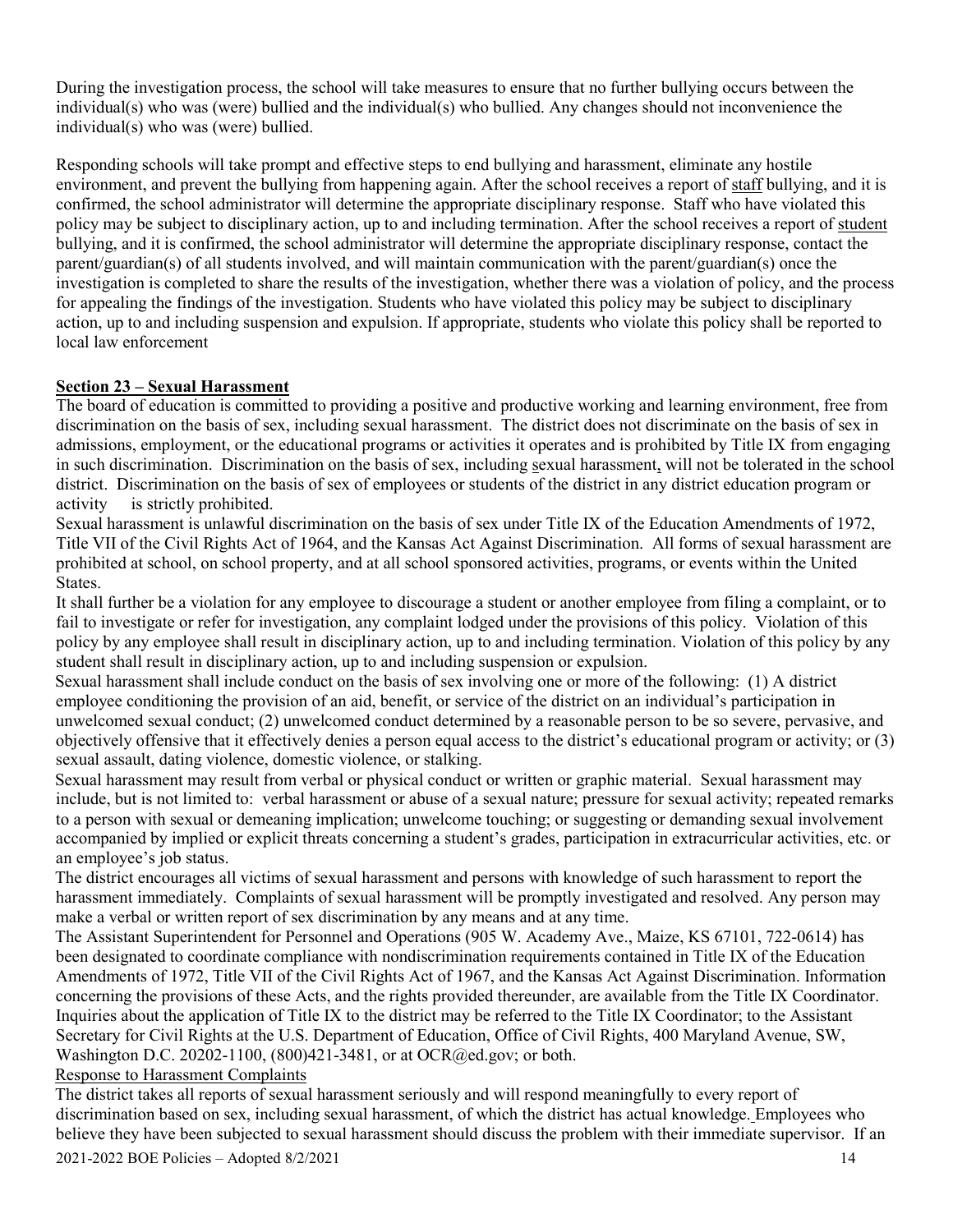employee's immediate supervisor is the alleged harasser, the employee should discuss the problem with the building administrator or the Title IX Coordinator.

Any student who believes that he or she has been subjected to sexual harassment should report the alleged harassment to the building principal, another administrator, the guidance counselor, the Title IX Coordinator, or another licensed staff member. All employees receiving reports of sexual harassment from shall notify the Title IX Coordinator. Definitions

The following definitions apply to the district in responding to complaints of sexual discrimination including sexual harassment as defined by Title IX of the Education Amendments of 1972, Title VII of the Civil Rights Act of 1964, and the Kansas Act Against Discrimination.

The "complainant" means an individual who is alleged to be a victim of conduct that could constitute sexual harassment. "Dating violence" means violence committed by a person who is or has been in a social relationship of a romantic or intimate nature with the victim where the existence of such a relationship shall be determined based on a consideration of the length of the relationship, the type of relationship, and the frequency of interaction between the persons involved. The "decision-maker" reviews all the evidence and prepares an impartial written responsibility determination as to whether the alleged conduct occurred and provides an opportunity for the parties and their representatives to prepare written questions to be answered by the other party. The decision-maker shall not be the Title IX Coordinator or investigator.

"Domestic violence" includes crimes of violence committed by a person who is a current or former spouse, partner, person with whom the victim shares a child, or who is or has cohabited with the victim as a spouse or partner, by a person similarly situated to a spouse of the victim under Kansas or applicable federal law, or by any other person against an adult or youth victim having protection from such person's acts by Kansas or applicable federal law.

A "formal complaint" means a document filed by a complainant or signed by the Title IX Coordinator alleging sexual harassment against a respondent and requesting that the district investigate the allegation of sexual harassment. The "investigator" is the person who carries out the investigation after the formal complaint is filed and conducts interviews of the witnesses, collects and documents evidence, and drafts an investigative report.

A "respondent" is an individual who has been reported to be the perpetrator of conduct that could constitute sexual harassment.

"Sexual assault" means an offense classified as a forcible or non-forcible sex offense under the uniform crime reporting system of the Federal Bureau of Investigation.

"Stalking" means engaging in a course of conduct directed at a specific person that would cause a reasonable person to fear for his or her safety or the safety of others or to suffer substantial emotional distress.

The "Title IX Coordinator" is the individual designated at the district level who has responsibility to coordinate compliance with Title IX of the Education Amendments of 1972, Title VII of the Civil Rights Act of 1964, and the Kansas Act Against Discrimination. The Title IX Coordinator's responsibilities include, but are not limited to: developing materials and ensuring professional development occurs for staff involved in Title IX compliance, creating systems to centralize records, gathering relevant data, contacting the complainant (and/or parents or guardians, if applicable) once the district has actual knowledge of alleged sexual harassment, coordinating the implementation of supportive measures, signing a formal complaint to initiate a grievance process, and ensuring any remedies are implemented.

The Title IX Coordinator, any investigator, decision-maker, or any person who facilitates an informal resolution process shall not have a personal conflict of interest or bias for or against the complainant or respondent. These individuals shall receive training on the definition of sexual harassment; the scope of the education program and activities; how to conduct an investigation, including appeals and informal resolution processes; and how to serve impartially, including avoiding prejudgment of the facts, personal conflicts of interest, and bias. Decision-makers shall receive training on issues of relevance of questions and evidence, including when questions and evidence about the complainant's sexual predisposition or prior sexual behavior are not relevant. Investigators shall receive training on issues of relevance of questions and evidence in order for them to create investigative reports that fairly summarize relevant evidence. Any employee who witnesses an act of sexual harassment or receives a complaint of harassment from another employee or a student shall report the complaint to their immediate supervisor, building administrator, or Title IX Coordinator. Employees who fail to report complaints or incidents of sexual harassment to appropriate district officials may face disciplinary action. District officials who fail to investigate and take appropriate corrective action in response to complaints of sexual harassment may also face disciplinary action.

Complaints received will be investigated to determine whether, under the totality of the circumstances, the alleged behavior constitutes sexual harassment under the definition outlined above. Unacceptable conduct may or may not constitute sexual harassment, depending on the nature of the conduct and its severity, pervasiveness, and persistence.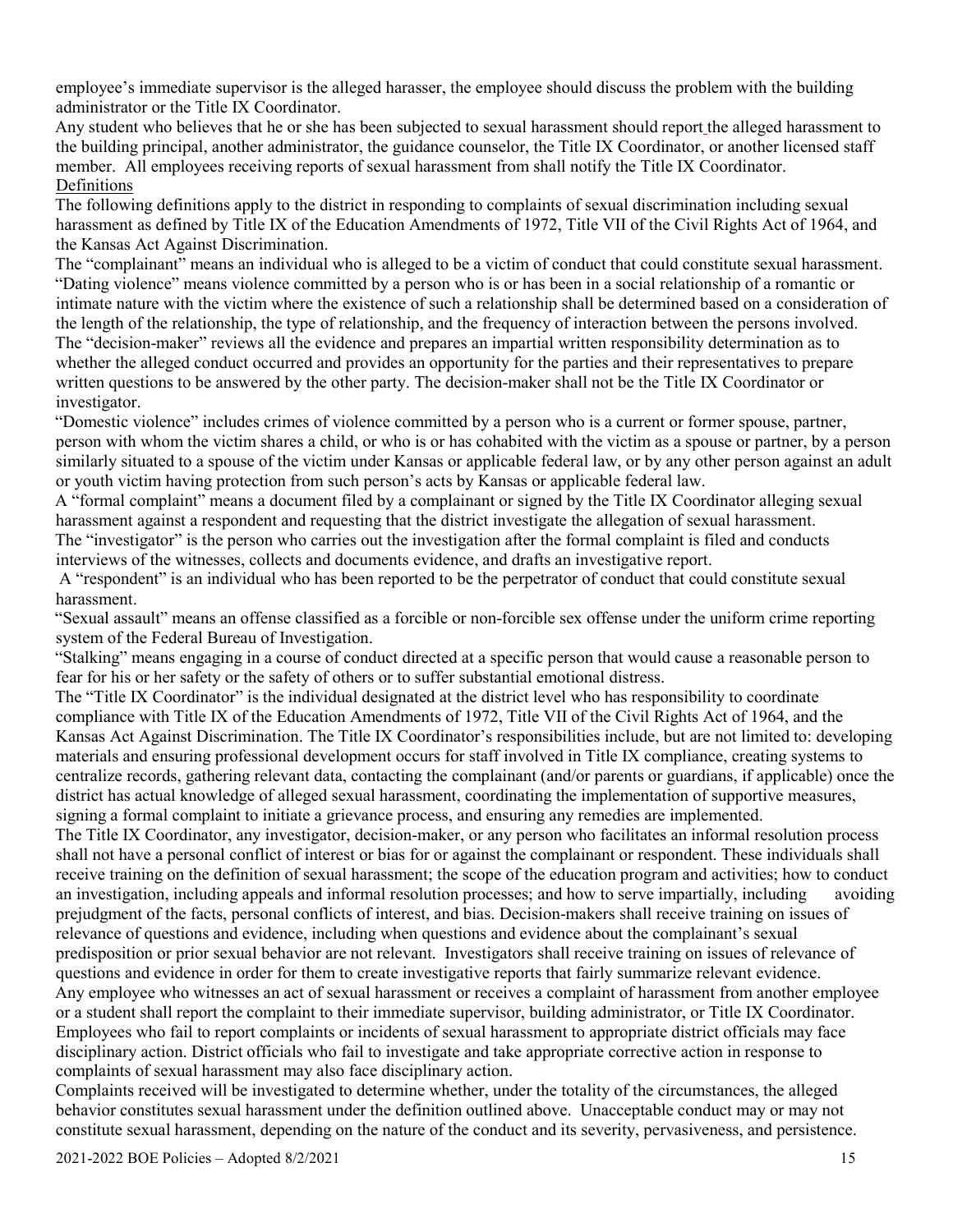Behaviors which are unacceptable but do not constitute harassment may provide grounds for discipline under the code of student conduct, or if any employee, result in employee discipline.

If discrimination or harassment has occurred, the district will take prompt, remedial action to stop it and prevent its reoccurrence.

The Title IX Coordinator shall promptly respond in a meaningful way to any reports of sexual discrimination including sexual harassment of which the district has actual knowledge as follows:

- Contact the complainant within 10 business days and discuss the availability of supportive measures, with or without the filing of a formal complaint, and consider the complainant's wishes as to supportive measures; and
- Inform the complainant of the right to a formal complaint investigation consistent with Title IX and the informal resolution process.

#### Supportive Measures

The district will treat the complainant and respondent equitably by offering supportive measures. These non-disciplinary and non-punitive measures will be offered as appropriate, as reasonably available, and without cost to the complainant or the respondent. Supportive measures are designed to restore or preserve equal access to the education program or activity without unreasonably burdening the other party. "Supportive Measures" shall include, but not be limited to, measures designed to protect the safety of all parties, to protect the district's educational environment, or to deter sexual harassment. These measures may include counseling, extensions of deadlines or course-related adjustments, modifications of work or class schedules, escort services, mutual restrictions on contact between the parties, changes in work locations, leaves of absence, increased security and monitoring, and other similar measures. The Title IX Coordinator is responsible for coordinating the effective implementation of supportive measures.

#### The Formal Complaint

No investigation of alleged sexual harassment may occur until after a formal complaint has been filed. A formal complaint is a document filed by the complainant or signed by the Title IX Coordinator alleging sexual harassment and requesting an investigation. The procedures for filing a formal complaint are as follows:

- At the time of filing a formal complaint, a complainant must be participating in or attempting to participate in the education program or activity of the district concerning which the formal complaint is filed.
- A formal complaint should be filed in writing and contain the name and address of the person filing the complaint. The complaint should briefly describe the alleged violation. Filing of the complaint with the Title IX Coordinator may be done in person, by mail, or by email. If an individual does not wish to file a written complaint, and the matter has not been adequately resolved, the Title IX Coordinator may initiate the complaint. Forms for filing written complaints are available in each school building office and the central office.
- A complaint should be filed as soon as possible after the conduct occurs, but not later than 180 calendar days after the complainant becomes aware of the alleged violation, unless the conduct forming the basis for the complaint is ongoing.

An investigation shall follow the filing of the complaint. If the complaint is against the superintendent, the board shall appoint an investigating officer. In other instances, the investigation shall be conducted by a qualified individual designated by the Title IX Coordinator or another individual appointed by the board. The investigation shall be thorough. All interested persons, including the complainant and the respondent, will be afforded an opportunity to submit written or oral evidence relevant to the complaint.

#### Formal Complaint Notice Requirements

Upon filing of a formal complaint, the district shall provide written notice to the known parties including:

- Notice of the allegations of sexual harassment including sufficient details to prepare a response before any initial interview including:
	- o the identities of the parties involved, if known;
	- o the conduct allegedly constituting sexual harassment; and
	- o the date and location of the alleged incident, if known.
- The district's investigation (and an explanation of such procedures to students) procedures, including any informal resolution process;
- A statement that the respondent is presumed not responsible for the alleged conduct and that a determination regarding responsibility will be made by the decision-maker at the conclusion of the investigation;

● Notice to the parties they may have an advisor of their choice and may inspect and review any evidence; and Notice to the parties of any provision in the district's code of conduct or policy that prohibits knowingly making false statements or knowingly submitting false information.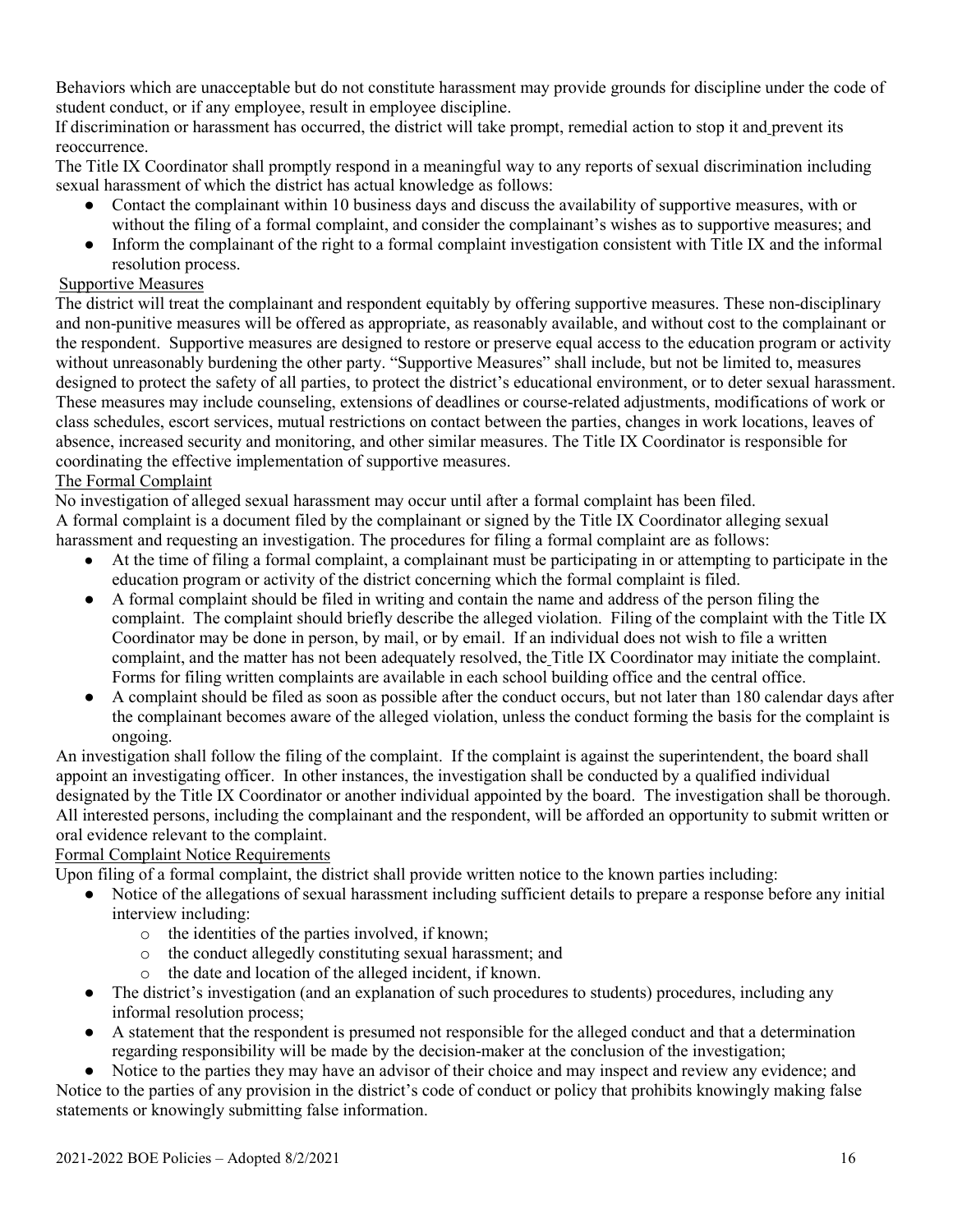If, in the course of an investigation, the investigator decides to investigate allegations about the complainant or respondent that are not included in the notice initially provided, notice of the additional allegations shall be provided to known parties.

## Formal Complaint Investigation Procedures

To ensure a complete and thorough investigation and to protect the parties, the investigator shall:

- Ensure that the preponderance of the evidence burden of proof and the burden of gathering evidence sufficient to reach a determination regarding responsibility rests on the district and not the parties;
- Provide an equal opportunity for the parties to present witnesses and evidence;
- Not restrict either party's ability to discuss the allegations under investigation or to gather and present relevant evidence;
- Allow the parties to be accompanied with an advisor of the party's choice;
- Provide written notice of the date, time, location, participants, and purpose of any interview, meeting, or hearing at which a party is expected to participate;
- Provide the parties equal access to review all the evidence collected which is directly related to the allegations raised in a formal complaint, including the investigative report, and the opportunity to respond to that evidence before a determination is made;
- Be impartial and objectively evaluate all relevant evidence without relying on sex stereotypes;
- Not have personal conflicts of interest or bias for or against complainants or respondent;
- Not make credibility determinations based on the individual's status as complainant, respondent, or witness.

#### Formal Complaint Investigation Report

The investigator shall prepare an investigative report that fairly summarizes relevant evidence and share the report with the parties and their advisors for review and response.

Before completing the investigative report, the investigator must send each party and their advisors the investigative report for review and allow the parties 10 days to submit a written response for the investigator's consideration. Decision-Maker's Determination

Upon receiving the investigator's report, the decision-maker must make a determination regarding responsibility and afford each party the opportunity to submit written, relevant questions that the parties want asked of any party or witness, provide each party with the answers, and allow for additional, limited follow-up questions.

The decision-maker must issue a written determination regarding responsibility based on a preponderance of the evidence. The decision-maker's written determination shall:

- Identify the allegations potentially constituting sexual harassment;
- Describe the procedural steps taken, including any notifications to the parties, site visits, methods used to gather evidence, and interviews;
- Include the findings of fact supporting the determination;
- Address any district policies and/or conduct rules which apply to the facts;
- A statement of, and rationale for, the results as to each allegation, including a determination regarding responsibility; and
- The procedures and permissible bases for the complainant and/or respondent to appeal the determination.

The written determination may, but is not required to, recommend disciplinary sanctions and any remedies designed to preserve access to the education program or activity that may be provided by the district to the complainant. A copy of the written determination shall be provided to both parties simultaneously.

The range of disciplinary sanctions and remedies may include, but may not be limited to, supportive measures, short term suspension, long term suspension, expulsion for students, and/or termination for employees. Complainants and respondents shall be treated equitably by providing remedies to a complainant where a determination of responsibility for sexual harassment has been made. The Title IX Coordinator is responsible for the effective implementation of any remedies. If the investigation results in a recommendation that a student be suspended or expelled, procedures outlined in board policy and state law governing student suspension and expulsion will be followed.

If the investigation results in a recommendation that an employee be suspended with or without pay or terminated, procedures outlined in board policy, the negotiated agreement (as applicable), and/or state law will be followed.

Records relating to complaints filed and their resolution shall be maintained by the Title IX Coordinator for seven years. The decision becomes final on the date the parties receive the results of an appeal, if any appeal is filed, or on the date the opportunity for an appeal expires.

#### Appeals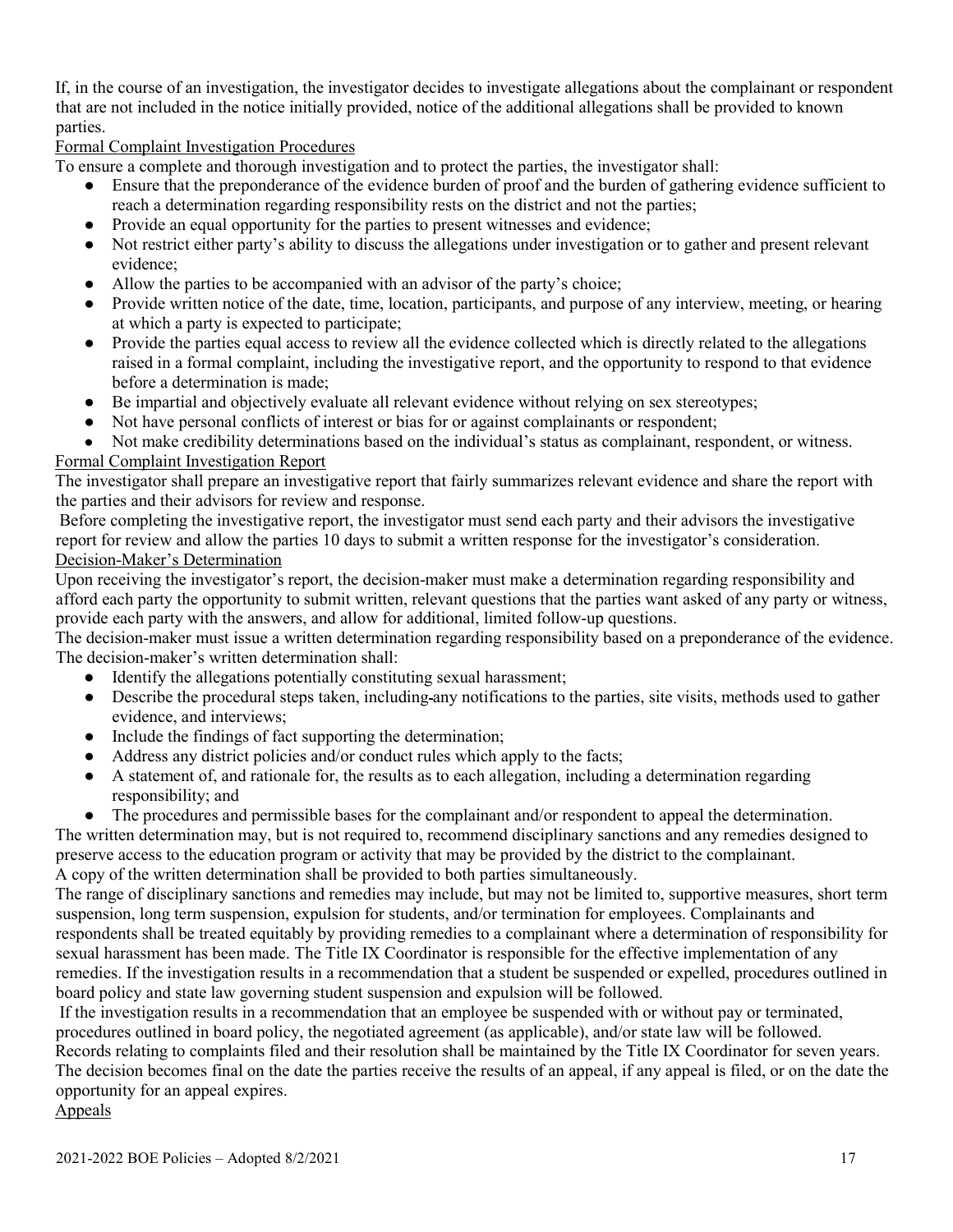The complainant or respondent may appeal the decision-maker's determination regarding responsibility or a dismissal of a formal complaint, on the following basis:

- Procedural irregularity that affected the outcomes;
- New evidence that was not reasonably available at the time that could affect the outcome; and/or
- The Title IX Coordinator, investigator, or decision-maker had a personal conflict of interest or bias against either party that affected the outcome.

The request to appeal shall be made in writing to the Title IX Coordinator within 10 days after the date of the written determination. Appeals shall be a review of the record by an attorney, an independent hearing officer appointed by the board, or the board. The appeal decision-maker may not be the Title IX Coordinator, the Investigator, or the decisionmaker from the original determination.

The appeal decision-maker will issue a written decision within 30 days after the appeal is filed. The appeal decision-maker will describe the result of the appeal and the rationale for the result. The appeal decision-maker shall:

- Review the evidence gathered by the investigator, the investigator's report, and the original decision-maker's determination;
- Notify both parties in writing of the filing of an appeal and give them an opportunity to submit further evidence in writing;
- Not have a personal conflict of interest or bias for or against complainant or respondent and receive the required training;
- Issue a written decision and the rationale for the decision within 30 days after the appeal is filed;
- Describe the result of the appeal and the rationale for the result in the decision; and
- Provide the written decision simultaneously to both parties and to the Title IX Coordinator.

# Informal Resolution Process

At any time during the formal complaint process and prior to reaching a determination regarding responsibility, the district may facilitate an informal resolution process, such as mediation, that does not involve a full investigation and determination of responsibility.

The informal resolution process may be facilitated by a trained educational professional, consultant, or other individual selected by the Title IX Coordinator under the following conditions:

- The parties are provided a written notice disclosing the allegations, the requirements of the informal resolution process, information on when it may preclude the parties from resuming a formal complaint arising from the same allegations;
- At any time prior to agreeing to a resolution, any party has the right to withdraw from the informal resolution process and resume the investigation of the formal complaint and be informed of any consequences resulting from participating in the informal resolution process;
- The parties voluntarily and in writing consent to the informal resolution process; and
- The informal resolution process cannot be used to resolve allegations that an employee sexually harassed a student.

If the matter is resolved to the satisfaction of the parties, the facilitator shall document the nature of the complaint and the proposed resolution, have both parties sign the documentation and receive a copy, and forward it to the Title IX Coordinator. Within 20 days after the complaint is resolved in this manner, the Title IX Coordinator shall contact the complainant to determine if the resolution of the matter remains acceptable. If the matter is not resolved, or if the individual does not believe the resolution remains acceptable within 20 days after the informal resolution document is executed, the individual or the Title IX Coordinator may proceed with the formal complaint process.

If discrimination or harassment has occurred, the district will take prompt, remedial action to prevent its reoccurrence. The district prohibits retaliation or discrimination against any person for opposing discrimination, including harassment; for participating in the complaint process; or making a complaint, testifying, assisting, or participating in any investigation, proceeding, or appeal.

Use of this complaint procedure is not a prerequisite to the pursuit of any other remedies including the right to file a complaint with the Office for Civil Rights of the U.S. Department of Education, the Equal Employment Opportunity Commission, or the Kansas Human Rights Commission.

Initiation of a complaint of sexual harassment in good faith will not adversely affect the job security or status of an employee, nor will it affect his or her compensation. The filing of a complaint or otherwise reporting sex discrimination including sexual harassment shall not reflect upon the individual's status or grades. Any act of retaliation or discrimination against any person who has filed a complaint or testified, assisted, or participated in any investigation, proceeding, or hearing involving sex discrimination including sexual harassment is prohibited. Any person who retaliates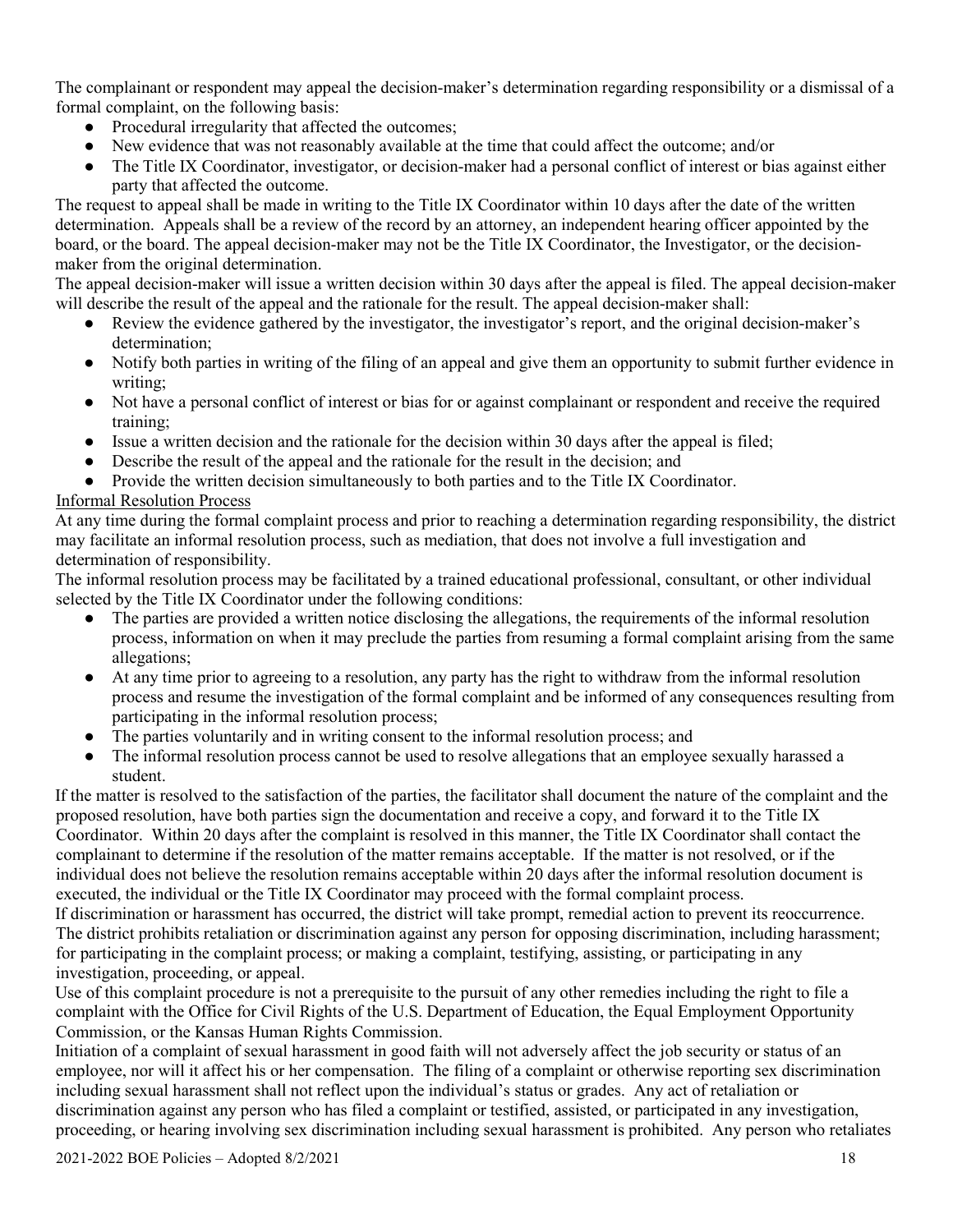is subject to immediate disciplinary action, up to and including expulsion for a student or termination of employment for an employee.

To the extent possible while still following the above procedures, confidentiality will be maintained throughout the investigation and resolution of a complaint. The desire for confidentiality must be balanced with the district's obligation to conduct a thorough investigation, to provide supportive measures to both parties, to take appropriate corrective action, and to provide due process to the complainant and the respondent.

False or malicious complaints of sexual harassment may result in corrective or disciplinary action against the complainant. A summary of this policy and the complaint procedures including how to report or file a formal complaint of sex discrimination or sexual harassment shall be posted in each district facility and shall be published in student and employee handbooks, and on the district's website as directed by the Title IX Coordinator. Notification of the policy may include posting informational notices, publishing in local newspapers, publishing in newspapers and magazines operated by the school, or distributing memoranda or other written communications to students and employees. In addition, the district is required to include a statement of nondiscriminatory policy in any bulletins, announcements, publications, catalogs, application forms, or other recruitment materials that are made available to participants, students, applicants, or employees.

**Section 24 - Racial and Disability Harassment.** The board of education is committed to providing a positive and productive working and learning environment, free from discrimination, including harassment, on the basis of race, color, national origin, or disability. Racial and disability harassment will not be tolerated in the school district. Racial or disability harassment of employees or students of the district in any district education program or activity is strictly prohibited.

Racial harassment is unlawful discrimination on the basis of race, color or national origin under Titles VI and VII of the Civil Rights Act of 1964, and the Kansas Acts Against Discrimination. Disability harassment is unlawful discrimination on the basis of disability under Section 504 of the Rehabilitation Act of 1973 and the Americans with Disabilities Act. All forms of racial and disability harassment are prohibited at school, on school property, and at all school-sponsored activities, programs or events.

It shall be a violation for any employee to discourage a student or another employee from filing a complaint, or to fail to investigate or refer for investigation, any complaint lodged under the provisions of this policy.

Violations of this policy by any employee shall result in disciplinary action, up to and including termination.

Harassment prohibited by this policy includes racially or disability-motivated conduct which:

- Affords an employee different treatment, solely on the basis of race, color, national origin, or disability, in a manner which interferes with or limits the ability of the employee to participate in or benefit from the services, activities or programs of the school;
- Is sufficiently severe, pervasive or persistent so as to have the purpose or effect of creating a hostile working environment;
- Is sufficiently severe, pervasive or persistent so as to have the purpose or effect of interfering with an individual's work performance or employment opportunities.

Racial or disability harassment may result from verbal or physical conduct or written or graphic material.

The district encourages all victims of racial or disability harassment and persons with knowledge of such harassment to report the harassment immediately. Complaints of racial or disability harassment will be promptly investigated and resolved. Employees who believe they have been subjected to racial or disability harassment should discuss the problem with their immediate supervisor. If an employee's immediate supervisor is the alleged harasser, the employee should discuss the problem with the building principal or the district compliance coordinator. Employees who do not believe the matter is appropriately resolved through this meeting may file a formal complaint under the district's discrimination complaint procedure.

Complaints received will be investigated to determine whether, under the totality of the circumstances, the alleged behavior constitutes racial or disability harassment under the definition outlined above. Unacceptable conduct may or may not constitute racial or disability harassment, depending on the nature of the conduct and its severity, pervasiveness and persistence. Behaviors which are unacceptable but do not constitute harassment may also result in employee discipline. If discrimination or harassment has occurred, the district will take prompt, remedial action to prevent its reoccurrence.

Any employee who witnesses an act of racial or disability harassment or receives a complaint of harassment from another employee or a student shall report the complaint to the building principal. Employees who fail to report complaints or incidents of racial or disability harassment to appropriate school officials may face disciplinary action. School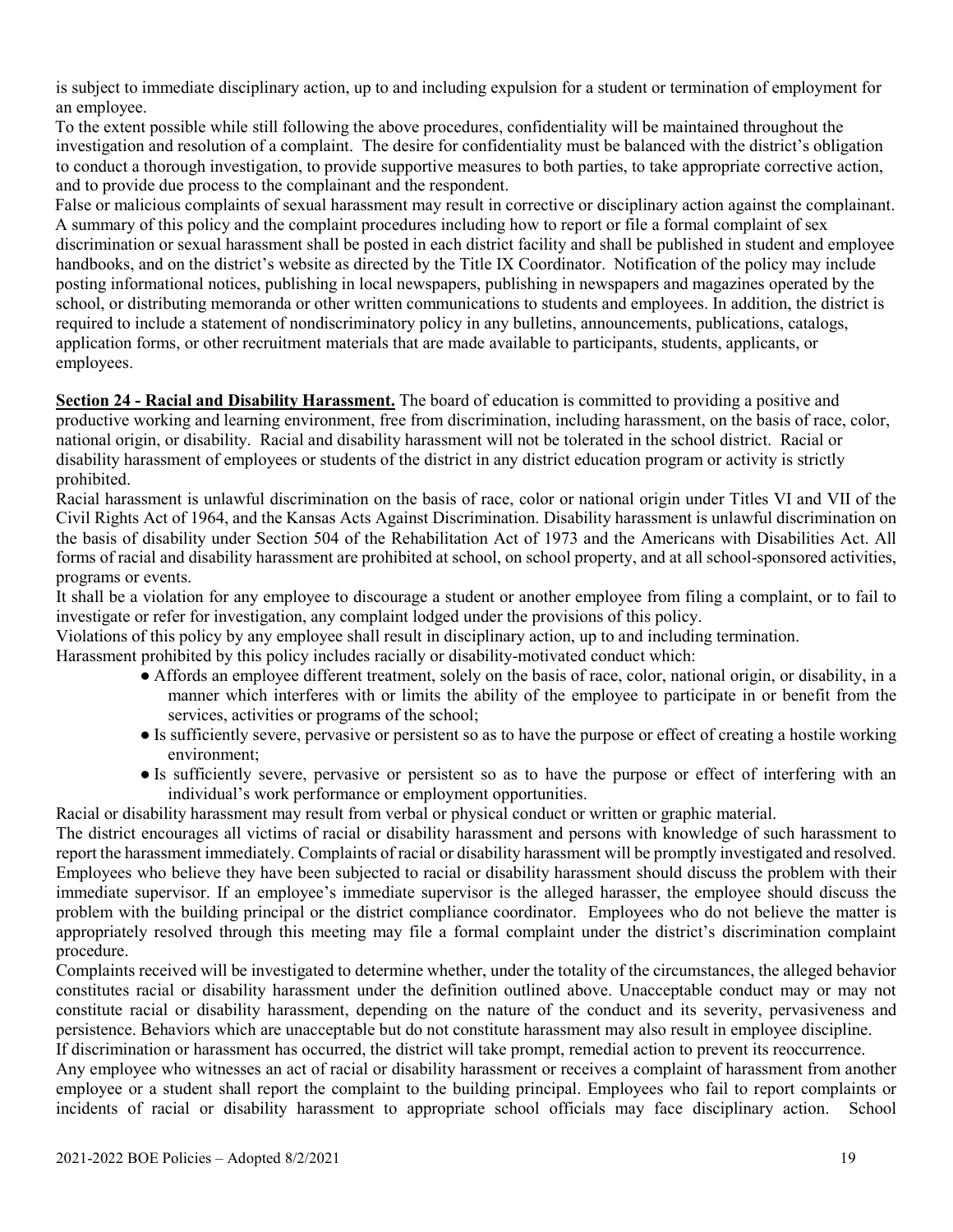administrators who fail to investigate and take appropriate corrective action in response to complaints of racial or disability harassment may also face disciplinary action, up to and including termination.

Initiation of a complaint of racial or disability harassment in good faith will not adversely affect the job security or status of an employee, nor will it affect his or her compensation. Any act of retaliation or discrimination against any person who has filed a complaint or testified, assisted, or participated in any investigation, proceeding, or hearing involving a racial or disability harassment complaint is prohibited. Any person who retaliates is subject to immediate disciplinary action, up to and including termination from employment.

To the extent possible, confidentiality will be maintained throughout the investigation of a complaint. The desire for confidentiality must be balanced with the district's obligation to conduct a thorough investigation, to take appropriate corrective action or to provide due process to the accused.

False or malicious complaints of racial or disability harassment may result in corrective or disciplinary action against the complainant.

A summary of this policy shall be posted in each district facility and shall be published in employee handbooks and on the district's website as directed by the district compliance coordinator. Notification of the policy shall be included in the school newsletter or published in the local newspaper annually.

**Section 25 - Complaints of Discrimination**. The district is committed to maintaining a working and learning environment free from discrimination, insult, intimidation, or harassment due to race, color, national origin, religion, sex, age, genetic information, or disability. Except as otherwise provided in this policy and board policies, complaints or any incident of discrimination in any form shall promptly be reported to an employee's immediate supervisor, the building principal, or the district compliance coordinator for investigation and corrective action by the building or district compliance officer. Any employee who engages in discriminatory conduct shall be subject to disciplinary action, up to and including termination.

Discrimination against any individual on the basis of race, color, national origin, sex, disability, age, genetic information, or religion in the admission to, or access to, or treatment, or employment in the district's programs and activities is prohibited. The Assistant Superintendent for Personnel and Operations (905 W. Academy Ave., Maize, KS 67101, 722- 0614) has been designated to coordinate compliance with nondiscrimination requirements contained in federal law. Complaints regarding alleged discrimination on the basis of sex, as prohibited by Title IX of the Education Amendments of 1972 and other federal and state laws regulating such discrimination and discriminatory harassment shall be handled in accordance with the procedures outlined in board policies and shall be directed to the Title IX Coordinator at 905 W. Academy Ave., Maize, KS 67101, 722-0614. More information may be obtained on discrimination on the basis of sex by contacting the Title IX Coordinator.

Complaints by a student should be addressed to the building principal, another administrator, the guidance counselor, or another certified staff member. Any school employee who receives a complaint of such discrimination or harassment from a student shall inform the student of the employee's obligation to report the complaint and any proposed resolution of the complaint to the building principal. If the building principal is the alleged harasser, the complaint shall be reported to the district compliance coordinator.

Complaints alleging discrimination in child nutrition programs offered by the district shall be handled in accordance with the procedures outlined in board policy Article 1, Section 19, and more information may be obtained on procedures for such complaint by contacting the district compliance coordinator.

Complaints against the superintendent should be addressed to the board of education. Unless otherwise provided herein, complaints of discrimination will be resolved using the district's discrimination complaint procedures in policy Article 1, Section 19.

The district prohibits retaliation or discrimination against any person for opposing discrimination, including harassment; for participating in the complaint process; or making a complaint, testifying, assisting, or participating in any investigation, proceeding, or hearing.

Complaints about discrimination, including complaints of harassment, will be resolved through the following complaint procedures:

#### Informal Procedures

The building principal shall attempt to resolve complaints of discrimination or harassment in an informal manner at the building level. Any school employee who receives a complaint of such discrimination or harassment from a student, another employee, or any other individual shall inform the individual of the employee's obligation to report the complaint and any proposed resolution of the complaint to the building principal. The building principal shall discuss the complaint with the individual to determine if it can be resolved. If the matter is resolved to the satisfaction of the individual, the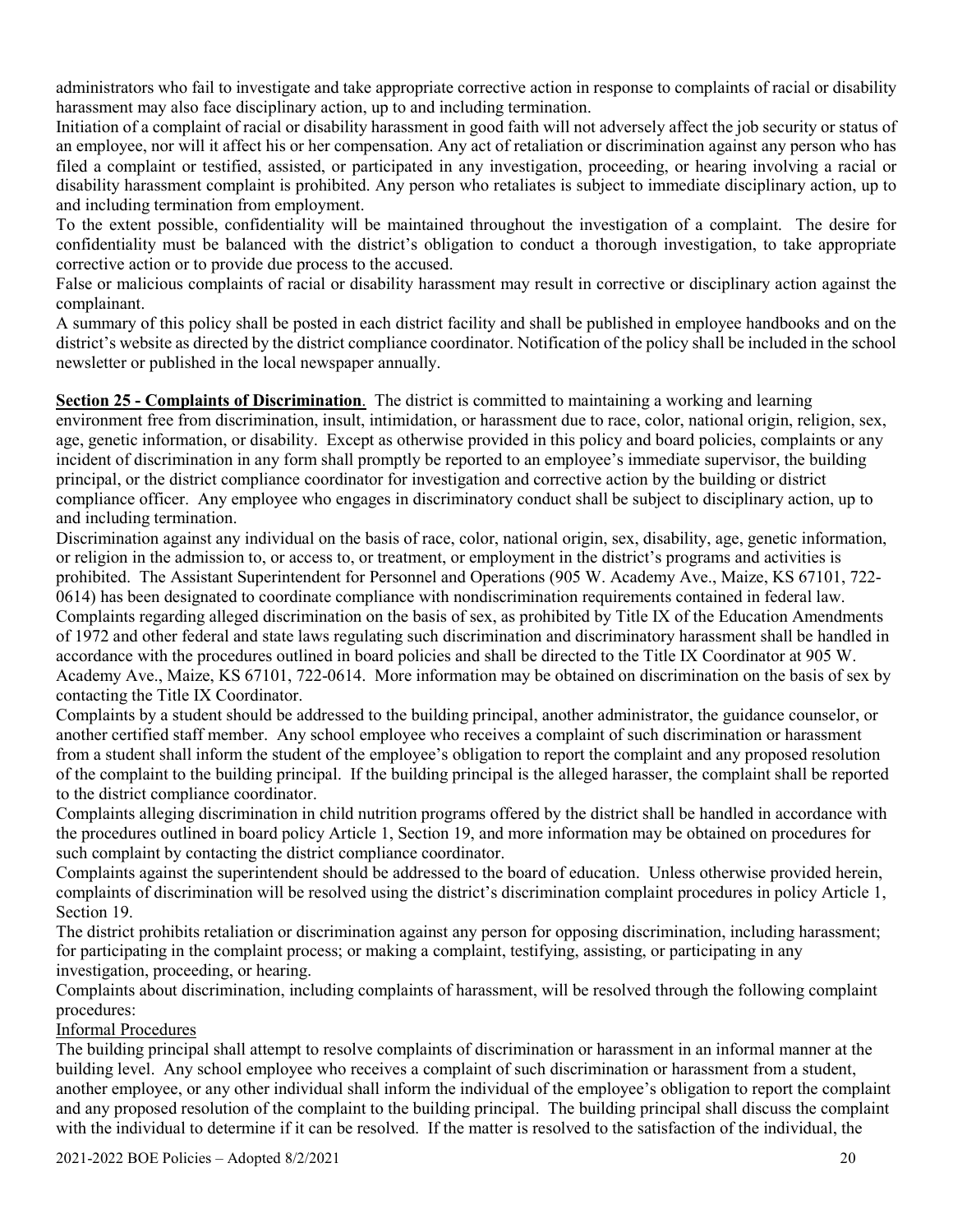building principal shall document the nature of the complaint and the proposed resolution of the complaint and forward this record to the district compliance coordinator. Within 20 days after the complaint is resolved in this manner, the principal shall contact the complainant to determine if the resolution of the matter remains acceptable. If the matter is not resolved to the satisfaction of the individual in the meeting with the principal, or if the individual does not believe the resolution remains acceptable, the individual may initiate a formal complaint.

Formal Complaint Procedures

- A formal complaint should be filed in writing and contain the name and address of the person filing the complaint. The complaint should briefly describe the alleged violation. If an individual does not wish to file a written complaint, and the matter has not been adequately resolved, the building principal may initiate the complaint. Forms for filing written complaints are available in each school building office and the central office.
- A complaint should be filed as soon as possible after the conduct occurs, but not later than 180 days after the complainant becomes aware of the alleged violation, unless the conduct forming the basis for the complaint is ongoing.
- If appropriate, an investigation shall follow the filing of the complaint. If the complaint is against the superintendent, the board shall appoint an investigating officer. In other instances, the investigation shall be conducted by the building principal, the compliance coordinator, or another individual appointed by the board. The investigation shall be informal but thorough. All interested persons, including the complainant and the person against whom the complaint is lodged, will be afforded an opportunity to submit written or oral evidence relevant to the complaint.
- A written determination of the complaint's validity and a description of the resolution shall be issued by the investigator, and a copy forwarded to the complainant and the accused no later than 30 days after the filing of the complaint.
- Records relating to complaints filed and their resolution shall be forwarded to and maintained in a confidential manner by the district compliance coordinator.
- The complainant may appeal the determination of the complaint. Appeals shall be heard by the district compliance coordinator, a hearing officer appointed by the board, or by the board itself as determined by the board. The request to appeal the resolution shall be made within 20 days after the date of the written resolution of the complaint at the lower level. The appeal officer shall review the evidence gathered by the investigator and the investigator's report and shall afford the complainant and the person against whom the complaint is filed an opportunity to submit further evidence, orally or in writing, within 10 days after the appeal is filed. The appeal officer will issue a written determination of the complaint's validity and a description of its resolution within 30 days after the appeal is filed.
- Use of this complaint procedure is not a prerequisite to the pursuit of any other remedies including the right to file a complaint with the Office for Civil Rights of the U.S. Department of Education, the Equal Employment Opportunity Commission, or the Kansas Human Rights Commission.

**Section 26 - Emergency Opioid Intervention.** It is the policy of the Maize Public Schools to provide assistance to any person(s) who may be suffering from an opioid overdose. Staff members trained in accordance with the policy and in accordance with applicable law shall make every reasonable effort, to administer emergency opioid antagonist combined with rescue breaths, to revive the victim of any apparent drug overdose.

**Section 27 - Communications**. The Board of Education is aware of the interest any community has in its school system. With this thought in mind, we place the responsibility of school communications and public relations to the Superintendent of Schools. He/She shall transmit to the Maize School public such information as necessary to keep the patrons aware of programs, curricular changes, achievements, schedules and such other information to ensure good community relations.

A. District Media Coverage of School Events - Media (radio and television) coverage of school events will be the responsibility of each building principal. Media coverage of school athletic events will be the responsibility of each building athletic director. Members of the media are to contact the building principal/building athletic director prior to the time they will arrive at the school. The principal/athletic director is to notify the Director of Communications/District Athletic/Activities Director if a request from the media has been solicited and/or granted. In the event the principal/athletic director is uncomfortable with the request of the media, the principal is to notify the Superintendent or designee. In this circumstance, the decision to allow (or not allow) broadcast will be the responsibility of the Superintendent or designee. The Superintendent, or designee, will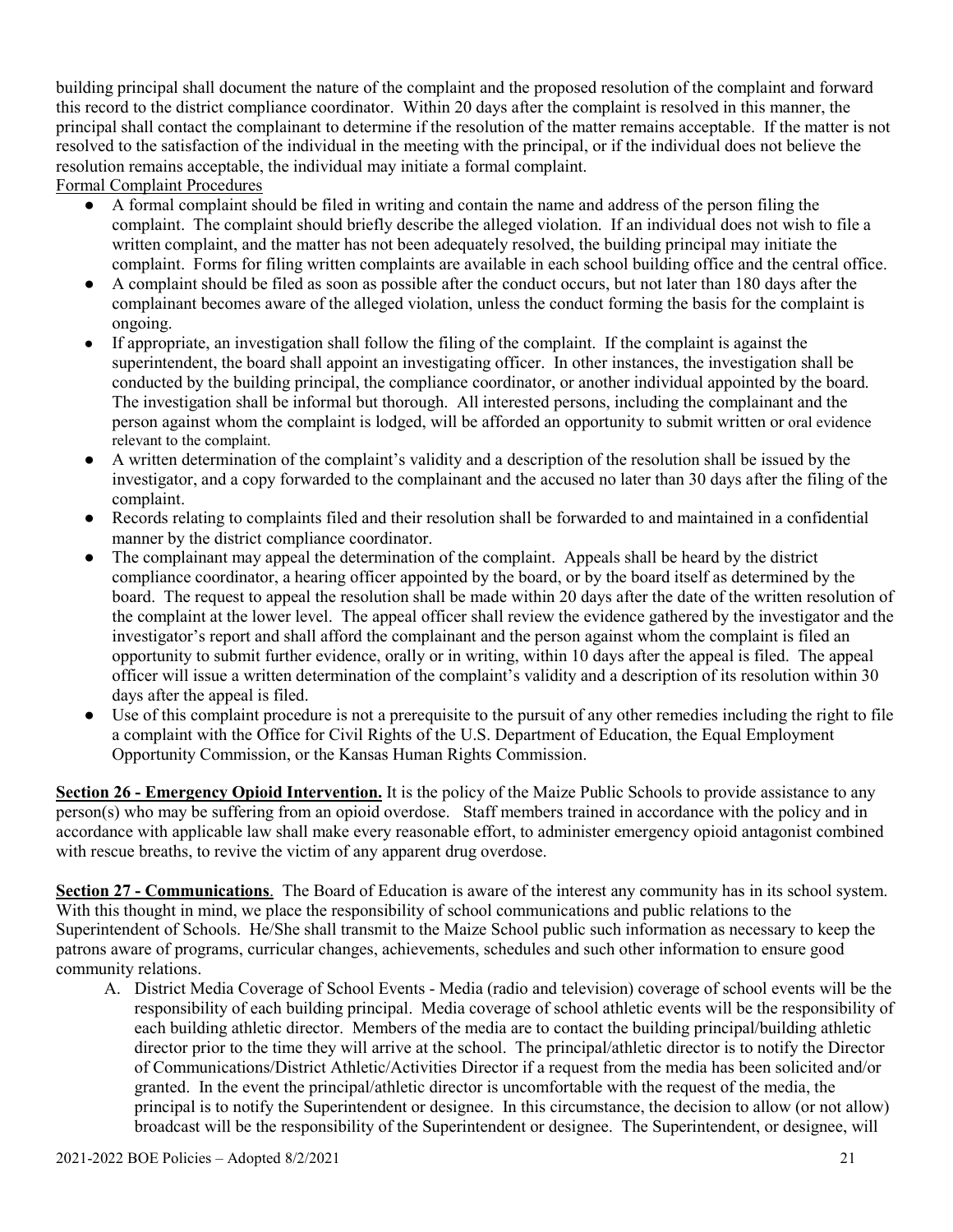notify the media of the decision and the procedure to be followed if it is determined that an on-site, tape delayed or live broadcast will be conducted.

- B. Emergency Procedure Guidelines The release of information to the press or public concerning any emergency situation or incident will be handled by the Superintendent of Schools or designee. Procedures for emergencies under unusual circumstances are followed according to the guidelines in Exhibit I, attached.
- C. School Closing Policy The Board hereby delegates to the Superintendent the authority to close any school whenever any condition exists which, in the opinion of the Superintendent, warrants the closing of one or more of the schools. In the event of unavailability, the Board delegates such authority to the first available administrator in the chain of command. Closing of school by such an administrator shall be effective until he/she reopens the school or until the Superintendent or the Board reviews and takes action on the situation. In any case of extreme emergency, the principal of any school may close such school. All school closings shall be immediately reported to the Superintendent and the President of the Board. Emergency closing situations are: snowstorms and other weather conditions, heating failure in the buildings, health or safety reasons Designated personnel will notify the radio and television stations used to distribute school cancellation information.
- D. Free Materials Distribution in Schools or on School Property Distribution of materials in schools or on school property will be subject to reasonable time, place and manner of restrictions. The Superintendent or his/her designee retains the right to review materials prior to distribution to insure the materials do not violate any policy or regulation of the board; will not materially or substantially interfere, disrupt or impede the operation of the school; cause material or substantial disorder, invasion or infringement upon the rights of other students or staff; or endanger the safety of others. The administration also retains the right to refuse or deny distribution of any materials to students and/or staff by non-curricular groups, non-school sponsored groups, outside individuals, speakers, or other groups in accordance with this policy or regulation adopted by the board. District and Building Administrators, at their weekly meeting, will determine which materials will be posted on the Community Bulletin Board which is located on the district website. Only information related to school-sponsored or student curricular groups, events linked to individual schools, or activities sponsored by groups partnering with schools will be allowed i.e. PTO, booster club, Maize Recreation.
- E. Freedom of Information Officer The Board shall designate a Freedom of Information Officer with the authority to establish and maintain a system of records in accordance with the Kansas Open Records Act.
- F. Website The Maize USD 266 Website, as it currently exists or as it may be modified is to serve as a communication channel for distributing official district information to parents, students, district employees, patrons and other interested parties inside and outside of the Maize community and to provide the Web audience with on-line access to district resources such as:
	- District facts and contacts
	- Building facts and information (newsletter, classroom information, etc.)
	- Emergency crisis information
	- Basic information (lunch menu, supplies, etc.)
	- Employment Opportunities
	- Calendar
	- Learning and teaching resources
	- Online resources

The Maize School District recognizes the value of the Internet as a powerful tool for communicating information about the district. The district Web site is a publication of the Maize School District and is, therefore, subject to the same type of editorial review as other official district publications.

All work that is related to the development of the district Web site is governed by the provisions set forth in the district's Acceptable Use policies (BOE policies). The district's web site publishing guidelines assign and describe the roles and responsibilities of the personnel involved with publishing information for the district Web site. The guidelines cover organization of district personnel with Web site responsibilities and provide general guidelines for style and content. To obtain a copy of the guidelines, contact the Director of Communications at the Educational Support Center.

G. Official Facebook Page – Maize Schools USD 266 encourages interaction from Facebook users but is not responsible for comments or wall postings made by visitors to the page. Additionally, the appearance of external links, as posted by fans of this page or other Facebook users, does not constitute endorsement on behalf of Maize Schools USD 266. Maize Schools USD 266 reserves the right to remove at any time and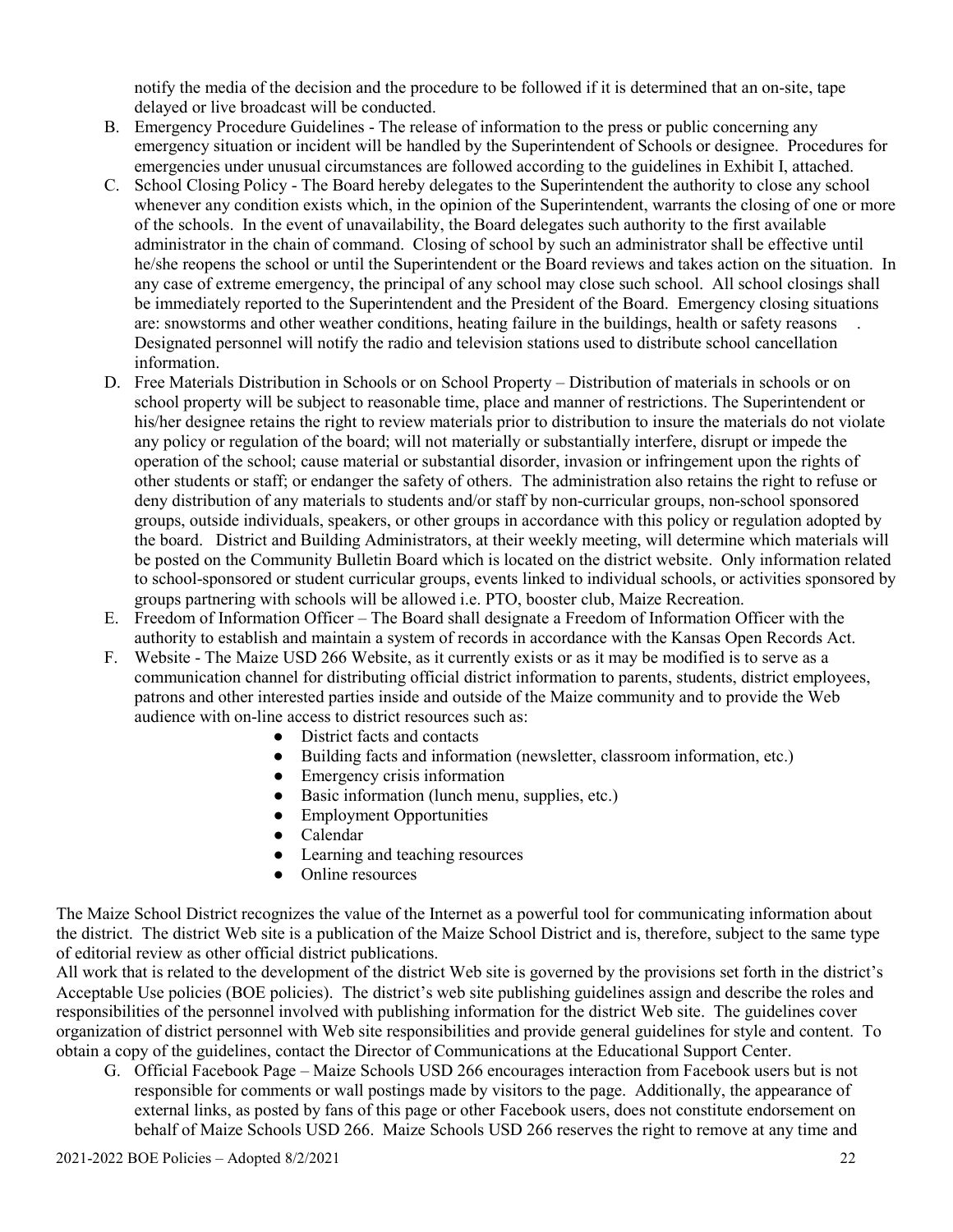without prior notice any and all comments or other material posted on this page that does not conform to these rules, school board policy or any applicable law and to deny access to School District social media sites to any individual who repeatedly violates such rules, policy or law. The Facebook policy can be viewed in its entirety on the Facebook page.

**Section 28 – Booster Clubs.** As a partner with the District, school-related booster clubs shall organize and function in a way that is consistent with the District's philosophy and objectives.

- A. School related booster clubs have no authority to direct any school employee in any of his or her duties. Further, they have no authority to guide, direct, or establish guidelines for any school or student activity. Similarly, booster club officers may not assume duties that are the responsibility of staff members. Nor may coaches or sponsors become booster club officers.
- B. Any club operating under this policy that, in the opinion of the school administration, does not adhere to this policy and any regulation established by the school administration, will cease to be recognized by the Board as a legitimate school-related booster club and will not be eligible to use school facilities or services.
- C. Booster clubs and other parent support organizations cannot make purchases in the name of the District. Items must be purchased in the support organization's name

**Section 29 – Concealed Observations.** Unless otherwise provided in other district policy, individuals are prohibited from recording students, employees, and/or board members surreptitiously or through the use of concealed audio and/or visual recording devices. This prohibition is in effect at school, on or in district property, and at meetings and conferences held for educational or disciplinary purposes.

Exceptions to this prohibition include the use of video surveillance throughout district facilities and in district vehicles; the recording of meetings subject to the Kansas Open Meetings Act; the recording of due process hearings or student disciplinary hearings for evidentiary purposes; recording of students for use during the student's evaluation or provision of special education services with the principal's prior permission; and the recording of a school sponsored activity, program, or event which is open to the general public.

Individuals wishing to record students, employees, or board members at school, on or in district property, or at meetings and conferences as previously described shall first notify the superintendent or building principal in advance. If such recording is not prohibited by law or policy, the administrator may allow the recording and may make arrangements to record on behalf of the district.

**Section 30 - Federal Fiscal Compliance.** The board shall ensure federal funds received by the district are administered in accordance with federal requirements, including but not limited to the federal Uniform Grant Guidance. This policy outlines the district's responsibilities when federal funding is considered. The board designates the Chief Financial Officer as the fiscal coordinator for federal programs and district contact for all federal programs and funding. The Chief Financial Officer shall establish and maintain a sound fiscal management system to include internal controls and federal grant management standards covering the receipt of both direct and state-administered federal grants and to track costs and expenditures of funds associated with grant awards. The superintendent, to assist in the proper administration of federal funds and implementation of this policy, may recommend additional procedures and regulations be adopted to supplement this policy.

The district's fiscal management system shall be designed with strong internal controls, a high level of transparency and accountability, and documented procedures to ensure that all fiscal management system requirements are met. Fiscal management standards and procedures shall assure that the following responsibilities are fulfilled:

- Identification The district must identify, in its accounts, all federal awards received and expended and the federal programs under which they were received.
- Financial Reporting Accurate, current, and complete disclosure of the financial results of each federal award or program must be made in accordance with the financial reporting requirements of the Education Department General Administrative Regulations (EDGAR).
- Accounting Records The district must maintain records which adequately identify the source and application of funds provided for federally-assisted activities.
- Internal Controls Effective control and accountability must be maintained for all federal funds, real and personal property purchased therewith, and other assets acquired with federal funding. The district must adequately safeguard all such property and must assure that it is used solely for authorized purposes.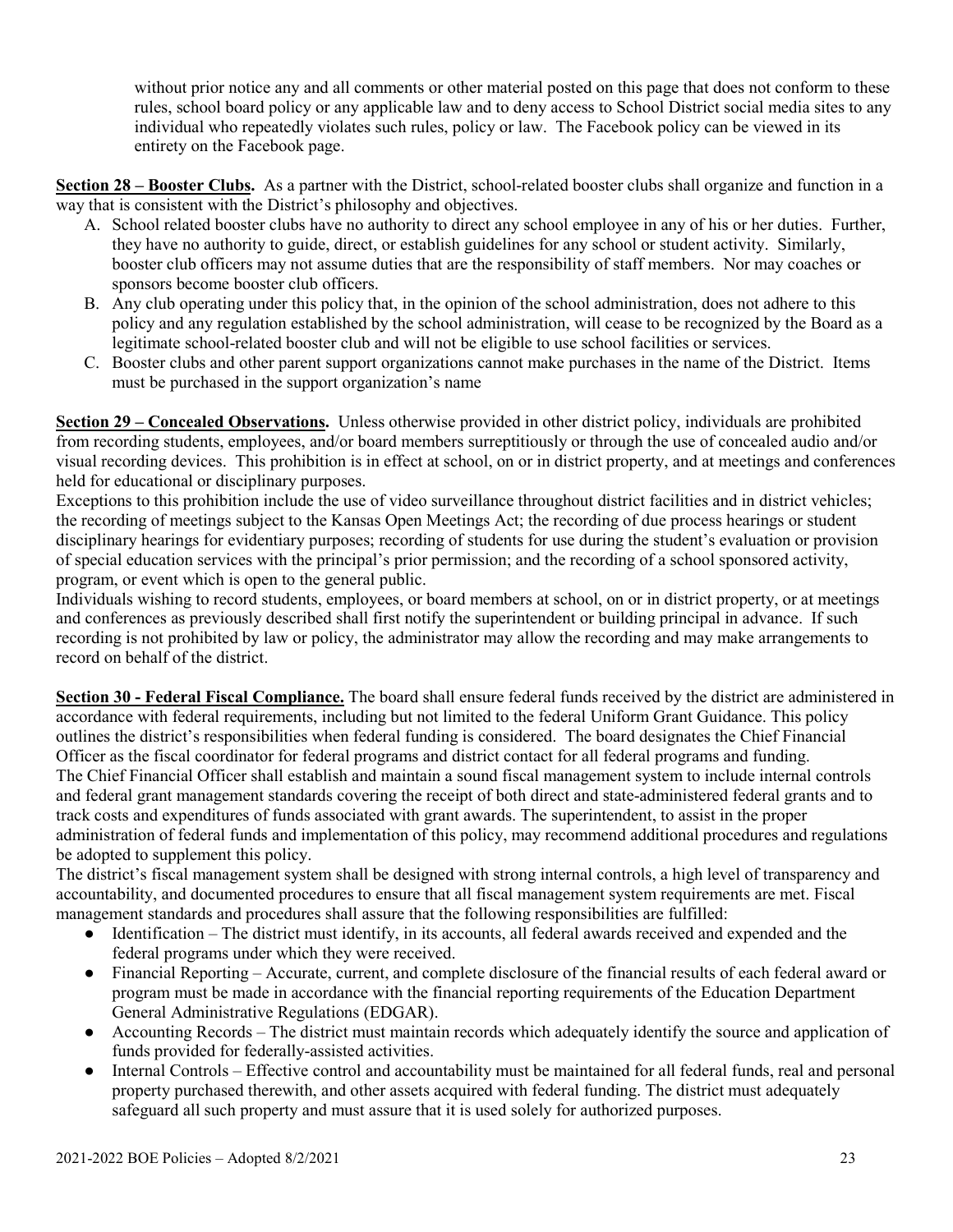- Budget Control Actual expenditures or outlays must be compared with budgeted amounts for each federal award. Procedures shall be developed to establish determination for allowability of costs for federal funds.
- Cash Management The district shall maintain written procedures to implement the cash management requirements found in EDGAR.
- Allowability of Costs The district shall ensure that allowability of all costs charged to each federal award is accurately determined and documented.

#### Time and Effort Reporting by Employees

All district employees paid with federal funds shall document the time they expend in work performed in support of each federal program, in accordance with law. Time and effort reporting requirements do not apply to contracted individuals. Recordkeeping

The district shall develop and maintain a records management plan and related board policy, administrative regulations, and/or procedures for the retention, retrieval, and disposition of print and electronic records, including emails. The district shall ensure the proper maintenance of federal fiscal records documenting:

- Amount of federal funds,
- How funds are used.
- Total cost of each project,
- Share of total cost of each project provided from other sources,
- Other records to facilitate an effective audit,
- Other records to show compliance with federal program requirements, and
- Significant project experiences and results.
- All records must be retrievable and available for programmatic or financial audit.

The district shall provide the federal awarding agency, Inspectors General, the Comptroller General of the United States, and the pass-through entity, or any of their authorized representatives, the right of access to any documents, papers, or other district records which are pertinent to the federal award. The district shall also permit timely and reasonable access to the district's personnel for interview and discussion related to such documents.

Records shall be retained for a minimum of three (3) years from the date on which the final Financial Status Report is submitted, or as otherwise specified in federal law or in the requirements of the federal award, unless a written extension is provided by the awarding agency, cognizant agency for audit, oversight agency for audit, or cognizant agency for indirect costs. If any litigation, claim or audit is started before the expiration of the standard record retention period, the records shall be retained until all litigation, claims or audits have been resolved and final action has been taken. The district shall ensure that all personally identifiable data protected by statute or regulation is handled in accordance with the requirements of applicable law, regulations, board policy, administrative regulations, and procedures. Subrecipient Monitoring

If the district awards subgrants, the district shall establish procedures to:

- Assess the risk of noncompliance.
- Monitor grant subrecipients to ensure compliance with federal, state, and local laws and board policy, regulations, and procedures.
- Ensure the district's records are adjusted to cure recordkeeping issues discovered through the subrecipient's audits, on-site reviews, or other monitoring.

#### Compliance Violations

Employees and contractors involved in federally funded programs and subrecipients shall be made aware that failure to comply with federal law, regulations, or terms and conditions of a federal award may result in the federal awarding agency or pass-through entity imposing additional conditions or terminating the award in whole or in part. Standard of Conduct for Federally Funded Contracts

The following standard of conduct shall be followed by board members, district employees, officers, and their agents in an effort to eliminate conflicts of interest and to govern actions while engaged in the selection, award, and administration of contracts on behalf of the district.

No board member, employee, officer, or agent may participate in the selection, award, or administration of a contract supported by Federal funds if he or she has a real or apparent conflict of interest concerning the contract.

For the purposes of this policy, a conflict of interest would include any instance when a board member, employee, officer, or agent; any member of his or her immediate family; his or her partner; or an organization which employs or is about to employ any of the parties indicated herein has a financial or other interest in or receives or would receive a tangible personal benefit from a firm considered for a contract.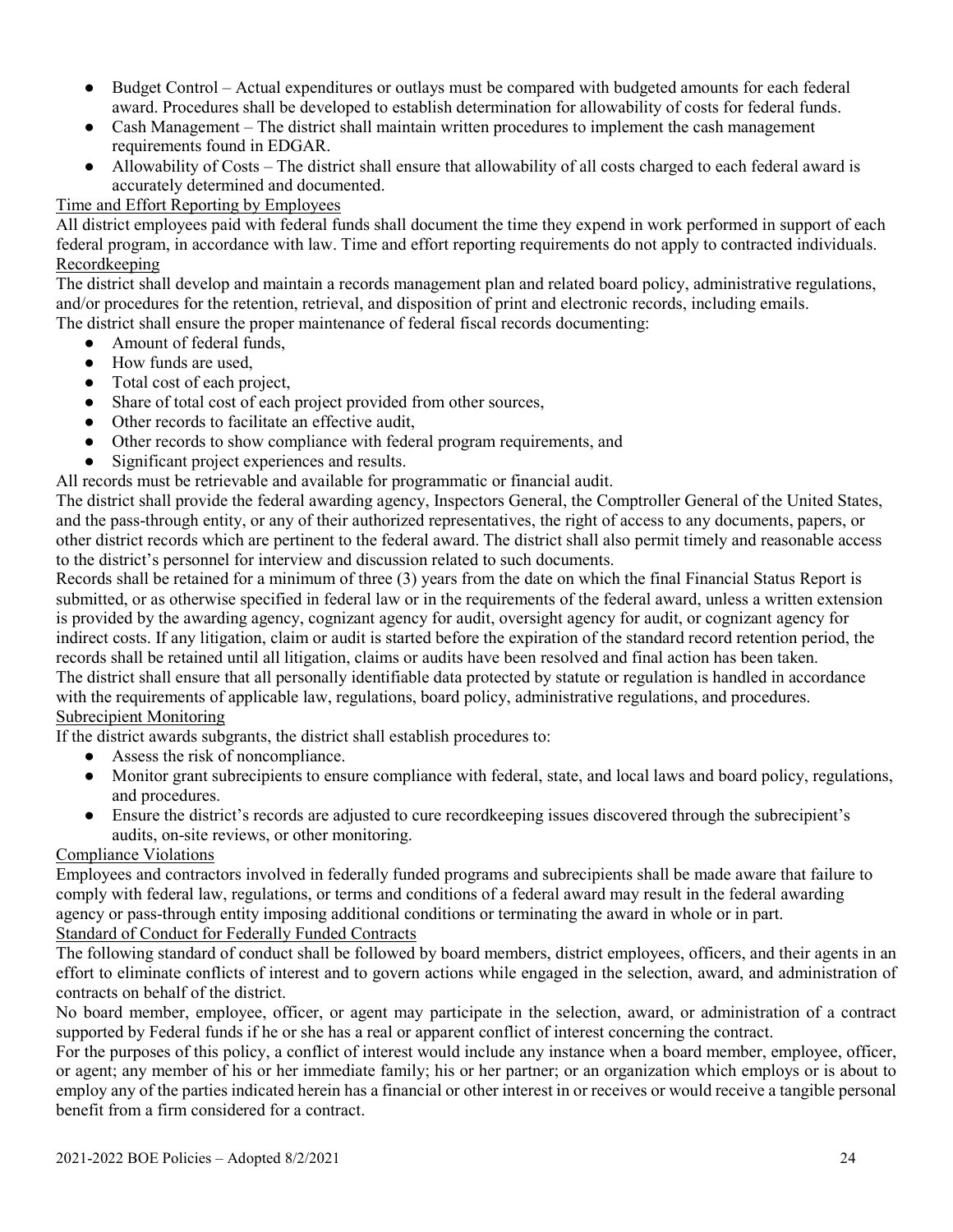Unless otherwise provided herein, no board member, employee, officer, or agent of the district may solicit or accept gratuities, favors, or anything of monetary value from vendors, contractors, or parties to subcontracts. Therefore, these individuals would be prohibited from accepting offers for free entertainment which would otherwise cost the individual, lodging, transportation, gifts, or meals. However, accepting meals offered by a sponsor and consumed by such individual at school, a school sponsored activity, or a related event and/or accepting free product samples having a retail value no greater than \$50.00 will not be a violation of this policy or standard of conduct.

Employees, officers, and agents of the district found to be in violation of this policy and standard of conduct shall be subject to disciplinary action, up to and including suspension or termination for employees and denial of access to district property and activities and/or the severing of the officer or agency relationship with the district, as appropriate.

## **Section 31 - Annual Operating Budget**

The district budget shall be prepared by the superintendent in cooperation with selected district employees and shall reflect the district's educational goals.

The superintendent shall follow the adopted budget.

The district shall fund the operating budget according to approved fiscal and budgetary procedures required by the State of Kansas.

Budget Forms

Budget forms used shall be those prepared and recommended by the Kansas State Department of Education. Budget summary documents shall be prepared on forms provided by the Kansas State Department of Education. Deadlines and Schedules

Deadlines and time schedules may be established by the board.

Encumbrances

An encumbrance shall be made when a purchase is made or when an approved purchase order is processed. All encumbrances shall be charged to a specific fund. All necessary encumbrances shall be made by the superintendent. Recommendations

Recommendations of the superintendent and professional staff concerning the district's budget allocations will be presented to the board prior to submission of the tentative draft budget.

Preliminary Adoption Procedures

The superintendent will be responsible for developing the budget cover letter. A preliminary draft of the district's budget will be submitted by the superintendent within a timeframe that allows the district to comply with all statutory deadlines. Hearings and Reviews

The board shall conduct budget hearings according to state law.

Budget Transparency

The district shall comply with the requirements of the Kansas Uniform Financial Accounting and Reporting Act and rules and regulations promulgated by the Kansas State Board of Education thereunder in maintaining, reporting, publishing on the district's website, and making available to the public specified budgetary records, forms, and information. Management of District Assets/Accounts

The superintendent shall establish and maintain accurate, financial management systems to meet the district's fiscal obligations, produce useful information for financial reports, and safeguard district resources. The superintendent shall ensure the district's accounting system provides ongoing internal controls. The superintendent shall review the accounting system with the board.

# *ARTICLE II - ADMINISTRATIVE STAFF*

**Section 1 - Contract of Superintendent of Schools.** The Superintendent of Schools shall be appointed during or before the regularly scheduled Board of Education meeting held in January for a term of not more than three years.

**Section 2 - Duties of Superintendent and Administrators.** These duties are defined in the Job Description Handbook and approved by the Board of Education.

# *ARTICLE III - DISTRICT EMPLOYEES*

#### **Section 1 - Employment of Personnel**

A. The Superintendent of Schools shall recommend all personnel for employment, dismissal, assignment,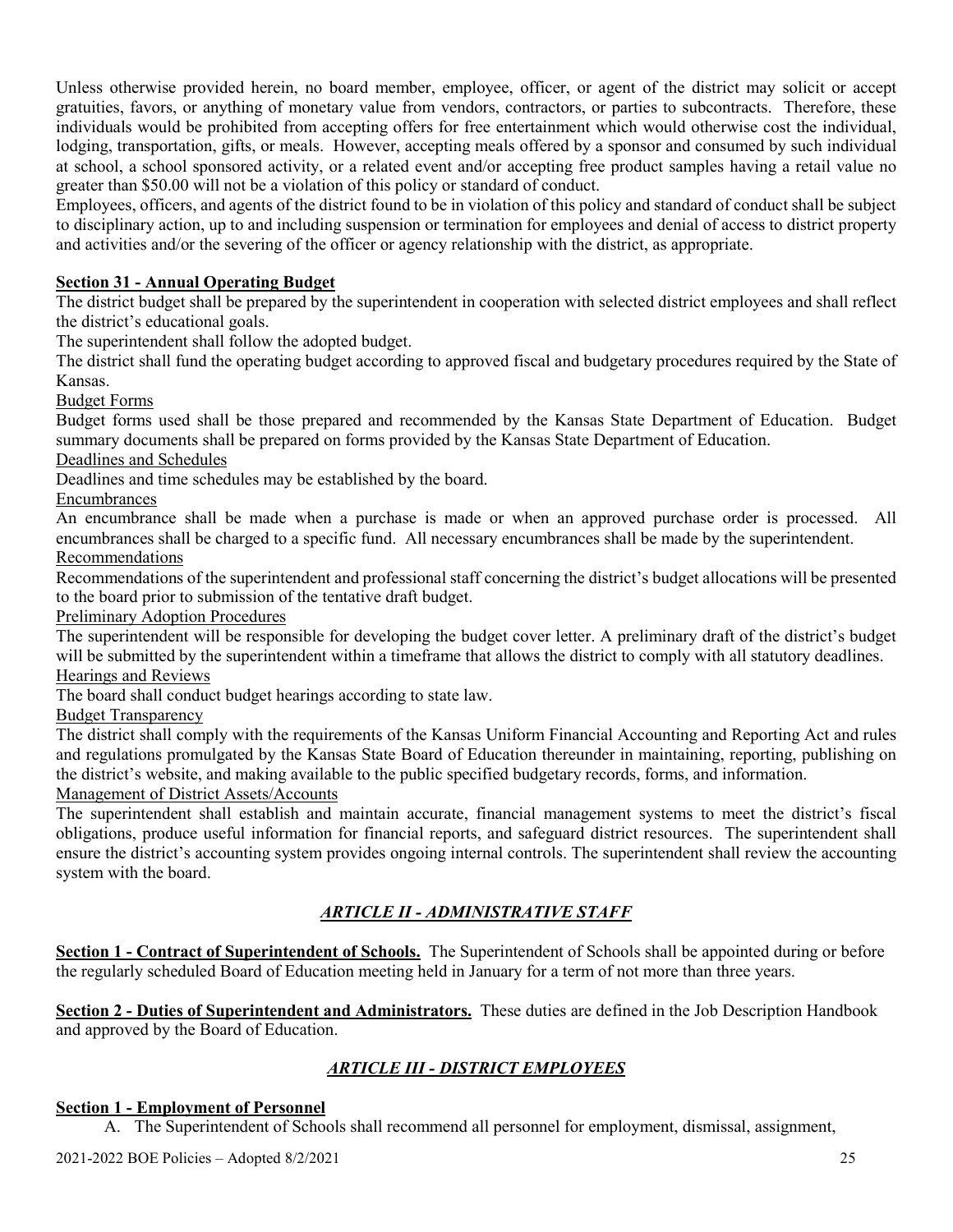suspension and/or promotion. All full or part time classified employees are considered "employees-at-will". Each district employee will have a written job description which outlines the expectations for professional dress. In addition, USD 266 employees have access to personal/confidential information. Staff members have the responsibility to keep this information confidential.

B. The Board shall approve the employment of all contracted employees. While this legal responsibility cannot be waived, the Board delegates to the Superintendent the authority to recruit staff members. In carrying out this responsibility, the Superintendent may involve licensed and classified staff. Staff members that have been designated by the Superintendent to assist in the process of hiring shall provide the Superintendent with a list of candidates who were considered for the position.

The employment of any contracted staff member is not official until the contract is signed by the candidate and approved by the Board. All new employees may be subject to a random drug test within the first year of employment. As a condition of initial employment, an applicant will be subjected to a statewide and nationwide criminal history records check along with a pre-employment drug test. The check shall conform to applicable federal standards. New employees are not to begin working in or on district facilities/property until the human resources form has been processed and the new employee paperwork has been completed. Employment is conditional based on an approved background check and drug test. The Board of Education shall pay the costs of the background check and drug test.

- C. The hiring sequence shall be as follows:
	- 1. Conditional verbal offer of employment to the candidate
	- 2. Verbal acceptance by the candidate
	- 3. Background check and drug test initiated.
	- 4. Conditional contract sent to the candidate and candidate's acceptance signified by a signed contract returned to the Superintendent; and
	- 5. Approval or rejection of the contract by the Board.
- D. The Maize Unified School District 266 does not discriminate on the basis of race, color, national origin, sex, age, religion, genetic information, or disability in admission or access to, or treatment of employment in its programs and activities. If you have any questions regarding the above, please contact: Superintendent, 905 W Academy Ave., Maize, KS 67101.
- E. The Board reserves the right to assign, reassign, or transfer all employees, unless otherwise provided in the negotiated agreement. The Board may delegate its authority to assign, reassign, or transfer any or all employees to the superintendent.

#### **Section 2 - Nepotism.**

A relative, as referred to herein, is defined as father, mother, spouse, son, daughter, son-in-law, daughter-in-law, brother, sister, brother-in-law, sister-in-law. A "supervisor" as defined includes all administrative level employees to whom employees report on a linear organization chart, give day-to-day direction and/or are responsible for the evaluation of employees. For the purpose of this policy, on-call substitute and/or temporary assignments will be excluded.

- A. At no time shall an employee be placed under the supervision of an employee who is a relative.
- B. No relative of the Superintendent of Schools shall be employed in the District.
- C. No relative of a Board of Education member shall be employed in the District unless the relative was employed at the time the member was elected.
- D. No relative of an administrative level employee may be employed in the same building or department.

Persons contracted or employed on or before August 15, 1997 are exempt from the employment conditions of this policy with the exception of the clauses prohibiting supervision of (or by) a relative.

#### **Section 3 - Personnel Tenure.**

- A. An educator in the performance of assigned duties shall:
	- meet and continuously maintain applicable certification or licensure requirements as defined by state and/or federal law for position held;
	- actively support and pursue the district's educational mission;
	- recognize the basic dignity of all individuals;
	- maintain professional integrity;
	- avoid accepting anything of substantial value offered by another which is known to be or which may appear to influence judgment or the performance of duties;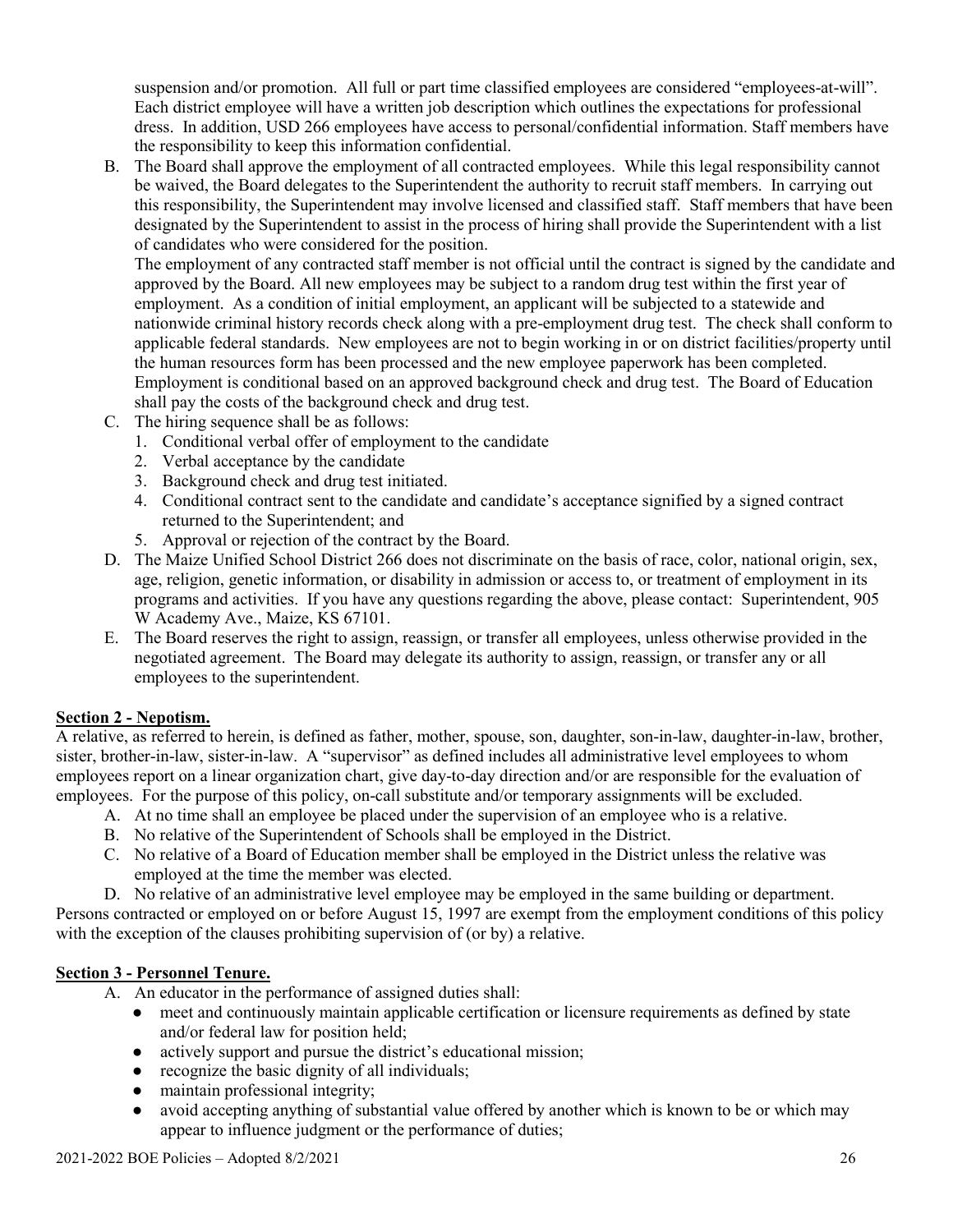- accurately represent professional qualifications; and
- be responsible to present any subject matter in a fair and accurate manner.
- B. As a condition of continued employment in the district, all employees shall abide by the terms of the following:
	- 1. Employees shall not unlawfully manufacture, distribute, dispense, possess, use, or be under the influence of illicit drugs, controlled substances, or alcoholic beverages on the District property or at any school activity. Compliance with the terms of this policy is mandatory.
	- 2. Employees who are found violating the terms of this policy will be reported to the appropriate law enforcement officers. In addition, an employee who violates the terms of this policy will be subject to one or more of the following sanctions:
		- a. Short term suspension with pay
		- b. Short term suspension without pay
		- c. Long term suspension without pay
		- d. Required participation in a drug and alcohol education, treatment, counseling, or rehabilitation program.
		- e. Termination or dismissal from employment.
	- 3. Prior to applying sanctions under this policy, employees will be afforded all due process rights to which they are entitled under their contracts or the provisions of Kansas law. Nothing in this policy is intended to diminish the right of the district to take any other disciplinary action which is provided for in district policies in the negotiated agreement. If it is agreed that an employee should enter into and complete a drug education or rehabilitation program, the cost of such program will be the responsibility of the employee.
- C. Requests for References. The District will provide information regarding past and present employees to prospective employers in compliance with K.S.A. 44-119a. Information that will be provided includes employment date(s), job description/duties, pay level, and wage history. Pursuant to the federal Every Student Succeeds Act, the board prohibits the board, individual board members, and any individual or entity who is a district employee, contractor, or agent from assisting a district employee, contractor, or agent in obtaining a new job if the board, individual, or entity knows, or has probable cause to believe, that such school employee, contractor, or agent engaged in sexual misconduct regarding a minor or student in violation of the law. For the purposes of this policy, it shall not be deemed assisting in obtaining a new job if the aforementioned individuals or entities participate in the routine transmission of administrative and personnel files in accordance with law and this policy.
- D. Search Policy As a condition of employment, USD 266 management and supervisory personnel have the authority to conduct random and unannounced inspections of employee lockers, desks, and the like. Except in matters where there is reasonable cause to suspect criminal activity, employees shall be given an opportunity to be present in any inspection of lockers, desks, etc. Disciplinary action, including termination, may result from searches and inspections or from failure to comply with this regulation.
- E. Licensed Personnel Licensed staff must have a valid license on file at the ESC. This requirement is based on State Statute 72-2159 and contractual language: "The contract is subject to being void if the Teacher fails to have on file with the Board during employment a valid Kansas Teachers' License/certificate for the level at which he/she is employed and for the subjects which he/she is employed to teach." Individuals who fail to have licensure requirements completed when their current license expires may be subject to the following consequences.
	- 1. Administrative Leave without pay. Unlicensed teachers will be allowed to apply for an emergency substitute license while they complete the requirements for full licensure. They may not return to the classroom until a substitute teacher's license is on file.
	- 2. Once an emergency sub license is secured and on file at the district office, the individual may return to the assigned classroom under long-term substitute teacher pay until requirements are met and a current regular teaching license is secured. The contracted salary amount will be reinstated once the individual has provided a hard copy of the regular license to the ESC.

**Section 4 - Staff-Student Relations.** Staff members shall maintain professional relationships with students which are conducive to an effective educational environment. Staff members shall not have any interaction of a romantic and/or sexual nature with any student at any time regardless of the student's age or consent.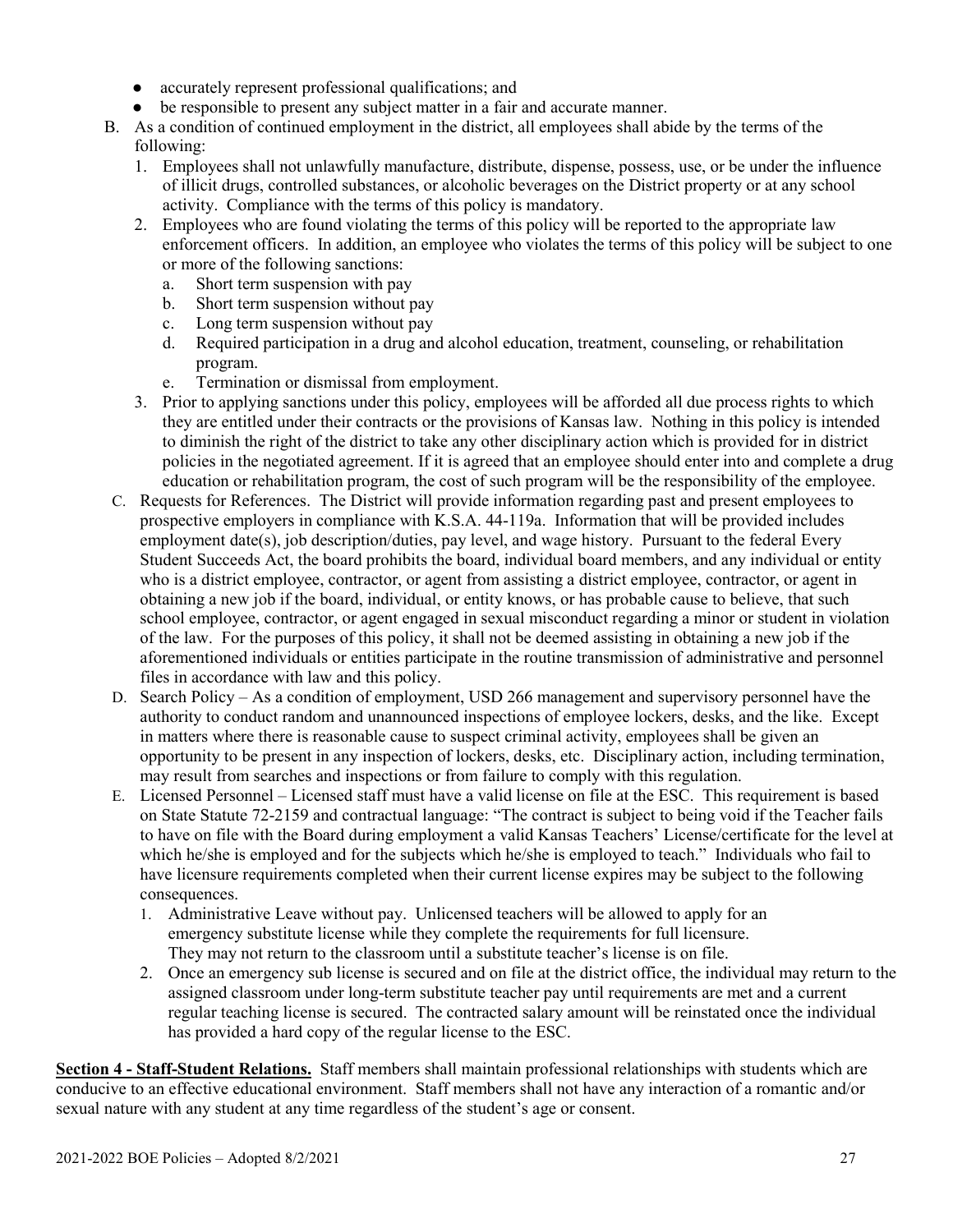**Section 5 - Concerns.** Concerns by employees of USD 266 will be heard only if properly made. Employees must take their concerns through appropriate channels. An employee should (a) first contact their immediate supervisor, (b) if not satisfied, contact the Superintendent; and (c) if not satisfied place the concern in writing and request the Superintendent share the concern with the Board of Education prior to the next BOE meeting. No employee will be disciplined, reprimanded, reduced in rank or compensation, suspended, discontinued in employment or deprived of any professional advantage for using the above procedure. This is the best avenue for registering concerns for it gives the person responsible an opportunity to correct the concern.

**Section 6 - Payment Policy.** All employees shall be paid twice monthly, on the 15th and 30th, or the last working day preceding each via direct bank deposit. Classified personnel shall be paid based on the hours worked in the respective pay period. Classified personnel hired after July 1, 2021 do not have the option to annualize their pay over 12 months. Annualized pay for all classified personnel ends on the last day of their 2021-22 work agreement.

## **Section 7 - Certification of Health (K.S.A. 72-6266).**

- A. All USD 266 employees shall be required to submit a certification of health signed by a person licensed to practice medicine and surgery under the laws of any state, a licensed registered nurse practitioner, or a registered physician's assistant on a form prescribed by the Secretary of Health & Environment. The physical shall also establish that freedom from tuberculosis has been established by chest x-ray or negative tuberculin skin test. Proof of a clear tuberculosis test must be submitted to the human resources department prior to the first day of work. If at any time there is reasonable cause to believe that any such person is suffering from an illness detrimental to the health of the pupils, the school Board may require a new certification of health.
- B. Each building principal will follow the district Exposure Control Plan for Bloodborne Pathogens described in Exhibit III attached.

#### **Section 8 - Professional Development Training.**

- A. The Board encourages all personnel to cooperate in a genuine effort for self-improvement. Administrators and supervisors are charged with the responsibility of organizing training and educational programs that will improve all personnel employed by the Maize School District. Specific professional development programs shall be planned for both licensed and classified personnel.
- B. Professional days may be used for educational purposes with the mutual agreement of the employee and supervisor with the subsequent approval of the superintendent. The employees may be requested to file a written report within one week of his/her attendance at any professional improvement training.
- C. If the school district requires an employee's attendance for professional improvement training the district will pay all expenses including the cost of a substitute. Out of state conferences/workshops are contingent upon administrative approval and are limited to those that can be funded with grant monies or are requested by administration. If the employee requests the leave, but the school district does not require their attendance, the employee pays all of the expenses, except for the substitute. Individuals desiring to present at national conferences should first do so at local and state levels. Administrative approval is needed prior to submitting a proposal for any presentation.
- D. Consulting Staff members who are asked to provide professional development or "consult" with other districts or organizations and are paid must use personal and/or vacation days. Additional days beyond the three personal days are discouraged and subject to administrative approval. If payment is rendered for services, the Maize employee must take a deduction in pay for the day(s) missed if they have already used their three personal days or all of their vacation leave.

**Section 9 - Substitute Teachers.** Substitute teachers will be employed by the administration and will be paid at a rate received by administration and set by the Board at their August meeting. Substitute teachers will be paid at a rate proportionate to the time worked.

#### **Section 10 - District Facilities.**

- A. Maize USD 266 believes it to be our responsibility to ensure that every effort is made to conserve energy and natural resources while exercising sound financial management as stated. The Energy Management Conservation guidelines can be found in the employee handbook.
- B. The Board shall employ daytime custodians for each building. After school hours cleaning will be contracted.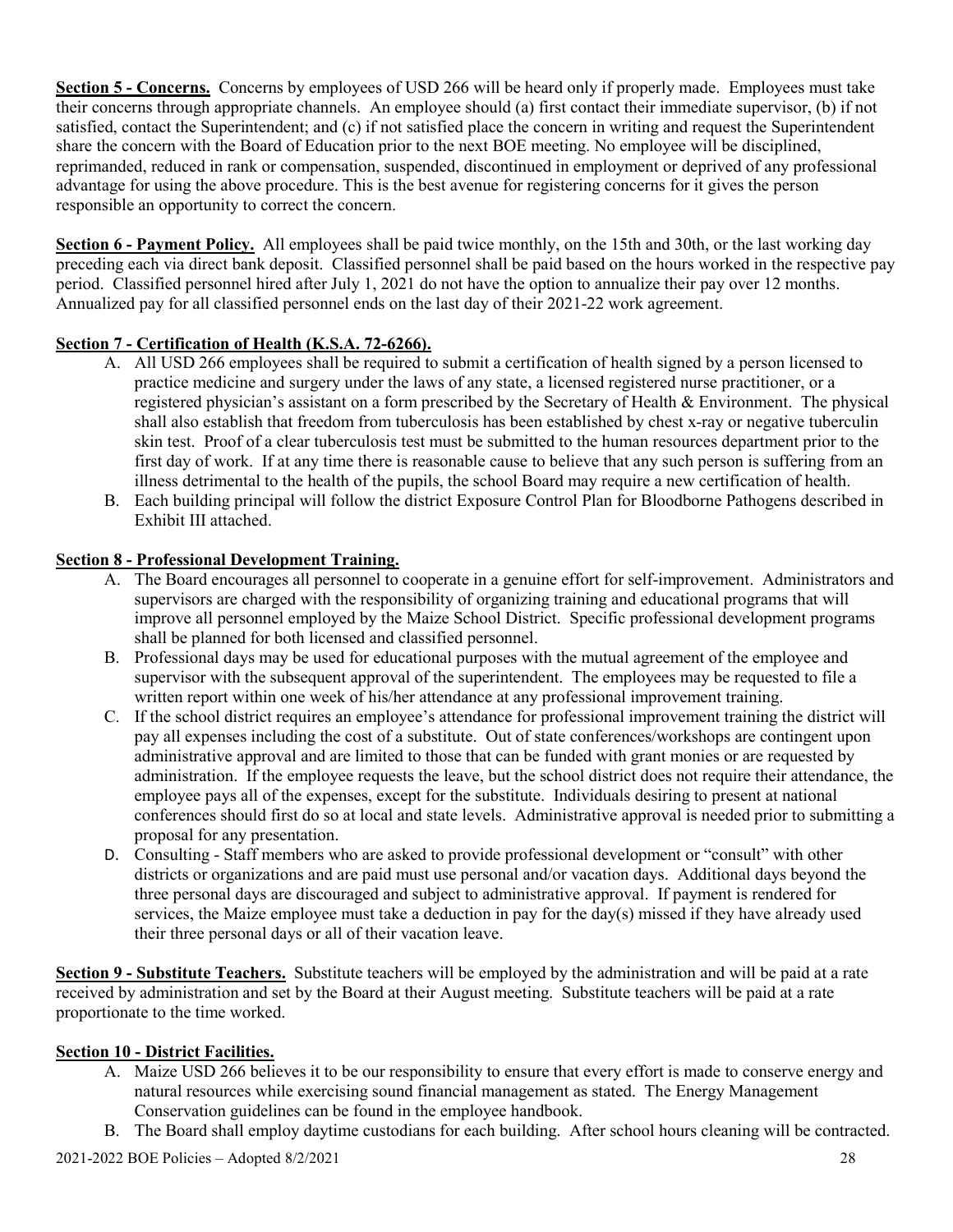The daytime custodians shall be directly responsible to the building principal.

# **Section 11 - Food Service.**

- A. All Food Service employees will comply with Kansas State Health regulations and KBOE Nutrition Services regulations regarding health and cleanliness standards. All food service employees are required to have a physical examination using the form provided. Physical examinations will be completed prior to August 15th. The employee will be financially responsible for his/her physical examination.
- B. Personal appearance reflects upon the school district and indicates pride and interest in the job. Food Service employees are expected to be neat, clean and orderly at all times. Safety and health concerns are of the utmost importance.
- C. The cafeterias of each building are one of the first places visitors see and, therefore, the Board feels that the food service staff should be responsible for an attractive and clean kitchen.

# **Section 12 - Transportation.**

- A. The supervisor of transportation will deliver a list of safety rules to bus drivers at the beginning of each school year. These rules shall be enforced at all times.
- B. The Board feels that one of the greatest responsibilities placed on any employee is that of driving a school bus. Only well qualified drivers will be employed. Drivers must have passed the American Red Cross First Aid examination or completed the Medic First Aid Course, and a state approved defensive driving course which will be paid by the district. Any unusual or unsafe condition that comes to the attention of the bus driver, whether it is with his/her bus or condition of the route which he/she travels shall be brought to the attention of the supervisor of transportation immediately.
- C. All bus drivers are required to have a physical examination in accordance with the Kansas Department of Transportation. Physical examinations will be completed 10 days prior to the first day of school. The employee will be financially responsible for his/her first physical examination. After the second contract has been issued, the district will pay for physicals at a designated clinic. Drivers may have physicals performed at other clinics and will be reimbursed at a rate not greater than that of the designated clinic.
- D. The transportation driver will be issued school district approved jackets for the purpose of identification and public relations. Jackets will only be issued upon employment and will be replaced if worn.
- E. Bus drivers are in charge of the students while they are on the school bus. They are given authority to ask and expect discipline and courtesy from all students.
- F. Employees required to have a commercial driver's license (CDL) will be tested for drugs and alcohol per U.S. Department of Transportation/Federal Highway Administration Regulations.
- G. Speed Limits Except when a special hazard exists that requires lower speed, no person shall drive a school vehicle at a speed in excess of the maximum posted or not posted speed limits. In addition, 45 miles per hour speed limit will apply to rural unpaved roads.
- H. Route drivers may use a maximum of one seat to provide legal riding space for their own non-school age children during the performance of their duties.

**Section 13 – Political Activities.** – Staff members elected or appointed to a public office which restricts the employee's ability to complete contractual obligations may be required to take unpaid leave for a period of time determined by the Board or may be terminated.

Staff members holding a public office, which in the judgment of the Board is less than full-time, shall request unpaid leave from the Superintendent at least one week in advance.

An employee who must be absent from school to carry out the duties of a public office must take a leave of absence without pay for the duration of the public office.

Staff members shall not use school time, school property, or school equipment for the purpose of furthering the interests of any political party, the campaign of any political candidate, or the advocacy of any political issue.

For the purposes of this policy, "advocacy of any political issue" shall not be deemed to include providing information on educational matters to elected officials.

**Section 14 – Workers' Compensation.** - All employees of the district shall be covered by worker's compensation. The worker's compensation plan will provide coverage for medical expenses and wages to the extent required by statute to those employees who qualify; employees must be under the care of a district approved physician. However, the amount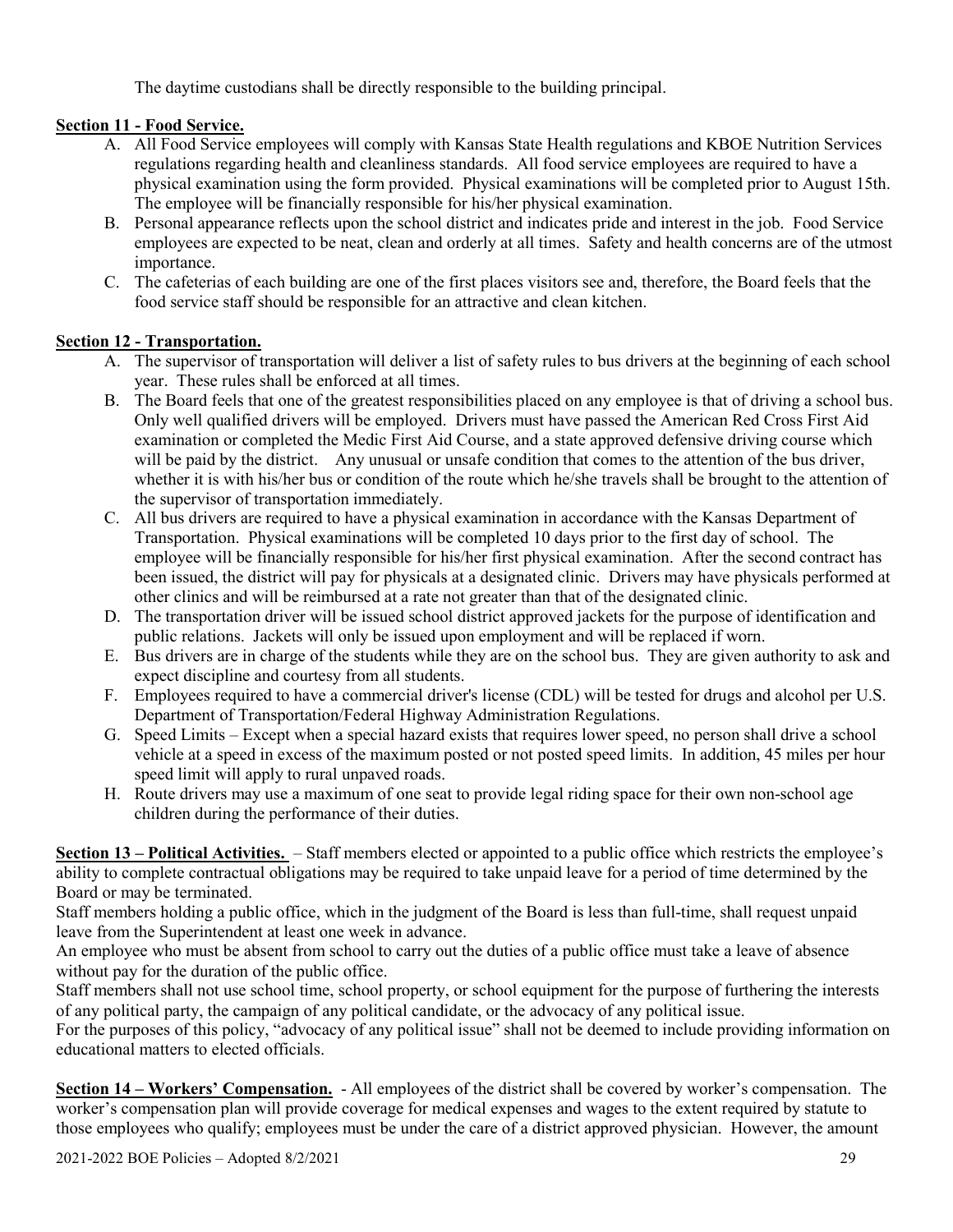of worker's compensation benefits and sick leave benefits shall not exceed a regular daily rate of pay. An employee using sick leave, or other available leave, in combination with worker's compensation will be charged for one full or partial day of sick leave, as provided for in the sick leave policy or negotiated agreement for each day of absence until the employee's sick leave is exhausted.

#### **Section 15 - Evaluation.**

- A. Purpose of Evaluations
	- 1. Evaluations provide opportunities to objectively consider and evaluate the effectiveness of the employee to the total school program. It is the belief of the Board of Education that these evaluations provide the best opportunity for the employee to learn his/her strengths and possible weaknesses and to improve their effectiveness.
	- 2. Evaluations give the employee an opportunity to plan programs of self-improvement and identify areas in which employees need individual assistance and support.
	- 3. Evaluations encourage consistent self-evaluation in accordance with the direct objectives and standards as delineated in the evaluation criteria.
	- 4. Evaluations provide an objective measure by which evaluators may make recommendations based on employee competency to the Superintendent concerning re-employment.
- B. Evaluation Procedure

All school district employees will be evaluated using one of the following procedures.

- 1. Teachers will be evaluated by a building Administrator in accordance with Article 90-K.S.A. 72-2407- 2412, et. seq. In the first two consecutive years of employment, the teacher must be evaluated twice per year. Evaluations must be done at least one time in each full semester of employment by no later than the 60th school day. Teachers in their third and fourth years must be evaluated at least one time per year and evaluations must be completed by February 15. After the fourth year, teachers must be evaluated at least once every three years and evaluations must be completed by February 15 of the school year in which he/she is evaluated.
- 2. Every nurse in the first two consecutive school years of employment shall be evaluated at least one time per semester by not later than the  $60<sup>th</sup>$  school day of the semester, except that any nurse who is not employed for the entire semester shall not be required to be evaluated; and that every nurse during the third or fourth year of employment shall be evaluated at least one time each school year by not later than February 15; and that after the fourth year of employment every nurse shall be evaluated at least once in every three years by not later than February 15 of the school year in which the employee is evaluated.
- 3. Principals shall be evaluated by the Superintendent, according to statutes K.S.A. 72-2409 and K.S.A. 72- 2283.
- 4. Superintendent shall be evaluated by the Board of Education in accordance with statutes K.S.A. 72-9003 and K.S.A. 72-5453 except that evaluations will continue to occur annually for years five and on.
- 5. All classified personnel shall be evaluated by their immediate supervisor before the April Board of Education meeting.
- 6. The Board of Education shall have the option of reviewing all evaluations.

**Section 16 - Notice to School Employees.** In accordance with the Environmental Protection Agency regulations regarding the Asbestos in Schools Rule, this notice is to re-notify the public in Unified School District 266 that all boiler sheeting and pipe lagging has been inspected and repaired and will continue to be repaired as though they contain asbestos. Further information may be obtained by contacting the Board Office, 722-0614.

**Section 17 - Use of Tobacco/Smokeless Tobacco/Nicotine/Vaporizers.** District property is to be tobacco free. The possession, promotion, or use of tobacco, smokeless tobacco, nicotine delivery devices, or vaporizers is prohibited at all times in or on all District owned, leased, personal, or real property.

**Section 18 - Reimbursement of Use of Employee Car.** The Board will authorize payment of whatever allowance per mile as set by the State when a school employee uses his/her own automobile on school business. Employees will be asked to use the school car when available and convenient.

**Section 19 - Sponsors' Expenses.** Teachers or sponsors, when on official school business and representing Unified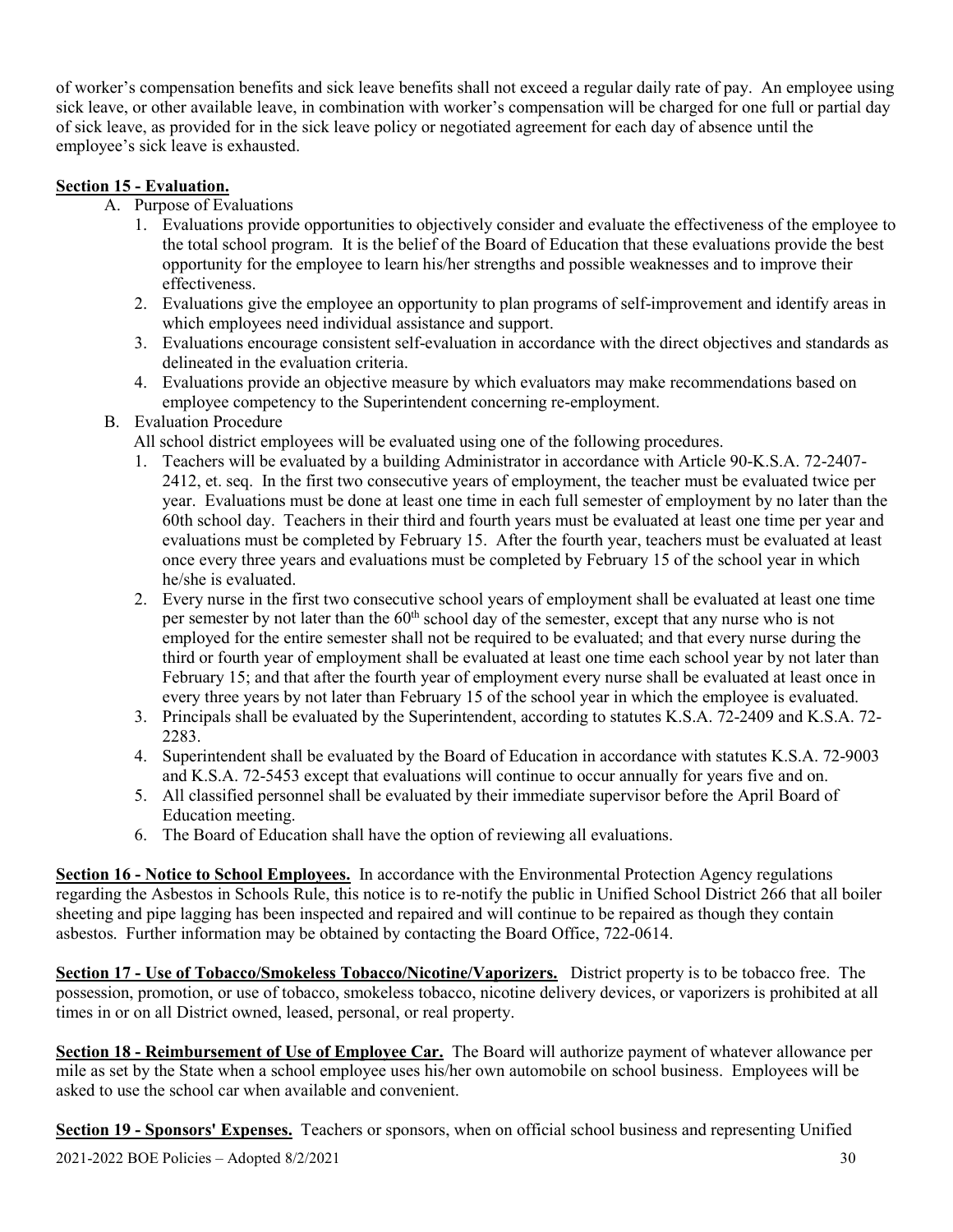School District 266, will be allowed a meal expense of \$40.00 per day or portion thereof.

**Section 20 – Work Week.** It is the personal responsibility of each employee to be on the job, on time, every scheduled workday. Each employee must be aware that failure to meet this responsibility may result in disciplinary action, up to and including termination.

- A. The normal work week for non-exempt employees is 35 hours. It is the employees' responsibility to record time accurately.
- B. Approved flex-time (make-up) will be allowed with advance notice.
- C. All non-exempt employees who are required to work more than forty hours per week must be compensated at the rate of one and one-half times their regular rate of pay for those hours which exceed forty in a work week. Exempt employees include, but are not limited to: teachers, administrators, division directors, nurses and certain classified personnel.
- D. All overtime must be approved, prior to its use, by building principals and directors and recorded on the approved form. Overtime will be discouraged and will be approved only by the Superintendent or designee(s). Overtime/flex (make-up) time work that is done without approval will be grounds for disciplinary action. The employee handbook provides definitions for flex-time and overtime.

**Section 21 – Use of Cellular Phones**. Under certain conditions, the use of cellular phones to conduct school business is permissible.

- A. During campus emergencies, only authorized employees are allowed to use cellular phones.
- B. The district will pay a stipend for authorized employees to conduct school business. Any employee receiving a stipend will be required to sign an indemnity statement releasing the district of any liability.
- C. Employees may be eligible for reimbursement of cellular phone expenses when extraordinary circumstances dictate use for school related business.

**Section 22 - Assignment and Transfer.** The board reserves the right to assign, reassign or transfer all employees.

**Section 23– Use of District Resources**. Any communication placed in staff mailboxes or sent out district-wide to USD266 staff must have prior administrative approval.

**Section 24- Salary Deductions.** The district shall comply with the salary basis requirements of the Fair Labor Standards Act (FLSA). The board prohibits all managers from making any improper deductions from the salaries of exempt employees. Employees shall be made aware of this policy.

If an employee believes that an improper deduction has been made to his or her salary, the employee should immediately report this information to his or her direct supervisor or to the Director of Human Resources.

Reports of improper deductions shall be promptly investigated. If it is determined that an improper deduction has occurred, the employee shall be promptly reimbursed for any improper deduction made.

Salary deductions shall be made if permitted by board policy, the negotiated agreement, or as required or authorized by law. The district shall comply with the salary basis requirements of the Fair Labor Standards Act (FLSA.)

The superintendent shall develop forms to provide information needed to make approved salary deductions. All requests for salary deductions shall be submitted to the superintendent during enrollment periods established by the board.

**Section 25 - Do Not Resuscitate Orders.** It is the policy of the USD 266 to require school personnel and contracted personnel to provide, to the best of their ability, life-sustaining care to any child who needs it. Many staff members are trained to save lives and are loath to let a child die.

USD 266 refuses to comply with Do Not Resuscitate (DNR) Orders. It is USD 266's position that Advanced Directives and Durable Powers are meant to apply to the progressive terminally ill in health care facilities, not "medically fragile" students in schools. Due to the devastating effect of a death at school on students and staff, USD 266 policy holds that every effort to preserve life is in the best interest of all parties.

**Section 26 - Drug-Free Workplace.** Maintaining a drug-free workplace is important in establishing an appropriate learning environment for the students of the district. Unless otherwise specified in this policy. The unlawful manufacture, distribution, sale, dispensation, possession, or use of a controlled substance is prohibited at school, on or in school district property; and at school sponsored activities, programs, and events. Possession and/or use of a controlled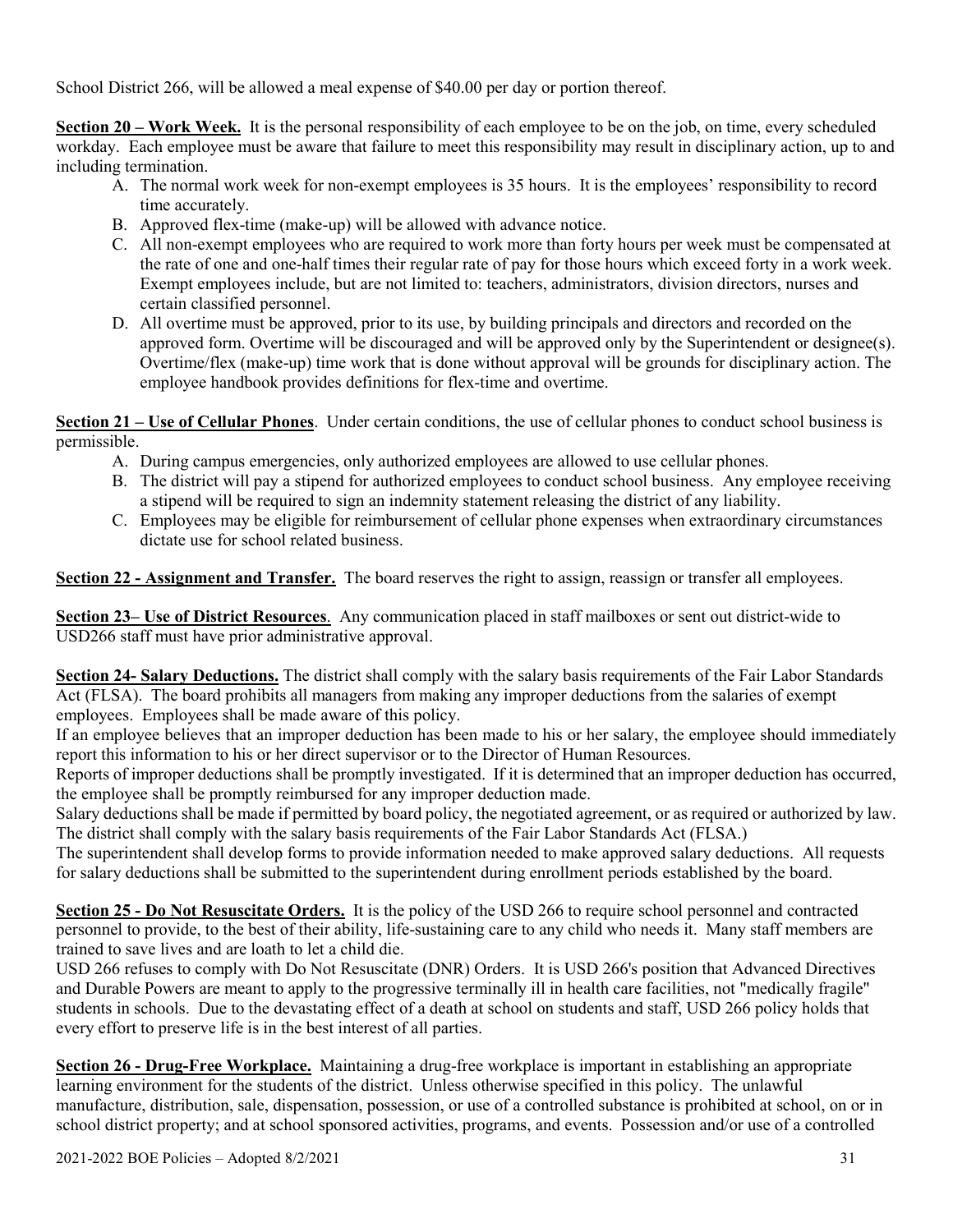substance by an employee for the purposes of this policy shall only be permitted if such substance was obtained directly, or pursuant to a valid prescription or order issued thereto, from a person licensed by the state to dispense, prescribe, or administer controlled substances and any use is in accordance with label directions.

As a condition of employment in the district, employees shall abide by the terms of this policy.

Employees shall not unlawfully manufacture, distribute, dispense, possess, and/or use controlled substances in the workplace.

Any employee who is convicted under a criminal drug statute for a violation occurring at the workplace must notify the superintendent of the conviction within five days after the conviction. The superintendent shall then ensure that notice of such conviction is given to any granting agency within 10 days of receiving notice thereof.

Within 30 days after the notice of conviction is received, the school district will take appropriate action with the employee. Such action may include, suspension, placement on probationary status, or other disciplinary action including termination. Alternatively, or in addition to any action short of termination, the employee may be required to participate satisfactorily in an approved drug abuse assistance or rehabilitation program as a condition of continued employment. The employee shall bear the cost of participation in such program. Each employee in the district shall be given a copy of this policy.

This policy is intended to implement the requirements of the federal regulations promulgated under the Drug-Free Workplace Act of 1988. It is not intended to supplant or otherwise diminish disciplinary actions which may be taken under board policies or the negotiated agreement.

**Section 27 - Drug-Free Schools.** The possession, use, sale, distribution, or being under the influence of controlled

substances and/or alcohol by school employees at school; on, in, or while utilizing school property; or at school sponsored activities, programs, or events is prohibited.

Employee Conduct

As a condition of continued employment in the district, all employees shall abide by the terms of this policy. Employees shall not manufacture, distribute, dispense, possess, use, and/or be under the influence of illicit drugs, controlled substances, and/or alcoholic beverages at school; on, in, or while utilizing school property; or at school sponsored activities, programs, or events.

Possession, use, and/or being under the influence of a controlled substance by an employee for the purposes of this policy shall only be permitted if such substance was:

1. Obtained directly from, or pursuant to a valid prescription or order, issued to such employee from a person licensed by the state to dispense, prescribe, or administer controlled substances; and

2. Used, if at all, in accordance with label directions.

Compliance with the terms of this policy is mandatory. Employees who are found violating the terms of this policy will be reported to the appropriate law enforcement officers. Additionally, an employee who violates the terms of this policy may be subject to any or all of the following sanctions:

- 1. Short term suspension with pay;
- 2. Short term suspension without pay;
- 3. Long term suspension without pay;
- 4. Required participation in a drug and alcohol education, treatment, counseling, or rehabilitation program;
- 5. Termination or nonrenewal of employment relationship.

Prior to applying sanctions under this policy, employees will be afforded any due process rights to which they are entitled under their contracts or the provisions of Kansas law. Nothing in this policy is intended to diminish the right of the district to take any other disciplinary action. This policy is not intended to change any right, duty, or responsibilities in the current negotiated agreement.

If it is agreed that an employee shall enter into and complete a drug education or rehabilitation program, the cost of such program will be borne by the employee. A list of area drug and alcohol counseling and rehabilitation programs, along with names and addresses of contact persons for the programs, is on file with the board clerk.

Employees are responsible for contacting the directors of the programs to determine the cost and length of the program and for enrolling in the programs. If participation in such a program is required as a condition of continued employment, copies of any documentation related to enrollment in and attendance in such program shall be made available to the board and/or administration upon request.

**Section 28 - Military Leave.** Employees are entitled to military leave under the Uniformed Services Employment and Reemployment Rights Act of 1994. The Act applies to military service that began on or after December 12, 1994 or military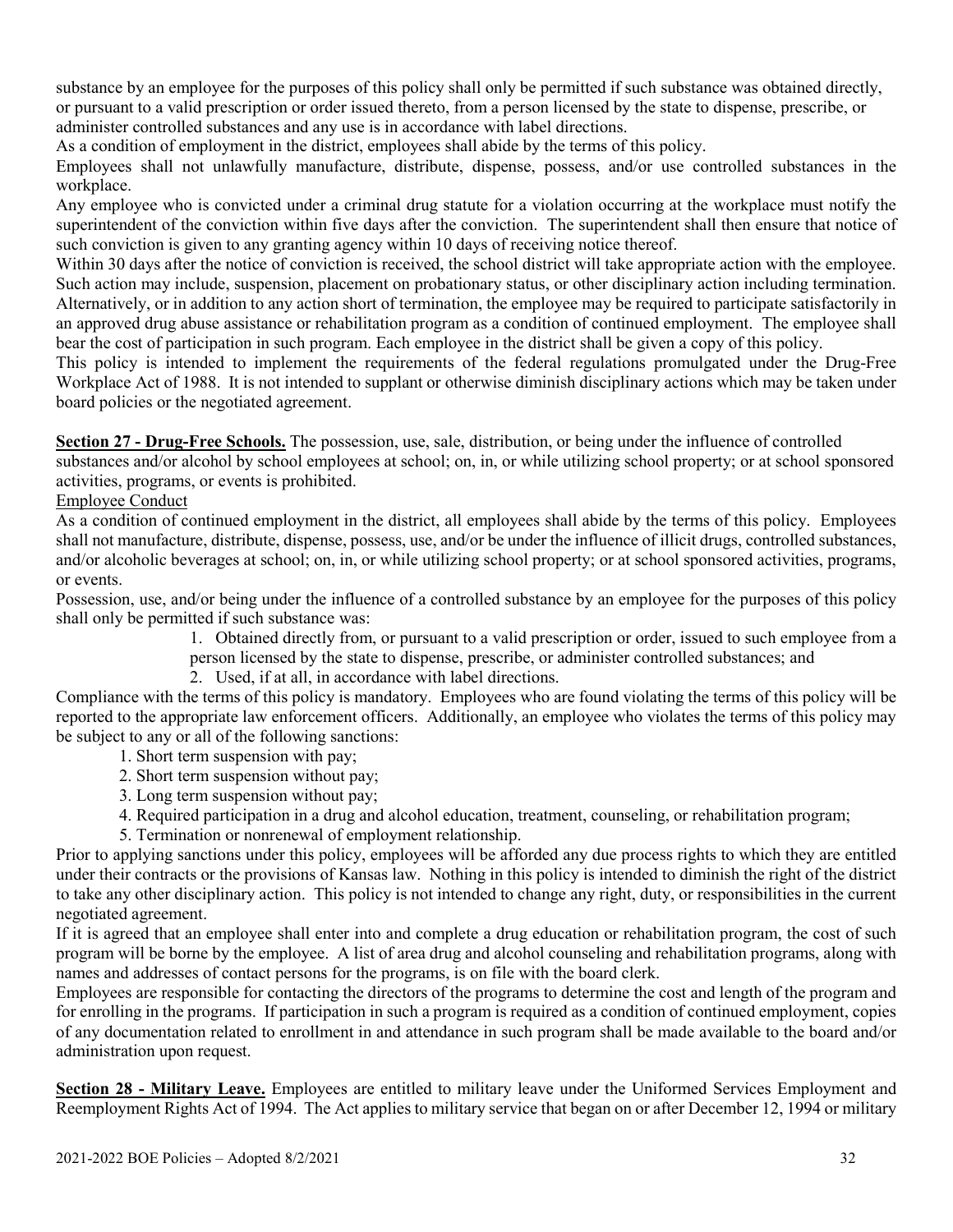service that began before December 12, 1994 if the employee was a reservist or National Guard member who provided notice to the employer before leaving work.

 Reemployment rights extend to persons who have been absent from work because of "service in the uniformed services." The uniformed services consist of the following military branches: Army, Navy, Marine Corps, Air Force or Coast Guard. Army Reserve, Navy Reserve, Marine Corps Reserve, Air Force Reserve or Coast Guard Reserve. Army National Guard or Air National Guard. Commissioned corps of the Public Health Service. Any other category of persons designated by the President in time of war or emergency.

"Service" in the uniformed services means duty on a voluntary or involuntary basis in a uniformed service, including: Active duty.

 Active duty for training. Initial active duty for training. Inactive duty training. Full-time National Guard duty. Absence from work for an examination to determine a person's fitness for any of the above types of duty.

The employee may be absent for up to five (5) years for military duty and retain reemployment rights. There are, however, exceptions which can exceed the five (5) year limit. Reemployment protection does not depend on the timing, frequency, duration or nature of an individual's service. The law enhances protections for disabled veterans including a requirement to provide reasonable accommodations and up to two (2) years to return to work if convalescing from injuries received during service or training.

The returning employee is entitled to be reemployed in the job that they would have attained had they not been absent for military service, with the same seniority, status and pay, as well as other rights and benefits determined by law. If necessary, the employer must provide training or retraining that enables the employee to refresh or upgrade their skills so they can qualify for reemployment. While the individual is performing military service, he or she is deemed to be on a furlough or leave of absence and is entitled to the non-seniority rights accorded other individuals on non-military leaves of absence. Individuals performing military duty of more than 30 days may elect to continue employer sponsored health care for up to 18 months at a cost of up to 102 percent of the full premium. For military service of less than 31 days, health care coverage is provided as if the individual had never left. All pensions which are a reward for length of service are protected.

Individuals must provide advance written or verbal notice to their employers for all military duty. Notice may be provided by the employee or by the branch of the military in which the individual will be serving.

Notice is not required if military necessity prevents the giving of notice; or, if the giving of notice is otherwise impossible or unreasonable.

Accrued vacation or annual leave may be used (but is not required) while performing military duty. The individual's timeframe for returning to work is based upon the time spent on military duty.

| <b>TIME SPENT ON</b>                    | <b>FOR</b><br><b>RETURN</b><br>OR<br><b>APPLICATION</b><br>WORK                                                                                                                                           |  |
|-----------------------------------------|-----------------------------------------------------------------------------------------------------------------------------------------------------------------------------------------------------------|--|
| <b>MILITARY DUTY</b>                    | <b>REEMPLOYMENT</b>                                                                                                                                                                                       |  |
| Less than 31 days:                      | Must return at the beginning of the next regularly scheduled work<br>period on the first full day after release from service, taking into<br>account safe travel home plus an eight (8) hour rest period. |  |
| More than 30 but less than 181<br>days: | Must submit an application for reemployment within 14 days of<br>release from service.                                                                                                                    |  |
| More than 180 days:                     | Must submit an application for reemployment within 90 days of<br>release from service.                                                                                                                    |  |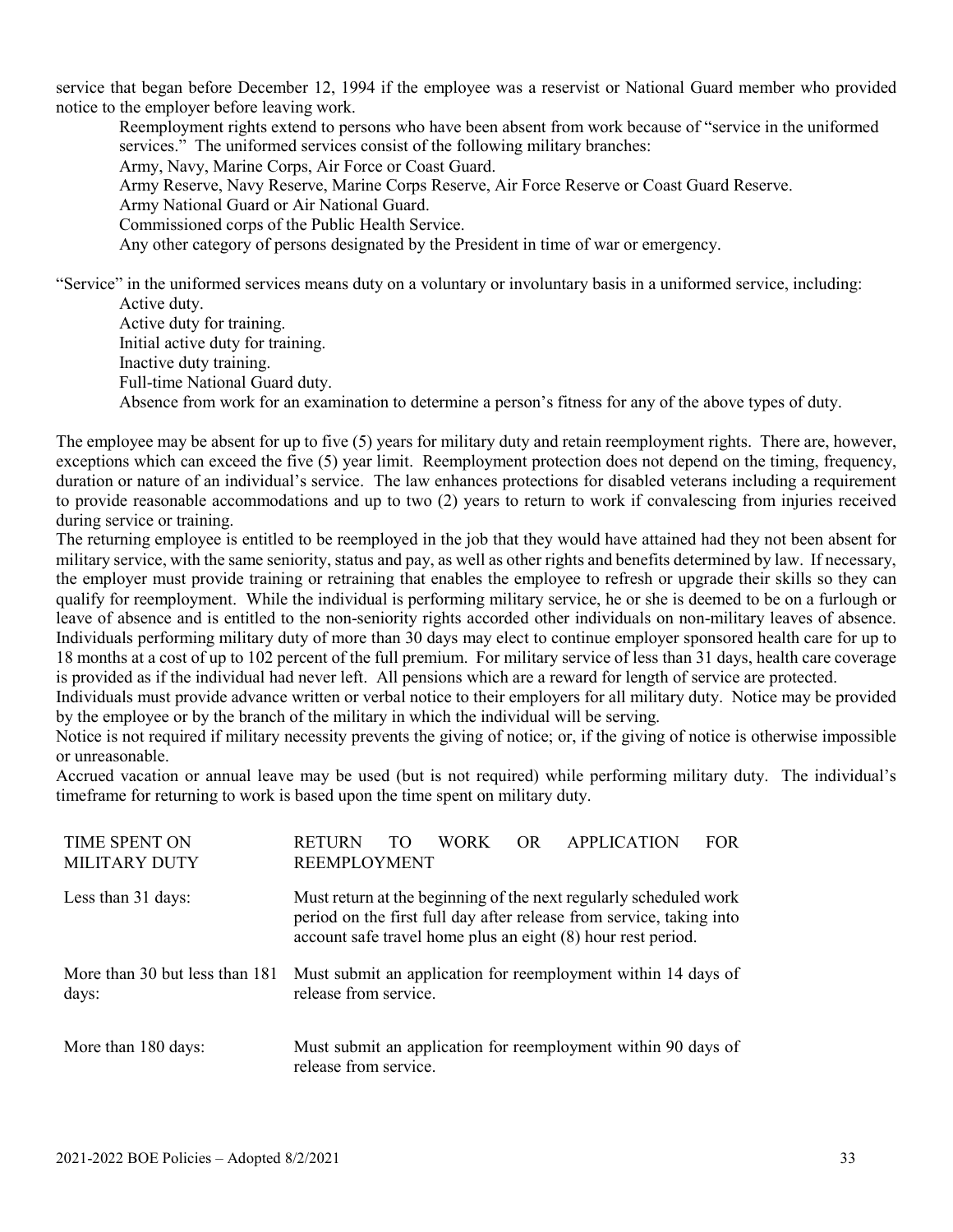The individual's separation from service must be under honorable conditions in order for the person to be entitled to reemployment rights. Documentation showing eligibility for reemployment can be required. The employer has the right to request that an individual who is absent for a period of service of 31 days or more provide documentation showing:

- the application for reemployment is timely;
- the five-year service limitation has not been exceeded; and
- separation from service was under honorable conditions.

If documentation is not readily available or does not exist, the individual must be reemployed. However, if after reemploying the individual, documentation becomes available that shows one or more reemployment requirements were not met, the employer may terminate the individual, effective immediately. The questions should be directed to Veterans' Employment and Training Service, U.S. Department of Labor.

Kansas law also requires reemployment if an individual is called to active duty by the state.

**Section 29 - Communicable Diseases.** Whenever an employee has been diagnosed by a physician as having a communicable disease as defined in current regulation, the employee shall report the diagnosis and nature of the disease to the superintendent or the superintendent's designee so that a proper reporting may be made to the county or joint board of health as required by current law.

An employee afflicted with a communicable disease dangerous to the public health may be excluded from district owned or operated property for the duration of the contagiousness in order to give maximum health protection to other school employees and to students.

The employee shall be allowed to return to duty upon recovery from the illness, when the employee is no longer contagious as authorized by the employee's physician or local health officer, or after the expiration of any period of isolation or quarantine.

The board reserves the right to require a written statement from the employee's physician or local health officer indicating that the employee is free from all symptoms of the communicable disease.

If a school employee has been diagnosed as having a communicable disease and the superintendent has been notified by the employee, the superintendent or the superintendent's designee shall determine whether a release shall be obtained from the employee's physician or local health officer before the employee returns to duty.

Decisions regarding the type of employment setting for an employee with a communicable disease shall be made by the superintendent or the superintendent's designee based upon consideration of the physical condition of the employee and the following factors:

- $\bullet$  the nature of the risk:
- $\bullet$  the duration of the risk:
- the severity of the risk; and
- the probability that the disease will be transmitted or cause harm to the employee or to others who will share the same setting.

No information regarding employees with communicable diseases shall be released by school personnel without the employee's consent except as allowed by state or federal law.

Additional Certifications of Health

If at any time the board has reason to believe that an employee is suffering from an illness detrimental to the health of pupils, the board reserves the right to require such employee to provide the board with a new certificate of health in order to protect the health, safety, and welfare of the school's students.

# *ARTICLE IV - ENROLLMENT*

# **Section 1 - Student Admission to School.**

A. Only resident students will be admitted to the Maize Schools. Employees of the district may enroll their children with permission from the Superintendent of Schools. Pre K-8 students whose residence changes to outside the District shall be dropped at the end of that current nine-week grading period. Students in grades 9-12 would be allowed to complete high school with permission from the Superintendent of Schools. Younger siblings of students enrolled in grades 9-12 will be allowed to complete the school year provided they are enrolled on September 20. In addition, Pre-K through grade 8 students may be allowed to remain in the district for the remainder of the year if they change district residency after March 1<sup>st</sup>. Students must have permission from the Superintendent of Schools for the exception to be granted. Students must remain in good standing.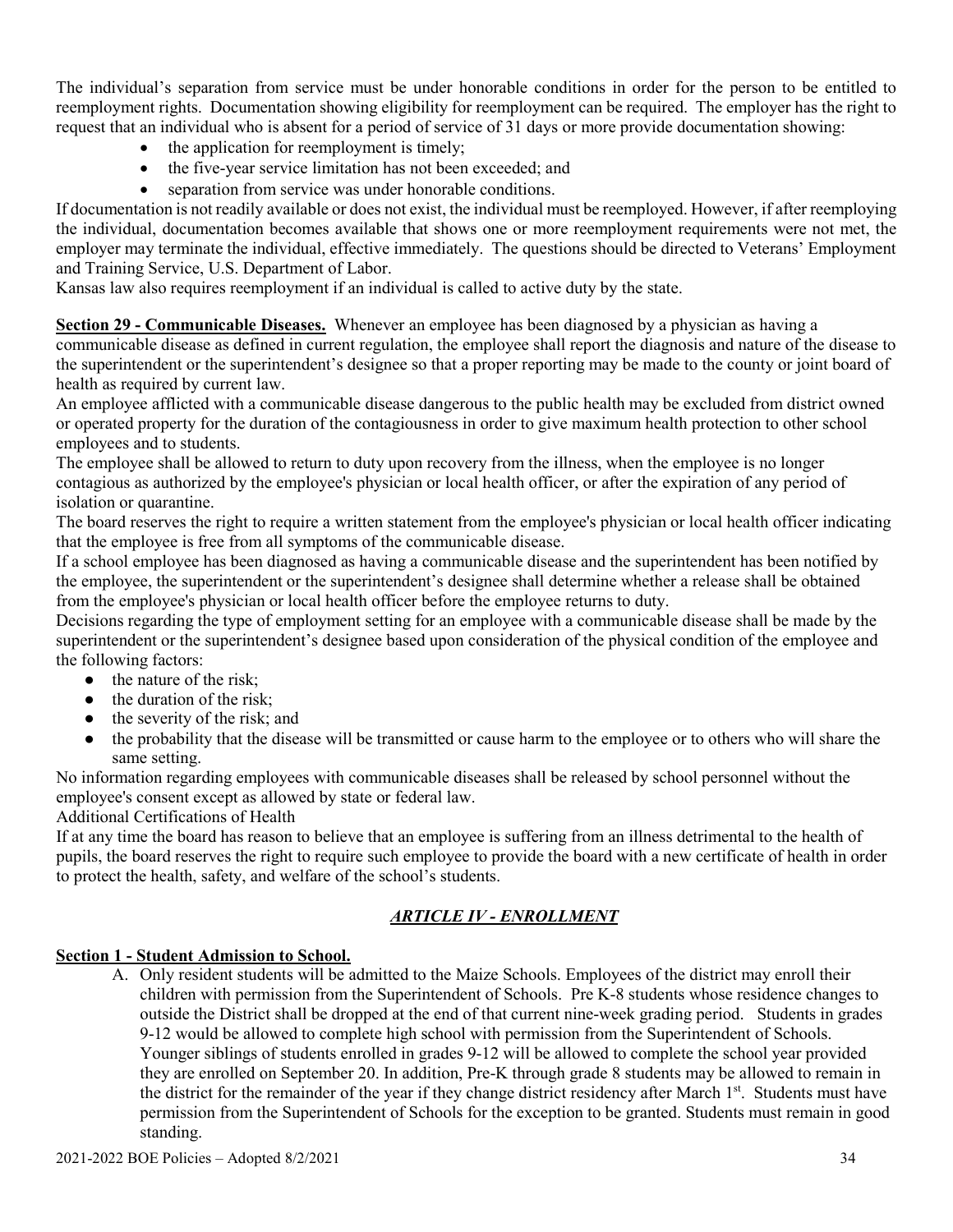- B. Private/Home School Students Enrollment in specific classes by resident students attending private/home school programs may be allowed, with permission of the Superintendent of Schools, prior to September 20. The request will be based on the extent that staff, facilities, equipment and supplies are available. Administration will try to accommodate scheduling requests made by the private/home school. However, the final schedule of private/home schooled students is determined by administration. The parent/guardian of a private/home school student must provide evidence of registration of their school with the Kansas State Department of Education at the time of application. Transportation will be the responsibility of the resident seeking enrollment. Students in grades 7-12 will be unable to participate in extracurricular activities, unless they meet all requirements of the Kansas State High School Activities Association.
- C. Homeless Students The district, in accordance with state and federal law and the Kansas state plan will ensure that homeless children in the school district have access to a free and appropriate public education. Homeless students are individuals who lack a fixed, regular, and adequate nighttime residence. For the purposes of this policy, a student awaiting foster care placement shall not be considered homeless. The board shall designate a homeless coordinator for the district. (See Exhibit VII – Homeless Student Regulations)
- D. Foster Care Students The district, in accordance with state and federal law and the Kansas state plan, will ensure that students placed in foster care within the school district have access to a public education in a stable educational environment. For the purposes of this policy and its applicable regulations, "foster care" means 24-hour substitute care for children placed away from their parents and for whom a child welfare agency has placement and care duties. The board shall designate an employee to serve as a point of contact for child welfare agencies on behalf of the district. (See Exhibit VIII – Foster Care Student Regulations)
- E. Upon enrollment of a student(s) new to the district who does not have a legitimate Maize School District address, but whose parents have indicated that their home is currently under construction/contract, the building principal shall:
	- 1. Verify the address.
	- 2. Photocopy contracts (including rental agreements)
	- 3. The Educational Support Center will verify the status of enrollments as necessary.
	- 4. If required by law, students placed in foster care or students who are homeless may be educated in their "school of origin" instead of the building corresponding to the assigned attendance area.
- F. Health Assessment. As required by the Kansas State law, all students up to the age of nine must have on file, at the appropriate school, a completed health assessment (physical) form. The assessment may be completed by a physician or by a nurse licensed by the Kansas Department of Health and Environment. Failure to comply with this policy will result in a student being excluded from school until compliance is achieved. Exemption under this policy may be obtained by a written statement signed by one parent/guardian that the student is adherent of a religious denomination whose teachings are opposed to such assessments. This requirement is not to serve as a barrier to immediate enrollment of students designated as homeless or foster children as required by the Every Student Succeeds Act (ESSA) and the McKinney-Vento Act as amended by ESSA. The district shall work with the Department for Children and Families, the school last attended, or other relevant agencies to obtain necessary documentation of health assessments.
- G. Transferring Students
	- 1. When students transfer to a USD 266 high school from an accredited school, religion-based coursework will be credited as elective credits. If the coursework title includes the term "history" a social studies elective credit will be granted for the transferring course.
	- 2. When students transfer to a USD 266 high school from a non-accredited school the following guidelines will be used:
		- a. The non-accredited school will provide an accurate transcript that reflects coursework which has been satisfactorily completed by the student.
		- b. The non-accredited school will provide a course syllabus and list of competencies covered for each course.
		- c. USD 266 will place the student in classes based upon the information from the non-accredited school transcript.
		- d. USD 266 will grant credit for completed non-accredited school course work upon successful completion of the subsequent level of that course taken at the USD 266 high school.
		- e. USD 266 may require the student to take a placement exam to determine the appropriate placement in classes.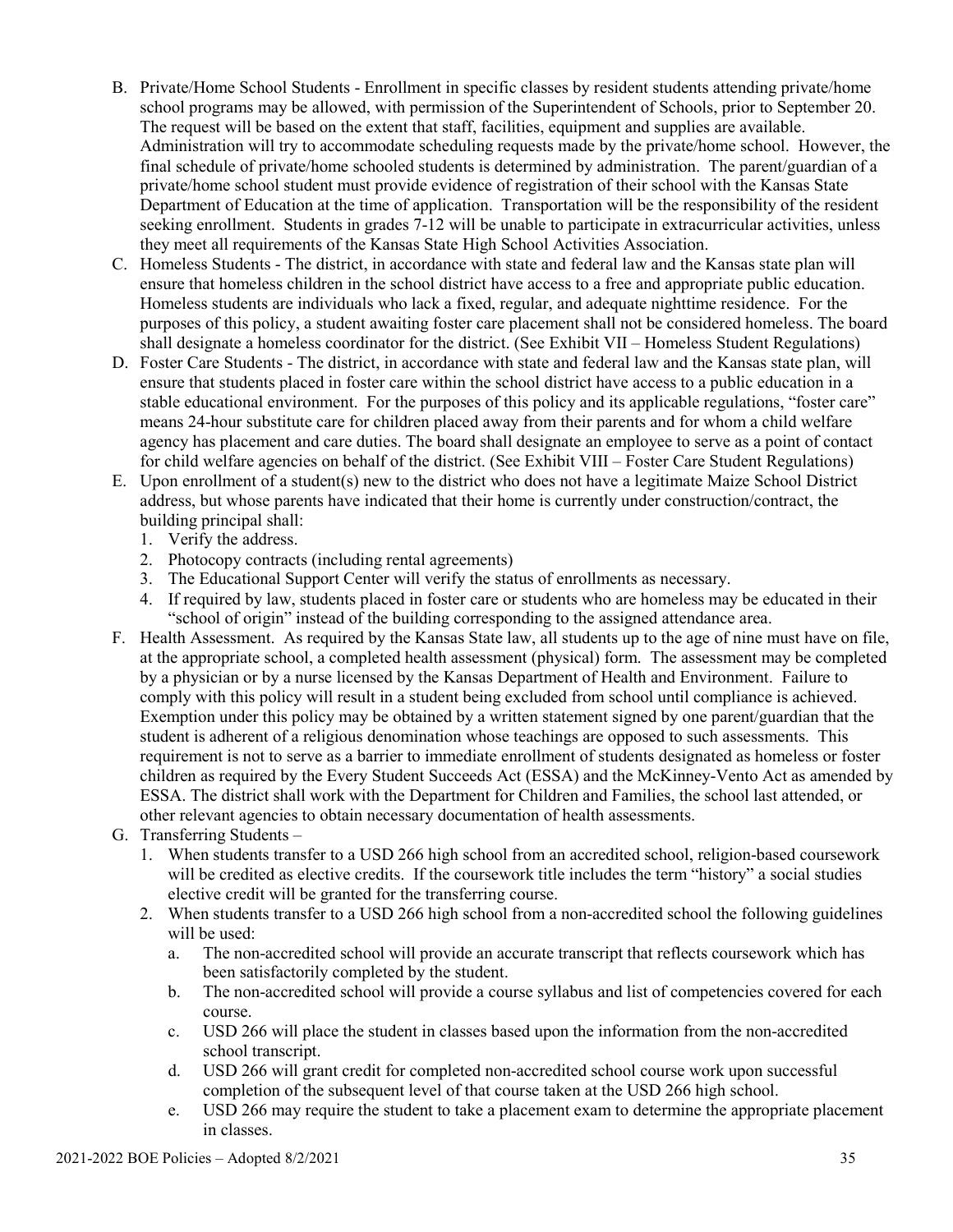# **Section 2 - Proof of Identity.**

- A. Enrollees in Grades K-1
	- 1. Certified copy of birth certificate
		- a. A child enrolling in kindergarten or first grade must present a certified copy of his/her birth certificate when enrolling.
	- 2. Certified copy of court order for child placement
		- a. As an alternative for item #1, a child who is in the custody of the secretary of Social and Rehabilitation Services must present a certified copy of the court order placing the child in the custody of the secretary when enrolling.
- B. Enrollees in Grades 2-12
	- 1. Certified transcript
		- a. A child enrolling in any of the grades 2 through 12, who has previously followed Board policy for enrollment in grades K-1, must present a certified copy of his/her transcript within 30 days after enrolling.
- C. First time enrollees
	- 1. Certified birth certificate
		- a. A child enrolling in grades 2-12 for the first time must present a certified copy of his/her birth certificate within 30 days of the enrollment date.
		- b. If the birth certificate is not presented within the 30-day period, then the school shall notify the law enforcement agency in the home county of the school district. The school will not contact parents or guardians during this time; the school will not inform those individuals involved of the investigation.
- D. Cooperation with Law Enforcement Agencies
	- 1. The school will provide access to school premises.
	- 2. The school will provide access to child.
	- 3. The designated school official (principal/assistant principal/counselor) will be present at all times during the investigation unless mutual agreement is reached that attendance by the school official is not in the best interest of the child.
	- 4. The school will observe confidentiality at all stages of the investigation.
	- 5. Students shall not be voluntarily released by school officials to law enforcement authorities unless the student has been placed under arrest or taken into custody by law enforcement or DCF. Reasonable effort shall be made to notify the student's parents, guardian, or representative when students are removed from school by law enforcement agencies, except in cases involving child abuse.
- E. Student Records "Marking or Tagging"
	- 1. The school will mark that child's records as special if informed that said child is missing and keep records separate from all others.
	- 2. The designated school official will notify law enforcement agency if a request is received for the child's records and will keep all information confidential.

The above requirements are not to serve as barriers to immediate enrollment of students designated as homeless or foster children as required by the Every Student Succeeds Act (ESSA) and the McKinney-Vento Act as amended by ESSA. The district shall work with the Department for Children and Families, the school last attended, or other relevant agencies to obtain necessary enrollment documentation.

**Section 3 - Payment of Student Bills.** Student fees, curriculum fees and other assessments shall be maintained as such that these individual costs are at the non-profit level and are reviewed by the Board each year; in doing so this will make school attendance as economical as possible. Administrators are given the responsibility to collect student fees from the family; they may use several professional methods in doing so to ensure against loss of payment. Enrollment curriculum fees may be waived if the Application for Child Nutrition Program Benefits are merited and approved for Free or Reduced Meal status and a waiver of confidentiality form is completed.

**Section 4 - Work Study Program.** Students may participate in work-based learning. Student participation may be conditional upon non-discriminatory admissions criteria.

A. Requests will be approved on an individual basis by the principal or through enrollment in a work-based learning course. Supervisory responsibility will be assigned by administrative and/or counseling personnel.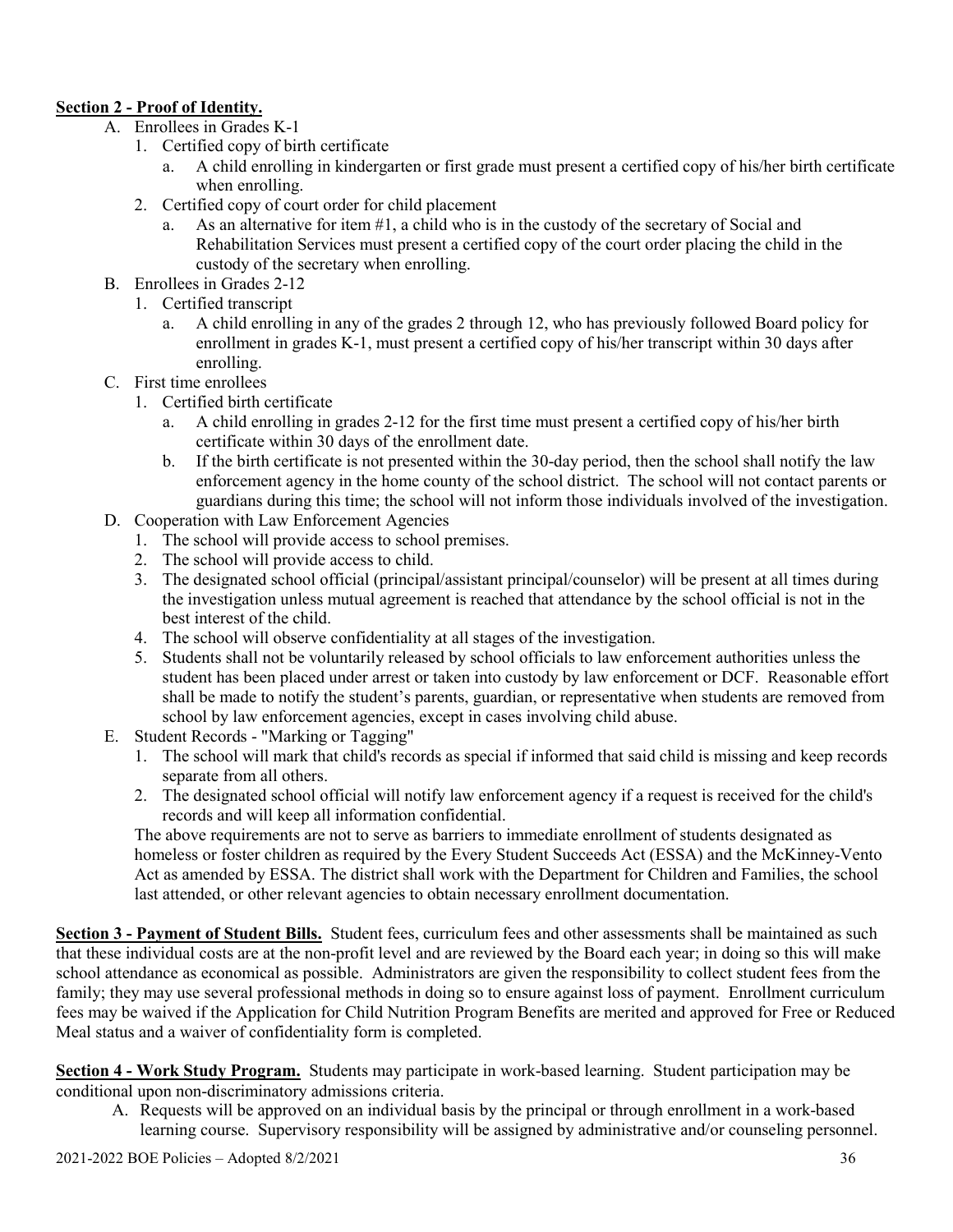### **Section 5 - Foreign Students.**

- A. A limit of up to four foreign exchange students at Maize High School and four foreign exchange students at Maize South High School will be allowed to enroll at the discretion of the building principal at each of the high schools during a school year to the extent staff, facilities, equipment, and supplies are available.
- B. Nonimmigrant (F-1 Status) Students. Foreign students who are attending school in USD 266 may do so with a student visa (F-1 Status). Students and/or their sponsor will be assessed fees equivalent to state funding and district programs.

**Section 6 – Out-of-District Applicants** – Out of district students will be considered for Maize Online, Summer School, and Degree Completion Programs, with permission of the Superintendent of Schools on a space available basis.

- A. The request will be based on documented student need, and the extent that staff, facilities, equipment and supplies are available. Additional consideration will be made for those students whose legal attendance district does not provide extended school opportunities that will keep students on track for graduation. Students considered are expected to be in good standing with their district and must follow the Maize USD 266 school policies specifically set forth in the student handbook. Students from out-of-district must provide all of the documentation required for registration plus payment of fees in full prior to the first day of classes.
- B. Maize Online Courses. Out of district students will be considered as long as the enrollment numbers in the course have not exceeded the maximum allowed. Students from out of district must provide all of the documentation required for registration, submit payment of fees, and along with at least one parent, attend the course orientation, prior to beginning the course.
- C. Summer School. Out of district summer school applicants will be processed after the summer school enrollment deadline has passed.

# *ARTICLE V - STUDENTS*

**Section 1 - Child Abuse.** All school personnel will take appropriate action to promptly report to the proper authorities when they have reason to suspect that a child has been harmed as a result of physical, mental or emotional abuse or neglect or sexual abuse. Willful and knowing failure to make a report required by state statute K.S.A. 38-2223 is a class B misdemeanor. Educational institutions and law enforcement agencies shall cooperate with each other in the investigation of reports of suspected child abuse or neglect. The law enforcement agencies shall have access to the child in a setting designated by school personnel on the premises of an educational institution. Attendance at an interview conducted on such premises shall be at the discretion of the agency conducting the interview, giving consideration to the best interests of the child. To the extent that safety and practical considerations allow, law enforcement officers on such premises for the purpose of investigating a report of suspected child abuse or neglect shall not be in uniform. The law enforcement officer may request the presence of school personnel during an interview if the officer determines that the presence of such person might provide comfort to the child or facilitate the investigation (K.S.A. 38-2226). Annual training for all school employees on child abuse and neglect reporting requirements shall be provided, and documentation of the training shall be maintained.

#### **Section 2 – Interaction with Local Law Enforcement.**

- A. When law enforcement officers conduct an investigation and/or question a student(s) during school hours, the building principal shall make a reasonable attempt to contact a parent, guardian or representative of the student(s) prior to questioning. If a parent, guardian or representative is not available, an administrator will be present. Requests by law enforcement officers to question students during regular school hours will be honored if an investigation involves child abuse or neglect, the identity of a pupil, a pupil being taken into custody, or the law enforcement officer can show the need for expediency. It is expected that all other questioning be handled outside the school day and off school property.
- B. Students shall not voluntarily be released by school officials to law enforcement authorities unless the student has been placed under arrest or taken into custody by law enforcement or DCF. If a child is arrested at school, principals should make a reasonable attempt to contact parents if law enforcement officials do not do so.

#### **Section 3 - Medication.**

A. Prescription Medication - Under certain conditions, prescribed medication may be given at school by the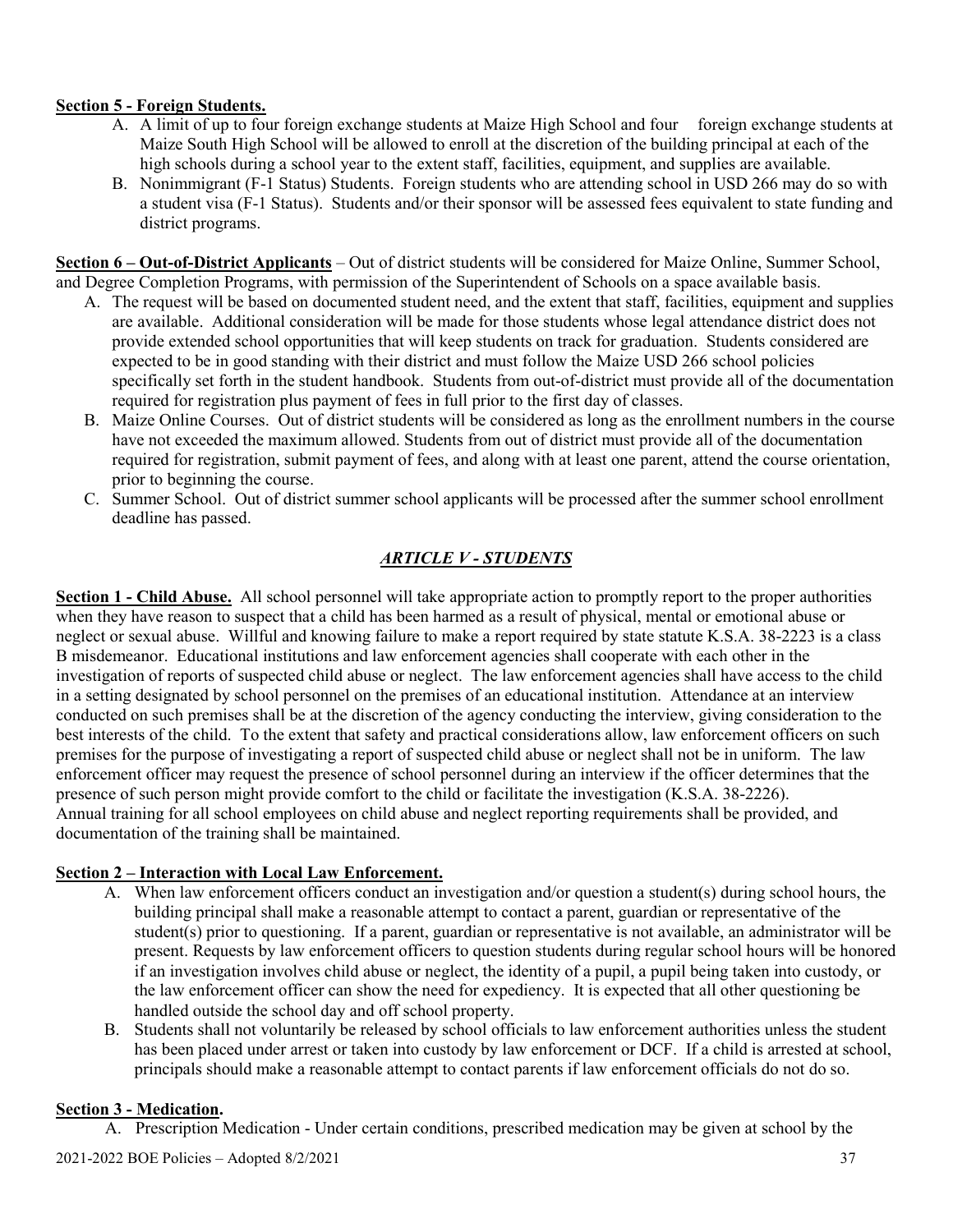school RN or designated person. It is recommended that all prescription medications, except inhalers, epipens, and diabetic supplies must be transported to the school health office staff by the parent/guardian. Prescribed medication can be given only after the physician and parent/guardian have completed the district Request to Administer Medication at School form. The dosage intervals on many medications can be adjusted so that times for taking the dosages come outside school hours. If at all possible, medication needs to be given prior to coming to school or after leaving school under parental supervision. The initial dose of medication must be given by the parent/guardian to determine if the student will have an adverse reaction. The following information must be completed and on file with the school health office before prescribed medication can be given:

- 1. A completed Authorization for Medication / Treatment to be Administered at School form.
- 2. The medication needs the correct information: student name, medication, dosage, frequency, date, prescription number, physician, pharmacy, and expiration date.
- B. Non-Prescription Medication Grades K-8 Over-the-counter medication may be given at school by the RN or designated person after an assessment is completed by the RN. Over-the-Counter medication will be kept locked in the health room and dispensed by the RN or designated person. When a health condition requiring this medication has been alleviated, this medication will be sent home. The following information must be completed before over-the-counter medication can be given:
	- 1. A completed Request for Administration of Medication by parent/guardian.
	- 2. The over-the-counter bottle with the correct medication and dosage.
- C. Non-Prescription Medication Grades 9-12 Students may self-administer non-prescription medication(s) (acetaminophen, ibuprofen, cough drops, etc) at school unless the parent/guardian requests supervision. Prior to students bringing the non-prescription medication to school, the parent/guardian must complete a Request for Administration of Medication form and have it on file with the school. Students should carry only a small supply of medication in the original container and not share medications with other students. The school district will not be held liable for any action resulting from self-administration of non-prescription medication. Administration will have final authority to revoke medication privileges of individual students.
- D. Employees of USD 266, including registered nurses (as an individual and as an employee) or designated person, who administer the medication in accordance with physician instructions or parent/guardian instructions, shall not be liable for damages resulting from adverse reactions. In the event of an adverse reaction, the student will be treated according to standard emergency care guidelines.
- E. Self-administration of medication at school. The self-administration of medication is allowed for eligible students in grades K–12. As used in this policy, medication includes, but is not limited to, a medicine for the treatment of anaphylaxis or asthma listed in current federal regulation as an inhaled bronchodilator or autoinjectable epinephrine. Self-administration is the student's discretionary use of an approved medication for which the student has a prescription or written direction from a health care provider or written parental authorization on file in the school office for over-the-counter medications. Self-administration of medication at a dosage or rate exceeding product label instructions may result in denial of privilege to self-administer medications and/or disciplinary action as appropriate.

As used in this policy, a health care provider means a physician licensed to practice medicine and surgery; an advanced registered nurse practitioner, or a licensed physician assistant who has authority to prescribe drugs under the supervision of a responsible physician.

# Student Eligibility

An eligible student shall meet all the following requirements:

- Have a written statement from the student's health care provider stating the name and purpose of any prescription medication/s or written authorization from the student's parent for use of over-the-counter medication/s;
- Know the prescribed or recommended dosage;
- Know the time the medication is to be regularly administered;
- Be able to articulate any additional special circumstances under which the medication is to be administered;
- Know the length of time for which the medication is prescribed;
- The student shall also demonstrate to the health care provider or the provider's designee, as applicable, and the school nurse or the nurse's designee the skill level necessary to use the medication and any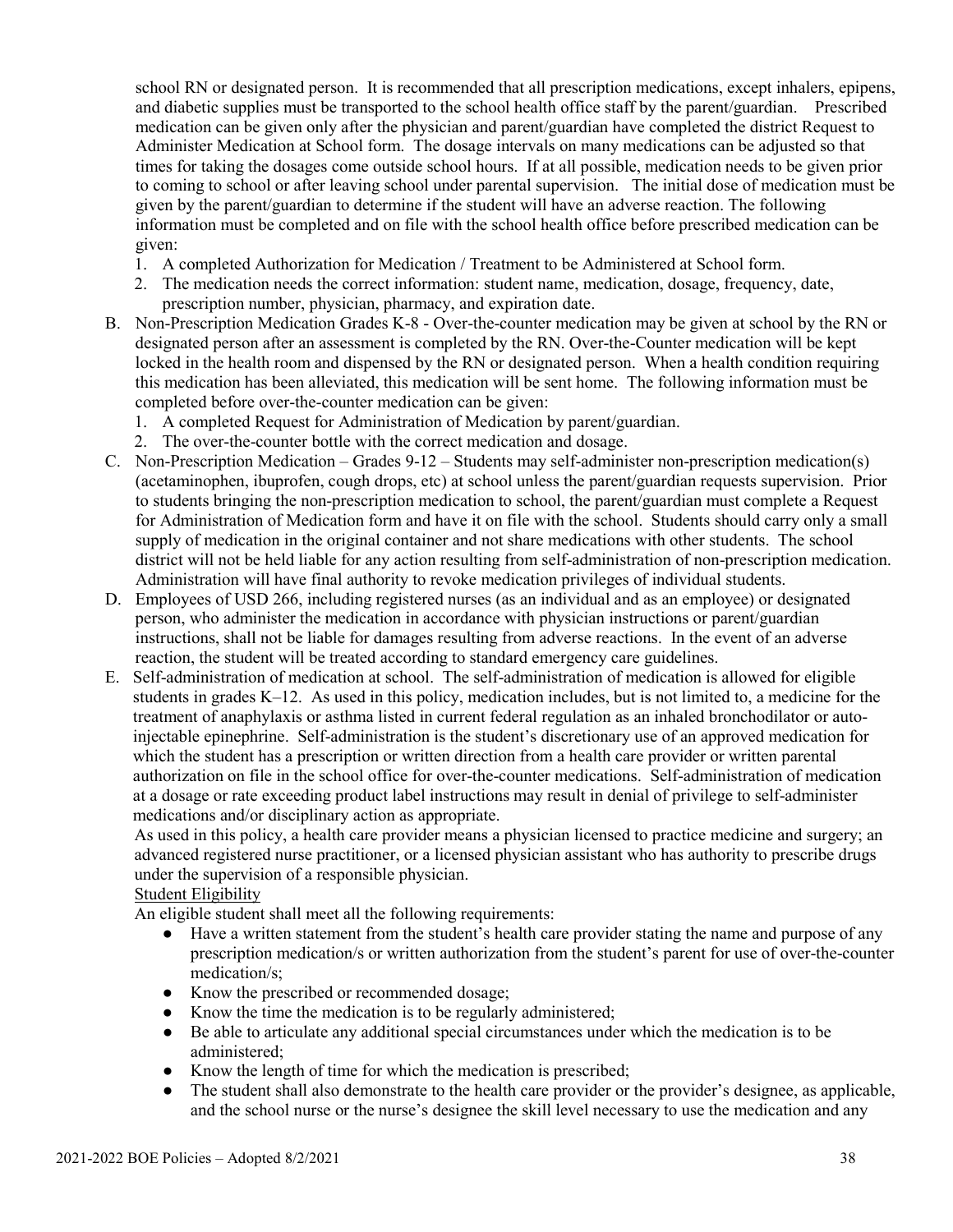device that is necessary to administer the medication. In the absence of a school nurse, the school shall designate a person who is trained to witness the demonstration.

# Authorization Required

With regard to prescription medications which are not administered on a regular schedule, the student's health care provider shall prepare a written treatment plan for managing the student's condition, such as asthma attacks or anaphylaxis episodes, and for medication use by the student during school hours. The student's parent or guardian shall annually complete and submit to the school any written documentation required by the school, including the treatment plan prepared by the student's health care provider. Permission forms shall be updated during enrollment.

# Employee Immunity

All teachers responsible for the student's supervision shall be notified that permission to carry medications and self-administer has been granted. The school district shall provide written notification to the parent or guardian of a student that the school district and its officers, employees, and agents are not liable for damage, injury, or death resulting directly or indirectly from the self-administration of medication. Waiver of Liability

The student's parent or guardian shall sign a statement acknowledging that the school district and its officers, employees, or agents incur no liability for damage, injury, or death resulting directly or indirectly from the self-administration of medication and agreeing to release, indemnify, and hold the district and its officers, employees, and agents, harmless from and against any claims relating to the self-administration of medication allowed by this policy.

Additional Requirements for Students Prone to Specified Emergencies

- The school district shall require that any back-up medication provided by the student's parent or guardian be kept at the student's school in a location to which the student has immediate access if there is an asthma or anaphylaxis emergency;
- The school district shall require that all necessary and pertinent information be kept on file at the student's school in a location easily accessible if there is an asthma or anaphylaxis emergency;
- Eligible students shall be allowed to possess and use approved medications at any place where the student is subject to the jurisdiction or supervision or the school district, its officers, employees, or agents;
- The board may adopt policy or handbook language which imposes additional requirements relating to the self-administration of medication allowed for in this policy and may establish a procedure for, and the conditions under which, the authorization for student self-administration of medication may be revoked.

# **Section 4 – Immunizations.**

In each school year, every pupil enrolling or enrolled in any school for the first time, and each child enrolling or enrolled for the first time in a preschool or day care program operated by a school, prior to admission to and attendance at school, shall present proof that the pupil has received such tests and vaccinations as are deemed necessary. Pupils who have not completed the required inoculations may enroll or remain enrolled while completing the required inoculations if a physician or local health department certifies that the pupil has received the most recent appropriate inoculations in all required series. Failure to complete all required immunizations by the first day of school in October of the current school year shall be deemed non-compliance.

As an alternative to the certification required:

- A. An **annual** written statement signed by a licensed physician stating the physical condition of the child to be such that inoculations would seriously endanger the life or health of the child. OR
- B. A written statement signed by one parent or guardian that the child is an adherent of a religious denomination whose religious teachings are opposed to vaccinations.

If one of the above documentation of immunizations is not received, a pupil shall be subject to exclusion from school attendance until such time as the pupil shall have complied with the requirements. A written notice will be sent to the parent or guardian stating the reason for exclusion. The exclusion date will be the first day of school in October of the current school year. This policy is pursuant to K.S.A. 72-6262 and 6264, as amended.

The above requirements are not to serve as barriers to immediate enrollment of students designated as homeless or foster children as required by the Every Student Succeeds Act (ESSA) and the McKinney-Vento Act as amended by ESSA. The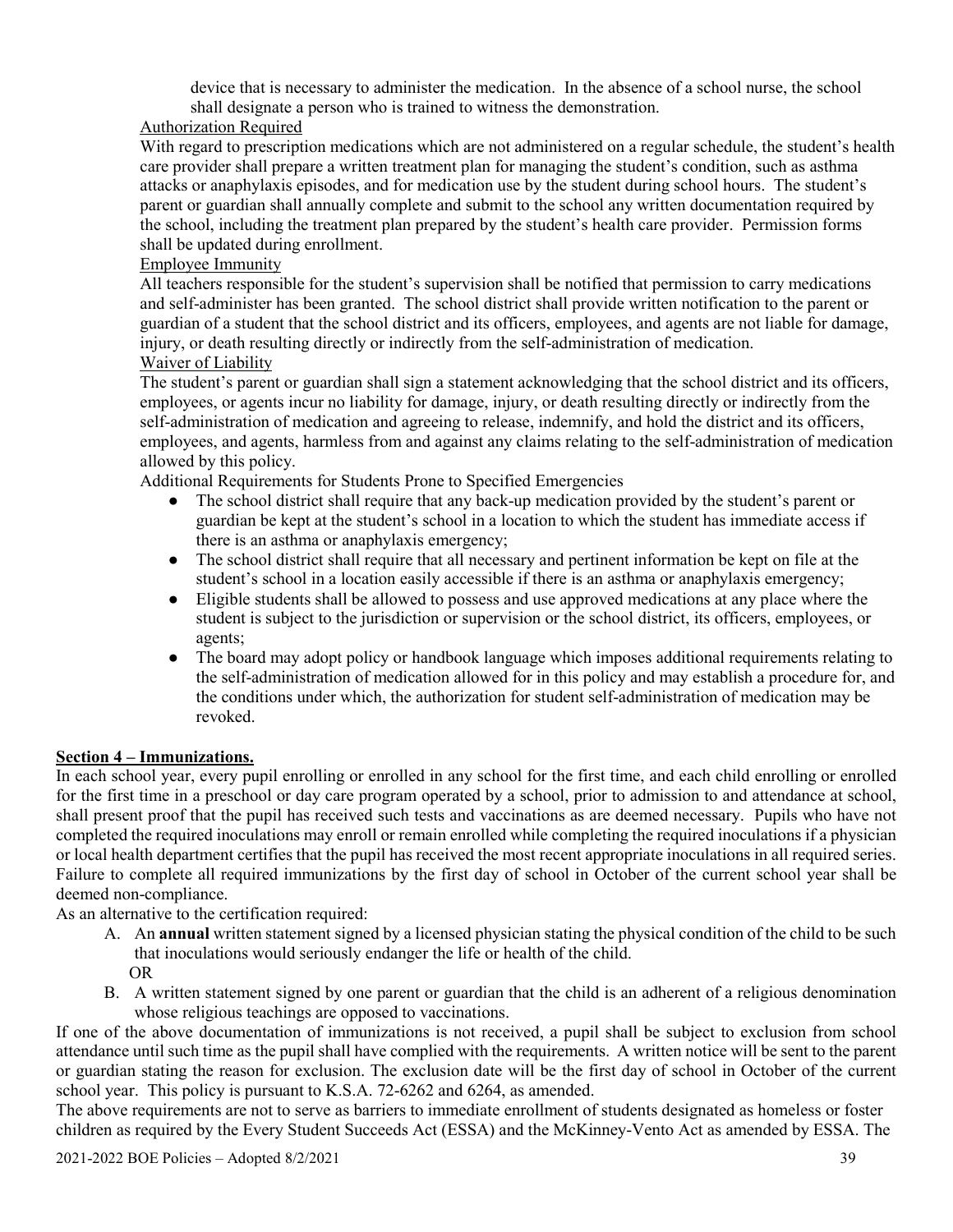district shall work with the Department for Children and Families, the school last attended, or other relevant agencies to obtain necessary documentation of inoculations.

**Section 5 - Communicable Diseases.** Any student noted by a physician, or the school nurse, or local health officer as having a communicable disease may be excluded from school for the duration of the illness. The student will be readmitted to regular classes upon termination of the illness, as authorized by the student's physician, the local health officer, or after the expiration of any period of isolation or quarantine.

The board reserves the right to require a written statement from the student's physician or local health officer indicating that the student is free from all symptoms of the disease.

If a student is absent from regular classes for more than three consecutive days or the principal has been notified that a student has or is suspected of having a communicable disease, the principal shall determine whether a release shall be obtained from the student's physician or local health department before the student reenters school.

Decisions regarding the type of education and the setting for provision of educational services for a student with a communicable disease shall be based on the child's medical condition, the child's educational needs, and the expected type of interaction with others in the educational setting. Final decisions will be made by school administration after receiving input from the student's physician, public health personnel, the student's parent or guardian, and personnel associated with the proposed care or educational setting.

### **Section 6 - Health Services.**

- A. Unlicensed staff members who will provide health care to students will be provided training by a registered nurse employed by the school district.
- B. The school nurse may serve as a health consultant and a resource to school staff responsible for supervising students in school activities outside the normal school day. The Administration/Coach/Advisor will coordinate with the school nurse to answer questions regarding health conditions of a student. The Nurse will educate staff to understand symptoms and to know what to do in an emergency.
- C. Vision screening shall be provided for all students during the first year after their admission and not less than once every two years thereafter. This screening shall be performed by the school nurse or other qualified person. (K.S.A. 72-6242)
- D. Hearing screening shall be provided for all students during the first year after their admission and not less than once every three years thereafter. All tests shall be performed by the school nurse or other person competent in the use of calibrated audiometer. (K.S.A. 72-6229)
- E. Dental inspections may be performed annually on all students (K-4) unless the parent/guardian chooses to optout. This screening shall be performed by a person or persons competent in dental inspection. (K.S.A. 72- 6253)

**Section 7 - Lunch Period.** A closed lunch period will be administered in USD 266. Students who live within walking distance of the school may be excused to walk home for lunch provided a written request and permission is received from the parent.

**Section 8 - Student Fees.** Student fees shall be charged for applicable rentals and consumables as stated in the Student Handbook. Enrollment curriculum fees may be waived if the Application for Child Nutrition Program benefits are merited and approved for free or reduced meal status and a waiver of confidentiality form is completed. High school students who are in good standing may have materials and fees not included in the curriculum fee waived if the Application for Child Nutrition Program benefits are merited and approved for free or reduced meal status, a waiver of confidentiality form is completed and the course is required for graduation

**Section 9 - Damage to School Property.** Any pupil who intentionally vandalizes, damages or loses any school property (including books and magazines), or who defaces by cutting, or with writing, or pictures, on any fence, furniture, building or other school property, shall be subject to disciplinary action and responsible for restitution for such damage. The principal will notify the parents immediately and present them with a statement unless the action can be ruled accidental.

#### **Section 10 - Graduation.**

A total of twenty-eight (28) credits are required for high school graduation. Graduation requirements and the number of required classes in each subject area are adopted and published in the student handbook each year. The District supports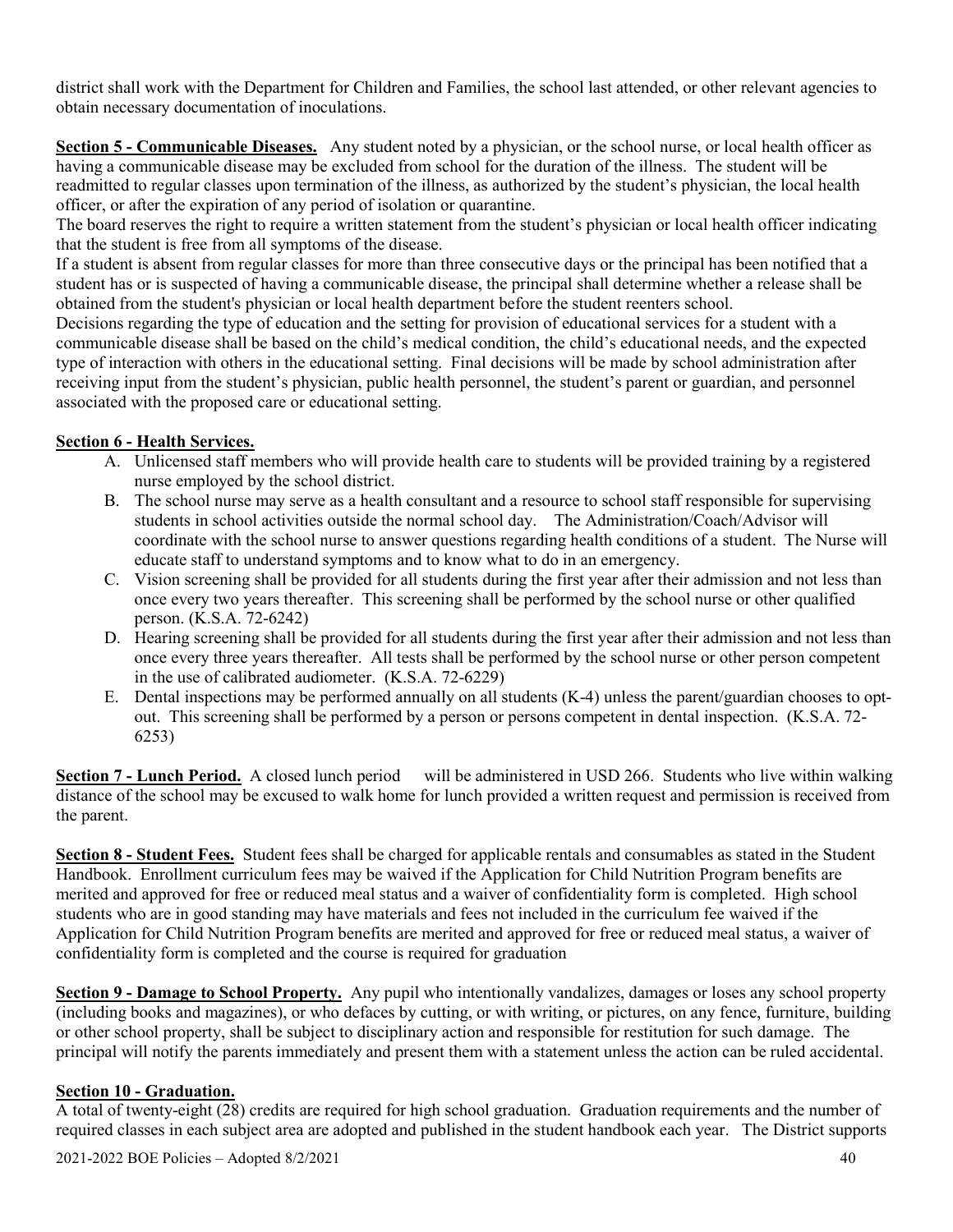the use of dual and concurrent college credit.

- A. The valedictorian award shall go to the student(s) with the highest weighted cumulative GPA at the conclusion of the eighth semester and the salutatorian award will go to the student(s) with the second highest weighted cumulative GPA at the conclusion of the eighth semester who have met the following criteria: The students must meet the curriculum requirement for the Kansas Scholars Curriculum which includes: 4 credits of English (not including speech, journalism, or debate/forensics) 4 credits of Math - to include an advanced math (algebra III or above) 3 credits of Science - biology, chemistry, and physics 2 credits of the same foreign language 3 credits of social science
- B. The student must enroll in a full schedule during the fall semester of his/her senior year. Approved dual and concurrent credit classes taken off campus will apply toward that full schedule.
- C. To be eligible for either award, a student may not enroll in any non-graded course work with the exception of driver's education.
- D. The valedictorian award shall go to the student(s) with the highest weighted cumulative GPA at the conclusion of the eighth semester and the salutatorian award will go to the student(s) with the second highest weighted cumulative GPA at the conclusion of the eighth semester who have met the requirements listed above. Courses which incur additional weight are: Advanced Placement, 1 additional point per letter grade and Pre-AP or Honors, .5 additional point per letter grade. This policy and practice will be discontinued at the conclusion of the 2021-2022 school year.

| AP Courses   | Pre-AP or Honors |
|--------------|------------------|
| $A = 5$ pts. | $A = 4.5$ pts.   |
| $B = 4$ pts  | $B = 3.5$ pts    |
| $C = 3$ pts  | $C = 2.5$ pts    |
| $D = 2$ pts  | $D = 1.5$ pts    |

- E. There will be no limit on the number of students who may earn the title of Valedictorian or Salutatorian. Early completion will be individually evaluated by the counselor and the principal for the educational benefit of the student and the school district. (Diploma and ceremony with original class.)
- F. A "laude" system will be utilized for academic honors for the Class of 2021 and beyond.
- G. Foreign exchange students will receive certificates of attendance in lieu of diplomas.

**Section 11 - Activity Trips/Excursion Policy.** The Board of Education recognizes the educational value of activities that require travel. When approved, expenses will be paid in accordance with appropriate authorization and procedures. Approval of such travel will be defined as: Activity Trips; Excursions to National Competition; and Out-of-State Excursions over 250 miles. The district will not approve any competitions outside the continental U.S.

- A. The use of passenger vehicles to transport students to and from school sponsored activities will only be permitted after ascertaining that the vehicle is reasonably safe, the driver qualified and reasonably competent, and that adequate insurance coverage is in force. Each student being transported shall have a standard equipment seat and seat belt inside the vehicle. The *Student Transportation in Private Vehicles* form must be completed and properly signed by anyone who volunteers to transport students to and from school sponsored and approved activities prior to the event, as well as authorization from the parent/guardian of all passengers.
- B. Trip/Excursion Definitions
	- 1. Activity trips
		- a. Approval required by the building principal at least two weeks in advance of the event; the district's Transportation Request is to be completed by the sponsor.
		- b. Expenses will be paid in full for the sponsor(s). In the event the school sponsor is not under a contract and is required to be in attendance, the sponsor will be paid a daily wage equal to the daily substitute rate of pay. Paid expenses shall include: a per diem meal allowance, transportation in a district vehicle, lodging and registration.
		- c. For State Business Professionals of America (BPA), the individual BPA organizations at each high school will be required to pay for student fees for competitions. Student expense for meals, room and board, will not be paid by the BOE. The official sponsors of BPA will have room and board paid for state competition.
		- d. For other organizations/clubs, student expenses paid will include transportation in district owned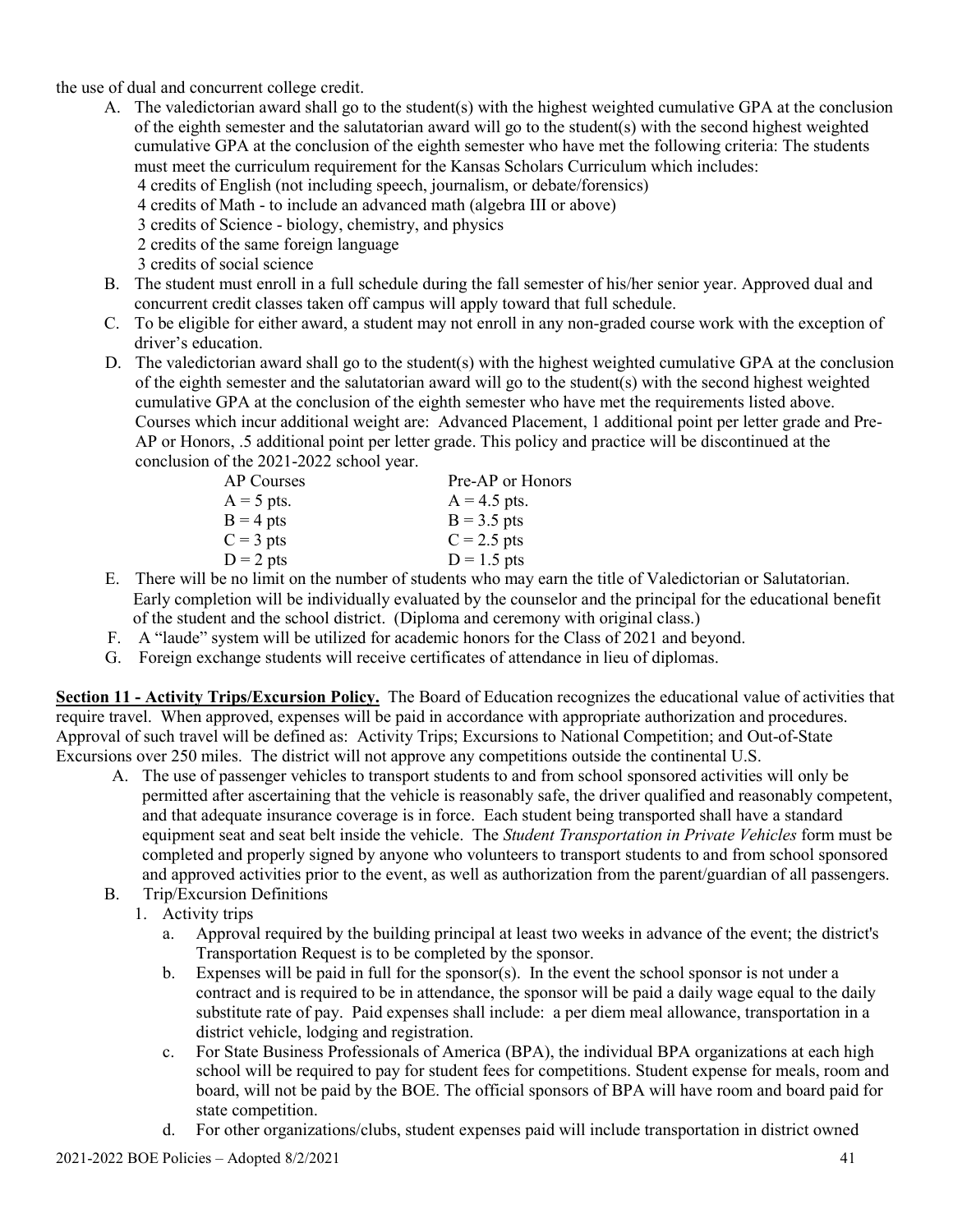vehicles, registration and lodging when necessary. Meals will be furnished to students who compete in the final rounds of State competitions.

- 2. Participation in National Competition
	- a. A national competition can be defined through the following description: It is an activity that is KSHSAA sanctioned; the students have qualified for a national level competition as a result of their success at a local and/or state level, and the students' participation could be a direct result of current class participation. Examples include Scholar's Bowl, Science Olympiad, History Day, Math Counts, Spelling Bee, journalism or yearbook competitions, National Forensic League, Scholastic Art Competitions, National Scholastic Press, and Business Professionals of America.
	- b. Approval must be obtained by the building principal. Travel costs for each building organization/club must be submitted to the building principal and district level assistant superintendent/superintendent at least four weeks in advance of the event.
	- c. Expenses for the building sponsor(s) travel expense will be reviewed and approval determined based on budget. The superintendent and/or the assistant superintendent will approve/deny requests once travel expenses have been submitted. For national BPA competitions, the club sponsor(s) may only submit three sponsors' expenses per high school for consideration.
	- d. The district is not responsible for student expenses for meals, lodging, and/or travel for BPA students to national competition.
- 3. Summer Camps/Clinics

Coaches/sponsors who are taking teams to summer camps or clinics are and are using school vehicles are limited to a 250-mile radius. If school vehicles are used, the coach/sponsor needs to schedule that vehicle(s) directly with the transportation department at least 2 weeks in advance and the coach/sponsor is responsible for the mileage rate (fuel and maintenance) as determined by the transportation department. Requests for vehicles less than two weeks in advance will not be accepted. The district will not provide drivers for any vehicles rented for summer camps/clinics.

### C. Excursion Policy

- 1. Out of State Excursions over 250 miles.
	- a. Students in grades K-8 will not be allowed to take excursions outside a 250-mile radius of Maize without the permission of the Board of Education.
	- b. Travel of this nature is limited to one trip per group/activity every two years with no more than two trips per sponsor in the two-year period.
	- c. The sponsor must place his/her request for out-of-state excursion over 250 miles in writing following the district's Excursion Policy.
	- d. The district will provide school district owned transportation or a monetary amount equal to the cost of district transportation
	- e. No more than one school day may be missed for any excursion unless waived by the Board of Education or Superintendent as needed.
	- f. All excursions must have Board approval and follow the excursion policy even if no BOE funding is requested. The Superintendent, at his/her discretion, may approve excursions for student and/or student groups in grades 7-12 which meet all policy provisions without formal Board of Education approval. A report will be made to the Board of Education at the first regularly scheduled BOE meeting following the superintendent's approval.
	- g. All excursions to competitions must meet KSHSAA guidelines.
- 2. Written Request The sponsor requesting approval for an excursion shall submit a written request conforming with the following requirements to the building principal 16 weeks in advance of the excursion, or four weeks prior to an excursion to a national competition. If approved by the building principal, the principal will submit the request to the BOE prior to their next scheduled meeting.
	- a. Information to be included in the Written Request The name of the individual/class/organization, destination, dates, itinerary, purpose of the trip (educational values, experience expected, activities for participation/competition/contest), number of student(s) and sponsor(s) involved, expected school absence date, name of sponsor(s);emergency telephone numbers, detailed budget proposal for student(s) and sponsor(s) that indicate travel arrangements, lodging arrangements, meals and registration fees, and insurance provisions.
	- b. Should a group receive a special invitation less than 16 weeks prior to an excursion, the Board may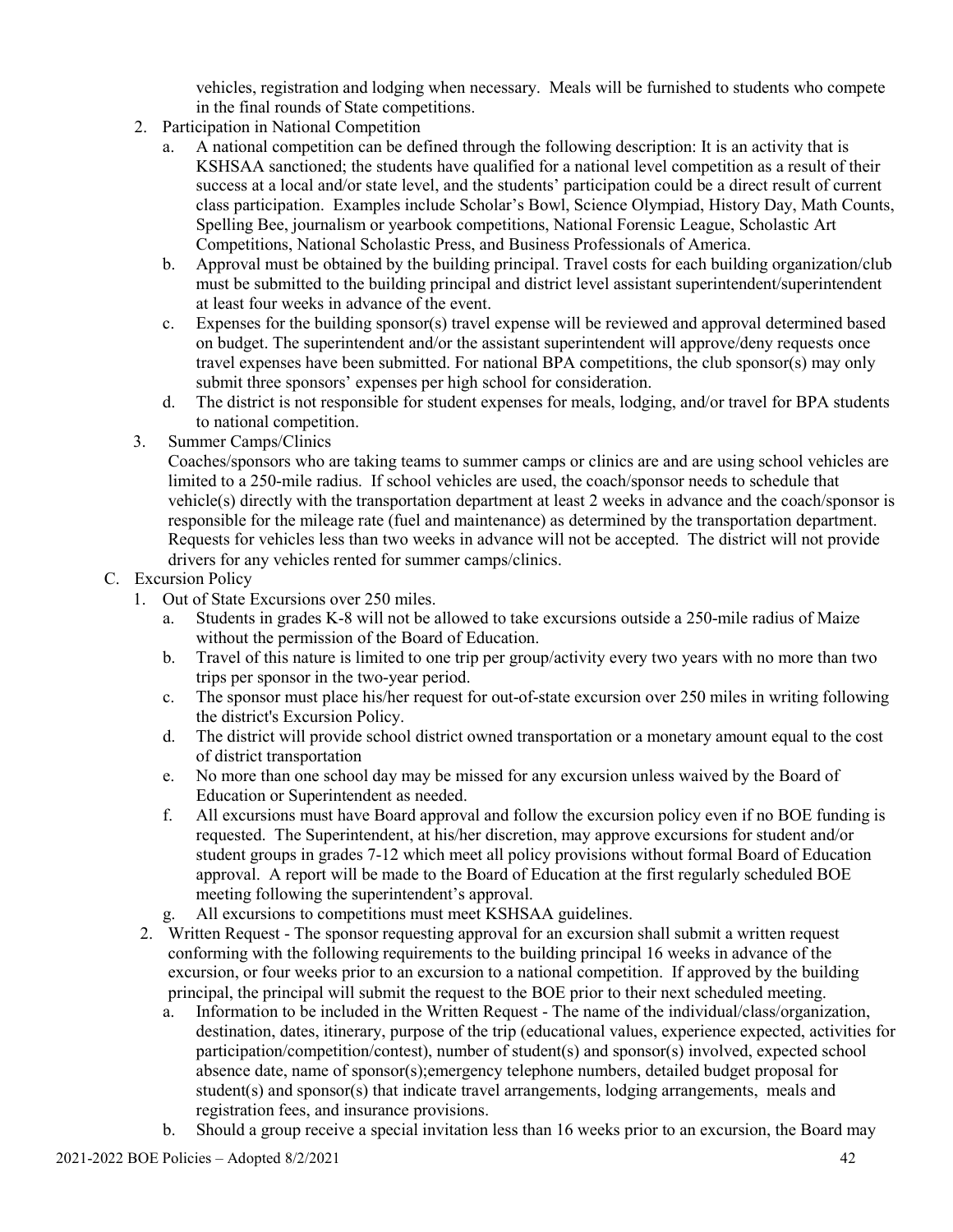waive the timeline.

- 3. Fee Commitment There shall be no commitments made for any fees or other expenses until the excursion has been approved by the Board of Education.
- 4. Parental Consent Parents' written consent shall be obtained before a child may be allowed to participate.
- 5. Loss of Class Time No more than one school day may be missed unless the excursion is to a national competition or unless waived by the BOE.
- 6. State testing No excursion shall be taken during state testing.
- 7. School policies All school policies shall be followed.
- 8. Possessions search All students and their possessions are subject to searches by sponsor(s) at any time.
- 9. Excursion Allowance –The district will not cover the expenses of excursions.

# **Section 12 - Philosophy of Discipline.**

The Board of Education believes in sound disciplinary policies that are generally in accordance with good educational practice, due process and those policies specifically set forth in this manual and each building principal's handbook. We enthusiastically endorse disciplinary policies and/or procedures that enhance the learning opportunities of USD 266 students.

A. Students are expected to follow school policies not only during the school day but also while traveling to and from school events and while in attendance at school activities. The law (K.S.A. 72-6114) authorizes suspension and/or expulsion for the violation of school rules/policy.

The district shall cooperate with law enforcement in security matters and shall, as required by law, report criminal acts committed at school, on school property or at school-sponsored activities. State law permits the governing body of any school district, the Superintendent or Principal, through Board policy, to suspend or expel, for 186 school days, any student for major misconduct or persistent disobedience.

A student may be suspended for the remainder of the semester or may be expelled for the rest of the school year, or even through 186 school days that may include the next school year. School districts are allowed to honor each other's suspensions and expulsions. Examples of major misconduct are listed in the student handbook.

- B. Academic dishonesty is not acceptable. Cheating, defined as copying another student's work and claiming it as your own and plagiarism, defined as the use of another person's original ideas or writing without giving credit to the true author, are both prohibited practices. Materials taken from electronic sources are covered by this policy. A student who engages in any form of academic dishonesty will be subject to the loss of credit for the work in question, as well as other disciplinary measures.
- C. Corporal Punishment Corporal Punishment shall not be permitted in the school district.
- D. Bus Discipline "Laws and Regulations Governing School Pupil Transportation in Kansas" shall be printed in large, plain type and posted in a prominent place in the school bus and all occupants shall adhere to these rules. Violation of these rules will be reported to the school administrator who can deny students the privilege of riding the bus and otherwise subject students who violate the rules to disciplinary action.
- E. Long Term Suspensions/Expulsions Written reports of the Hearing Officers decision will be provided to the President of the Board of Education. During the suspension/expulsion, students may not be on school grounds or at any school-sponsored activity. If necessary, students will be allowed to take exams and meet with staff at the Educational Support Center.
- F. Student Arrest/Police Custody In the event a student is removed from a school campus/activity, administration will attempt to contact the parent(s) or guardian(s).

# **Section 13 - Drugs & Alcohol.**

No student shall unlawfully manufacture, sell, distribute, dispense, possess or use illicit drugs, controlled substances (prescribed medications) uncontrolled substances (placebos or over-the-counter substances) or alcoholic beverages on school district property or at school sponsored activities. Conduct which appears to be altered by the use of alcohol, illicit drugs or other controlled or non-controlled substance(s) is also a violation of policy. The medication policy shall apply in those instances where the student must bring prescription drugs or over-the-counter medications to school or school events.

A. Any student who is selling or trafficking drugs, drug paraphernalia, and/or other controlled substances at school, on school property, or at a school supervised activity shall receive a mandatory expulsion for 186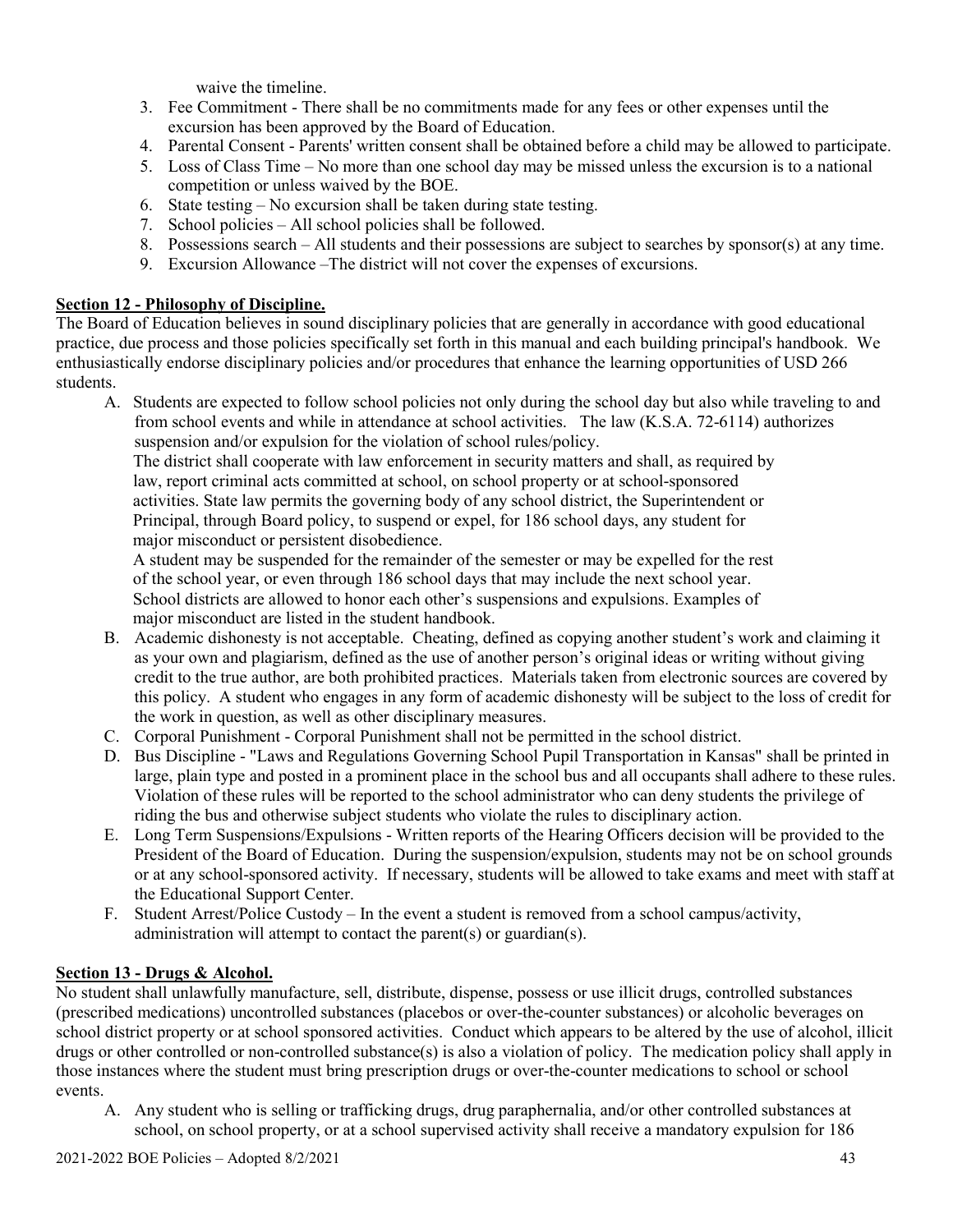school days.

- B. Any student who is in possession or uses alcoholic beverages, drugs (not following the medication policy), drug paraphernalia, and/or other controlled substances at school, on school property, or at a school supervised activity will receive one of the following disciplinary actions:
	- 1. **Use or Possession: First Offense.** Law enforcement and parents will be contacted immediately upon verification of the violation. The student will receive at a minimum, a short-term suspension not to exceed 10 school days. Any violation of this policy will result in the student being noticed for a long term or expulsion hearing as recommended by the principal or principal's designee. At the time of the hearing, administration may recommend that the student, and or legal guardian be afforded the option to have the suspended student meet with a community source (which may include mental health agency counseling program, an alcohol and drug service agency, or a physician) to discuss the student's problem with drugs/alcohol. Upon receipt of written documentation that the student is complying with the recommendation of a licensed substance abuse treatment provider's recommended action, the suspension shall be deferred and the student allowed back in school; however, should the student violate the terms of the agreement upon which the students was allowed to return to school, the balance of suspension shall be re-imposed.
	- 2. **Use or Possession: Subsequent Offenses During the Students Middle School or High School Career.** Parents and law enforcement will be contacted immediately upon verification of the violations. The student will be recommended for expulsion from school for n o less than 186 school days.
- C. Prescription medication and over the counter medication not following medication policy (Article V, section 3) may be subject to the same consequences as illegal drugs.
- D. When a pupil exhibits behaviors that may indicate the use of any illegal drugs, alcohol, or other controlled substances - the school will document such behaviors and will conduct appropriate drug testing as needed; confront the pupil and his/her lawful custodian(s) with the documented evidence and recommend: (1) the pupil and lawful custodians enter into a contract with the school to modify the inappropriate behaviors; (2) the pupil be considered for enrollment in a diversion program in lieu of consideration for formal treatment; or (3) the pupil be taken for an intake evaluation for assessment by a qualified alcohol and drug treatment agency.
- E. Should any student seek the guidance or assistance of any staff member for the purpose of improving his/her behavior or responses to the involvement with controlled substances, confidentiality will be respected unless staff personnel believe it is in the student's best interest to notify his/her parent or legal guardian.
- F. Any teacher, officer, or employee who has reasonable cause to suspect that a student may be under the influence of, or that said student has in his or her possession, alcoholic beverages or a controlled substance as defined by law, shall immediately notify the administrator. Neither the Board, the District nor any employee of the District, shall be responsible for any treatment costs incurred by a student as a result of any such assistance or referral to any medical treatment, social service agency or facility, or substance abuse prevention and treatment program.
- G. At the request of the administration, law enforcement officers or licensed private agencies may use trained dogs on school premises. These dogs may be used to identify property, including student property, which may contain illegal or illicit materials and to determine whether materials are present which may threaten the general health, welfare and safety of students and/or district employees.
- H. Drug Testing. A drug or alcohol test may be utilized on school property/school functions. Should a parent suspect their child of drug and/or alcohol abuse, the Maize school district, in support of parents, is prepared to provide free drug screening kits. These kits may be obtained confidentially through the principal's office. Parents are under no obligation to reveal the results of the drug screening. In addition, staff and students will be engaged in practices that are designed to benefit the student as outlined in the student handbook.

**Section 14 – Tobacco/Smokeless Tobacco/ Nicotine/Vaporizers.** Possession, promotion, and/or use of any tobacco product, smokeless tobacco, vaporizers or any nicotine delivery device used by students is prohibited in any attendance center, in any school-owned vehicle, at school-sponsored events or on the school grounds. Any form of smoking, including the use of cigarettes, cigars, pipes, hookahs, nicotine delivery devices or vaporizers is prohibited and subject to disciplinary consequences. Law enforcement will be notified and a ticket will be issued (up to a \$40.00 fine). Violation of the tobacco policy may result in the student being suspended.

**Section 15 - Hazing.** There shall be no initiation of any student in the Maize School System. Hazing of students is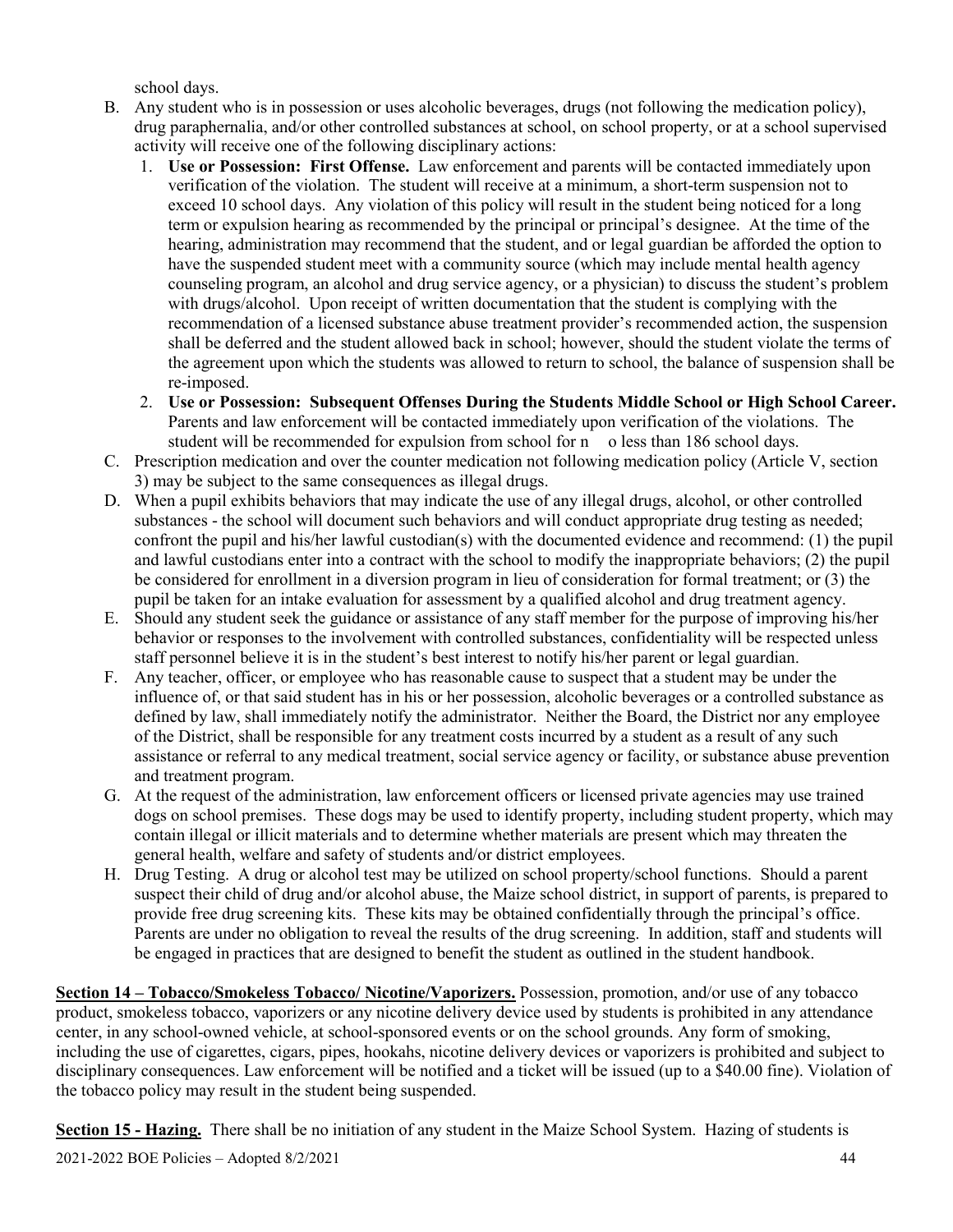strictly prohibited.

# **Section 16 - Weapons**.

- A. Any student who has weaponry of any kind on their person, school property, or at a school function, will have that weaponry confiscated, and may be subject to discipline, including suspension or expulsion from school. Any student who has weaponry, as defined by Kansas state statute, will be expelled from school for one calendar year (KSA 72-6131 et seq.), as amended. Such incidents will be reported to law enforcement when required by law.
- B. The deterrence of the possession of weapons or other dangerous objects is necessary to promote health and safety within the school setting and to provide a school environment conducive to education. When the administration in any school has reasonable suspicion to believe that a weapon or dangerous object is in the possession of either an identified student or unidentified student, or when there has been a pattern of weapons or dangerous objects found at a school, on school property, at a school function or in the vicinity of a school; or when violence involving weapons has occurred at a school, on school property, at a school function, or in the vicinity of the school, the administration is authorized to use metal detection scanning equipment.
- C. Metal detection scanning shall fall under the following classifications:
	- 1. **General:** Scanning all pupils who are present at school on the day of a selected scan.
	- 2. **Partial:** Scanning an identifiable group of students, (i.e. a busload of students, an entire class of students, all students who eat lunch during a given lunch period, all students and non-school personnel attending a school function, etc.)
	- 3. **Individual:** Scanning of a student and/or their personal possessions.

**Section 17 – Search and Seizure – School Premises.** The pupil has exclusive control over his/her immediate possessions, locker, desk, workstation, and other similar assigned areas of school property as against other pupils. Lockers, desks, workstations and other assigned school property remain the property of the school and may be opened and searched at any time. When school officials have reason to believe that a pupil is involved in illegal, illicit, or disruptive behavior, or behavior that is in violation of school rules, the principal has the authority to conduct a search and confiscate items considered illegal, illicit, disruptive, or a general nuisance to the educational process. Parking on school property is a privilege, not a right. The act of bringing a motor vehicle upon school premises will allow school officials to presume consent by the student, parent or guardian or owner of the vehicle to search the motor vehicle if there is a suspicion to believe that illegal, unauthorized or disruptive materials are contained inside. If the administration has reasonable suspicion that illegal activity is being conducted via a cell phone/communication device, then the administration may search the contents of the phone/device. The district utilizes working canines that are imprinted specifically on illicit substances and firearms. The canines and their trained handlers will periodically conduct unannounced safety sweeps throughout the district.

**Section 18 - District Grading Policy.** Students in Grades K-1 are not assigned letter grades (A, B, C, D & F) correlated to percentages. Students in Grades 2-12 shall be assigned letter grades (A, B, C, D & F) according to the following percentage achievement: 59 and below=F; 60-69= D; 70-79= C; 80-89=B; 90-100=A.

It shall be each teacher's responsibility to determine the appropriate letter grade for the students assigned to them. Accurate records will be kept in the teacher's grade book and the weight of daily work versus test grades used to determine the letter grade will be consistent and announced at the start of the school term. The method used to determine the letter grade and all class attendance/participation requirements will be explained to the students at the beginning of the course. Letter grades shall not be lowered as punishment. The letter grade assigned by the teacher under these guidelines will not be changed except in the case of an obvious error.

**Section 19 - Pupil Placement/Promotion.** All students will be assigned to a qualified, licensed teacher.

- A. It is generally expected that pupils will advance one grade level each year. A pupil may be reassigned to a lower or higher grade during the year, or retained or accelerated at the end of a school year. Any promotion or retention will be determined by the building principal after consideration of factors such as:
	- 1. Teacher evaluation.
	- 2. Standardized achievement tests.
	- 3. Individual mental maturity tests.
	- 4. Chronological age.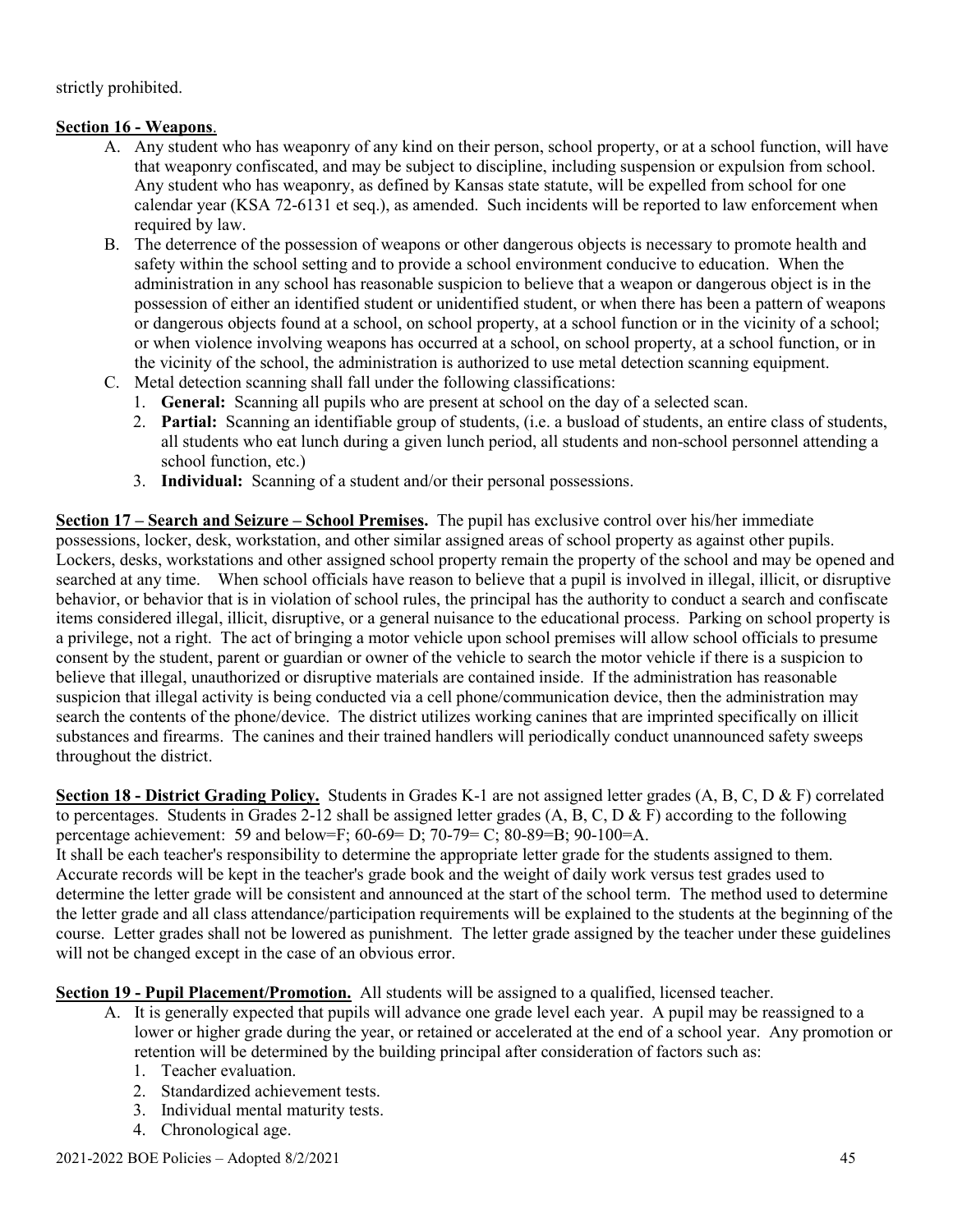- 5. Social and physical development.
- 6. Parental consultation.
- 7. Counselor and/or school psychologist reports.
- 8. School attendance.

Students should not be retained more than one school year. Special Education students, under normal circumstances, should not be retained.

- B. Student Placement. All Maize USD 266 schools provide exceptional opportunities for students, which
	- contributes to a high-quality education.

**Elementary student placement** (for grades Kindergarten through 4th grade) is based on the number of students, class size, and siblings. Placement is determined by administration. Elementary schools are not tied to intermediate, middle, and/or high schools in any feeder pattern or other way. Siblings follow siblings in elementary school when they will attend school together.

**Intermediate, middle, and high school students** (in grades 5 through 12) will be assigned to a designated school based on the address of their primary residence, the address associated with "Family 1" in the student management system (Skyward). Each residential address within the USD 266 district boundary has a corresponding secondary building assignment. Building assignments are aligned in a feeder pattern connecting Maize Intermediate School, Maize Middle School, and Maize High School while Maize South Intermediate, Maize South Middle School, and Maize South High School are connected.

**Special programs:** Students who require assignment in a special program based on their Individual Education Plan (IEP), which only exists in specific buildings, must be granted an exception to the residential assignment. Such assignment also may apply to other specialized programs, including ESOL. Students whose programs exist in only one middle and/or high school may be assigned a school opposite of their residential building assignment.

**Siblings of students assigned to a special program not located in each intermediate, middle, and/or high school:** The location of special programs is dependent on numerous variables which are difficult to predict and occasionally may require program relocation. For students enrolled in a program existing in only one feeder pattern, their siblings may be placed in their non-boundary school, if necessary, to attend with a sibling. Transportation for students in special programs located only in a single secondary school will be provided, as necessary.

| Special Program Feeder Pattern:                  |                      |
|--------------------------------------------------|----------------------|
| Functional Applied Academics (FAA) -             | MSIS to MSMS to MSHS |
| Structured Learning (SL) -                       | MIS to MMS to MHS    |
| English for Speakers of Other Languages (ESOL) - | MIS to MMS to MHS    |

# **Exemptions:**

For families who qualified and applied for the legacy exemption in November/December 2016, younger siblings may attend the opposite feeder system (the one not associated with primary residence) as elected in the official district form. Students who identified a feeder system will not be eligible to modify their request prior to entering intermediate, middle, and/or high school, regardless of residence.

Transportation: Students granted the legacy exemption must waive district transportation. However, students may ride a bus to their out-of-boundary school from a predetermined bus stop if space is available.

● **For students who are children of employees assigned to USD 266 sites:** Parents/guardians who are employed by USD 266 may select an intermediate, middle, and high school feeder pattern (Maize Intermediate, Maize Middle School, and Maize High School **OR** Maize South Intermediate School, Maize South Middle School, and Maize South High School) for their child(ren). Consideration will be given to employees who request a different student placement pattern based on primary employment location and/or transportation. Employees may indicate their selection during their child's 4<sup>th</sup>-grade year. This exemption does not include substitute teachers. Transportation only will be provided to qualified students who live in the district's boundaries and attend their boundaryassigned schools.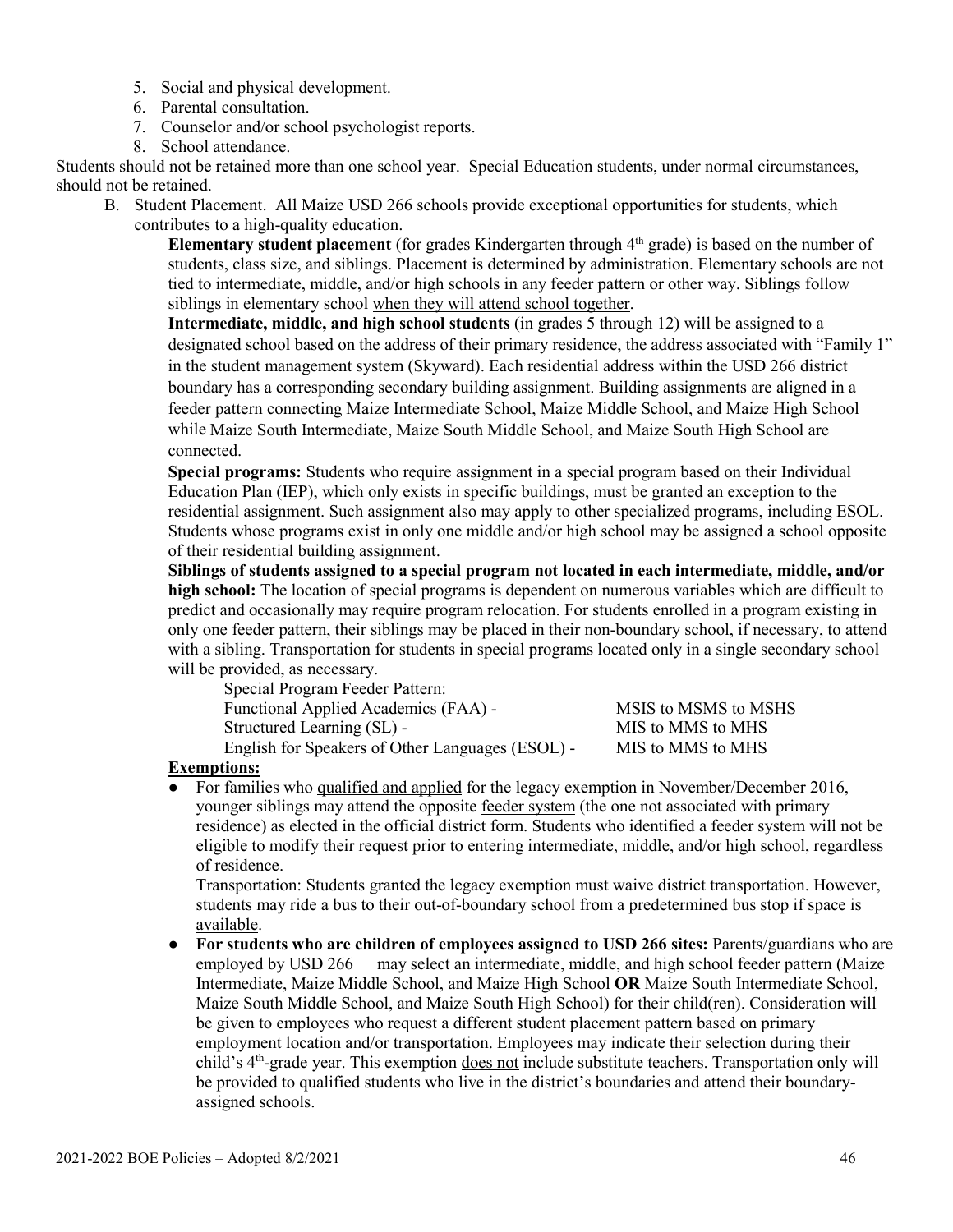| For students who make a bona fide move* across district boundary lines during school career |  |  |  |
|---------------------------------------------------------------------------------------------|--|--|--|
| while in:                                                                                   |  |  |  |

| while in:                      |                                                                                                                                                                                                                                     |
|--------------------------------|-------------------------------------------------------------------------------------------------------------------------------------------------------------------------------------------------------------------------------------|
| Elementary school              | Students will continue at their current elementary school and will<br>attend the middle and high schools associated with their<br>residence. A legacy option is not available.                                                      |
| Intermediate and Middle school | Students must transfer to their boundary-assigned intermediate<br>and middle schools for the following school year. Students will<br>then attend their boundary-assigned high school once they enter<br>$9th$ grade.                |
| High school                    | Students in good standing may remain in their current high<br>school. Students may transfer to their new boundary-assigned<br>high school but not later than the first day of school in the year<br>following the residence change. |

\* USD 266 Bona Fide Move: To meet the district definition, the following must be provided:

- New residence: Proof of acquisition (purchase agreement and/or residential utility bill)
- Previous residence: Proof of sale/lease (legal contract and/or residential utility bill)
- $\bullet$  If at any time the original residence is re-occupied by the student(s), he/she will be transferred to the original school placement.

# **Intra-district Transfer Requests and Hardship**

In the event a student wishes to attend an intermediate, middle, or high school in which they are not assigned, a qualifying exemption must be met and approved by the superintendent or his/her designee. The USD 266 administration will review and consider all Requests for Transfer. Comments and documentation of the decision will be recorded and compiled. If a request is denied, an appeal may be made to the student placement committee. No in-person hearings are contemplated. The district will consider these transfer requests as student enrollment numbers and building capacity allow. Hardship qualifying exemptions for legacy revocation and intra-district transfer:

- A divorce occurs and/or the student will be residing in multiple homes due to a legal separation.
- The death of an immediate family member occurs creating a significant change in the life of the student.
- A family dependent (child or adult), who is or becomes disabled which creates a significant hardship on planned child transportation.
- A desire to attend a school with younger siblings.
- Recommendation by the administration of the school of residence in documented cases of serious home, school, or community problems making it inadvisable for the student to attend his/her school or residence, with the indication that the transfer would be in the best interest of the District and the student.
- An employee, after at least 10 years of service to the district, must end employment due to retirement or health-related issues.

\* Each of these potential hardships must have occurred since November 1, 2016 and must be accompanied by physical proof.

\* Once an exemption is made to revoke legacy or approve an intra-district transfer, neither the receiving nor sending school nor the student may affect a transfer back to the original school.

The Maize Board of Education anticipates that it will regularly review the policy and boundaries to accommodate district needs, including those related to building capacity and uses, staffing, and funding.

**Section 20 - Publishing of School Regulations.** All school rules and regulations should be published and made available to all personnel involved and followed in a professional manner.

All school organizations, before being recognized as official, must have an up-to-date set of rules, policies, and/or regulations approved by the administration during the first month of the school year.

**Section 21 - Visitors.** Because of safety and security issues, only students regularly enrolled in the Maize Schools will be

2021-2022 BOE Policies – Adopted 8/2/2021 47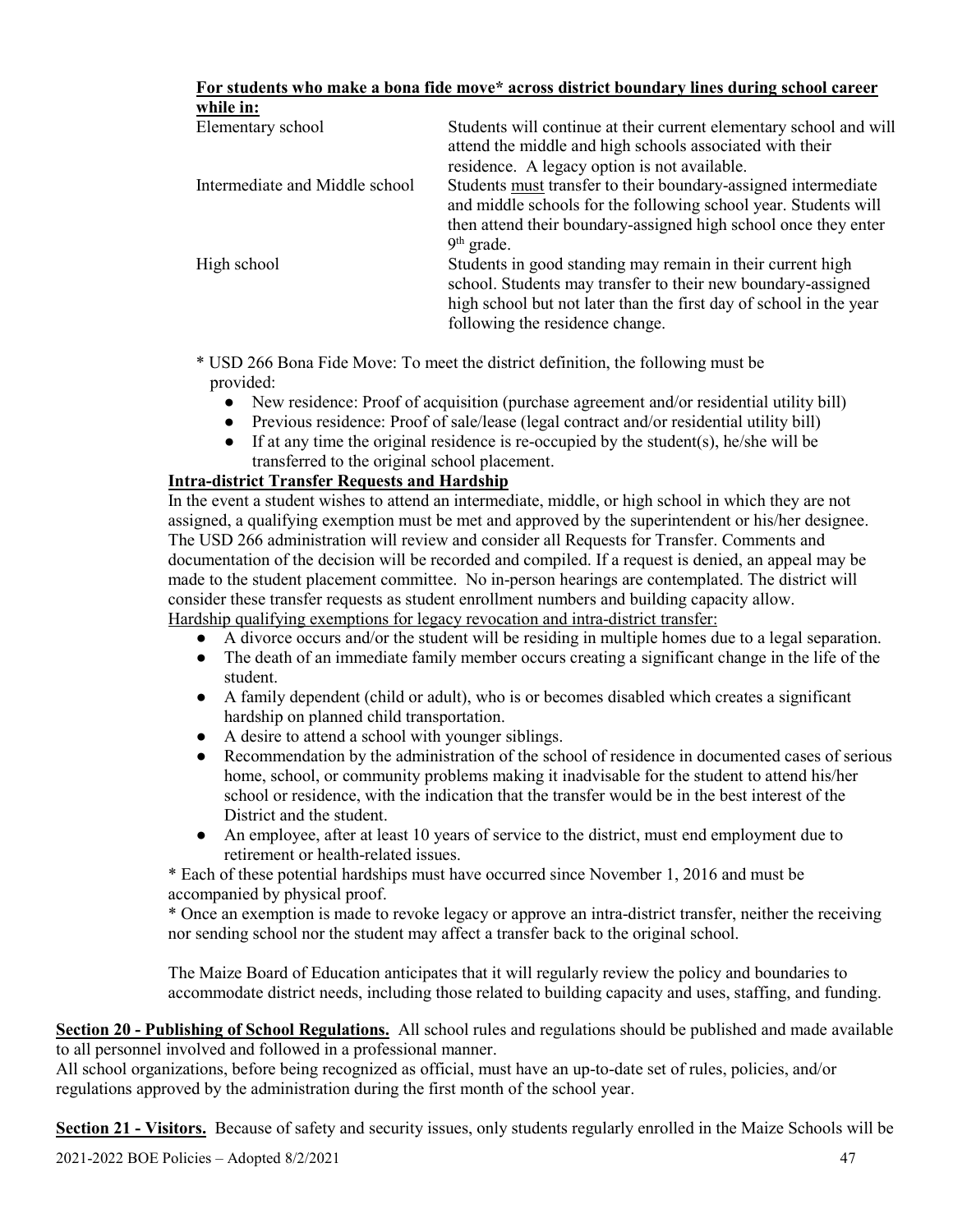allowed to attend classes.

# **Section 22 - Transportation.**

- A. Pick-up and delivery locations for students being transported by school vehicle will be determined at the beginning of the school year. Only one pick-up and one drop-off location will be allowed at residential addresses or day care provider addresses within school district boundaries. For safety reasons, no pick-up or drop-off service will be made at other business addresses. When USD 266 students or their parents waive district provided transportation to off-campus services, the district will not be responsible for providing transportation cost reimbursement. A change of locations during the school year will be approved for the following reasons:
	- 1. Change of residence within the District
	- 2. Change in daycare provider within the District
	- 3. Court order involving visitation rights during the week.

If a student is riding home on a bus other than their regular route, it is the responsibility of the student to have a building administrator's signature on the note sent by the parent before he/she gets on the bus. If a student is going home with another student, both students must have notes to that effect signed by their parents/guardians and signed by an administrator.

- B. All students who reside within the statutory guidelines qualify for transportation provided by the district. Students who live under this designated distance may be transported to school in district vehicles when space is available.
- C. Maize USD 266 will transport students in wheelchairs using school owned vehicles if the wheelchair meets vehicle transportation standards and does not have any marking that indicates that it is "not for motor vehicle transportation".

**Section 23 - Students Activity Fund Management.** All funds raised by any school organization through any school activities of the group is school money and not the property of the individuals of that group. All funds so raised must be spent in accordance with school regulations and the approval of the group sponsors and the administration. No activity account shall have a negative balance. The Board shall receive a monthly report on all activity accounts. All student activity funds will be audited annually at the same time as the general fund budget. Activity funds from gate receipts or other sources may be deposited directly into a bank account maintained for this purpose. The Board will assume control of all inactive activity funds and disburse those funds to other activity accounts or expend the funds as directed by the Board.

# **Section 24 – Extracurricular Participation.**

- A. Participation in extracurricular activities is voluntary and a privilege. Students who participate in extracurricular activities will be held to a high standard of personal conduct and must abide by Maize USD 266 policies as well as the rules set down by the Kansas State High School Activities Association. These regulations are stated in the District Student Handbook and KSHSAA Handbook. These rules will apply during the regular school year or from the first day of practice through the last day of competition.
- B. Virtual Students. The following stipulations will apply:
	- 1. Virtual classes must be taken through a virtual school, fully accredited by the Kansas State Department of Education. If a virtual school program is provided by USD 266, it is expected that the student enroll through the USD 266 virtual school program.
	- 2. Students will be eligible at the public school in whose district and attendance area they reside.
	- 3. Virtual students enrolling and establishing eligibility by September 20th must be included in the school's annual KSHSAA classification count.
	- 4. The student must be currently enrolled and attending a minimum of one (1) class for the entire school year at the KSHSAA member public school where they desire eligibility. If the student desires participation in music, debate or speech activities, they must be enrolled and attending in that academic course at the school, if such course is offered and the school requires enrollment for participation.
	- 5. Eligibility for virtual students will be established on a semester basis consistent with traditionally enrolled students. Virtual and traditionally enrolled students are required to pass five units of credit each semester to establish scholastic eligibility. The school is responsible to verify the academic progress of the student with the virtual school administrator prior to submitting the student's name on KSHSAA eligibility forms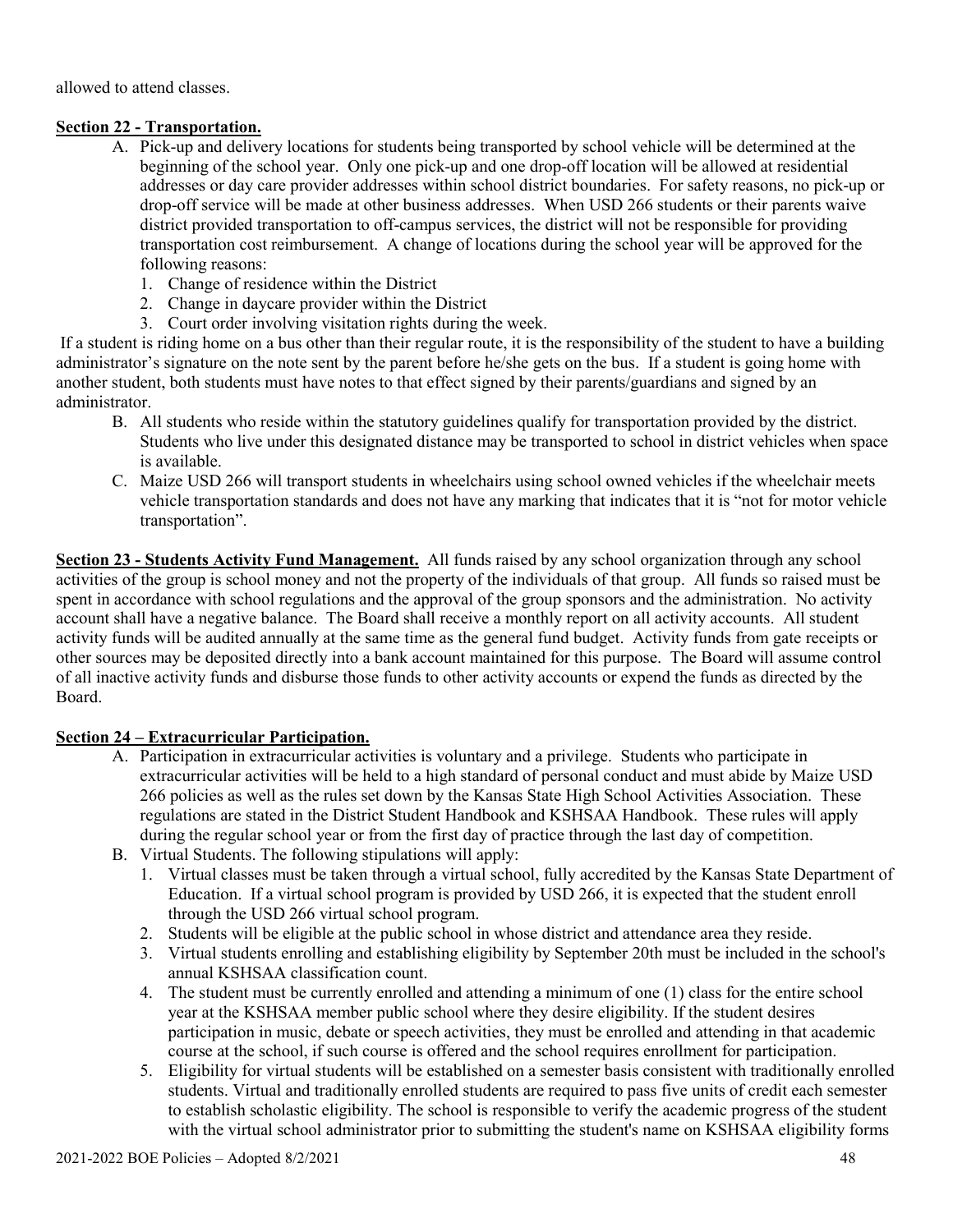and rosters.

- 6. Virtual students must be enrolled in five units of credit (courses) each semester. At the conclusion of the academic semester, they must have completed coursework sufficient to equal a passing grade in each course, consistent with traditionally enrolled students.
- 7. All students, virtual or traditional, must pass five units of credit in the previous semester to retain eligibility.
- 8. Like traditionally enrolled students, virtual students must be currently enrolled in five or more courses not previously passed, to establish and retain eligibility each semester.
- 9. Abide by all policies and guidelines of USD 266 (drug testing, attendance, behavior, code of conduct, etc)
- 10. Remain a student in good standing.
- 11. Local school districts retain the authority to approve dual enrollment agreements with virtual schools.

**Section 25 – Fundraisers for Students.** The School Board believes the primary educational aims of the schools and the needs and interest of their students must be the first consideration at all times. While there is no intent to refuse to cooperate with agencies sponsoring worthwhile fund-raisers, there is very definitely a desire to keep such cooperation within reasonable bounds. The following shall be a guide for determining participation in fundraising activity:

- A. Any school club, teacher, or organization must request and receive permission from the Building Principal to engage in a fund-raising activity. The request must be in writing. All proceeds of any approved sale by students or student groups shall be accounted for to the Building Principal not more than thirty days after such sale.
- B. Participation in fundraisers is optional with the individual schools/students and will not interfere with school instruction.
- C. The fund-raiser is beneficial to youth in educational, civic, social, or ethical development.
- D. The fundraiser makes it possible for individual students to work out contributions by their own efforts and does not invite individual competition.

**Section 26 – Food Allergies.** It is the joint responsibility of the administration, family, school staff and students to promote a food safe educational environment. Responsibilities of each group are listed in the student handbook.

**Section 27 – Wellness Program.** USD 266 is committed to providing school environments that promote and protect children's health, well-being and ability to learn by supporting healthy eating and physical activity. The program is outlined in the District Student Handbook. The District maintains a formally adopted Wellness Plan.

**Section 28 – Emergency Safety Interventions.** The board of education is committed to limiting the use of Emergency Safety Interventions ("ESI"), such as seclusion and restraint, with all students. The board of education encourages all employees to utilize other behavioral management tools, including prevention techniques, de-escalation techniques, and positive behavioral intervention strategies.

This policy shall be made available on the district website with links to the policy available on any individual school pages. In addition, this policy shall be included in at least one of the following: each school's code of conduct, school safety plan, or student handbook. Notice of the online availability of this policy shall be provided to parents during enrollment each year.

# Definitions

"Campus police officer" means a school security officer designated by the board of education of any school district pursuant to K.S.A. 72-6146, and amendments thereto.

"Chemical Restraint" means the use of medication to control a student's violent physical behavior or restrict a student's freedom of movement.

"Emergency Safety Intervention" is the use of seclusion or physical restraint, but does not include physical escort or the use of time-out.

"Incident" means each occurrence of the use of an emergency safety intervention.

"Law enforcement officer" and "police officer" mean a full-time or part-time salaried officer or employee of the state, a county, or a city, whose duties include the prevention or detection of crime and the enforcement of criminal or traffic law of this state or any Kansas municipality. This term includes a campus police office.

"Legitimate law enforcement purpose" means a goal within the lawful authority of an officer that is to be achieved through methods or conduct condoned by the officer's appointing authority.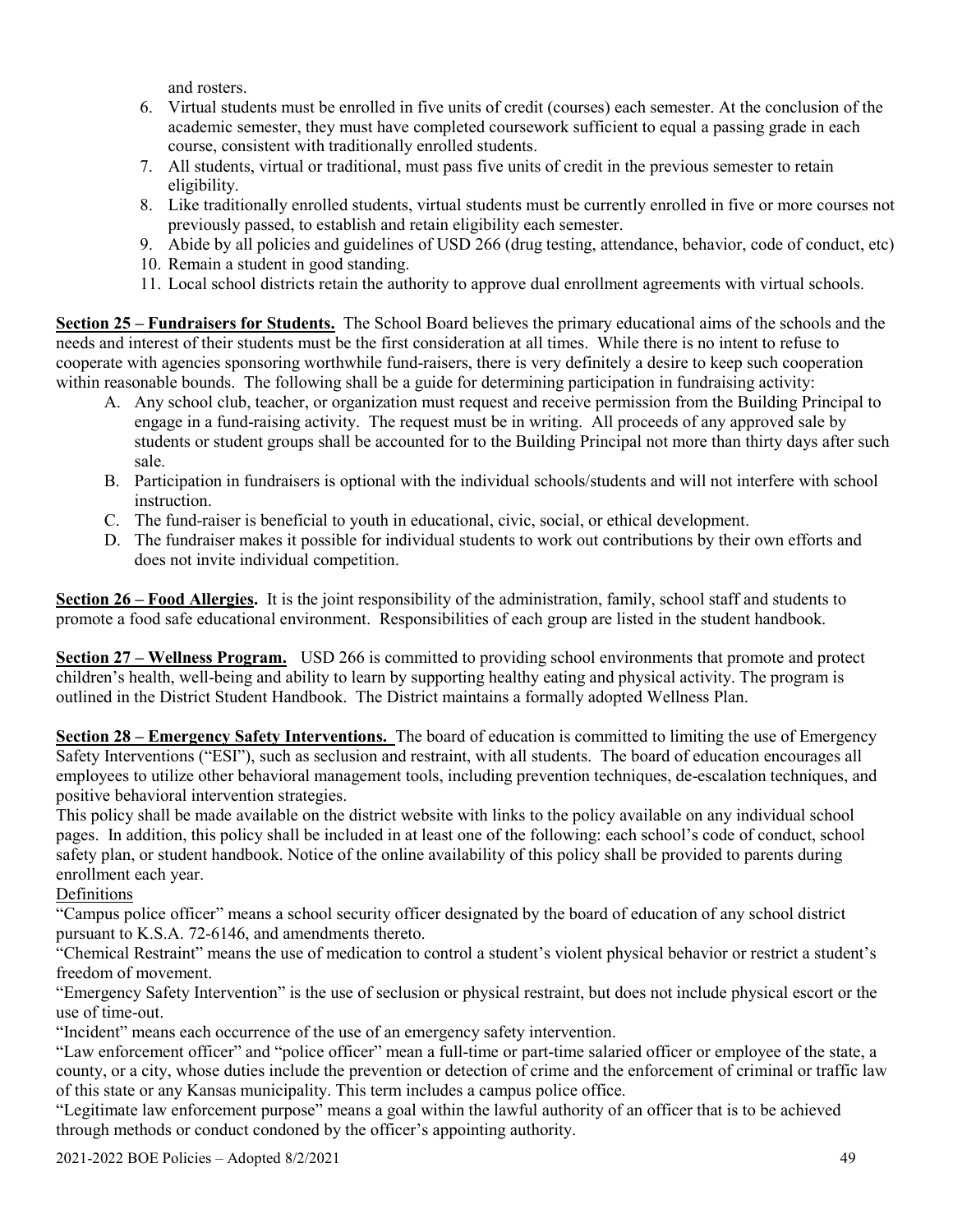"Mechanical Restraint" means any device or object used to limit a student's movement.

"Parent" means: (1) a natural parent; (2) an adoptive parent; (3) a person acting as a parent as defined in K.S.A. 72-  $3122(d)(2)$ , and amendments thereto; (4) a legal guardian; (5) an education advocate for a student with an exceptionality; (6) a foster parent unless the student is a child with an exceptionality; or (7) a student who has reached the age of majority or is an emancipated minor.

"Physical Restraint" means bodily force used to substantially limit a student's movement, except that consensual, solicited or unintentional contact and contact to provide comfort, assistance or instruction shall not be deemed to be physical restraint. "Physical Escort" means the temporary touching or holding the hand wrist, arm, shoulder, or back of a student who is acting out for the purpose of inducing the student to walk to a safe location.

"School resource officer" means a law enforcement officer or police officer employed by a local law enforcement agency who is assigned to a district through an agreement between the local law enforcement agency and the district.

"School security officer" means a person who is employed by a board of education of any school district for the purpose of aiding and supplementing state and local law enforcement agencies in which the school district is located, but is not a law enforcement officer or police officer.

"Seclusion" requires all three of the following conditions to be met: (1) the student is placed in an enclosed area by school personnel; (2) the student is purposefully isolated from adults and peers; and (3) the student is prevented from leaving, or reasonably believes that the student will be prevented from leaving, the enclosed area.

"Time-out" means a behavioral intervention in which a student is temporarily removed from a learning activity without being confined.

# **Prohibited Types of Restraint**

All staff members are prohibited from engaging in the following actions with all students:

- Using face-down (prone) physical restraint;
- Using face-up (supine) physical restraint;
- Using physical restraint that obstructs the student's airway;
- Using physical restraint that impacts a student's primary mode of communication;
- Using chemical restraint, except as prescribed treatments for a student's medical or psychiatric condition by a person appropriately licensed to issue such treatments; and
- Use of mechanical restraint, *except*:
	- o Protective or stabilizing devices required by law or used in accordance with an order from a person appropriately licensed to issue the order for the device;
	- o Any device used by a certified law enforcement officers to carry out law enforcement duties; or
	- o Seatbelts and other safety equipment when used to secure students during transportation.

# Use of Emergency Safety Interventions

ESI shall be used only when a student presents a reasonable and immediate danger of physical harm to such student or others with the present ability to affect such physical harm. Less restrictive alternatives to ESI, such as positive behavior interventions support, shall be deemed inappropriate or ineffective under the circumstances by the school employee witnessing the student's behavior prior to the use of any ESI. The use of ESI shall cease as soon as the immediate danger of physical harm ceases to exist. Violent action that is destructive of property may necessitate the use of an ESI. Use of an ESI for purposes of discipline, punishment or for the convenience of a school employee shall not meet the standard of immediate danger of physical harm.

# ESI Restrictions

A student shall not be subjected to ESI if the student is known to have a medical condition that could put the student in mental or physical danger as a result of ESI. The existence of such medical condition must be indicated in a written statement from the student's licensed health care provider, a copy of which has been provided to the school and placed in the student's file.

Such written statement shall include an explanation of the student's diagnosis, a list of any reasons why ESI would put the student in mental or physical danger, and any suggested alternatives to ESI. Notwithstanding the provisions of this subsection, a student may be subjected to ESI, if not subjecting the student to ESI would result in significant physical harm to the student or others.

# Use of Seclusion

When a student is placed in seclusion, a school employee shall be able to see and hear the student at all times.

All seclusion rooms equipped with a locking door shall be designed to ensure that the lock automatically disengages when the school employee viewing the student walks away from the seclusion room, or in case of emergency, such as fire or severe weather.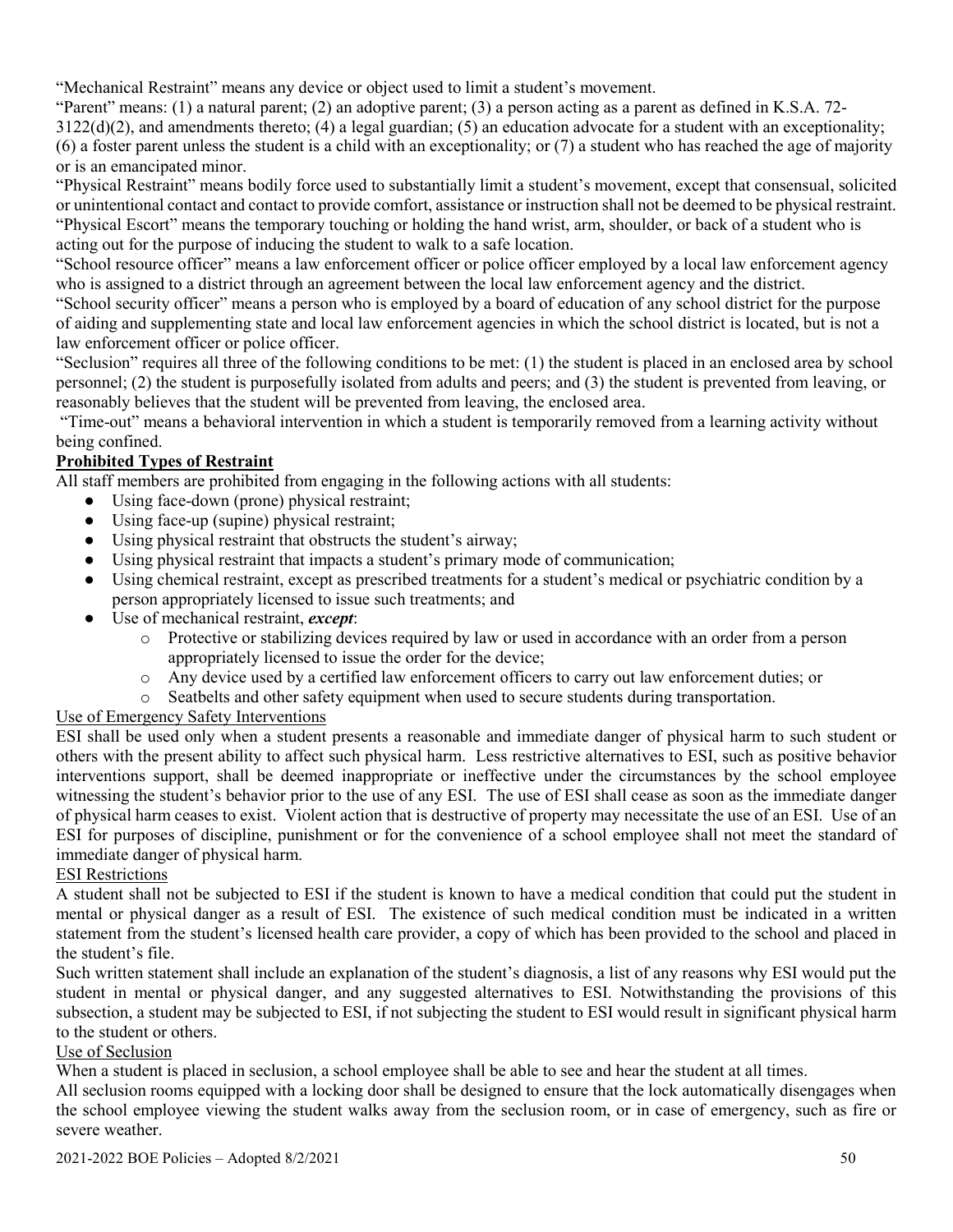A seclusion room shall be a safe place with proportional and similar characteristics as other rooms where students frequent. Such room shall be free of any condition that could be a danger to the student, well-ventilated, and sufficiently lighted. Training

All staff members shall be trained regarding the use of positive behavioral intervention strategies, de-escalation techniques, and prevention techniques. Such training shall be consistent with nationally recognized training programs on the use of ESI. The intensity of the training provided will depend upon the employee's position. Administrators, licensed staff members, and other staff deemed most likely to need to restrain a student will be provided more intense training than classified staff who do not work directly with students in the classroom. District and building administration shall make the determination of the intensity of training required by each position.

Each school building shall maintain written or electronic documentation regarding the training that was provided and a list of participants which shall be made available for inspection by the state board of education upon request. Notification and Documentation

The principal or designee shall notify the parent the same day as an incident. The same-day notification requirement of this subsection shall be deemed satisfied if the school attempts at least two methods of contacting the parent. A parent may designate a preferred method of contact to receive the same-day notification. Also, a parent may agree, in writing, to receive only one same-day notification from the school for multiple incidents occurring on the same day.

Documentation of the ESI used shall be completed and provided to the student's parents no later than the school day following the day of the incident. Such written documentation shall include: (A) The events leading up to the incident; (B) student behaviors that necessitated the ESI; (C) steps taken to transition the student back into the educational setting; (D) the date and time the incident occurred, the type of ESI used, the duration of the ESI, and the school personnel who used or supervised the ESI; (E) space or an additional form for parents to provide feedback or comments to the school regarding the incident; (F) a statement that invites and strongly encourages parents to schedule a meeting to discuss the incident and how to prevent future incidents; and (G) email and phone information for the parent to contact the school to schedule the ESI meeting. Schools may group incidents together when documenting the items in subparagraphs (A), (B) and (C) if the triggering issue necessitating the ESIs is the same.

The parent shall be provided the following information after the first and each subsequent incident during each school year: (1) a copy of this policy which indicates when ESI can be used; (2) a flyer on the parent's rights; (3) information on the parent's right to file a complaint through the local dispute resolution process (which is set forth in this policy) and the complaint process of the state board of education; and (4) information that will assist the parent in navigating the complaint process, including contact information for Families Together and the Disability Rights Center of Kansas. Upon the first occurrence of an incident of ESI, the foregoing information shall be provided in printed form or, upon the parent's written request, by email. Upon the occurrence of a second or subsequent incident, the parent shall be provided with a full and direct website address containing such information.

Law Enforcement, School Resource, and Campus Security Officers

Campus police officers and school resource officers shall be exempt from the requirements of this policy when engaged in an activity that has a legitimate law enforcement purpose. School security officers shall not be exempt from the requirements of this policy.

If a school is aware that a law enforcement officer or school resource officer has used seclusion, physical restraint, or mechanical restraint on a student, the school shall notify the parent the same day using the parent's preferred method of contact. A school shall not be required to provide written documentation to a parent, as set forth above, regarding law enforcement use of an emergency safety intervention, or report to the state department of education any law enforcement use of an emergency safety intervention. For purposes of this subsection, mechanical restraint includes, but is not limited to, the use of handcuffs.

# Documentation of ESI Incidents

Except as specified above with regard to law enforcement or school resource officer use of emergency safety interventions, each building shall maintain documentation any time ESI is used with a student. The documentation shall include all of the following:

- Date and time of the ESI,
- Type of ESI,
- Length of time the ESI was used, and
- School personnel who participated in or supervised the ESI.
- Whether the student has an individualized education program at the time of the incident.
- Whether the student had a section 504 plan at the time of the incident, and
- Whether the student had a behavior intervention plan at the time of the incident.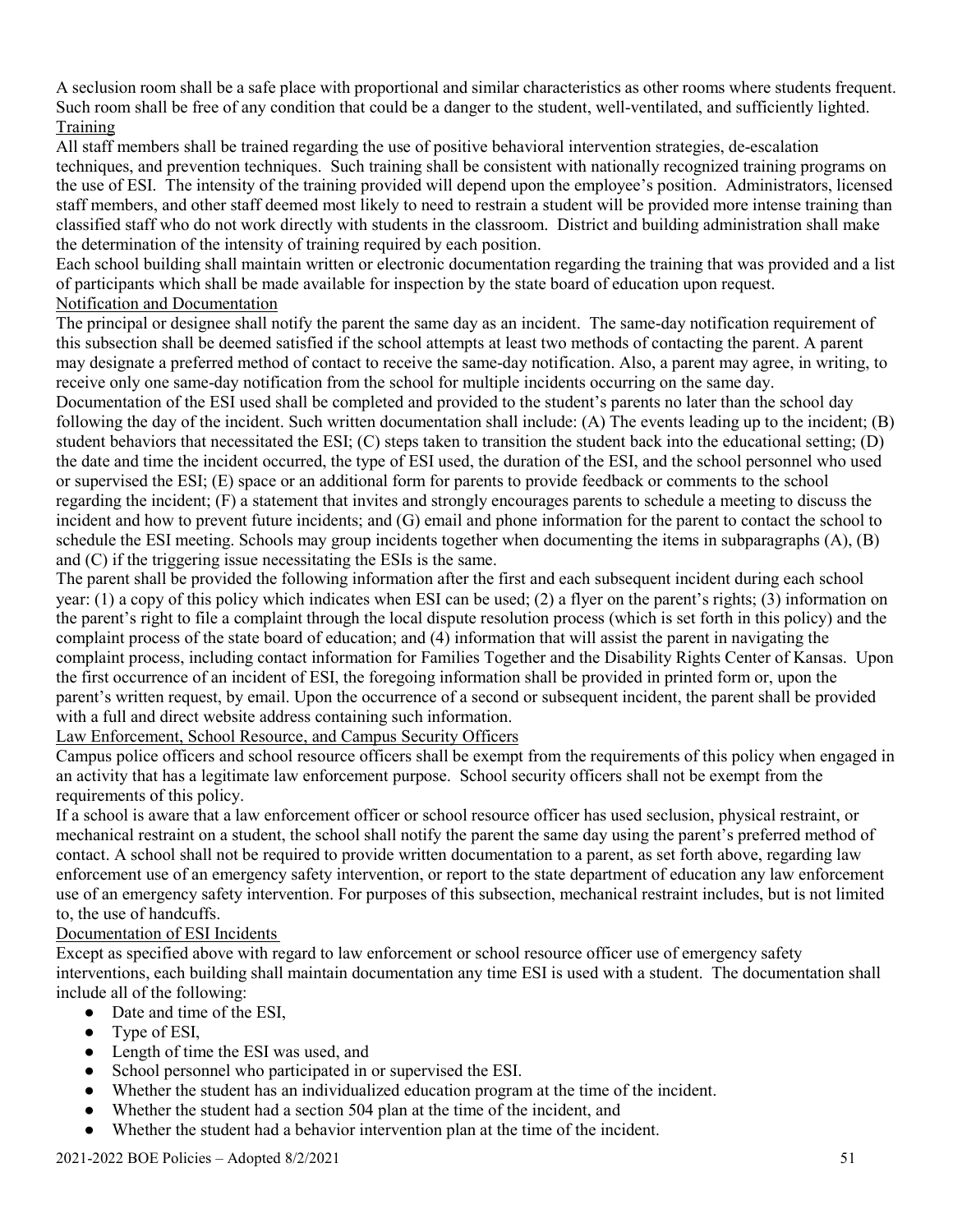All such documentation shall be provided to the building principal, who shall be responsible for providing copies of such documentation to the superintendent or the superintendent's designee on at least a biannual basis. At least once per school year, each building principal shall review the documentation of ESI incidents with appropriate staff members to consider the appropriateness of the use of ESI in those instances.

### Reporting Data

District administration shall report ESI data to the state department of education as required.

### Parent Right to Meeting on ESI Use

After each incident, a parent may request a meeting with the school to discuss and debrief the incident. A parent may request such meeting verbally, in writing, or by electronic means. A school shall hold a meeting requested under this subsection within 10 school days of the parent's request. The focus of any such meeting shall be to discuss proactive ways to prevent the need for emergency safety interventions and to reduce incidents in the future.

For a student with an IEP or a Section 504 plan such student's IEP team or Section 504 plan team shall discuss the incident and consider the need to conduct a functional behavioral assessment, develop a behavior intervention plan, or amend the behavior intervention plan if already in existence

For a student with a section 504 plan, such student's section 504 plan team shall discuss and consider the need for a special education evaluation. For students who have an individualized education program and are placed in a private school by a parent, a meeting called under this subsection shall include the parent and the private school, who shall consider whether the parent should request an individualized education program team meeting. If the parent requests an individualized education program team meeting, the private school shall help facilitate such meeting.

For a student without an IEP or Section 504 plan, the school staff and the parent shall discuss the incident and consider the appropriateness of a referral for a special education evaluation, the need for a functional behavioral assessment, or the need for a behavior intervention plan. Any such meeting shall include the student's parent, a school administrator for the school the student attends, one of the student's teachers, a school employee involved in the incident, and such other school employees designated by the school administrator as appropriate for such meeting.

The student who is the subject of such meetings shall be invited to attend the meeting at the discretion of the parent. The time for calling such a meeting may be extended beyond the 10-day limit if the parent of the student is unable to attend within that time period. Nothing in this section shall be construed to prohibit the development and implementation of a functional behavior assessment or a behavior intervention plan for any student if such student would benefit from such measures.

# Local Dispute Resolution Process

If a parent believes that an emergency safety intervention has been used on the parent's child in violation of state law or board policy, the parent may file a complaint as specified below.

The board of education encourages parents to attempt to resolve issues relating to the use of ESI informally with the building principal and/or the superintendent before filing a formal complaint with the board. Once an informal complaint is received, the administrator handling such complaint shall investigate such matter, as deemed appropriate by the administrator. In the event that the complaint is resolved informally, the administrator must provide a written report of the informal resolution to the superintendent and the parents and retain a copy of the report at the school. The superintendent will share the informal resolution with the board of education and provide a copy to the state department of education. If the issues are not resolved informally with the building principal and/or the superintendent, the parents may submit a formal written complaint to the board of education by providing a copy of the complaint to the clerk of the board and the superintendent within thirty (30) days after the parent is informed of the incident.

Upon receipt of a formal written complaint, the board president shall assign an investigator to review the complaint and report findings to the board as a whole. Such investigator may be a board member, a school administrator selected by the board, or a board attorney. Such investigator shall be informed of the obligation to maintain confidentiality of student records and shall report the findings of fact and recommended corrective action, if any, to the board in executive session. Any such investigation must be completed within thirty (30) days of receipt of the formal written complaint by the board clerk and superintendent. On or before the 30<sup>th</sup> day after receipt of the written complaint, the board shall adopt a report containing written findings of fact and, if necessary, appropriate corrective action. A copy of the report adopted by the board shall be provided to the parents, the school, and the state board of education and shall be mailed to the parents and the state department within 30 days of the board's receipt of the formal complaint.

If desired, a parent may file a complaint under the state board of education administrative review process within thirty (30) days from the date a final decision is issued pursuant to the local dispute resolution process.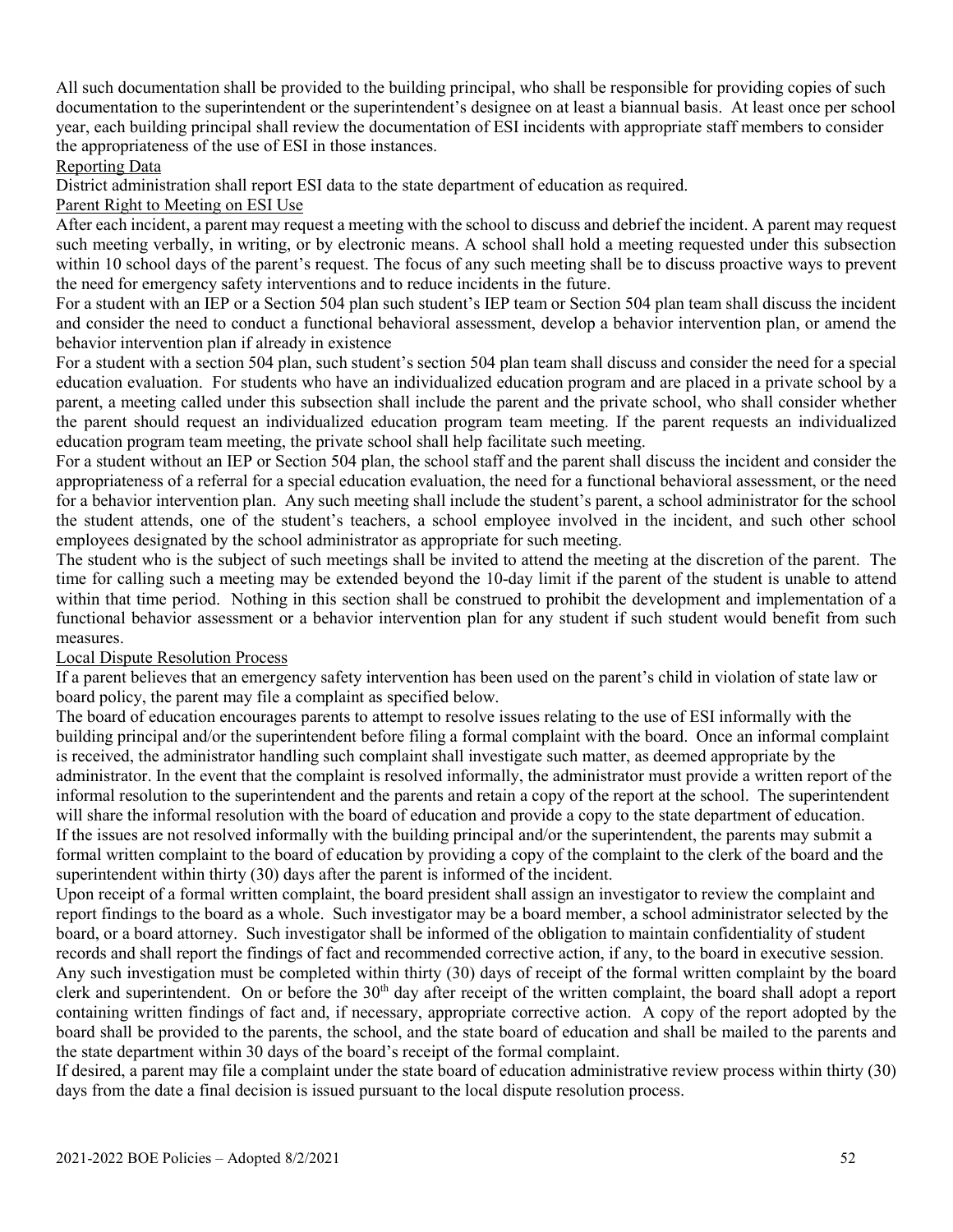**Section 29 – Release of Student Records.** Individual student files are not available for public inspection. Except as provided in IDEA with regard to student records which are student data submitted to or maintained in a statewide longitudinal data system, the custodian of student records shall disclose the student's educational records only as provided for in this policy.

### Directory Information

Annual notice shall be given to parents and eligible students concerning their rights with regard to student records. In addition, the custodian of the educational records shall give annual public notice of the class of records the institution has designated as directory information and of the right of the parent or eligible student to opt-out of the release of directory information without prior written consent. The appropriate forms for providing notice shall be on file in the office of the custodian of the educational records. After giving notice, the custodian of records may make directory information available without parental or eligible student's consent.

The custodian of records shall make student recruiting information (including student name, address, and telephone listing) available to military recruiters and postsecondary institutions unless parents or eligible students provide a written request to the district providing that the specified information not be released without prior written consent. Notice of the option to opt-out of the release of recruitment information shall be provided to parents and eligible students in the district's annual notice of rights under the Family Educational Rights and Privacy Act.

For the purposes of this policy, school official means teacher, administrator, other licensed employee or board of education. The district may disclose, without the parents or eligible students' consent, personally identifiable information to school officials with a legitimate educational interest. A school official is a person employed by the school as an administrator, supervisor, instructor, or support-staff member (including health or medical staff and law enforcement unit personnel); the school board (in executive session); a person or company with whom the school has contracted to perform a special task (such as an attorney, auditor, medical consultant, or therapist); or a parent or student serving on an official committee such as a disciplinary or grievance committee, or assisting another school official in performing his or her tasks. A school official has a legitimate educational interest if the official needs to review an education record in order to fulfill his or her professional responsibility.

The custodian may disclose students' education records to the following persons without the prior consent of the parents:

- Other school officials, including teachers within the district who have legitimate educational interests;
- Officials of other schools or school systems in which the student intends to enroll. The school district will forward student records to such institutions without further notice to the parents or eligible student when the disclosure is initiated by a parent or eligible student or an annual notice provided to parents and eligible students by the district informs them that such records will be automatically disclosed to these institutions for the purposes of enrollment or transfer of the student;
- Authorized persons to whom a student has applied for or from whom a student has received financial aid;
- State and local officials or authorities to whom such information is specifically required to be reported or disclosed pursuant to state statutes;
- Organizations conducting studies for educational agencies for the purpose of developing, validating or administering student tests or programs;
- Accrediting organizations;
- Parents of a student 18 years of age if parents claim the student as a dependent for income tax purposes;
- Appropriate persons if knowledge of any information is necessary to protect the health or safety of the student or other persons in an emergency;
- An agency caseworker or representative of a state or local child welfare agency or tribal organization who has the right to access a student's case plan when such agency or organization is legally responsible for the care and protection of the student and when any further disclosure of such information thereby will be limited in accordance with law; and
- In compliance with a lawfully issued subpoena or judicial order.

Access will be granted to any third party upon written authorization of the eligible student, parent or guardian. No personally identifiable information contained in personal school records shall be furnished to any person other than those named herein. When there is written instruction from the student's parents, guardian or the eligible student specifying the records, the reasons and the person(s) to whom the release is to be made, a copy of the records to be released shall be made available to the student, parents or guardian upon request. When information is requested in compliance with a judicial order or pursuant to any lawfully issued subpoena, parent(s)/guardian and the student shall be notified of the orders or subpoenas in advance of compliance with the order or subpoena unless:

the order or subpoena specifically forbids such disclosure; or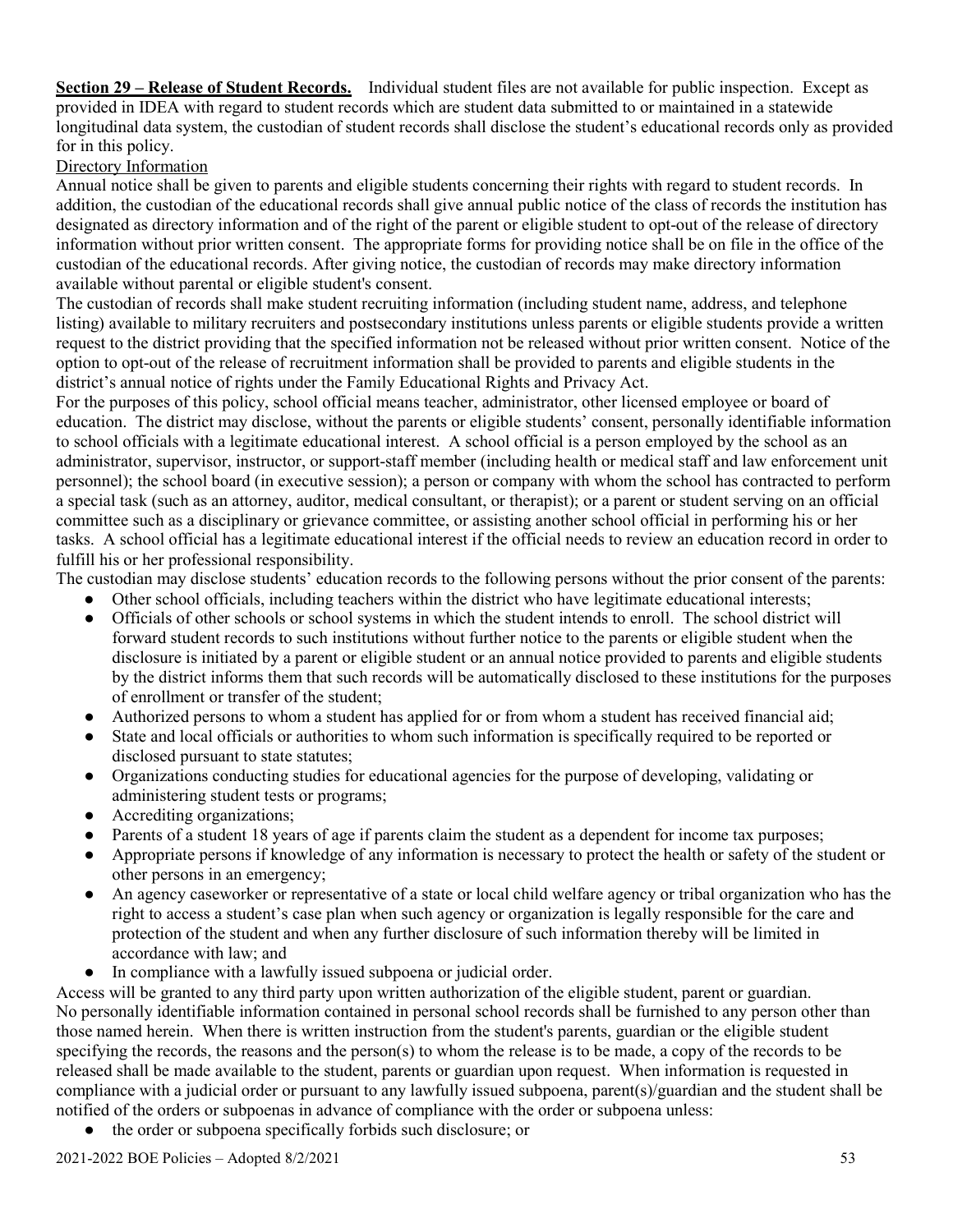the order is issued in the context of a court proceeding where a parent is a party and the proceeding involves child abuse and neglect or dependency matters.

Nothing contained in this policy shall preclude authorized representatives of the Comptroller General of the United States, the Secretary and an administrative head of an educational agency or state authorities from having access to student or other records which may be necessary in connection with the audit and evaluation of federally supported education programs or the enforcement of the federal legal requirements which relate to these programs.

The data collection by such official with respect to individual students shall not include information (including social security numbers) which would permit the personal identification of students or their parents or guardian on the data collected and provided.

All persons, agencies or organizations desiring access to the records of a student shall be required to sign a form, which shall be kept permanently with the student's file, but only for inspection by the parents/guardian, the student or a school official responsible for record maintenance. The form signed shall indicate the specific educational or other interest of each person, agency or organization has in seeking this information.

Personal information shall be transferred to a third party only on the condition that such party shall not permit any other party to have access to such information without the written consent of the student's parents or the eligible student. The board and staff shall protect the rights of privacy of students and their families in connection with any surveys or datagathering activities conducted, assisted or authorized by the board or administration.

Regulations established under this policy shall include provisions controlling the use, dissemination and protection of such data.

# *ARTICLE VI - COMMUNITY*

**Section 1 - Use of School Facilities.** The Board recognizes the importance of community use of school facilities for City of Maize residents and patrons of the school district. The Board encourages such use to an extent which does not interfere with school functions or disrupt the learning environment.

A. School facilities here defined as any school property or part thereof, may be made available to organized and supervised groups outside the school system, but within the school district by specific permission of the building principal or designee and a completed School Facility Use Application. Use of equipment (kitchen, sound, etc.) will require the attendance of a district employee with operating knowledge. The building will be clean and should be left clean. A fee will be charged for assigned custodial or staff to be payable to Maize USD #266.

**Section 2 - Use of School Facilities on Sunday.** The Board of Education believes that the school should not make any demands upon pupils' and adults' time on Sundays and, furthermore, that all use of school facilities on Sunday should be discouraged. The Superintendent of Schools, Principal or Designee may grant approval for the use of the facilities.

**Section 3 - Assignment of Custodian for Activities.** One custodian is to be in the building on the evenings that any school sponsored program is going on (football games, basketball games, plays, etc.) Other times the custodian shall be paid per hour when assigned to an evening of duty. Assignment shall be made by the building Principal or Superintendent of Schools. The custodian on duty shall be attired in the district approved uniform.

**Section 4 - Rates for Use of Buildings.** The rates for use of the buildings shall be set by the administration. Rates will be based upon actual operating expenses.

**Section 5 - Complimentary Passes for Senior Citizens.** Senior citizens at age 62 or over, upon request, will be granted complimentary passes to attend activities of USD 266.

**Section 6 - Adult Season Activity Tickets.** Adult season tickets will be allowed at a rate approved on an annual basis by the Board of Education.

**Section 7 – For-Profit Advertising and Signage.** The District will permit commercial signage or advertising at certain specified locations on District-owned or leased property in accordance with the provisions of this policy. Signage locations will be determined by the Superintendent or the Superintendent's designee.

All signage or advertising must be consistent with the educational nature of the District. It must be appropriate for people of all ages and may not contain anything of a nature or intent that is obscene, profane, vulgar, prurient, defamatory,

2021-2022 BOE Policies – Adopted 8/2/2021 54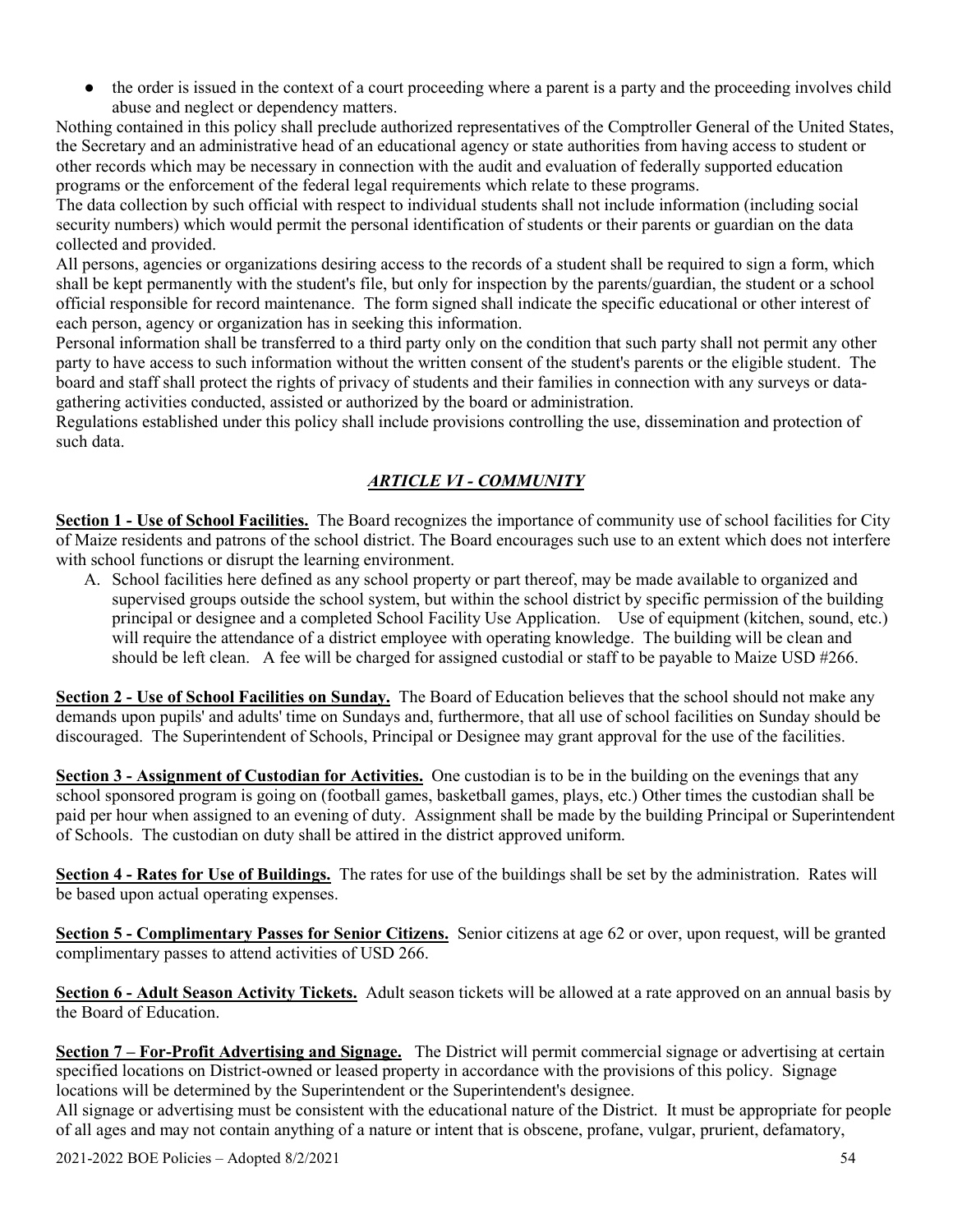abusive, sexual, discriminatory, or that promotes services not suitable for persons under the age of 18. No signage or advertising containing or promoting political, personal, controversial or religious beliefs will be allowed. Only commercial signage or advertising for products and services that meets the above criteria and has been approved by the Superintendent, or the Superintendent's designee, will be permitted. The Board of Education delegates to the Superintendent, or the Superintendent's designee, the sole discretion to approve or disapprove signage or advertising under this policy.

Before any signage or advertising is authorized pursuant to this policy, the District will enter into a contract with the advertiser which will specify the terms and conditions of the proposed signage or advertising, including the fee to be paid to the District for the signage or advertising and the term of the contract. Production, installation and maintenance of the signage or advertising will be the sole responsibility of the district and will be included in the contracted price.

**Section 8 – District and School Logos.** Maize USD 266 of Maize, Kansas 67101 ("USD 266") owns all intellectual property rights, including, but not limited to, trademark and copyright rights, in and to the District Logo design (the "Star"); the Maize High School logo design shown (the "Eagle"); and the Maize South High School logo (the "Maverick"). USD 266, in its sole discretion, may choose to allow third parties to use or display the above mentioned designs in certain instances or for a certain purpose. The purpose of this Trademark and Copyright Usage Policy (the "Policy") is to protect the interests of USD 266 when it is contemplating granting a license to third parties to use the Star, Eagle or Maverick.

Trademarks and copyrights are valuable assets and, if properly used and protected, will continue to gain strength and value. However, if intellectual property owners fail to exercise reasonable control over the use of trademarks and copyrights by third parties, such uncontrolled and unmonitored use by third parties may results in a loss or dilution of the owners' rights. Therefore, it is important that USD 266 carefully consider any use of the Star, Eagle or Maverick by anyone other than USD 266 and ensure that any such permitted use is properly memorialized in writing in accordance with the License Agreement that has been drafted for this purpose. Third parties interested in obtaining a License Agreement may contact the Maize USD 266 Communications Department at the Educational Support Center. USD 266 reserves the absolute discretion to deny any request for permission to use the Star, Eagle or Maverick. USD 266's decision as to whether or not to grant a license to use the Star, Eagle or Maverick is final and may be withdrawn at any time in accordance with Section 6 of the License Agreement.

USD 266 will deny use of the Star, Eagle or Maverick in the following instances:

- Unlawful or undesirable purposes: The Star, Eagle or Maverick may not be used in connection with any activities, content, images, or situations that involve illegal activities, obscenity, vulgarity, and defamatory language, invasion of privacy, threatening behavior, racially, ethnically, or otherwise discriminatory language or activities, or infringement of intellectual property.
- Solicitations: The Star, Eagle or Maverick may not be used in connection with any unsolicited activities or materials, including but not limited to, commercial solicitations, petitions for signatures, political campaigning, chain letters, mass mailings or "spam."
- Inappropriate content: The Star, Eagle or Maverick may not be used in connection with any of the following subject matter or activities: alcoholic beverages, tobacco, guns or other weapons, illegal drugs, sexual themes, pornography, violence or mayhem, gambling, political campaigns, or controversial social issues.

USD 266 further reserves the right, in its sole discretion, to limit the geographic scope of use of the Star, Eagle or Maverick. USD 266 also has the sole authority to determine an appropriate royalty rate for the license and may list the royalty in Section 4 of the License Agreement.

# *ARTICLE VII - CURRICULUM AND INSTRUCTION*

# **Section 1 - Mission Statement:**

The mission of the Maize School District is to guarantee all students will acquire the critical skills necessary for success through an innovative, academically rigorous curriculum, facilitated by a visionary, progressive staff and an engaged community.

**Section 2 - Philosophies of Curriculum and Instruction**. The Board feels the curriculum and method of instruction should meet the following goals:

A. To develop in each child an understanding and appreciation of the forces and ideals that is basic to the American way of life.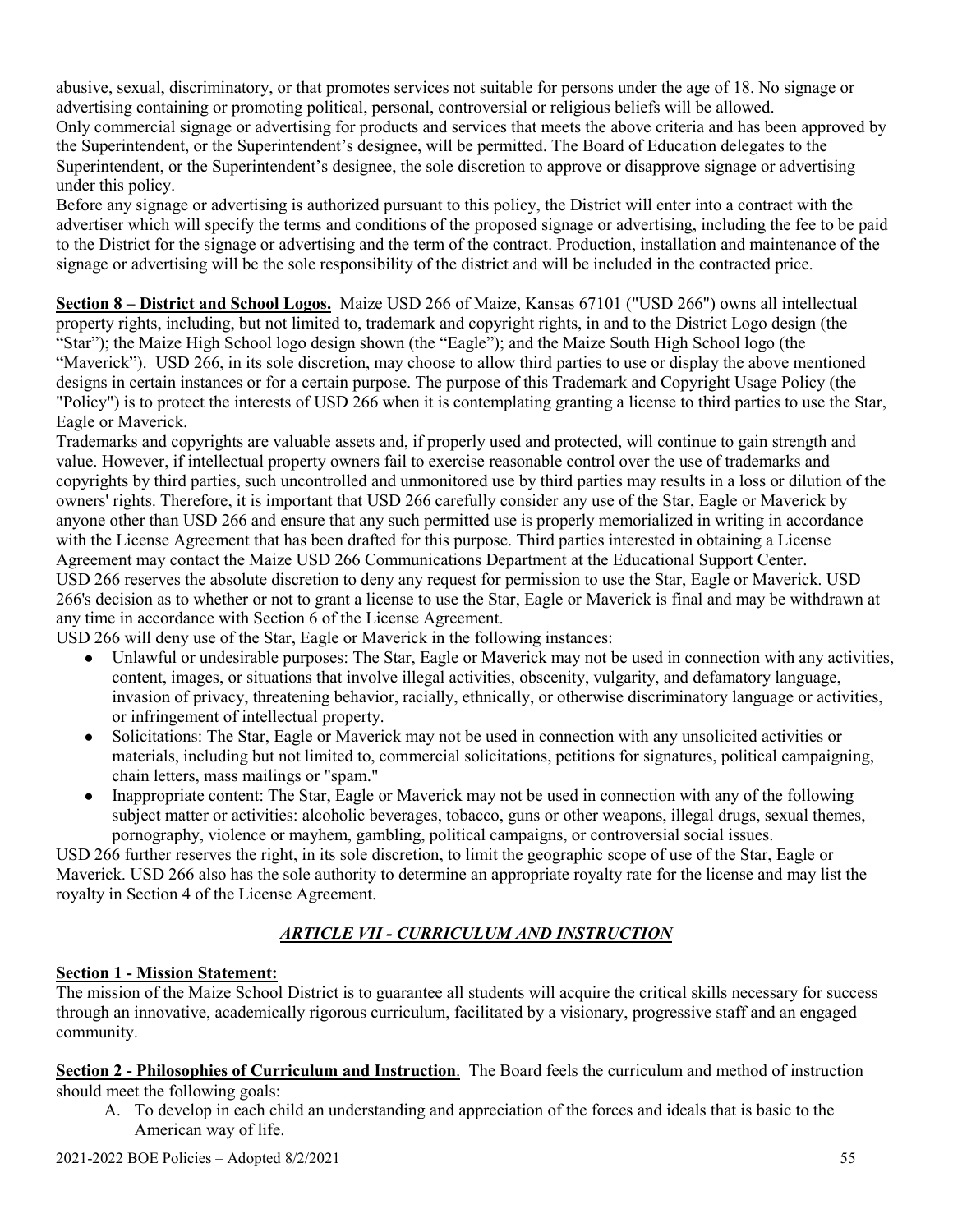- B. To develop in each child a sense of his/her personal opportunities and responsibilities as a citizen of his/her community, state, nation and the world.
- C. To develop in each child an understanding of the physical, social and economic world in which he/she lives, and assist him/her in adjusting to his/her surroundings.
- D. To encourage and stimulate children and youth to think clearly, logically and independently.
- E. To encourage children and youth to respect integrity of work and deed, to appreciate the dignity and worth of other individuals and groups, and to seek out and to accept their responsibilities and obligations as citizens, along with their rights and privileges.
- F. To give each child, insofar as his/her abilities permit, a sound mastery of the tools of learning and communication, such as reading, writing, mathematics, and the use of written and spoken language.
- G. To provide flexibility in the curriculum so that all students may be prepared for effective citizenship and service, whether the child enters a vocation from secondary school or continues in schools of higher learning.
- H. To provide physical education and health curriculum so that every child will have, as far as possible, robust health and the knowledge and desire to safeguard it.
- I. To prepare children psychologically for a well-balanced social life and for creative use of their leisure time.
- J. To install within each child, the feeling of responsibility and the appreciation of an adequate education.
- K. To provide the opportunity for students to participate in the flag salute at the beginning of the first hour of each day.
- L. To provide facilities, instructional materials, equipment and technology that supports appropriate student/teacher instructional environments.

### **Section 3 - Curriculum Development and Implementation.**

- A. Curriculum Development The licensed staff shall cooperatively develop an integrated, comprehensive Pre K-12 curriculum based on Kansas State Standards. These standards can be found on the Kansas State Department of Education's website [\(www.ksde.org\)](http://www.ksde.org/) A list of curricular materials to be reviewed and the year of review will be maintained by the curriculum and instruction division. No more than one curricular area will be up for adoption in any given year where curriculum materials will be purchased without approval by the Board of Education or Superintendent. The Curriculum Plan Timeline can be requested through the Associate Superintendent for Teaching and Learning. The purchase of new curriculum material will be based, in part, on areas of weaknesses as identified by assessment scores.
	- 1. A committee of teachers, administrators and community members will be established for each curricular area being reviewed. Committee members should consist of one teacher per grade level (K-6) and one teacher at the secondary level who specializes in the subject area being reviewed. Additionally, community members will be encouraged to participate in the curriculum review and ideally the committee will have a minimum of one community member.
	- 2. Prior to final selection, patrons will be notified of the review and will be allowed to contribute to the selection process. The administrator in charge of each selection process will facilitate the patron involvement.
	- 3. After patron input, the selection committee will recommend to the superintendent their selection for adoption by the Board.
	- 4. The board encourages the Superintendent to secure federal, state and private grants, or other alternative funding sources for use in curriculum development. The licensed staff is encouraged to use available commercial, public domain and community resources to assist in developing the instructional program and extending it beyond the traditional classroom setting.
- B. Implementation/Professional Development Curriculum Council (PDCC) Those interested in the development of new school curricula should present supporting documents to the PDCC for review. Interested individuals should contact their building PDCC representative or the PDCC chair for specific guidelines on the process. The review process shall be completed prior to the January board meeting in order for implementation of a program for the following year to occur.
- C. Kansas Education Systems Accreditation Kansas Education Systems Accreditation (hereafter "KESA") is a district-wide accreditation process. Accreditation within this process is ultimately granted by the Kansas State Board of Education. The district school board shall maintain the goal of full accreditation for the district. Good faith efforts shall be made by all staff to implement district school improvement plans. The board shall monitor compliance. The board is committed to implementing and sustaining the foundational structures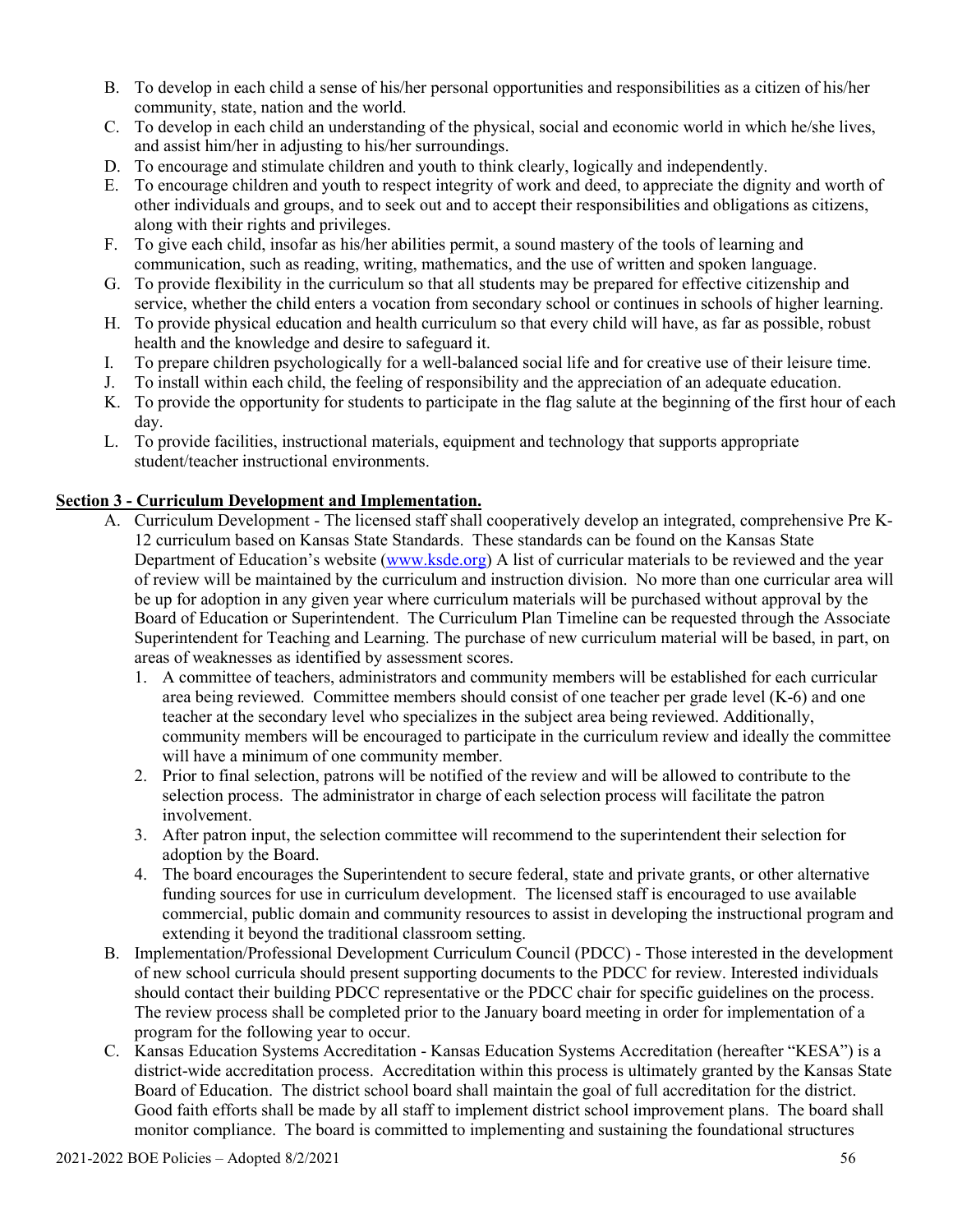defined within the KESA process as well as defining and implementing district-wide goals in alignment with the KESA rubrics. In order for accreditation to be achieved, the board shall commit to school improvement for all district schools, academic achievement for all district students, and results-based professional development for all district staff members. The superintendent shall regularly report to the board on the district's progress toward full accreditation within the 5-year cycle defined as part of the KESA process. The board shall fully inform the public in languages commonly used in the community about district-wide goals, school improvement plans, the progress of school improvement efforts, the accreditation status of the district, and other pertinent information as the board may direct.

- D. Information Resources.
	- 1. Media Center Material A Media Center Material Review Committee will be established when needed at each school. The committee's purpose will be to consider the suitability of media center material for use by students in grades Pre-K through 12. A copy of the guidelines for the committee can be found in Exhibit IV.
	- 2. Video Usage The District recognizes videos as important educational tools. A well prepared video presentation enhances learning and creates a satisfying learning experience.
		- a.Instructional Motion Pictures will not be shown in classrooms unless they are used as part of the curriculum and are in the teacher's lesson plans. The following guidelines must be used with regard to moving ratings:
			- i. "G" rated movies may be viewed in all grades without securing written parent permission.
			- ii. "PG" and "PG-13" movies will require written permission by each student's parent before the film may be shown to students under 13. Students who do not have a signed permission slip, for any reason, will not be allowed to view the film. "R" rated movies may not be shown in PreK - 7th grade classrooms. If they are used in 8th - 12th grade classrooms, the teacher must secure a written permission slip signed by each student's parent, before showing the film. The permission slip should be sent in a timely manner prior to the viewing of the film. Students who do not have a signed permission slip, for any reason, will not be allowed to view the film. They will be given an alternative assignment, which will give them the information missed in the film.
		- b. Entertainment Videos produced and viewed for entertainment purposes should be limited at school and on activity trips. Prior to the showing, teachers will notify parents of the video title and rating through their weekly newsletter or a note. All videos (including those provided by students/parents) should be submitted to the teacher/sponsor in a timely manner prior to student viewing/trips. It is the responsibility of the teacher/sponsor to use their professional judgment in determining if a video is appropriate for a school-sponsored activity. When using videos for entertainment purposes, every effort must be made to give it educational value, such as adaptation, character, or value study.
	- 3. On-line services/internet access/Website posting Electronic information research skills are now fundamental to preparation of citizens and future employees during an Age of Information. The Board expects the staff will blend thoughtful use of such information throughout the curriculum and that the staff will provide guidance and instruction to students in the appropriate use of such resources.

**Section 4 – Outside Vendor Based Curriculum/Instruction.** Outside agencies delivering non-school based approved curriculum will not have access to school facilities.

# **Section 5 - Special Education and Special Programs**

- A. In accordance with the provisions of Federal and state law, it is the policy of this district to provide a free appropriate public education for every exceptional child (as defined by K.S.A. 72-3404) who is a resident of this district or is enrolled in a member district of the cooperative. Special education services are provided for such children, including individual educational programs, in the least restrictive environment.
- B. Child Find, Identification, and Eligibility. The district shall coordinate and maintain a system which schedules and structures available services for pupils who are referred to determine eligibility for special education services in accordance with procedural processes established in Federal and state law.
- C. Actions and Due Process for Students. Parental involvement and cooperation is important to the success of these educational programs. In order to encourage the involvement and cooperation of parents in special education services and to safeguard the rights of exceptional children to a free appropriate public education, the board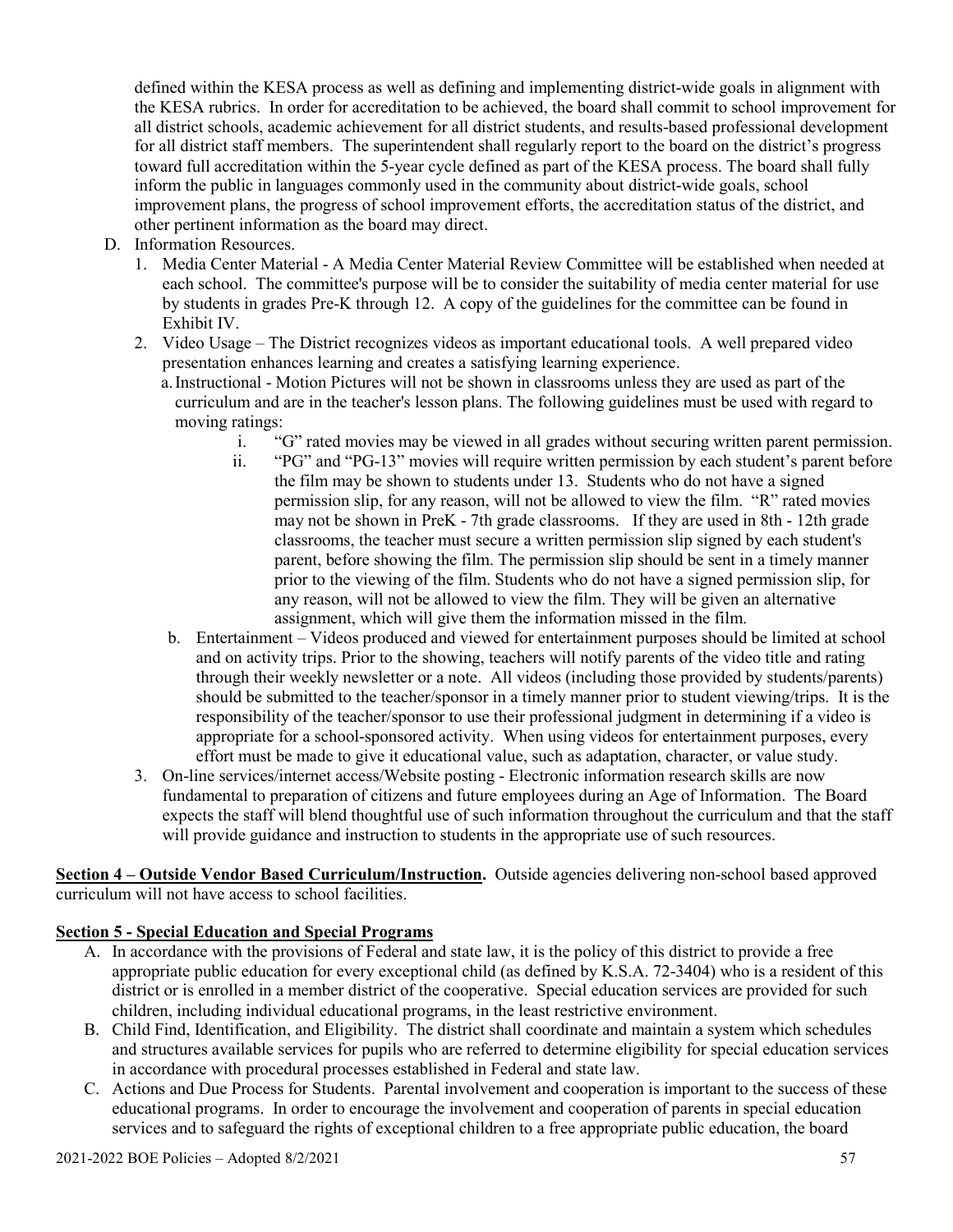utilizes and refers parents to the "Procedural Safeguards in Parent Rights in Special Education" published by the Kansas State Department of Education.

In the provision of special education and related services, the district will implement all Federal and Kansas statutes, rules, and regulations.

D. Related Services Roster. Each exceptional student shall have the availability of a full spectrum of related services required for that student to benefit from special education. Related services available through the cooperative include: art therapy, assistive devices, assistive technology, audiology, counseling services, dance/movement therapy, early identification and assessment, music therapy, occupational therapy, parent counseling and training, psychological services, physical therapy, recreation, school health services, school social work, special education administration and supervision, special music education, speech therapy, transportation, and medical services for diagnostic or evaluation purposes.

These services shall be outlined in the appropriate handbooks or other documents following board review and approval.

E. Partnerships/Work-Study Program. The board may approve partnership/work-study programs with business and/or educational institutions for the purpose of improving and/or expanding the quality of curricular offerings, and may approve opportunities for partnership organizations to assist with specified programs. Routine community based instruction opportunities for exceptional students do not require board approval. A periodic review of the partnership's goals and objectives shall be conducted.

#### **Section 6 -- Section 504 Accommodations for Students**

A. In accordance with the provisions of the Rehabilitation Act of 1973 and Title II of the Americans with Disabilities Act, the district is committed to providing students with disabilities the opportunity to participate in and benefit from its programs and activities. Accordingly, the district will make reasonable modifications to its programs and activities to accommodate otherwise qualified students with disabilities, unless such modifications would impose an undue burden on the operation of the particular program or activity or would fundamentally alter the nature or purpose of the program or activity. No district board member, employee, or contractor shall retaliate against any person because of his or her exercise of rights under Section 504.

#### **Section 7 -- Support Programs**

A. Support program information approved by the board shall be filed with the clerk and made available to staff as needed.

1. Drug Education

All students shall be made aware of the legal, social and health consequences of drug and alcohol use. Students shall be instructed on effective techniques for resisting peer pressure to use illicit drugs or alcohol. Students shall be informed that the use of illicit drugs and the unlawful possession and use of alcohol is both wrong and harmful. The board's comprehensive drug and alcohol abuse and prevention program shall be included as part of the district's educational program. The instruction at each grade level shall be age-appropriate and developmentally based.

A student who voluntarily seeks assistance, advice, or counseling from district personnel regarding drugs or drug abuse shall not be disciplined because the student sought assistance.

2. Student Mental Health

The Superintendent may develop and implement a student mental health awareness program. The Superintendent shall identify community or area mental health agencies able to provide assistance if such services are not provided by the district in accordance with a student's I.E.P. or Section 504 plan.

3. Homebound Instruction

If a child is unable to attend school because of lengthy illness, injury, or disability, homebound instruction may be provided if:

a. The parent makes the request for homebound instruction; and

b. The Superintendent or designee, member district Superintendent, building administrator, or the student's IEP team recommend homebound placement, based on information indicating homebound instruction is medically necessary. While a Section 504 team can also recommend homebound placement, those placement requests would be referred to the building administrator or the member district Superintendent.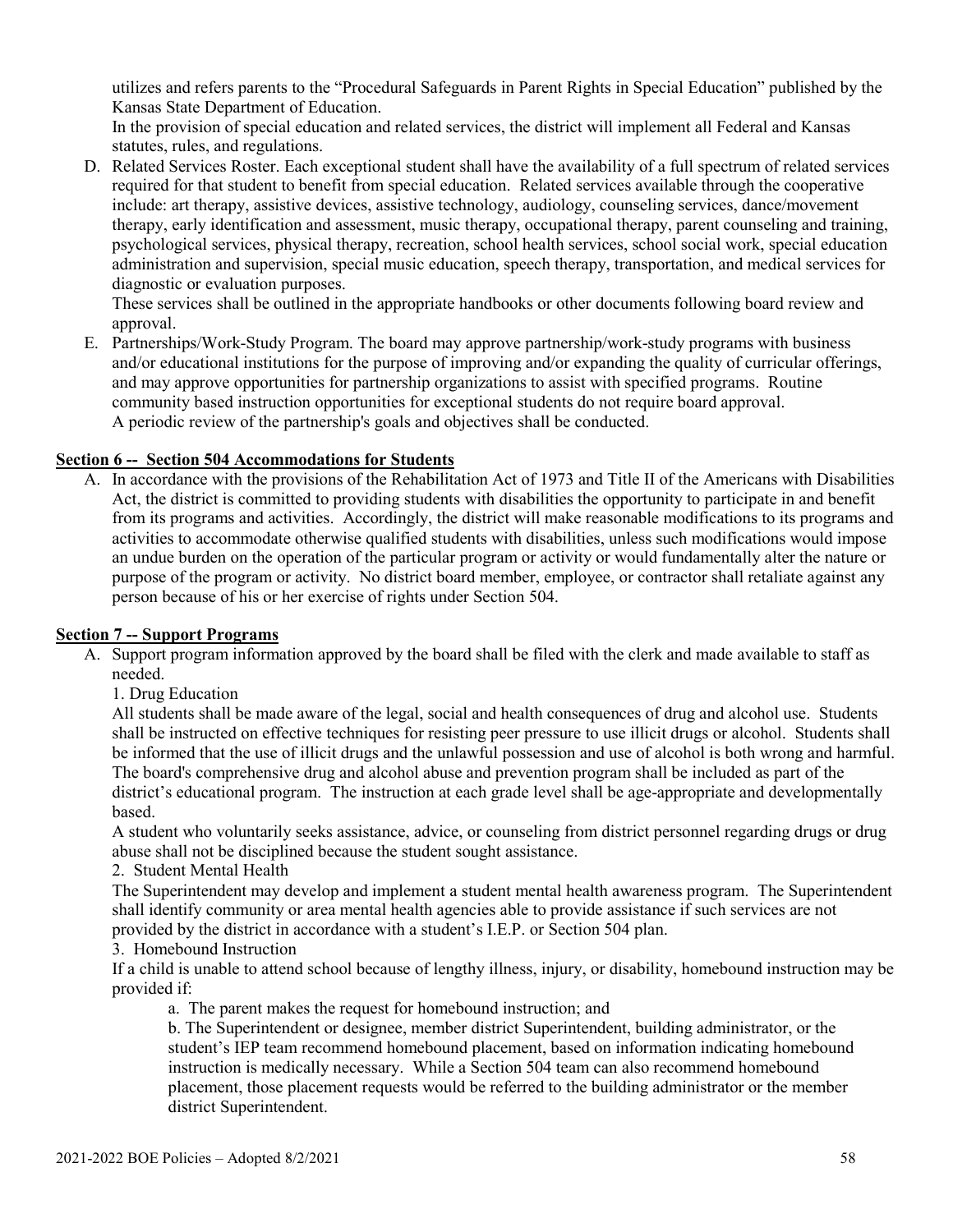### **Section 8 -- Service Animals and Other Animals in School**

- A. Service Animals
	- 1. Service animals may be permitted in the district facilities and on district property in accordance with board-approved guidelines and may be used by employees, patrons, and students. In order for the district to accommodate the health and safety of our students and staff while maintaining our educational services, programs, and activities, employees and students are encouraged to notify their building administrator prior to bringing a service animal to school for the first time. Patrons or individuals attending functions or having short-term business on district property are not required to provide advance notice to district staff in order to be accompanied by a service animal on district property.
	- 2. Access to district buildings will not be denied to a service animal as long as the animal is individually trained and required to do work or perform tasks for the benefit of an individual with a disability. Such work or tasks must be directly related to the individual's disability. District staff shall not be responsible to provide care or control of a service animal. Any service animal that is out of control or is not housebroken may be excluded by district staff.
	- 3. This policy does not apply to animals provided by the district for instructional purposes or for therapy or comfort dogs. Such requests must be referred to the Associate Superintendent for Teaching and Learning.

### B. Other Animals

1. With the prior approval of the Principal and Associate Superintendent for Teaching and Learning, animals may be brought to school for instructional purposes only. If someone is injured by an animal, the incident shall be immediately reported to the administration by the supervising teacher. The Principal shall notify the appropriate persons.

# **Section 9 -- Religion in Curricular or School Sponsored Activities and Religious Objections**

- A. Religion in Curricular or School Sponsored Activities
	- 1. No religious belief or non-belief shall be promoted or disparaged by the district or its employees. Students and staff should be tolerant of each other's religious views. Students and staff members may be excused from participating in practices contrary to their religious beliefs unless there are clear educational issues of overriding concern that prevent it.
	- 2. Teaching About Religion. Teachers may teach about religion, religious literature, and history but are prohibited from promoting, expounding upon, criticizing or ridiculing a religion. Religious texts may be used to teach about religion, but the use of religious texts is prohibited if used to promote a particular religious doctrine.
	- 3. Religion in the Curriculum and School Activities. In compliance with this policy, religious themes may be presented in the curriculum and as part of school activities. Music, art, literature and drama having a religious theme or basis are permitted as part of the curriculum or as part of a school activity if they are presented in a balanced and objective manner and are a traditional part of the cultural and religious tradition of a particular holiday or field of study. The emphasis on religious themes in the arts, literature and history should be only as extensive as necessary for a balanced and thorough study of these areas. These studies should never foster any particular religious tenets or demean any religious beliefs or nonbeliefs.
	- 4. Religious Symbols in the Classroom. Temporary display of religious symbols is permitted as part of the curriculum. The temporary use of religious symbols such as a cross, menorah, crescent, Star of David, creche, symbols of native American religions, or other symbols that are a part of a religious holiday are permitted as a teaching aid if they are displayed as an example of a holiday's cultural and religious heritage.
	- 5. Religious Holidays. Holidays which have a religious and a secular basis may be observed. School vacations shall have secular designations, e.g., Winter Vacation, Spring Break.
	- 6. Graduation and Other Ceremonies. Student ceremonies shall be secular in nature. While recognizing the significance of tradition, the board requires that graduation exercises and dedication ceremonies be secular in nature.

B. Religious Objections to Activities

1. A parent or guardian (or a student eighteen years of age or older) may request that the student be excused from participating in activities for religious reasons. The parent, guardian, or adult student must complete the district opt-out form for religious objections, stating the specific activity, the portion of the curriculum in which the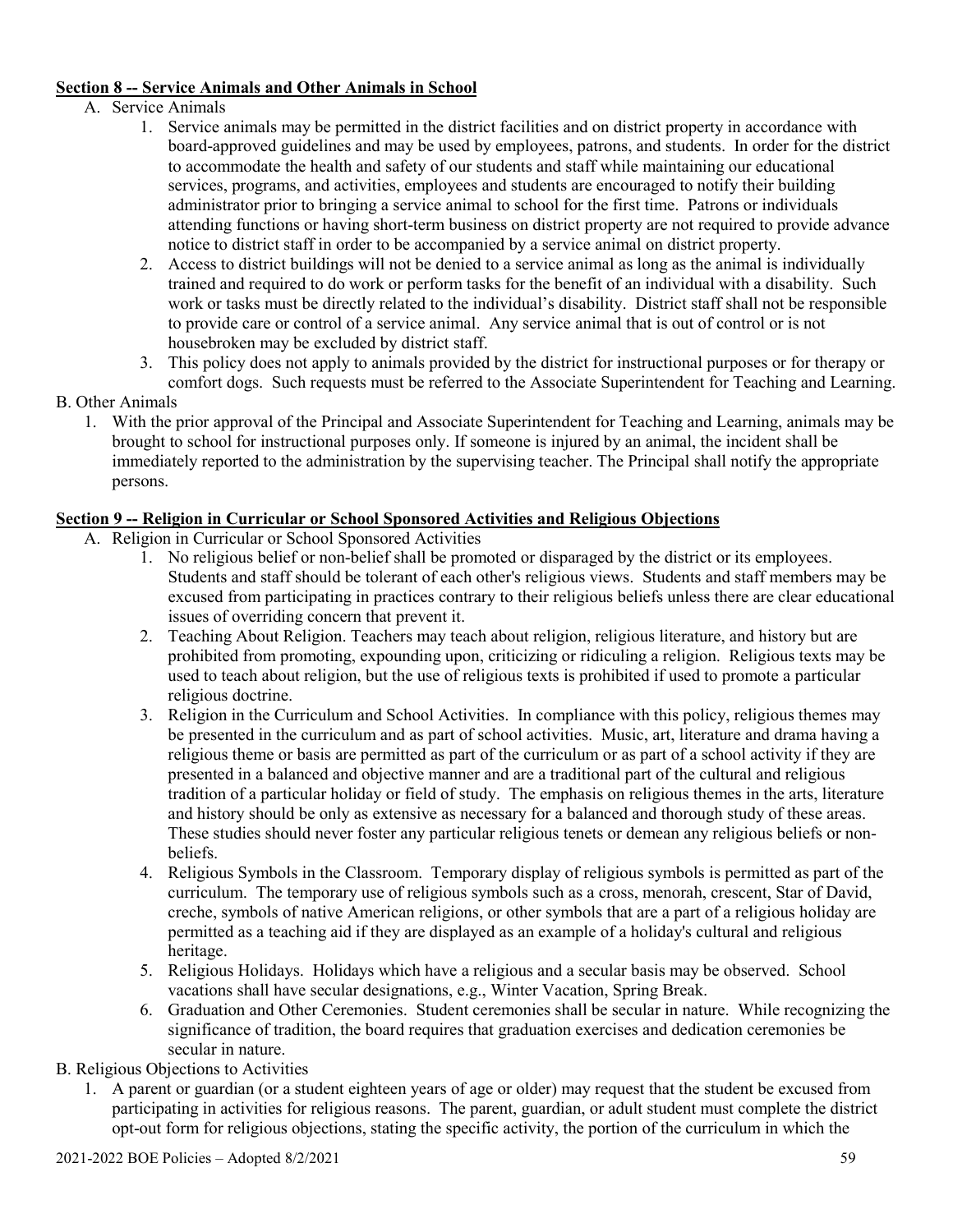activity exists, and the reasons for the request. The request may be granted, or denied, or partially granted and partially denied.

- 2. This policy shall not be interpreted to allow parents to prevent the dissemination of information which parents find religiously objectionable. Rather, this policy only extends to actual participation by their child in an activity, the performance of which is contrary to the child's religious teachings.
- 3. A parent or guardian seeking to opt-out their child from activities contrary to the child's religious teachings must complete the district's Activity Participation Opt-Out Form regarding religious objections, which is available from the building administration. Parents desiring to opt-out their children from activities due to religious reasons must return the completed and signed form to the building administrator. The form must be submitted within a reasonable amount of time prior to the scheduled activity in order to allow time for the building administrator to consider the request. The completed form shall be kept on file with the clerk, and the Superintendent or designee shall receive a copy.
- 4. The building administrator shall review the request and determine whether the request should be granted or denied. The building administrator shall notify the parents of the decision within a reasonable amount of time after the request is submitted. If the parents are dissatisfied with the building administrator's decision, they may appeal in writing to the Superintendent or designee.
- 5. If the opt-out request is granted, students who opt-out of activities for religious reasons may still be required to view the activity, to learn the subject matter of the activity, or to discuss the activity. The student may be reassigned during the activity or given alternative class assignments.
- 6. Opt-out requests must be submitted annually and are valid only for the school year in which they are submitted.

### **Section 10 -- Children's Internet Protection Act**

- A. The district shall implement and enforce an internet safety plan meeting the requirements of the Children's Internet Protection Act (CIPA). The Superintendent or designee shall develop a plan to implement the Children's Internet Protection Act.
- B. Such plan shall include measures to address the following issues:
	- 1. Access by minors to inappropriate matter on the Internet and World Wide Web,

2. The safety and security of minors when using electronic mail, chat rooms, and other forms of direct electronic communications,

- 3. Unauthorized access, including so-called "hacking," and other unlawful activities by minors online;
- 4. Unauthorized disclosure, use, and dissemination of personal information regarding minors; and
- 5. Measures designed to restrict minors' access to materials that may be harmful to them.
- C. For the purposes of this policy, "minor" shall be defined to mean any student who is 18 years of age or under. The board charges the Superintendent or designee to develop the CIPA implementing plan so that all of the protections provided by this policy and the corresponding plan may be afforded to all Interlocal students.
- D. This plan shall be on file with the board clerk in the Educational Support Center and copies shall be available. The Superintendent or designee shall ensure compliance with CIPA by completing Federal Communication Commission forms as required.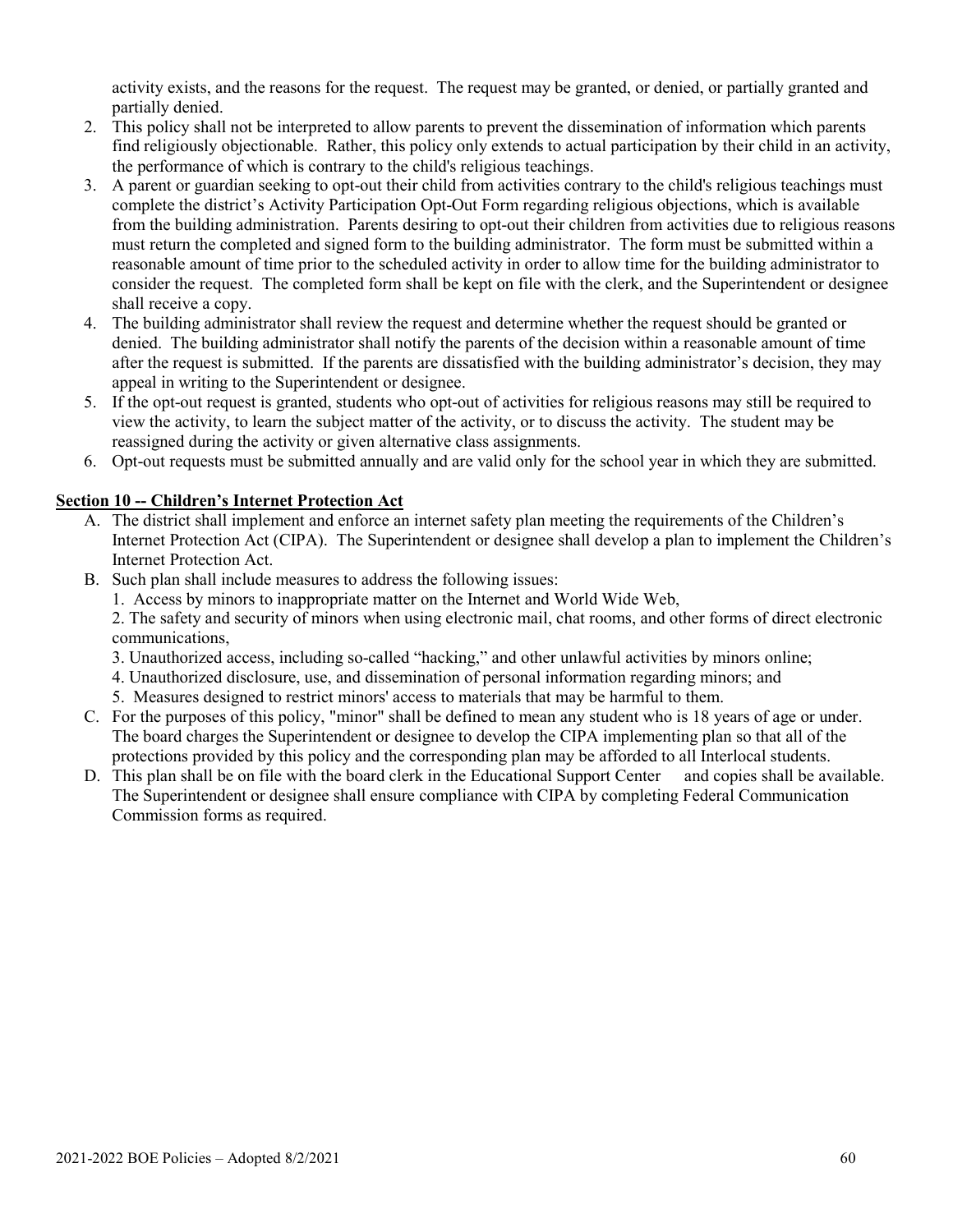#### **EXHIBIT I - BOARD POLICY EMERGENCY PROCEDURE GUIDELINES FOR UNUSUAL CIRCUMSTANCES MAIZE USD 266**

#### **Required Drills**

Each attendance center shall conduct all drills required by state statute as well as additional drills scheduled by the district crisis team. Drills will include: fire evacuation, weather emergency, lockdown, modified lockdown, off-site evacuation, and active shooter response.

#### **Building Crisis Plan**

- 1. Crisis plans should be designed for the protection of students, employees, facilities, and equipment.
- 2. All schools, the District office, and other District building sites must have a Crisis Plan.
- 3. Each school crisis plan should clearly establish and delegate authority and responsibility.
- 4. The District crisis plan should provide communication with and advice to the Maize Board of Education about any major emergencies or disasters at the earliest possible time.
- 5. Each school crisis plan and the District crisis plan should describe administrative chain of command. These plans will provide a specific structure of administrative personnel to make appropriate action decisions.
- 6. Building crisis teams and a District crisis team should be established for the purpose of reviewing and updating appropriate crisis plans each year. Administrators and other personnel should be made aware of and trained in any new lifesaving methods and procedures each year.
- 7. Employees, parents and the public should be kept informed of crisis preparedness by the school district.

#### **Other Building Associated Events**

#### (Sit Down, Walkout)

In the event that students/staff would initiate a disruption that would interfere with the loss of a regular instructional day, school (for the respective school) will be immediately canceled. Parents will be notified in the most efficient manner and transportation services will be provided for those students in need of the service. Time lost from school will be made up at the end of the school year.

#### **Transportation Associated Events and Events Occurring at Locations Off School Property**

The *staff member* who has primary responsibility for school sponsored events away from the school is expected to *account for all the students* under their guidance in the event that an unusual circumstance would occur. They should use their best judgment to provide further protection for their students and in most situations will have at least one other staff member (usually a bus driver) from whom to elicit help. If an unusual circumstance should occur, the staff member responsible for the event should follow the directions of the person responsible for the activity to *provide safe shelter* for the students. When possible, one of the staff members should *notify their supervisor* as soon as possible.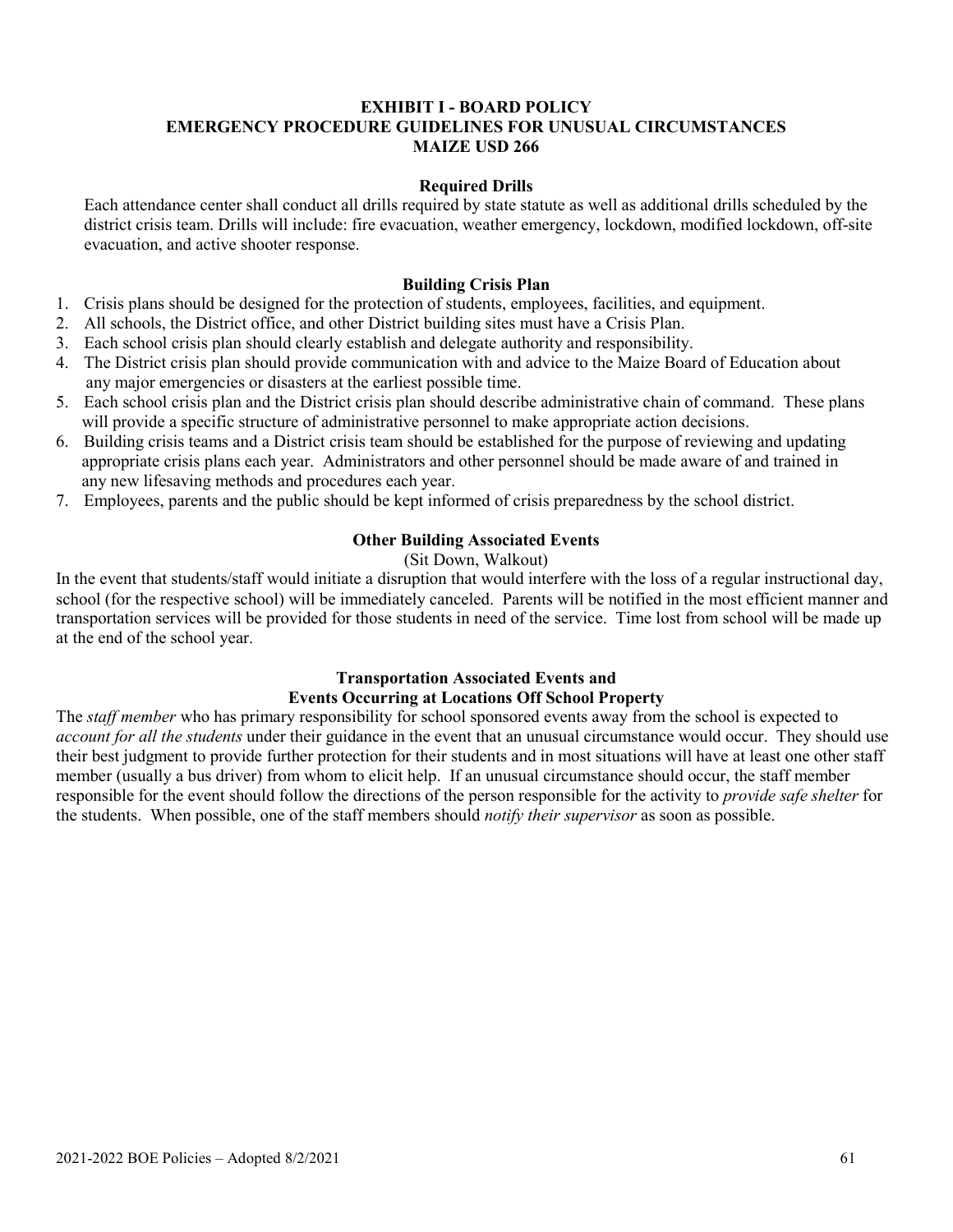### **EXHIBIT II - BOARD POLICY**

#### **RESOLUTION IDENTIFYING PUBLIC RECORDS AND PROVIDING ACCESS THERETO**

BE IT RESOLVED by the Board of Education of Unified School District 266, Sedgwick County, State of Kansas, that the following provisions be, and they are hereby adopted, making available the public records of this district and the procedures to be followed for their inspection or copying beginning January 1, 1984:

- A. Public Records: All public records as defined in KSA 45-215 et seq. shall be open to the public for their inspection or copying. Space will be provided for review of records at the location of where records are kept.
- B. Business Day: August May: Monday through Friday from 8:00 a.m. to 4:30 p.m., except for the following holidays: Winter Break, Fall Break, Spring Break, Memorial Day, , Labor Day, June-July: Monday through Thursday from 7:30 a.m. to 4:30 p.m., except for the Fourth of July.
- C. Location: Educational Support Center, 905 W Academy Ave, Maize, KS 67101

Wichita, KS 67205 Mt. Hope, KS 67108

- D. Freedom of Information Officer: Board of Education Clerk, 905 W Academy Ave, Maize, KS, 67101
- E. Official Custodian of Public Records: Superintendent, 905 W Academy Ave Maize, KS 67101

| <b>Custodians of Public Records:</b><br>Principal<br>Maize High School<br>11600 W 45th St. North<br>Maize, KS 67101 | Principal<br>Maize Central Elementary<br>304 W Academy Ave<br>Maize, KS 67101                                      | Principal<br>Maize Middle School<br>4600 N. Maize Rd<br>Maize, KS 67101 |
|---------------------------------------------------------------------------------------------------------------------|--------------------------------------------------------------------------------------------------------------------|-------------------------------------------------------------------------|
| Principal<br>Pray-Woodman Elementary<br>605 W Academy Ave<br>Maize, KS 67101                                        | Principal<br>Maize South Elementary<br>3404 N Maize Rd<br>Wichita, KS 67205                                        | Principal<br>Vermillion Elementary<br>501 James<br>Maize, KS 67101      |
| Principal<br>Maize South High School<br>3701 N Tyler Road<br>Wichita, KS 67205                                      | Principal<br>Maize South Middle School<br>3403 N. Tyler Road<br>Wichita, KS 67205                                  | Principal<br>Maize Elementary<br>305 W Jones<br>Maize, KS 67101         |
| Principal<br>Complete High School Maize<br>745 W Academy Ave<br>Maize, KS 67101                                     | Principal<br>Maize Early Childhood Center Maize Intermediate School<br>9405 W. 37th St. North<br>Wichita, KS 67205 | Principal<br>12100 W 45th Street North<br>Maize, KS 67101               |
| Principal<br>Maize South Intermediate<br>9701 W 37th Street N                                                       | Principal<br>Hope Learning Center<br>500 W Main                                                                    |                                                                         |

F. Fees for Copies of Public Records: Fees shall be charged for the provision of access to and copying public records. Fees will consist of the actual labor, material, administrative, and computer services costs incurred by the District related to activities associated with responding data, organizing data and transporting records from one location to another. Labor costs shall be calculated using the actual labor rate of any employee performing the work times the number of hours worked, to the nearest ½ hour. Individual copies of materials will be charged at a rate of \$.25 per page.

#### BE IT FURTHER RESOLVED:

- A. No original public records shall be removed from the custody of the official custodian without the written permission of the official custodian.
- B. Each request for access to the public record shall be acted upon as soon as possible, but not later than the end of the third business day following the date the request is received.
	- 1. If access to the public record is not granted immediately, the official custodian shall give a detailed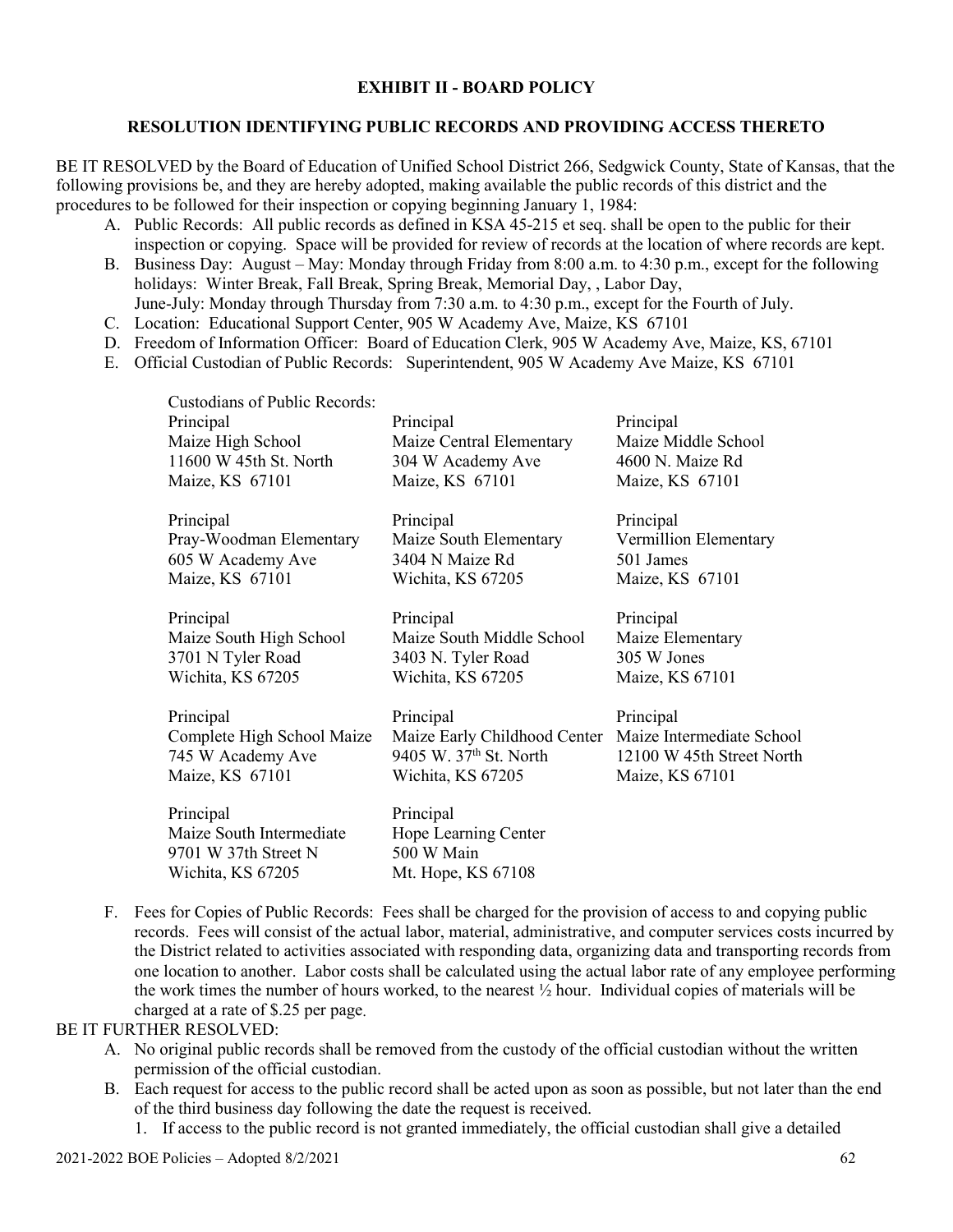explanation of the cause for further delay, and the place and earliest time and date that the record will be available for inspection.

- 2. If a request is denied, the official custodian shall, upon request, provide a written statement of the grounds for the denial, shall cite the specific provision of law under which access is denied. Said written statement shall be furnished to the requester not later than the end of the third business day following the date that the request for the statement is received. If the requester disagrees with the explanation, the freedom of information officer shall settle the dispute.
- C. When the official custodian furnishes copies of public records, charges for the service shall be collected in advance. The request for copies of public records shall be in writing, and the requester shall be required only to furnish his or her name and address, proof of identity if necessary, and the information needed to ascertain the records desired.
- D. Copies of radio or recording tapes or discs, video tapes or films, pictures, slides, graphics, illustrations or similar audio visual items or devices, shall not be required to be furnished unless such items or devices were shown, played or recorded to a public meeting of this Board of Education.
- E. Copies of public records shall be made while the records are in the possession, custody and control of the official custodian and shall be made under the supervision of the official custodian. For those records located in buildings which do not have copying equipment, copies will be made at other facilities at the following times - each working day at 10:30 a.m. In such cases, a fee will be charged for services rendered in supervising the copying of the records, based on the cost of the supervisor's time to the school district.
- F. The custodian may also refuse to provide access to a public record or to permit inspection if a request places an unreasonable burden in producing public records or if the custodian has reason to believe that repeated requests are intended to disrupt other essential functions of the district.
- G. All charges or fees collected by the official custodian shall be remitted at least monthly to the Treasurer of this district and shall be credited to the general fund.

Adopted in Regular Session on the date listed below.

ATTEST:

BOARD OF EDUCATION UNIFIED SCHOOL DISTRICT NO. 266, SEDGWICK COUNTY STATE OF KANSAS

 $By$ 

President

Clerk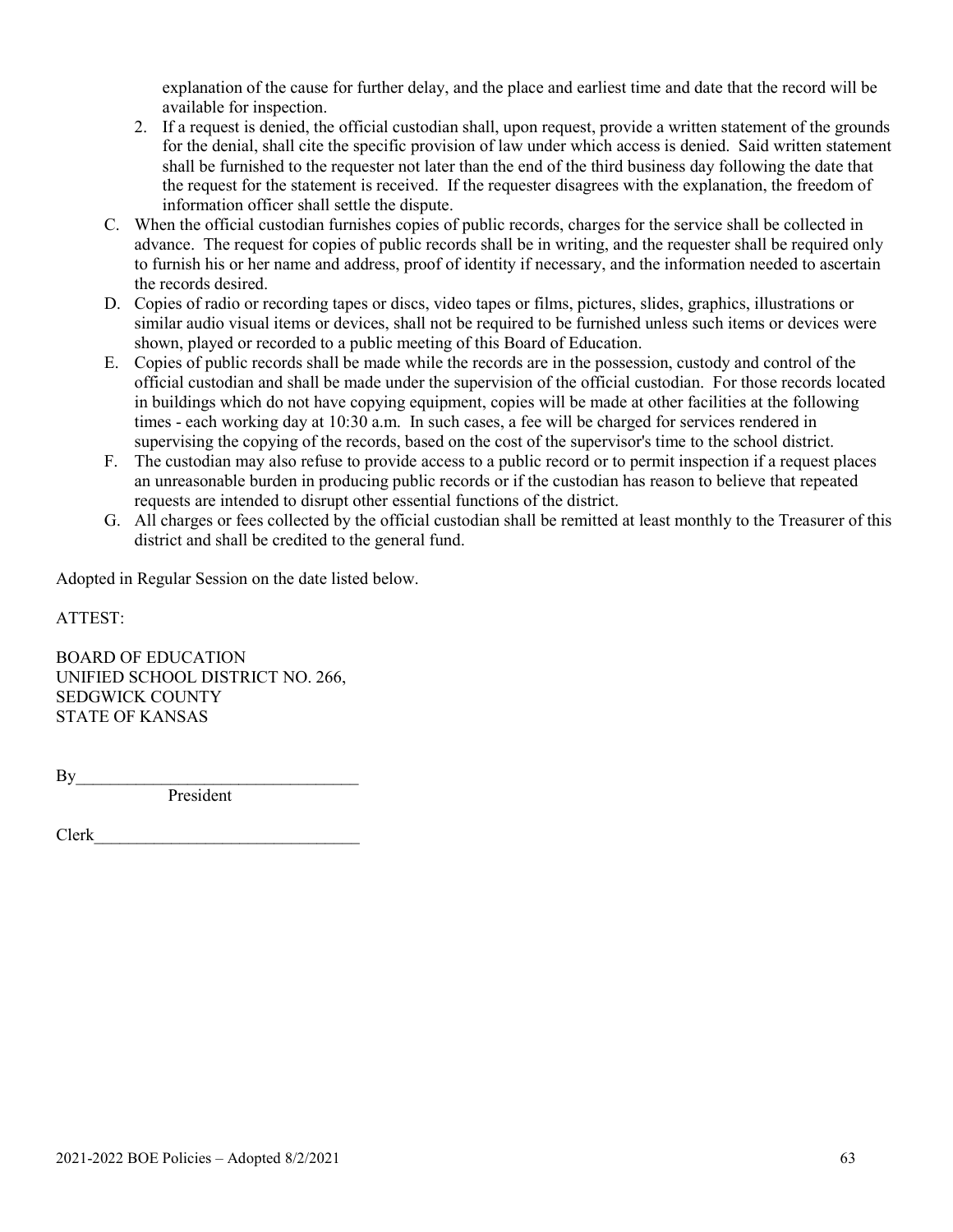### **EXHIBIT III - BOARD POLICY**

#### MAIZE DISTRICT SCHOOLS BLOODBORNE PATHOGENS EXPOSURE CONTROL POLICY

#### **Standard Precautions**

A wide variety of viruses and bacteria are considered to be blood-borne pathogens, capable of infection by entering the body through non-intact skin and mucous membranes. Some bloodborne pathogens encountered in the school environment are the Human Immunodeficiency Virus (HIV), Hepatitis B Virus (HBV), Hepatitis C Virus (HCV), Hepatitis D Virus (HDV), Hepatitis G Virus (HGV), Cytomegalovirus (CMV), and Parvovirus B 19. The exposure control plan is a measure designed to safeguard employees against these health hazards and incorporates major features of Universal Precautions (designed to reduce the risk of exposure to bloodborne pathogens) and Body Substance Isolation (designed to reduce the risk of transmission of pathogens from moist body substances). Thus, Standard Precautions is a general infection control procedure that considers all persons as potentially infectious and requires the use of barriers or protective measures when dealing with the following:

- blood,
- all body fluids, secretions, and excretions except sweat, regardless of whether they contain visible blood,
- non-intact skin,
- and mucous membranes.

Disease transmission can occur when there is direct contact with the blood or body fluids of an infected person. In the school setting, transmission would occur most likely through one of the following events:

- direct contact with infectious body fluids to open skin lesions on the employee,
- direct contact with infectious body fluids to the employee's mucous membranes, and
- puncture wounds with a contaminated object.

#### **The Bloodborne Pathogens Exposure Control Plan of Maize District Schools is reviewed annually and updated as needed. Procedures are found in the Employee Handbook.**

#### **1. Exposure Determination**

Personnel with an increased risk of exposure to blood or other infectious materials are:

| Job Classification                                 | Tasks/Procedures                                 |
|----------------------------------------------------|--------------------------------------------------|
| <b>Nurses</b>                                      | Primary First Aid for Injuries                   |
| Nurse Substitutes                                  | Dressing changes/Wound Care                      |
| <b>Health Paras</b>                                | Other invasive procedures                        |
|                                                    |                                                  |
| Staff in classroom with                            | Classroom Management and assisting students      |
| HBV Carrier;                                       | with health care procedures where contact with   |
| *students exhibiting behaviors such as             | body fluid that might contain blood is possible. |
| biting, scratching, self-mutilation, and drooling; |                                                  |
| *and/or assisting with urinary catheters,          |                                                  |
| feeding tubes, tracheotomies, and amplification    |                                                  |
| equipment                                          |                                                  |
|                                                    |                                                  |
| Custodial staff/Maintenance                        | Cleaning after bodily fluid spills/              |
|                                                    | Waste Management                                 |
| <b>Laundry Personnel</b>                           | Soiled towels                                    |

Personnel with a lesser risk of exposure to blood or other infectious materials are:

| Job Classification       | Tasks/Procedures                                |
|--------------------------|-------------------------------------------------|
| Teachers/Coaches         | Exposure to pathogens via injuries,             |
| Administrators           | sharps, glass; blood streaked vomitus, sputum,  |
| Food Service             | urine, feces; and other contaminated equipment. |
| Secretaries/Office Aides |                                                 |
|                          |                                                 |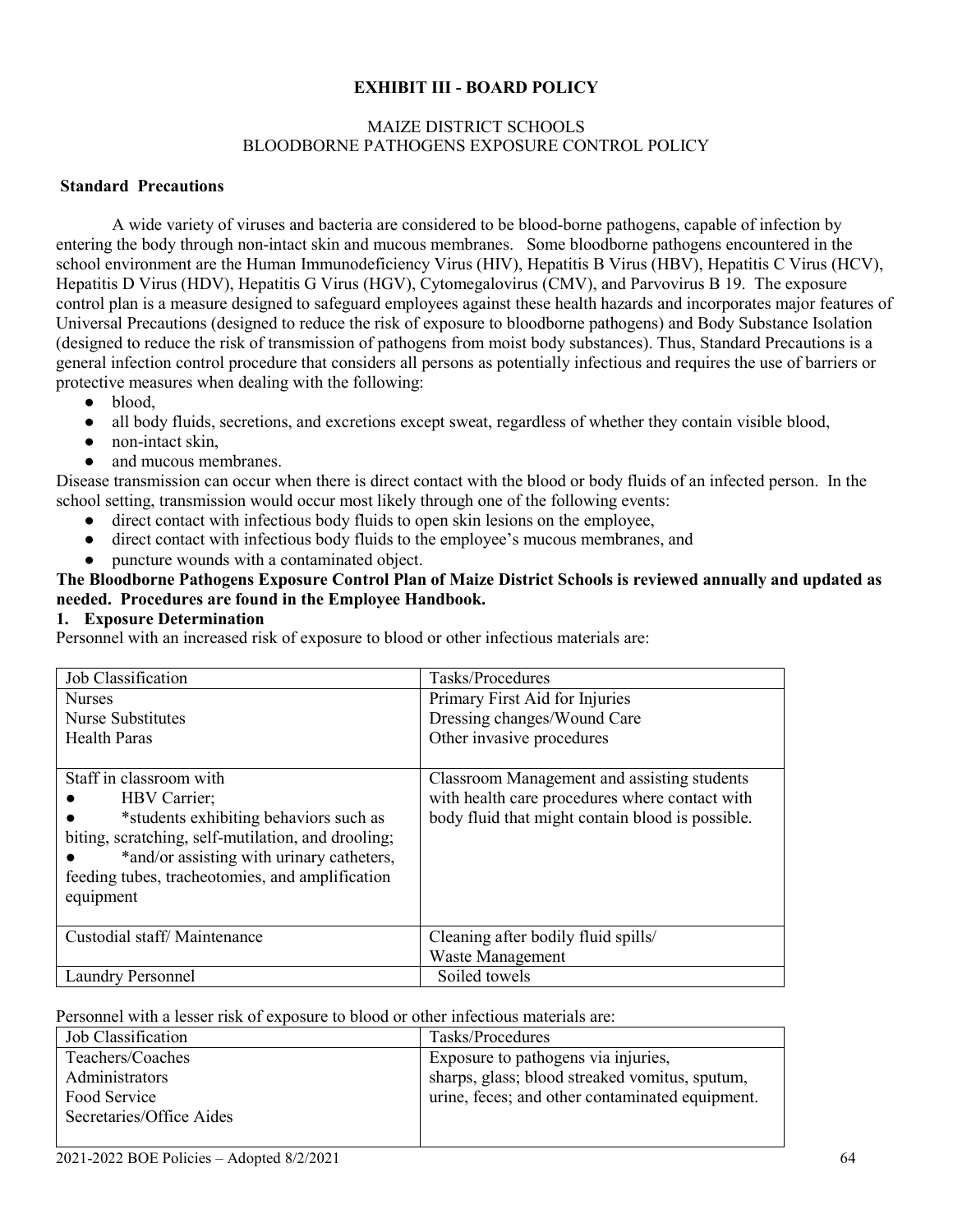### **2. Implementation of Standard Precautions**

Standard precautions will be observed at each facility in order to prevent contact with blood or other potentially infectious materials. All blood or other body fluids will be considered infectious regardless of the perceived status of the source individual. Work practice controls will be utilized. Copies of the OSHA standards and District Exposure Control Plan will be located in the employee handbook.

A. Hand Washing

- Hand washing is the first line of defense in the prevention of the spread of infection.
	- o Hands must be washed after gloves are used.
	- o Jewelry on the wrist and hands cannot be effectively cleaned and can tear gloves, so should be removed.
	- o Nails must be kept at a reasonable length, free of chipped polish, and residuals removed from beneath them.
- Procedure for Hand Washing
	- o Ensure that each hand sink is supplied with soap pump and disposable paper towels/hand dryers. Instant hand sanitizers (allow hands to air dry when using) or germicidal towelettes should be provided where water is not available.
	- o Dispense soap into wet hands.
	- o Vigorously rub hands together for one minute, paying particular attention to nails, cuticles, and spaces between fingers. Wash hands above the wrist.
	- o Thoroughly rinse hands.
	- o Dry hands using a disposable towel/hand dryer. Avoid use of non-disposable towels. Turn off faucet with towel.

B. Barriers include any device or material used for protection from contact with body fluids. Barriers are to be used by all personnel to protect from possible contamination by spills, splashes, and airborne droplets. Gloves and CPR masks can be obtained from the nurse.

- Gloves
	- o Gloves should be worn to protect personnel. Therefore, gloves should be worn when exposure to body tissue, secretions, or excretions is possible.
	- o Maintain a supply of approved non-latex gloves in a readily accessible location. Latex gloves are to be avoided due to the increase number of individuals with latex sensitivity. A supply is stored in the nurses office.
	- o Gloves (single-use) shall be removed by turning inside out at the site of use, followed by properly discarding in the appropriate container. (Single-use is defined as use for one procedure, on one individual, in a specified area).
	- o If the glove is torn, it must be removed as quickly as safety permits and be replaced, washing hands inbetween.
	- o Utility gloves must be decontaminated before reuse. If cracked, peeling, torn, punctured, dissolved or deteriorating in any way, they are to be discarded.
- Masks and Protective Eye Wear
	- o Masks and safety glasses should be worn if danger of splashing from potentially infectious materials exists.
	- o Masks and safety goggles are disposed of if used.
- **CPR Micro Shield** 
	- o A shield is advised in administering CPR. A CPR shield is stored in the nurses office and with each AED. Another is located in each building's crisis management first aid kit. Buses will have a CPR shield available for use.

# C. Scheduled Cleaning

It shall be the responsibility of the custodial staff assigned to each building to see that each work site and building in the district is maintained in a clean and sanitary condition.

All equipment and environmental and working surfaces shall be cleaned and decontaminated with a district approved disinfectant or other appropriate disinfectant as soon as feasible after contact with blood or other potentially infectious materials (OPIM). Carpeted areas can be cleaned with general all-purpose carpet cleaning solution. Cleaning equipment should then be decontaminated.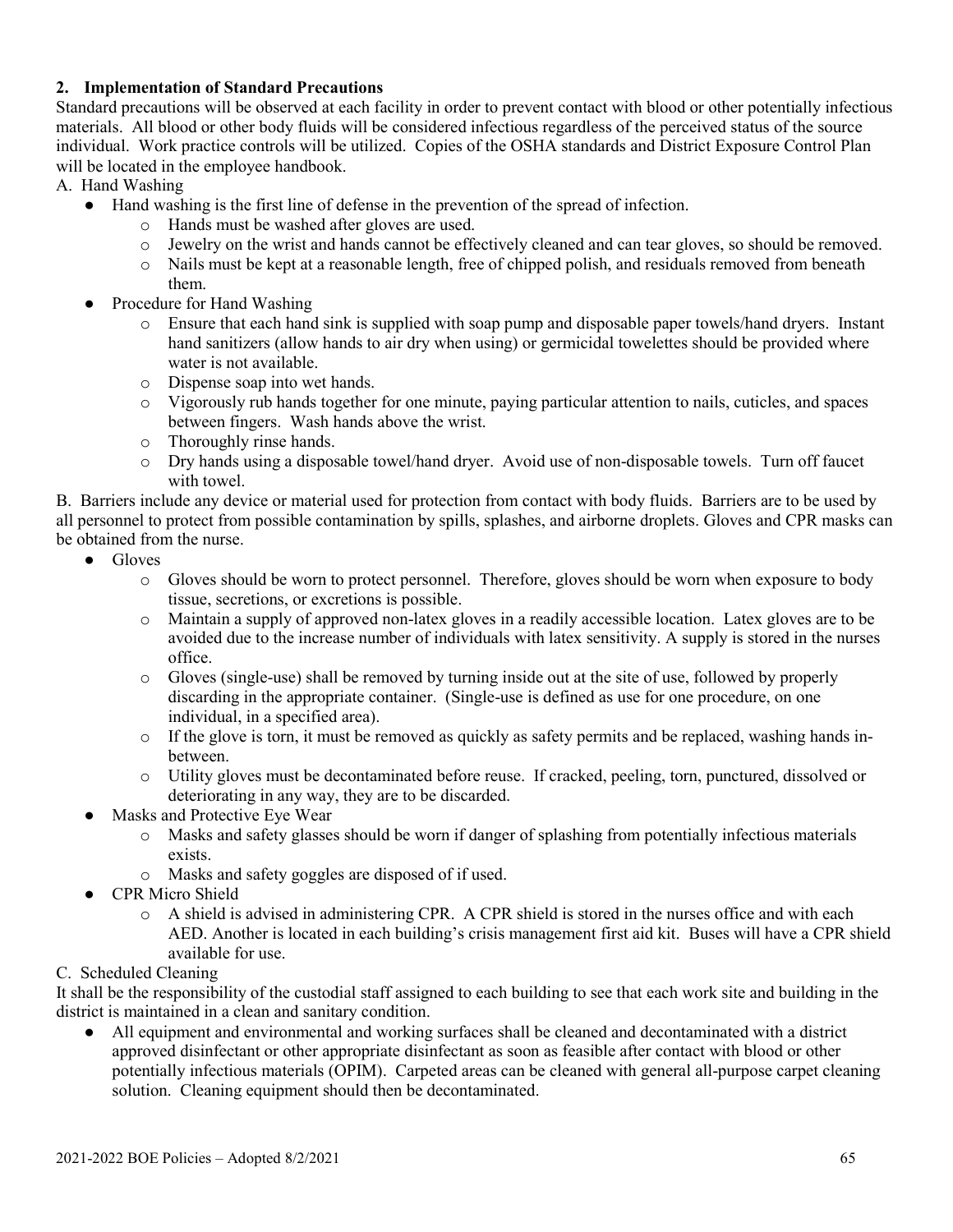- Trash receptacles are to be emptied and inspected for contamination daily. All bins, containers, and wastebaskets shall be cleaned and decontaminated at least once a week, or as soon as feasible upon notice of visible contamination.
- Broken glassware shall not be picked up by hand, but by using a broom and dustpan, tongs, vacuum cleaner or other mechanical means. These instruments are to be disinfected immediately after such use.
- Carpeted classrooms are to be vacuumed every other day or as often as needed.
- Solid floor areas are to be mopped daily with a disinfectant germicidal soap solution.
- Counter tops and sinks in classroom or wet areas are to be cleaned and disinfected daily. Desktops are to be disinfected upon request.
- General Restrooms and Nurse's Offices
	- o Floors are to be cleaned daily with a disinfectant germicidal soap.
	- o Work surfaces, counters, lavatories, and commode seats and surfaces are to be disinfected with a district approved disinfectant.
	- o Walls are to be cleaned weekly or as needed with a disinfectant germicidal detergent (DGD).
- Locker Rooms and Showers
	- o Floor areas are to be cleaned daily with a DGD or other approved solution.
	- o Training room tables and other working surfaces are to be disinfected daily with the district approved disinfectant.
	- o Shower floors, walls, and shower stacks are to be cleaned with Shower Foam or other approved solution daily.
- Any surface visibly contaminated with blood or OPIMs are to be cleaned and disinfected as soon as possible.

# D. Laundry

The district staff will use Standard Precautions with all soiled or contaminated laundry. Any contaminated items which can be laundered will be bagged at the site of the contamination and handled as little as possible. If the items are wet, leak-proof containers shall be used. Such items shall not be sorted or rinsed at the site of the contamination. The bags shall be deposited in the appropriately labeled receptacle in the building or given to the parent at the end of the day if student personal property.

Any employee who comes into contact with contaminated items or laundry shall wear gloves and other personal protective equipment as deemed necessary or appropriate for protection. Receptacles will then be decontaminated with the district approved disinfectant.

- E. Potential Infectious Equipment and Handling Procedures
	- Sharps are defined as any instrument, device or material capable of producing a puncture or laceration. This includes lancets, syringes, needles, X-Acto knives, knife blades, glass, etc.
		- o Sharps will not be bent, recapped, removed, sheared, or purposely broken.
		- o Place immediately in red sharps container. Maize will utilize the mail order/return for sharps containers. Sharps containers are located in the nurse's office. When full, they will be returned in the box provided by the sharps container company.
		- o Sharps will be released into an impervious container using the "no touch" technique. For example, hold X-acto knife over the opening of appropriate container and unscrew, letting blade fall into container.
		- o Broken glass will be swept into dustpan and disposed of in a puncture resistant container. The dustpan and broom will need to be decontaminated and trash double bagged.
		- Contaminated Equipment Equipment Contaminated with Blood
			- o Rinse with water.
			- o Clean with a district approved disinfectant or other manufactured suggested bactericidal product.
			- o Contaminated disposable equipment will be discarded in an impervious container.
	- Blood Spills Cleaning and Disinfecting
		- o Wear disposable gloves during entire clean-up.
		- o Use disposable towels to absorb spills. Place towels in a plastic bag.
		- o Using clean disposable towels, wipe and clean soiled areas with district provided cleanser. Again place the towels in a plastic bag. Spray surface with a district approved disinfectant and allow to air dry.
		- o Remove gloves from top down so that gloves will be removed inside out.
		- o Put gloves in plastic bag with used disposable towels and seal bag. Place bag in plastic lined trash can. Any blood or bodily fluids should be dry and then they are able to be disposed of in the regular waste.
		- o Wash hands thoroughly.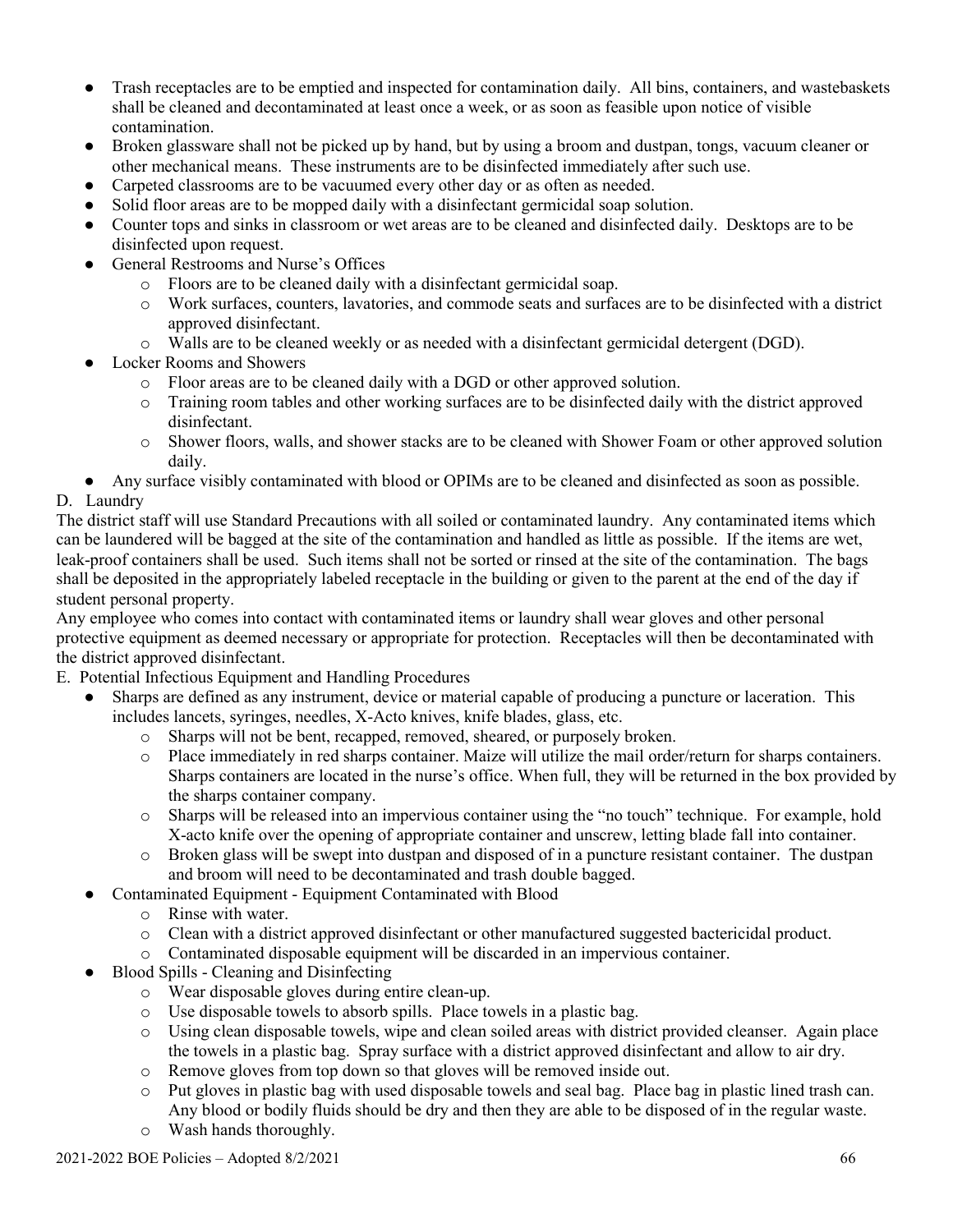- Vomitus/Sputum Cleaning and Disinfecting
	- o Wear disposable gloves during entire procedure.
	- o Cover vomitus with district approved absorbent material. Follow manufacturer's instructions.
	- o Place material in a plastic bag.
	- o Tools used during procedure should be placed in a separate plastic bag until they can be properly disinfected.
	- o Wash area with district provided cleanser. Spray surface with a district approved disinfectant. If area is on carpeting, use an appropriate disinfectant suitable for carpeting.
	- o If necessary, use disposable towels to blot up solution and dispose in plastic bag.
	- o Put gloves in a plastic bag, tie shut and take directly to trash dumpster.
	- o Wash hands thoroughly.
- Urine/Feces Cleaning and Disinfecting
	- o Wear disposable gloves during entire clean-up.
	- o Use disposable towels to absorb the spill. Place the towels in a plastic bag.
	- o Using clean disposable towels, wipe and clean soiled areas with district provided disinfectant. Put gloves in a plastic bag with used disposable towels and seal bag and take directly to trash dumpster.
	- o Wash hands thoroughly.
- **Feminine Hygiene Products** 
	- o Discarded feminine hygiene products are not considered within the definition of regulated waste. However, special care should be used when handling these products and waste containers at all times. This includes the wearing of appropriate gloves.
	- o Feminine hygiene waste products will be discarded into waste containers which are properly lined with a plastic bag. These plastic bags will be tied, placed in another plastic bag and disposed of daily and the containers disinfected on a daily basis. Follow previous explained procedures for cleaning and disinfecting if visible blood is present.

#### **3. Hepatitis B. Vaccine**

All personnel in the increased risk of exposure category will be offered the Hepatitis B Vaccine. Additionally, employees who work where special circumstances exist, such as biting or scratching, or employees with medical conditions such as severe skin disease that might facilitate transmission will be offered the Hepatitis B Vaccine.

Persons who render first aid only as a collateral duty, responding solely to injuries from workplace incidents (generally at the location where the incident occurs), will be offered the vaccine when an accidental injury occurs and possible blood contamination is transferred to mouth, eyes, nose or open skin, upon recommendation of their physician. Exposure will be reported to the nurse and principal immediately, a Post-Exposure Evaluation Form completed, and the incident will be reported by telephone and then in writing to the Supervisor. That employee will be notified to seek medical management within 48 hours.

#### **4. Training**

- A. Training for new employees will include an explanation of:
	- 1. The OSHA standard for Bloodborne Pathogens.
	- 2. Epidemiology and symptomatology of bloodborne disease.
	- 3. Modes of transmission of bloodborne pathogens.
	- 4. This Exposure Control Plan, (i.e. points of the plan, lines of responsibility, how the plan will be implemented, etc.)
	- 5. Procedures which might cause exposure to blood or other potentially infectious materials at this facility.
	- 6. Control methods which will be used at the facility to control exposure to blood or other potentially infectious materials.
	- 7. Personal protective equipment available at each facility.
	- 8. Post exposure evaluation and follow-up.
	- 9. Signs and labels used at the facility.
	- 10. Hepatitis B Vaccine program at this facility.

Time will be allowed for questions and answers.

- B. All new employees will be trained prior to initial assignment. Annual updates will be conducted for all returning employees.
- C. Records
- Training records will be maintained for the previous three years of training and will included:

 $2021-2022$  BOE Policies – Adopted  $8/2/2021$  67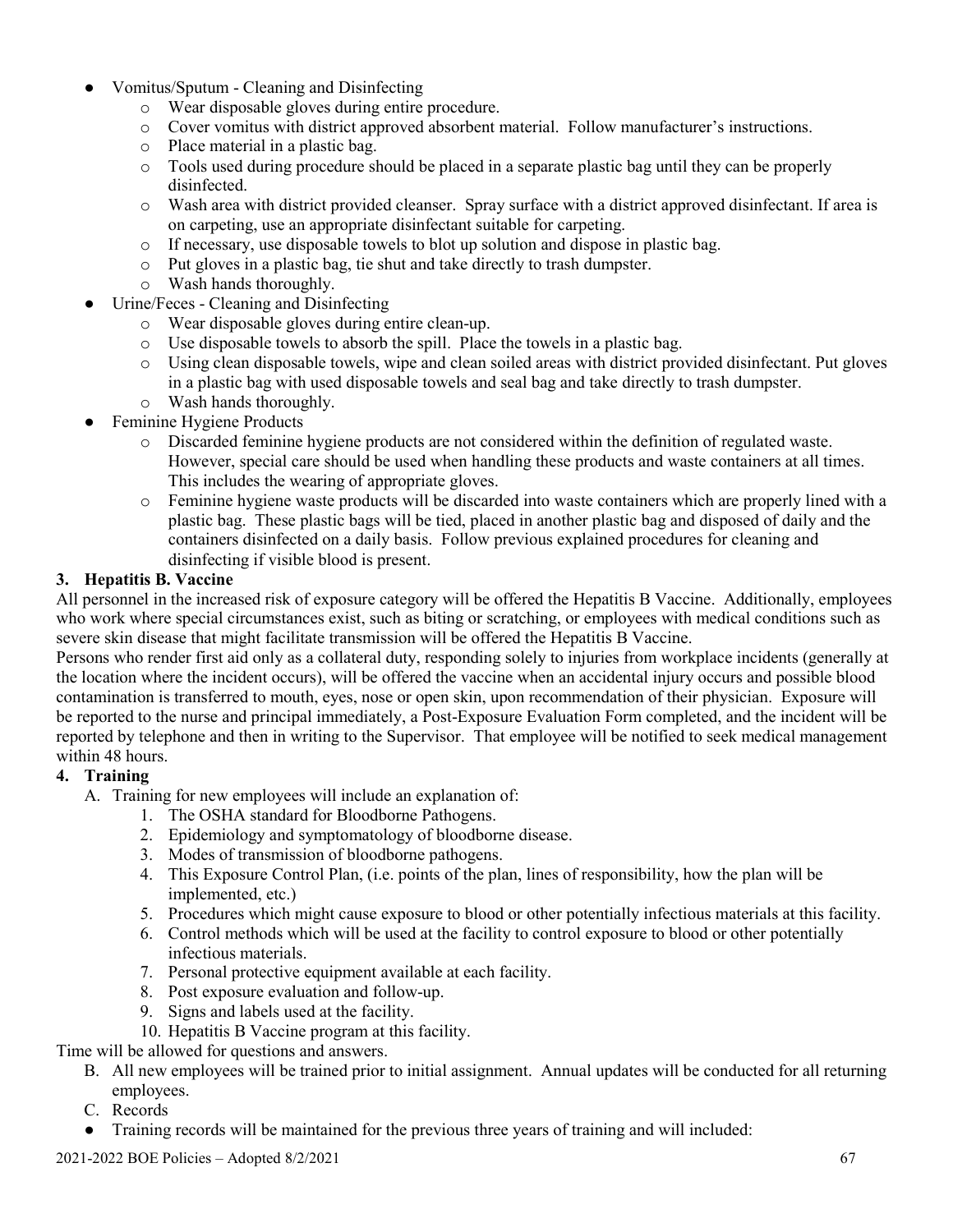- o Dates of all training sessions.
- o Designated Formal or Review training.
- o Name and job title of instructor
- o Name and job titles of employees attending the training session.
- Medical records pertaining to vaccination or exposure evaluations will be retained for the duration of employment plus 30 years.

### Hepatitis B Vaccination Policy

Those at occupational risk of Hepatitis B viral (HBV) infection have been identified by the U.S. Centers for Disease Control. Persons at substantial risk of HBV infection who are demonstrated or judged likely to be susceptible should be vaccinated. Staff of nonresidential day-care programs (e.g., schools, sheltered workshops for the developmentally disabled) attended by known HBV carriers have a risk of HBV infection comparable to that among health-care workers and therefore should be vaccinated.

The risk in institutional environments is associated with blood exposure, bites, contact with skin lesions, and other infective secretions. Persons in casual contact even with carriers in settings such as schools and offices are at minimal risk of HBV infections, and vaccine is not routinely recommended for them. Unless special circumstances exist, such as biting or scratching or medical conditions such as severe skin disease that might facilitate transmission, vaccination is not indicated.

Only medical personnel and those persons who are identified under the category of "increased risk" will be offered the Hepatitis B vaccine free of charge by the school district. This does not negate the recommendation that all concerned persons should seek their physician's advice and arrange with them for obtaining the Hepatitis B vaccine when needed as they do with the Diphtheria/Tetanus vaccine.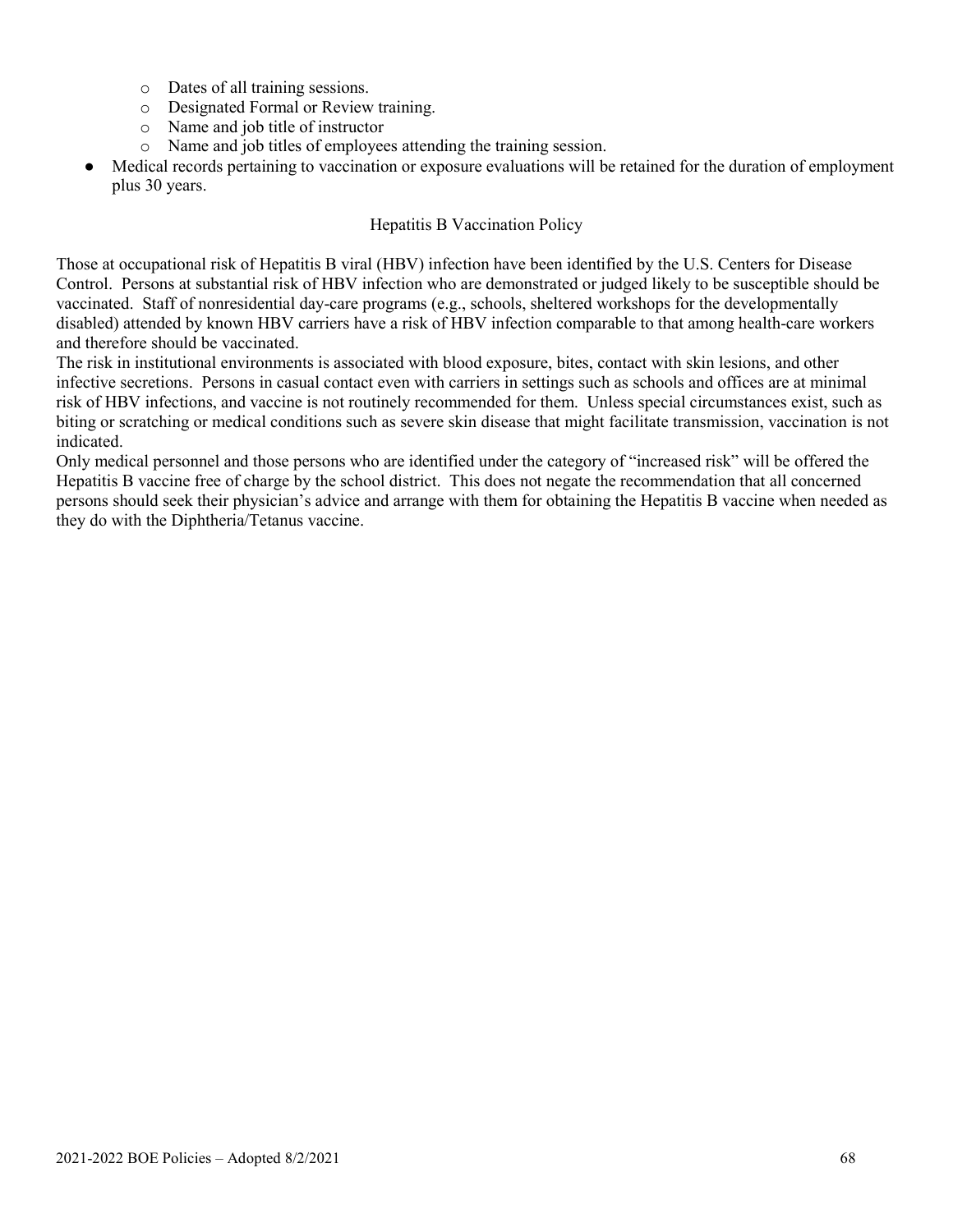#### HEPATITIS B VACCINE DECLINATION FORM

I understand that due to my occupational exposure to blood or other potentially infectious materials I may be at risk of acquiring Hepatitis B virus (HBV) infection. I have been given the opportunity to be vaccinated with Hepatitis B vaccine, at no charge to myself. However, I decline Hepatitis B vaccination at this time. I understand that by declining this vaccine, I continue to be at risk of acquiring Hepatitis B, a serious disease. If in the future I continue to have occupational exposure to blood or other potentially infectious materials and I want to be vaccinated with Hepatitis B vaccine, I can receive the vaccination series at no charge to me.

Date Signature of Employee

 $\_$  , and the set of the set of the set of the set of the set of the set of the set of the set of the set of the set of the set of the set of the set of the set of the set of the set of the set of the set of the set of th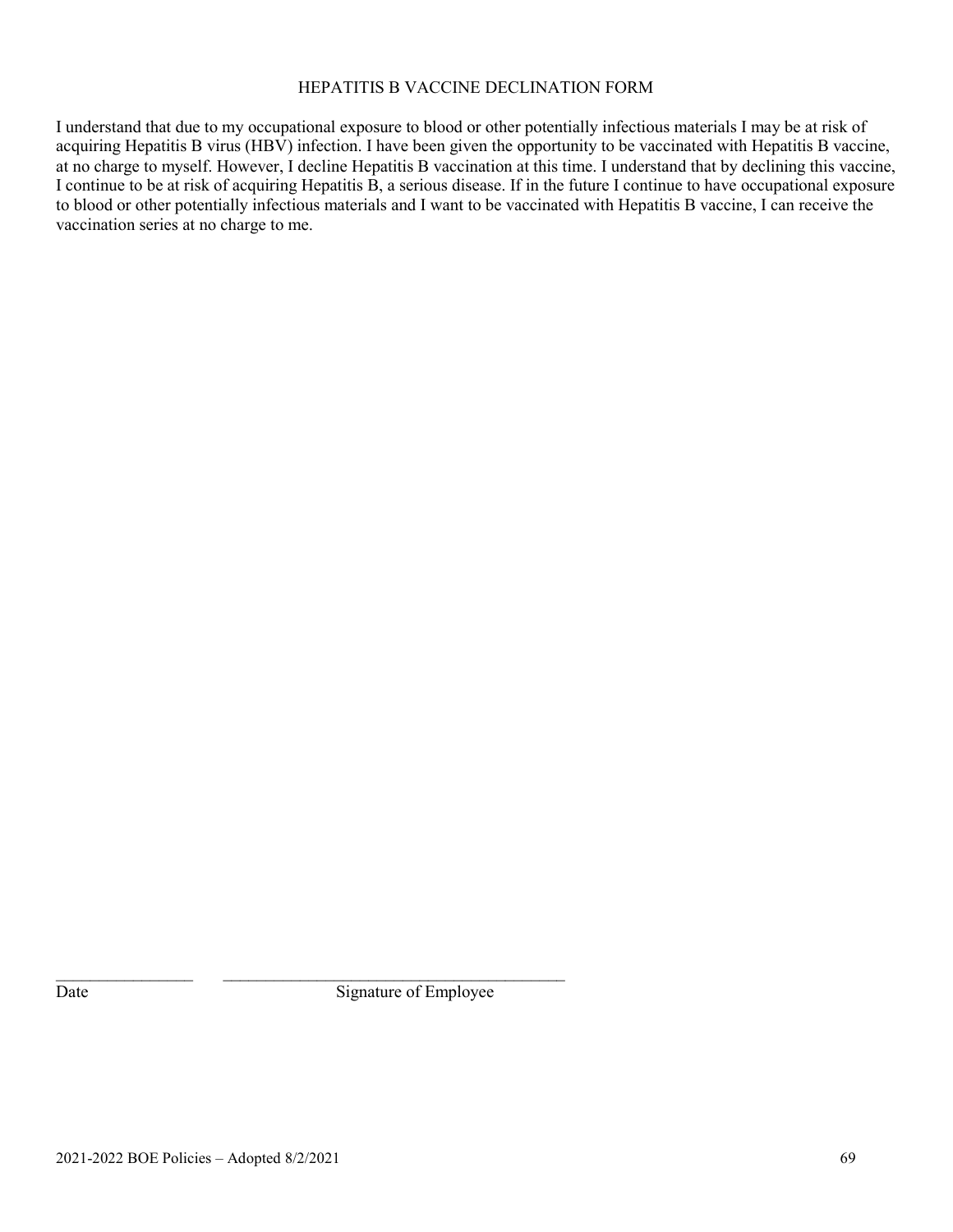### HEPATITIS B VACCINE ACCEPTANCE FORM

I understand that due to my occupational exposure to blood or other potentially infectious materials I may be at risk of acquiring Hepatitis B Virus (HBV) infection. I have been given the opportunity to be vaccinated with Hepatitis B vaccine, at no charge to myself. I want to be vaccinated with Hepatitis B vaccine, I can receive the vaccination series at no charge to myself.

Date Signature of Employee

 $\_$  , and the set of the set of the set of the set of the set of the set of the set of the set of the set of the set of the set of the set of the set of the set of the set of the set of the set of the set of the set of th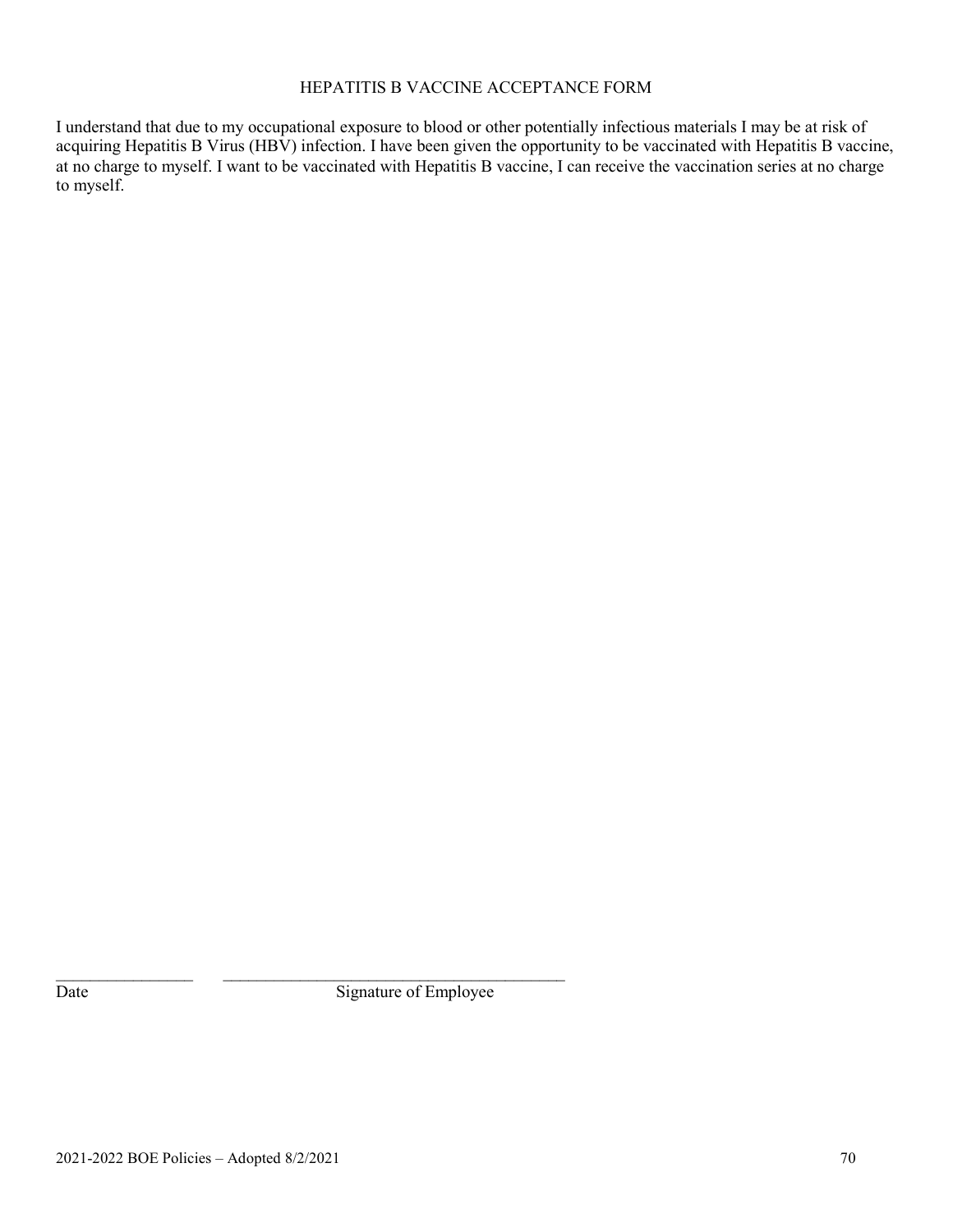#### FIRST AID INCIDENT REPORT

1. Date and time of first aid:

2. Names of all first aid providers:

3. Description of the accident or incident, and the circumstances surrounding it, which resulted in the need for first aid procedures:

4. Did an exposure incident occur? YES or NO

(An exposure incident occurs when there is specific mucous membrane, non-intact skin or parenteral contact with blood or other potentially infectious materials. Parenteral contact means the piercing of mucous membranes or the skin barrier through needle sticks, human bites, cuts, abrasions, etc.)

#### 5. Post-exposure evaluation and follow-up (were) (were not) offered.

(If the affected employee believes that an exposure incident has occurred, the employee should be offered post-exposure evaluation and follow-up and the post-exposure evaluation and follow-up form should also be completed.)

#### 6. The affected employee was offered the full Hepatitis B immunization series on

date and time

(NOTE: The Hepatitis B vaccine must be offered as soon as possible, but in no event later than 24 hours after the incident occurs. The vaccine must be made available whenever a first aid incident occurs, whether or not an exposure incident has occurred.)

Employee Signature \_\_\_\_\_\_\_\_\_\_\_\_\_\_\_\_\_\_\_\_\_\_\_\_\_\_\_\_\_ Date \_\_\_\_\_\_\_\_\_\_\_\_\_\_

Form completed by \_\_\_\_\_\_\_\_\_\_\_\_\_\_\_\_\_\_\_\_\_\_\_\_\_\_\_\_\_\_ Date \_\_\_\_\_\_\_\_\_\_\_\_\_\_ School Nurse or Building Administrator Signature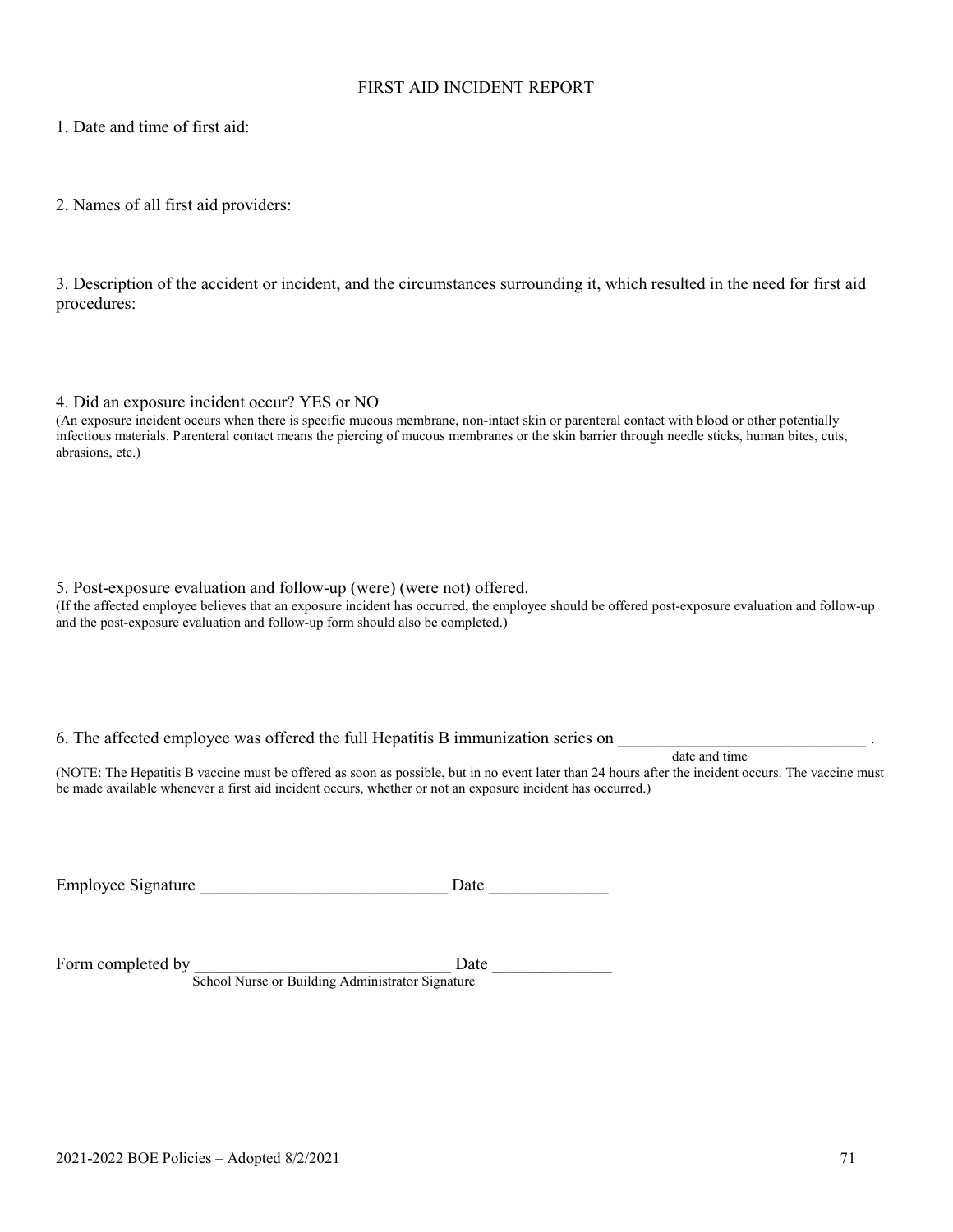#### POST-EXPOSURE EVALUATION AND FOLLOW-UP REPORT

- 1. Name of the employee who had an exposure incident.
- 2. Date, time and place of the exposure incident.
- 3. A description of the circumstances under which the exposure incident occurred:
- 4. A description of the route(s) of the employee's exposure:

5. Information on the source individual:

| The identity of the source individual (is) (is not) known. |  |  |  |  |
|------------------------------------------------------------|--|--|--|--|
|------------------------------------------------------------|--|--|--|--|

The source individual (is) (is not) known to be infected with HBV or HIV.

The school district, through the sought the sought the source individual to blood testing. The source individual (did) (did not) consent to blood testing. The source individual (did) (did not) consent to having the results of the blood test released to the school district and to

the affected employee. \_\_\_\_\_\_\_\_\_\_\_\_\_\_\_\_\_\_\_made the results of the source individual's blood test available to the affected employee on \_\_\_\_\_\_\_\_\_\_\_\_\_\_\_\_\_.

6. \_\_\_\_\_\_\_\_\_\_\_\_\_\_\_\_\_\_\_\_\_\_\_\_\_\_\_\_\_\_ was informed of his/her right to post-exposure evaluation and follow-up by  $\Box$  on  $\Box$  on  $\Box$   $\Box$  was informed that  $\Box$  would perform the evaluation at \_\_\_\_\_\_\_\_\_\_\_\_\_\_\_\_\_\_\_, at the expense of the district, and that \_\_\_\_\_\_\_\_\_\_\_\_\_\_\_\_\_\_\_\_\_\_ would arrange an appointment for the evaluation. \_\_\_\_\_\_\_\_\_\_\_\_\_\_\_\_\_\_\_(declined) (accepted) the offer and the appointment (was) (was not) made.

7. \_\_\_\_\_\_\_\_\_\_\_\_\_\_\_\_\_\_\_\_ offered \_\_\_\_\_\_\_\_\_\_\_\_\_\_\_\_\_\_\_\_post-exposure prophylaxis in accordance with current recommendations of the U.S. Public Health Service on \_\_\_\_\_\_\_\_\_\_\_.

8. concerning precautions to take during the period after the exposure incident. Such counseling also included information on potential illnesses. \_\_\_\_\_\_\_\_\_\_\_\_\_\_\_\_\_\_\_\_was instructed to report any related experiences to

Employee Signature \_\_\_\_\_\_\_\_\_\_\_\_\_\_\_\_\_\_\_\_\_\_\_\_\_\_\_\_\_ Date \_\_\_\_\_\_\_\_\_\_\_\_\_\_

Form completed by \_\_\_\_\_\_\_\_\_\_\_\_\_\_\_\_\_\_\_\_\_\_\_\_\_\_\_\_\_\_ Date \_\_\_\_\_\_\_\_\_\_\_\_\_\_ School Nurse or Building Administrator Signature

 $\mathcal{L}=\mathcal{L}^{\mathcal{L}}$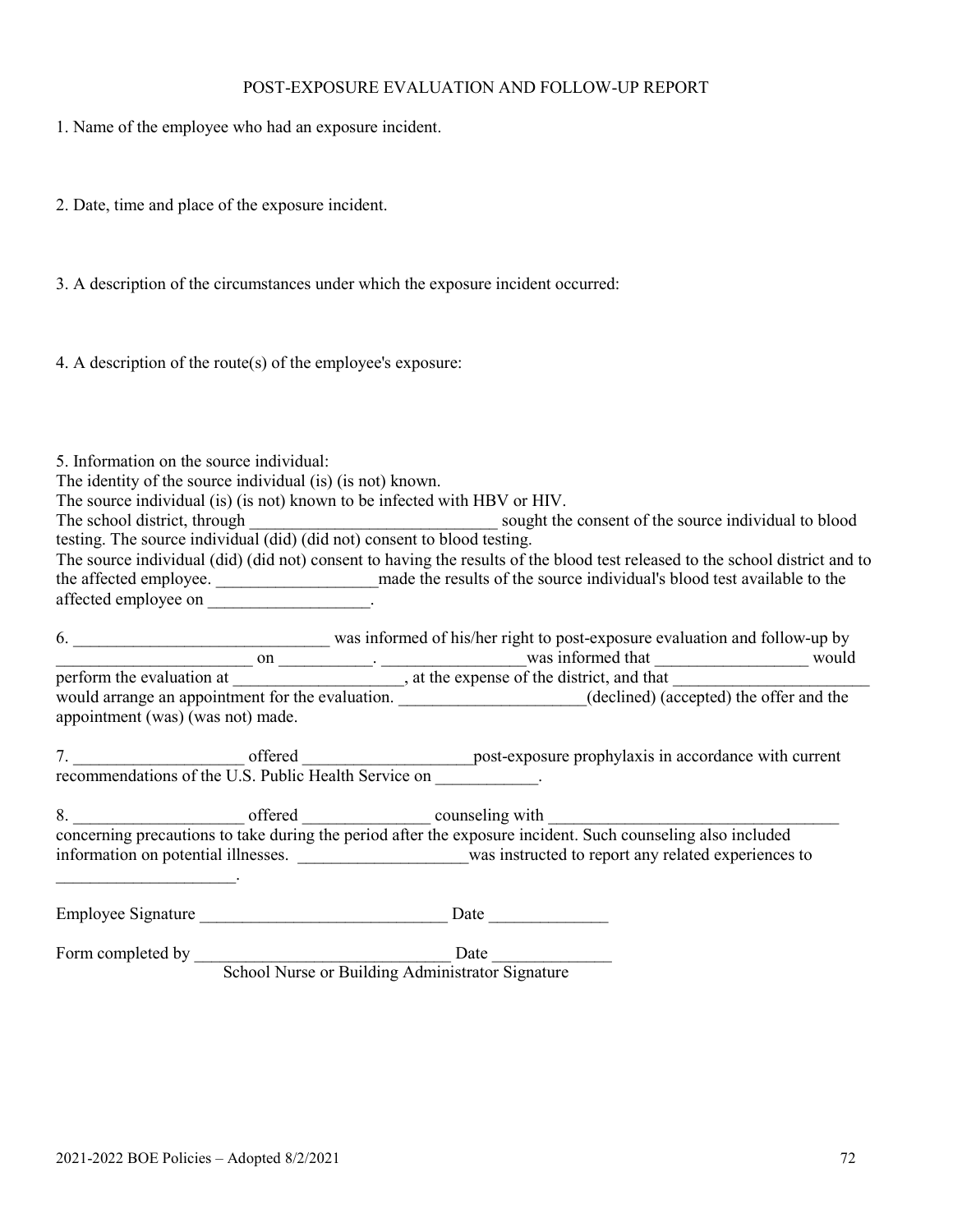### **Exhibit IV - Board Policy**

### **Media-Center Material Review Committee (MCMRC)**

Each building's site council will serve as the **Media-Center Material Review Committee** (if needed). Their purpose will be to **consider the suitability of media-center material** for use by students in grades pre K-12.

The MCMRC will consider only concerns which are filed with the principal or chairperson and which are accompanied by the Request for Reconsideration of Library Materials form filled out by the person or persons issuing the concern. The committee will not be limited to, but will use the following criteria in making its recommendations as to the suitability of material.

- 1. Overall purpose
- 2. Timeliness or permanence
- 3. Importance of subject matter
- 4. Quality of the writing and production
- 5. Readability and popular appeal
- 6. Authoritativeness
- 7. Reputation and significance of the author, artist, composer, producer, and publisher
- 8. Age of students at which they will normally use the material

The MCMRC should keep in mind that it is a *recommending* body. Its findings should be submitted in writing to the building principal with a copy going to the person or persons initiating the concern. The building principal will then make a decision concerning the questionable material. It should be understood that any decision made by the principal may be appealed to the superintendent and/or the Board of Education.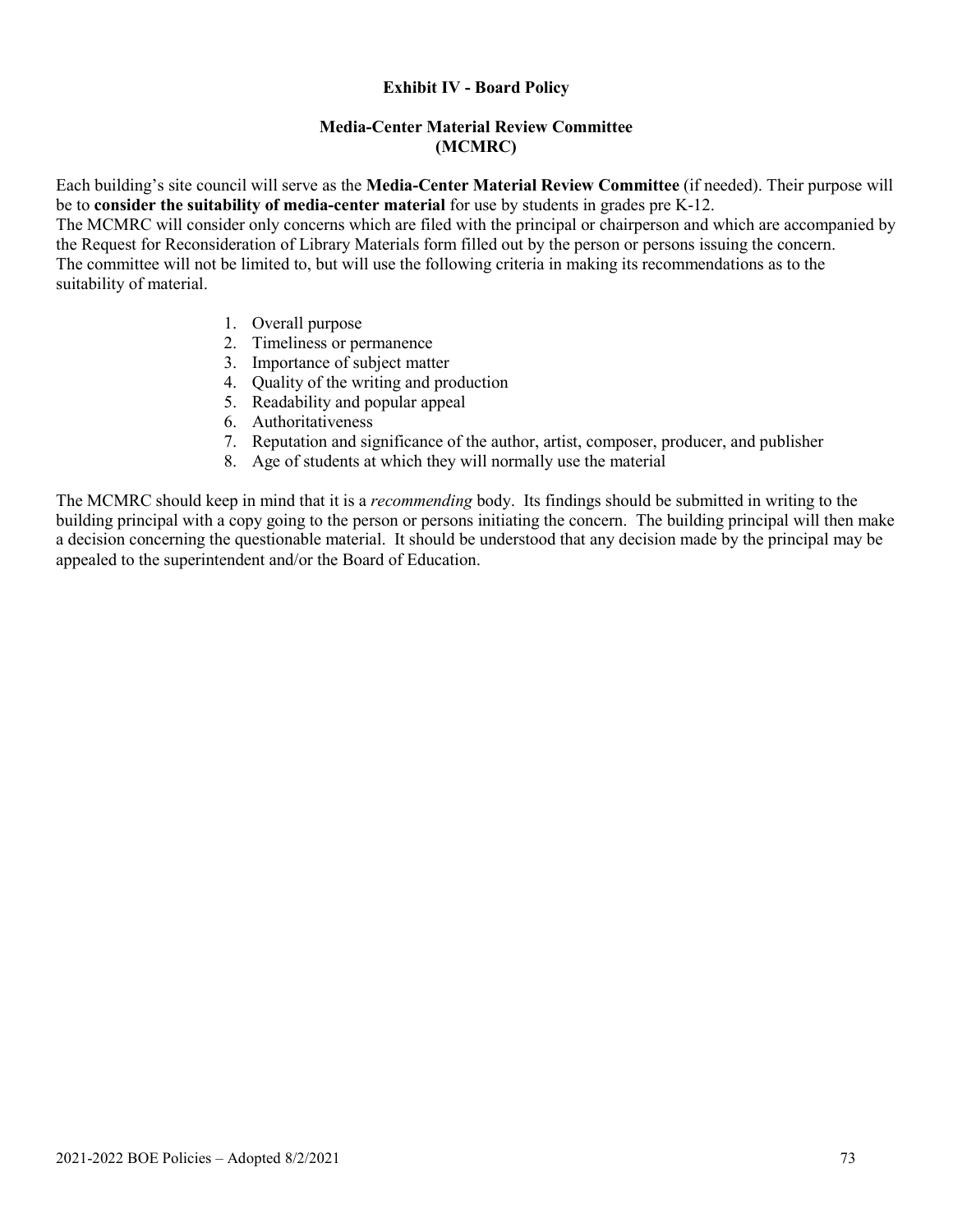### **EXHIBIT V -- BOARD POLICY** FAMILY AND MEDICAL LEAVE PLAN

Family and medical leave as required by federal law shall be granted for a period of not more than 12 weeks during a 12 month period. For purposes of this policy, a 12-month period shall be defined as a fiscal year beginning on July 1 and ending the following June 30. Spouses who are eligible for FMLA leave and are both employed by the district may be limited to a combined total of 12 weeks of leave during any 12–month period if the leave is taken for birth of the employee's son or daughter or to care for the child after birth, for placement of a son or daughter with the employee for adoption or foster care or to care for the child after placement, or to care for the employee's parent with a serious health condition.

Leave is available because of:

- 1. the birth of a son or daughter of the employee and to care for the son or daughter
- 2. the placement of a son or daughter with the employee for adoption or foster care
- 3. the need to care for a spouse, son, daughter or parent of the employee because of a serious health condition
- 4. a serious health condition of the employee that prevents the employee from performing the job functions. (Leave for reason 1 or 2 must be taken within 12 months of birth or placement.)
- 5. any qualifying exigency arising out of the fact that the employee's spouse, son, daughter, or parent is a covered military member on active duty (or has been notified of an impending call or order to achieve active duty) in support of a contingency operation; and
- 6. the need to care for a covered service member with a serious injury or illness if the employee is the spouse, son, daughter, parent, or next of kin of the service member. Eligible employees are, for reason (6) only, entitled to a combined total of 26 workweeks of leave during a 12-month period.

(Leave for reasons 1 or 2 must be taken within 12 months of the date of birth or placement of the child.)

The leave shall normally be unpaid leave. However, if the employee has any paid vacation, personal, sick or disability leave that is available for use because of the reason for the leave, the paid leave shall be used concurrently with the annual family and medical leave. The Superintendent will notify the employee prior to or during the leave period that the leave has been designated as paid family and medical leave.

The employee is eligible for family and medical leave upon completion of 12 months of service in the District and employed at least 1250 hours during the preceding year.

During the period of any unpaid family and medical leave the Board shall continue to pay the employer's share of the cost of group health benefits in the same manner as paid immediately prior to the leave. Any employee portion of the cost shall be paid by the employee to the Clerk of the Board on the payroll date or other time as the employee and Superintendent may agree. The Board may terminate group health coverage if the employee payment is not received within 30 days of the due date.

When leave is foreseeable, the employee shall give written notice 30 days in advance. If leave is not foreseeable, notice will be given as soon as practicable.

Upon the employee providing notice of need for leave, the employer will notify the employee of:

- A. The reasons that leave will count as family and medical leave.
- B. Any requirements for medical certification.
- C. Employer requirement of substituting paid leave.
- D. Requirements for premium payments for health benefits and employee responsibility for repayment if employer pays employee share.
- E. Right to be restored to same or equivalent job.
- F. Any employer required fitness-for-duty certifications.

The Superintendent may require an instructional employee to continue leave until the end of a semester if the leave begins more than five (5) weeks before the end of a semester, lasts more than three (3) weeks and the return would occur during the last three (3) weeks of the semester.

Leave for reason 1 or 2 must be taken within 12 months of the date of birth or placement of the child. Family leave for reasons 1 or 2 may not be used intermittently or on a part-time basis without the prior approval of the superintendent. If the leave is for a reason other than the employee's serious health conditions or for a qualifying exigency as described in section (5) above, the Superintendent may require an instructional employee to continue leave until the end of a semester, if:

A. The leave begins in the last five (5) weeks of a semester, will last more than two (2) weeks and the return to work would occur in the last two (2) weeks of a semester, or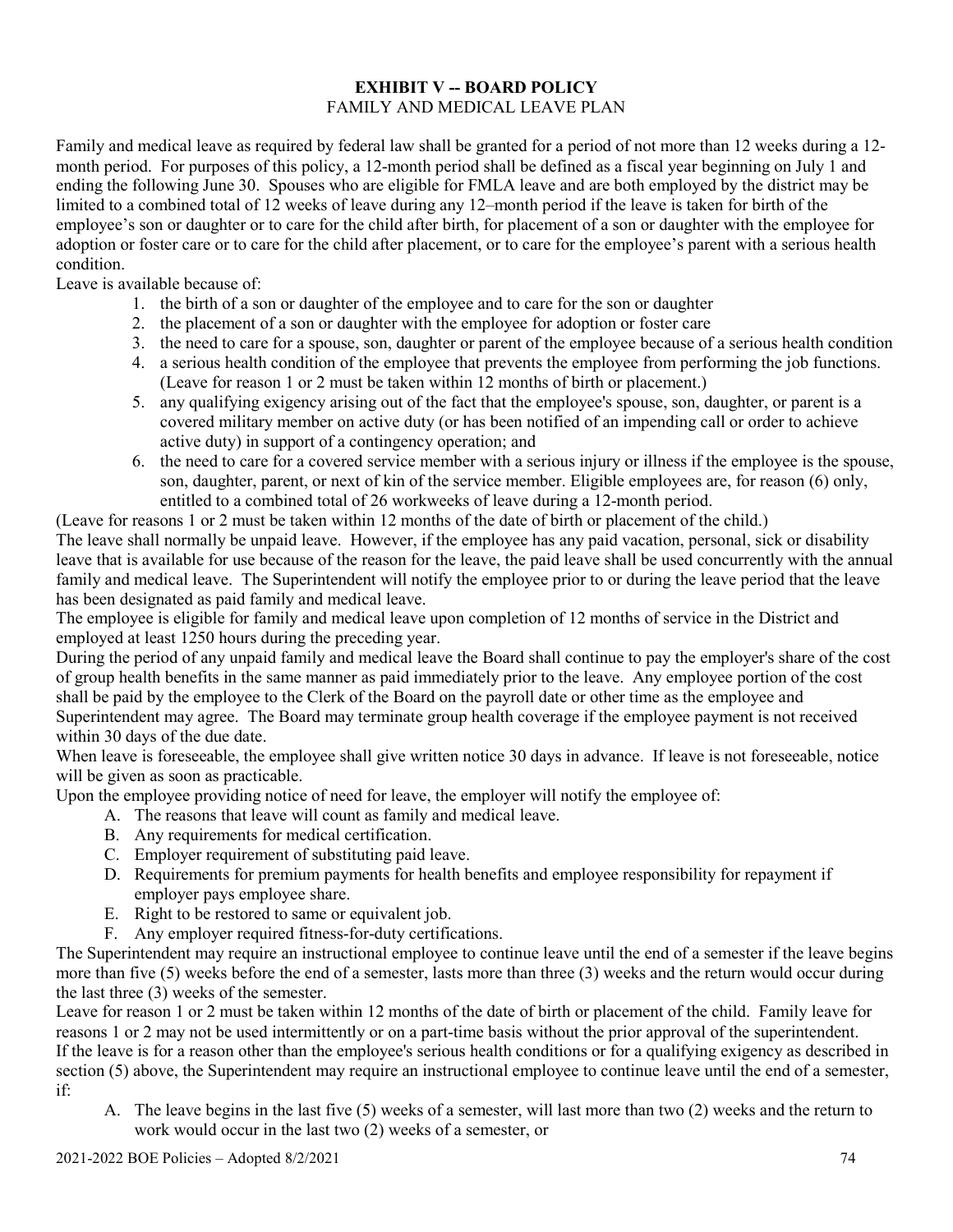B. The leave begins in the last three (3) weeks of a semester, and lasts more than five (5) days.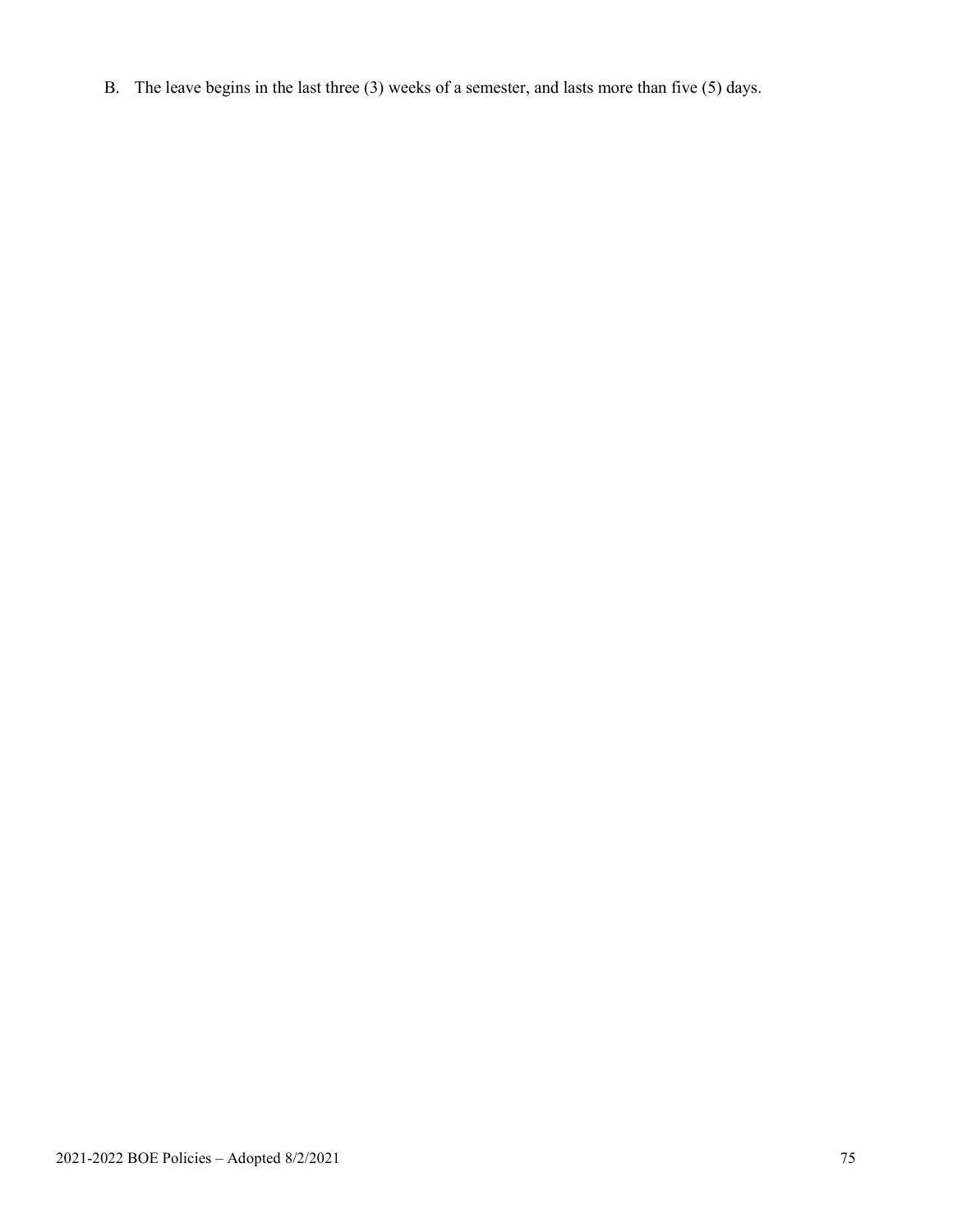## **Exhibit VI Copyright Guidelines**

It is the intent of the Maize School District to adhere to the provisions of the U.S. Copyright Law (Title 17, United States Code, Section 101, et. seq.) and other relative federal legislation and guidelines related to the duplication, retention and use of copyrighted materials. Employees who willfully disregard copyright laws are in violation of BOE policy and do so at their own risk and assume all liability.

Copyright policy is applied to all copyrighted materials, including print, videos and/or off-air recording, logos, illustrations, graphics, photographs, digital images, music, and computer software. Educational use exempts certain performances and displays from copyright infringement. All of the following criteria must be satisfied for face-to-face teaching, also called an educational exemption, to apply:

- The showing must be made by, at the direction of, or under the actual supervision of an instructor.
- The movie must directly relate to the curriculum and be of material assistance to the content being taught.
- The showing must take place in a classroom setting with only the enrolled students attending.
- The movie being used must be a legitimate copy, lawfully made under the Copyright Act and not taped from a legitimate copy or taped from television.

Fair use permits certain use of copyrighted material, without permission of the copyright holder, that ordinarily would be considered copyright infringement. when the following four factors are met:

- 1. The purpose and character of use, including whether such use is of a commercial nature or is for nonprofit educational purposes (how it will be used).
- 2. The nature of the copyrighted work (various formats, e.g. textbooks, workbooks, tests, poetry, etc.).
- 3. Amount of copyrighted work used (usually 10 percent limit).
- 4. Effect on the potential market for or value of the copyrighted work (Will the owner suffer unreasonable financial loss?).

Assuming the use is for classroom instruction, the guidelines below explain what is permitted and prohibited for each format.

- I. Printed Materials/Graphics
	- a. Permitted
		- i. Single copies at the request of an individual teacher of:
			- 1. a chapter of a book.
			- 2. an article from a magazine or newspaper.
			- 3. a short story, short essay, or short poem, whether or not from a collective work.
			- 4. a chart, graph, diagram, drawing, cartoon, or picture from a book, magazine, or newspaper.
		- ii. Multiple copies at the request of a teacher for classroom use (not to exceed one copy per pupil in a course) of:
			- 1. a complete poem if less than 250 words.
			- 2. an excerpt from a longer poem, but not to exceed 250 words.
			- 3. a complete article, story, or essay of less than 2,500 words.
			- 4. an excerpt from a larger printed work, not to exceed 10 percent of the whole or 1,000 words, whichever is less.
			- 5. one chart, graph, diagram, cartoon, or picture per book or magazine issue.

# b. Prohibited

- i. Copying more than one work or two excerpts from a single author during one class term.
- ii. Copying more than three works from a collective work or periodical volume during one class term.
- iii. More than nine sets of multiple copies for distribution to students in one class term.
- iv. Copying used to create or replace or substitute for anthologies or collective works.
- v. Copying of "consumable" works, such as workbooks, standardized tests, answer sheets, etc.
- vi. Copying/enlarging without permission (e.g. photographs, greeting cards, etc.).
- II. Sheet and Recorded Music
	- a. Permitted
		- i. Emergency copies for an imminent performance are permitted, provided they are replacing purchased copies and replacement is planned.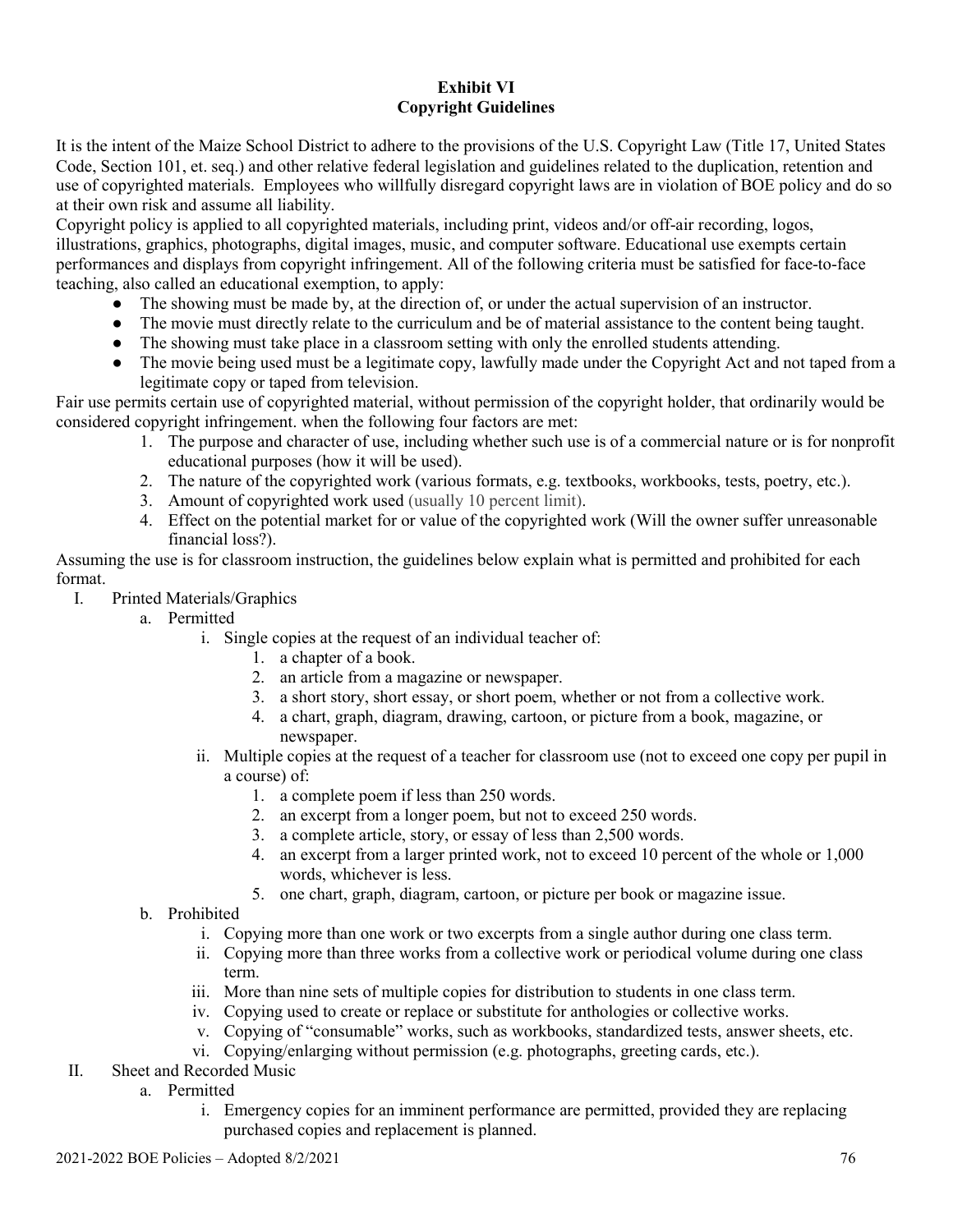- ii. Multiple copies (one per pupil of excerpts not constituting an entire performance unit or more than 10 percent of the total work may be made for academic purposes other than performances).
- iii. Purchased sheet music may be edited or simplified provided the character of the work isn't distorted or lyrics added or altered.
- iv. A single copy of a recorded performance by students may be retained by the institution or individual teacher for evaluation or rehearsal purposes.
- v. A single copy of recordings of copyrighted music owned by the institution for constructing exercises or examinations and retained for same.
- b. Prohibited
	- i. Copying to replace or substitute for anthologies or collections.
	- ii. Copying from works intended to be "consumable."
	- iii. Copying for purpose of performance except for Permitted No. 1 (referenced above).
	- iv. Copying to substitute for purchase of music.
	- v. Copying without inclusion of copyright notice on the copy.
- III. Audiovisual/Multimedia Materials
	- a. Permitted
		- i. Creating a slide or overhead transparency series from multiple sources as long as creation does not exceed 10 percent of photographs in one source (book, magazine, filmstrip, etc.) unless the source forbids photographic reproduction.
		- ii. Creating a single overhead transparency from a single page of a "consumable" workbook.
		- iii. Reproducing selected slides from a series if reproduction does not exceed 10 percent of the total nor excerpting "the essence."
		- iv. Excerpting sections of a film for a local videotape (not to be shown over cable) if excerpting does not exceed 10 percent of the total nor "the essence" of the work.
		- v. Stories or literary excerpts may be narrated on tape and duplicated, as long as the tape is not available for sale.
		- vi. Multimedia projects created for educational purposes may be used for teaching courses (face-toface instruction) for a period up to two years. Use beyond that requires permission from each copyrighted portion incorporated in the production.
		- vii. The following portion limitations apply:
			- 1. 10 percent or 3 minutes whichever is less of motion media.
			- 2. 10 percent or 1000 words whichever is less of text material.
			- 3. 10 percent, but no more than 30 seconds of music and lyrics from an individual musical work; photographs used in its entirety but no more than five images by an artist or photographer.
	- b. Prohibited
		- i. Duplication of tapes unless reproduction rights were given at time of purchase. 2. Reproduction of musical works or conversion to another format (e.g., record to tape).
		- ii. Reproduction of commercial "ditto masters," individually or in sets (including multimedia kits), if available for sale separately.
		- iii. Reproduction of any AV work in its entirety.
		- iv. Conversion of one media format to another (e.g., film to videotape) unless permission is secured.
		- v. Educators and students are advised to exercise caution in using digital material downloaded from the Internet in multimedia projects, because there is a mix of works protected by copyright and works in the public domain on the network. Access to works on the Internet does not automatically mean that these can be reproduced and reused without permission or royalty payment.

### IV. Computer Software

- A. Permitted
	- 1. One copy made for archival purposes only to be held in case the working copy is destroyed or no longer functions.
- B. Prohibited
	- 1. Creation of any new copies of copyrighted programs for any purpose other than one permitted above.
	- 2. Installing single use programs on more than one computer.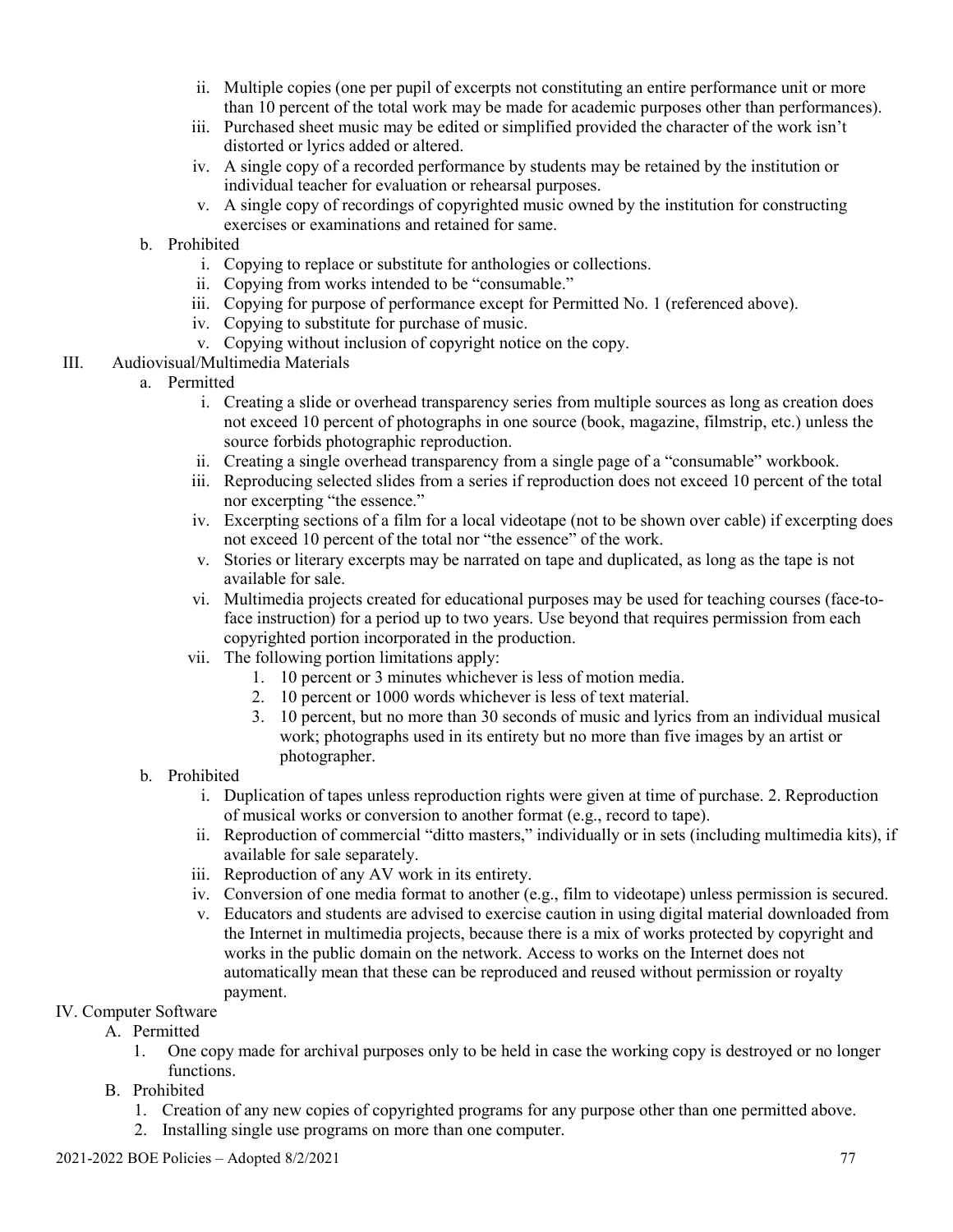- 3. Installing site license programs on more sites than allowed by license.
- 4. Leaving preview software on the computer after return of program.
- V. Video/Off-Air Recording
	- A. Permitted
		- 1. Public performance is permitted only when all four of these requirements is met:
			- a. The performance must be presented by instructors or pupils.
			- b. The performance must occur in the course of face-to-face teaching.
			- c. The performance must take place in a classroom or similar place for instruction.
			- d. The performance must be of a legally acquired copy of the work.
		- 2. A broadcast program may be recorded off-air simultaneously with transmission and retained by a nonprofit educational institution for 45 calendar days after date of recording.
		- 3. Off-air recordings may be used once by individual teachers for relevant classroom activities and once for necessary reinforcement during the first 10 consecutive school days after recording.
		- 4. After the first 10 school days, recordings may be used up to the end of the 45-day retention period for teacher evaluation purposes only (e.g., to determine of the program should be purchased for the curriculum).
		- 5. Such recordings may be made only at the request of and used by individual teachers. No broadcast program may be recorded more than once for the same teacher.
		- 6. Such recordings need not be used in their entirety but may not be altered or edited and must include the copyright notice on the program as recorded.
	- B. Prohibited
		- 1. Off-air recording in anticipation of teacher requests.
		- 2. Using the recording for instruction after the 10-day use period.
		- 3. Holding the recording for weeks or indefinitely because:
			- a. units needing the program concepts aren't taught within the 10-day use period
			- b. an interruption or technical problems delayed its use
			- c. another teacher wishes to use it... or any other supposed "legitimate" educational reason.

**On occasion, a special notice is provided with some materials specifically prohibiting reproduction of any kind. Permission to use any part of such works must be secured in writing from the author or producer.**

**In no case shall any district employee or student use district equipment for duplication which would prevent or circumvent sale of copyrighted materials.**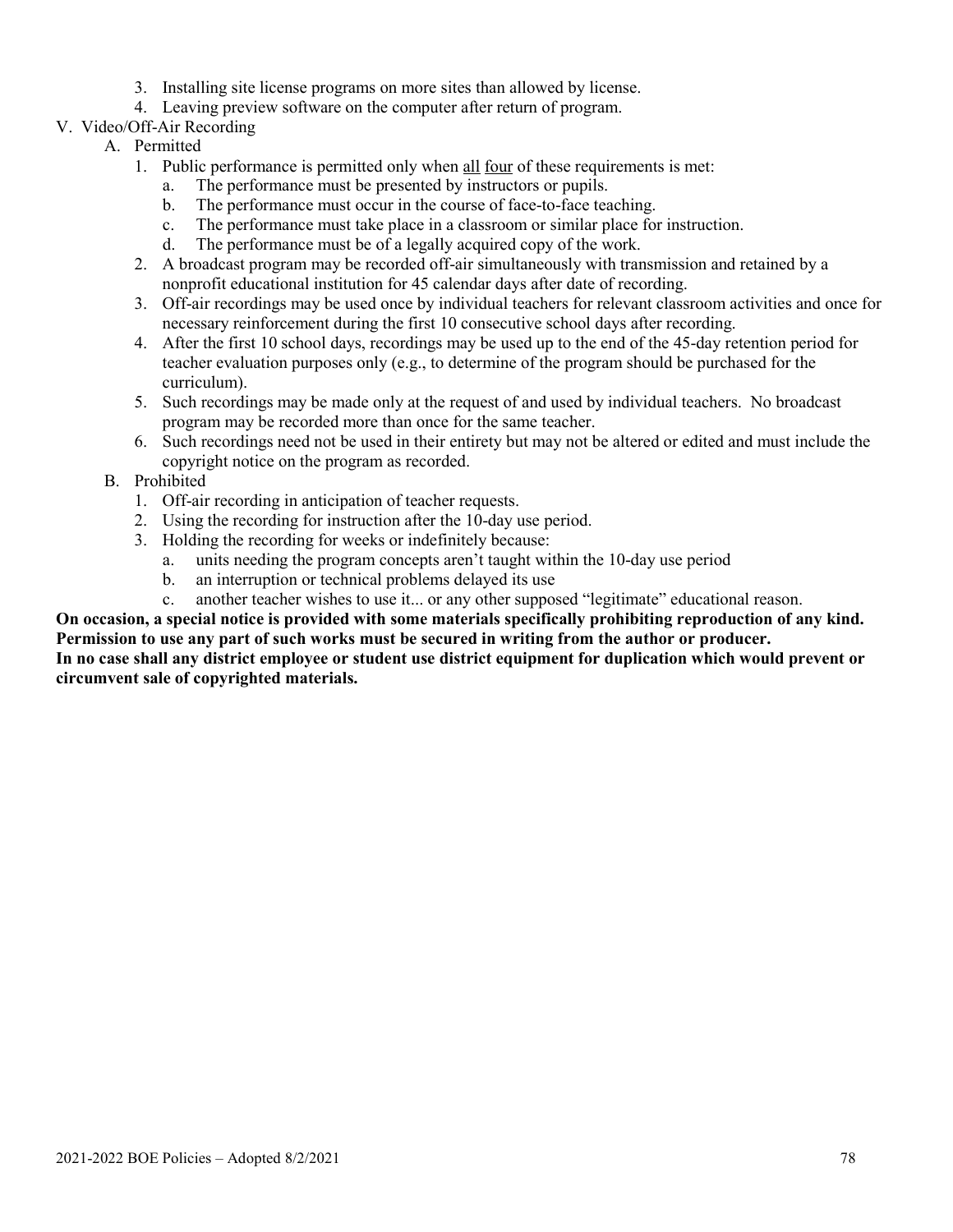### **Exhibit VII Homeless Student Regulations**

### **Homeless students shall, by definition, include the following:**

- 1. Children and youth who are sharing the housing of other persons due to loss of housing, economic hardship, or a similar reason; are living in motels, hotels, trailer parks, or camping grounds due to the lack of alternative adequate accommodations; are living in emergency or transitional shelters; or are abandoned in hospitals.
- 2. Children and youth who have a primary nighttime residence that is a public or private place not designated for or ordinarily used as a regular sleeping accommodation for human beings.
- 3. Children and youth who are living in cars, parks, public spaces, abandoned buildings, substandard housing, bus or train stations, or similar settings.
- 4. Migratory children who meet one of the above-described circumstances.

### Enrollment/Placement

The district, according to the child's or youth's best interest, shall either continue the child's or youth's education in the school of origin for the duration of homelessness in any case in which: 1) a family becomes homeless between academic years or during an academic year; and 2) for the remainder of the academic year, if the child or youth becomes permanently housed during an academic year; or enroll the child or youth in any public school that non-homeless students who live in the attendance area in which the child or youth is actually living are eligible to attend. School Stability

In determining the best interest of the child or youth, the district homeless student liaison shall:

- 1. presume that keeping the child or youth in the school of origin is in the child's or youth's best interest, except when doing so is contrary to the request of the child's or youth's parent or guardian, or (in the case of an unaccompanied youth) the youth;
- 2. consider student-centered factors related to the child's or youth's best interest, including factors related to the impact of mobility on achievement, education, health, and safety of homeless children and youth, giving priority to the request of the child's or youth's parent or guardian or (in the case of an unaccompanied youth) the youth;
- 3. if, after conducting the best interest determination based on consideration of the presumption in clause (1) and the student-centered factors in clause (2), it is determined that it is not in the child's or youth's best interest to attend the school of origin or the school requested by the parent or guardian, or (in the case of an unaccompanied youth) the youth, provide the child's or youth's parent or guardian or the unaccompanied youth with a written explanation of the reasons for its determination, in a manner and form understandable to such parent, guardian, or unaccompanied youth, including information regarding the right to appeal such determination; and
- 4. in the case of an unaccompanied youth, ensure that the district homeless student liaison assists in placement or enrollment decisions under this subparagraph, gives priority to the views of such unaccompanied youth, and provides notice to such youth of the right to appeal.

# Immediate Enrollment

The school selected shall immediately enroll the homeless child or youth, even if the child or youth:

- 1. is unable to produce records normally required for enrollment, such as previous academic records, records of immunization and other required health records, proof of residency, or other documentation; or
- 2. has missed application or enrollment deadlines during any period of homelessness.

# Relevant Academic Records

The enrolling school shall immediately contact the school last attended by the child or youth to obtain relevant academic and other records.

### Relevant Health Records

If the child or youth needs to obtain immunizations or other required health records, the enrolling school shall immediately refer the parent or guardian of the child or youth, or (in the case of an unaccompanied youth) the youth, to the district homeless student liaison, who shall assist in obtaining necessary immunizations or screenings, or immunization or other required health records.

### Records

Any record ordinarily kept by the school, including immunization or other required health records, academic records, birth certificates, guardianship records, and evaluations for special services or programs, regarding each homeless child or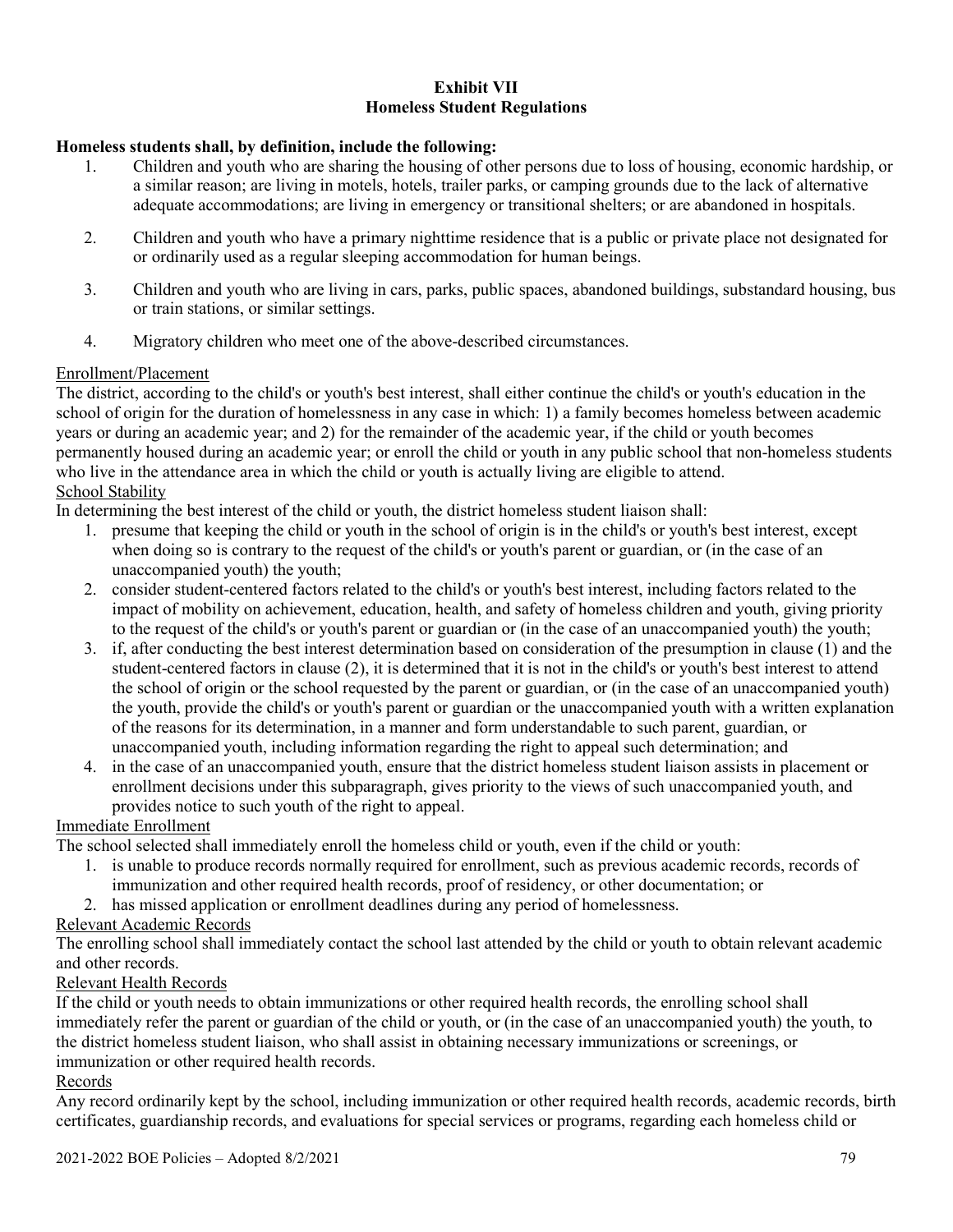youth shall be maintained so that the records involved are available, in a timely fashion, when a child or youth enters a new school or school district and in a manner consistent with the Family Educational Rights and Privacy Act. See Article I, Section 21.

Enrollment Disputes

If a dispute arises over eligibility, school selection, or enrollment in a school:

- 1. the child or youth shall be immediately enrolled in the school in which enrollment is sought (whether sought by the parent, guardian, or unaccompanied youth), pending final resolution of the dispute, including all available appeals;
- 2. the parent or guardian of the child or youth or (in the case of an unaccompanied youth) the youth shall be provided with a written explanation of any decisions related to school selection or enrollment made by the school, the local educational agency, or the State educational agency involved, including the rights of the parent, guardian, or unaccompanied youth to appeal such decisions; and
- 3. the parent, guardian, or unaccompanied youth shall be referred to the district homeless student liaison, who shall carry out the dispute resolution process as expeditiously as possible after receiving notice of the dispute.

# Placement Choice

The choice regarding placement shall be made regardless of whether the child or youth lives with the homeless parents or has been temporarily placed elsewhere.

Information about a homeless child's or youth's living situation shall be treated as a student education record, and shall not be deemed to be directory information, as outlined in FERPA.

# Contact Information

Nothing shall prohibit the district from requiring a parent or guardian of a homeless child or youth to submit contact information.

# Definition

The term "school of origin" means the school that a child or youth attended when permanently housed or the school in which the child or youth was last enrolled, including a preschool. When the child or youth completes the final grade level served by the school of origin, the term "school of origin" shall include the designated receiving school at the next grade level for all feeder schools.

# Comparable Services

Each homeless child or youth shall be provided services comparable to services offered to other students in the school selected, including:

- 1) Transportation services;
- 2) Educational services for which the child or youth meets the eligibility criteria, such as services provided under title I of the Elementary and Secondary Education Act of 1965 or similar State or local programs, educational programs for children with disabilities, and educational programs for English learners;
- 3) Programs in career and technical education;
- 4) Programs for gifted and talented students; and
- 5) School nutrition programs.

# Coordination

The district shall coordinate the provision of services under these regulations with the Department for Children and Families and other agencies or entities providing services to homeless children and youths and their families, including services and programs funded under the Runaway and Homeless Youth Act (42 U.S.C. 5701 et seq.), and transportation, transfer of school records, and other inter-district activities, with other local educational agencies. If applicable, the district shall coordinate with state and local housing agencies responsible for developing the comprehensive housing affordability strategy to minimize educational disruption for children and youths who become homeless. The coordination required shall be designed to:

- 1) ensure that all homeless children and youths are promptly identified;
- 2) ensure that all homeless children and youths have access to, and are in reasonable proximity to, available education and related support services; and
- 3) raise the awareness of school personnel and service providers of the effects of short-term stays in a shelter and other challenges associated with homelessness.

# Homeless Children and Youths With Disabilities

For children and youths who are both homeless and eligible for services under the Individuals with Disabilities Education Act (20 U.S.C. 1400 et seq.), the district shall coordinate the provision of services under these regulations with the provision of programs for children with disabilities served by the district and other involved local educational agencies.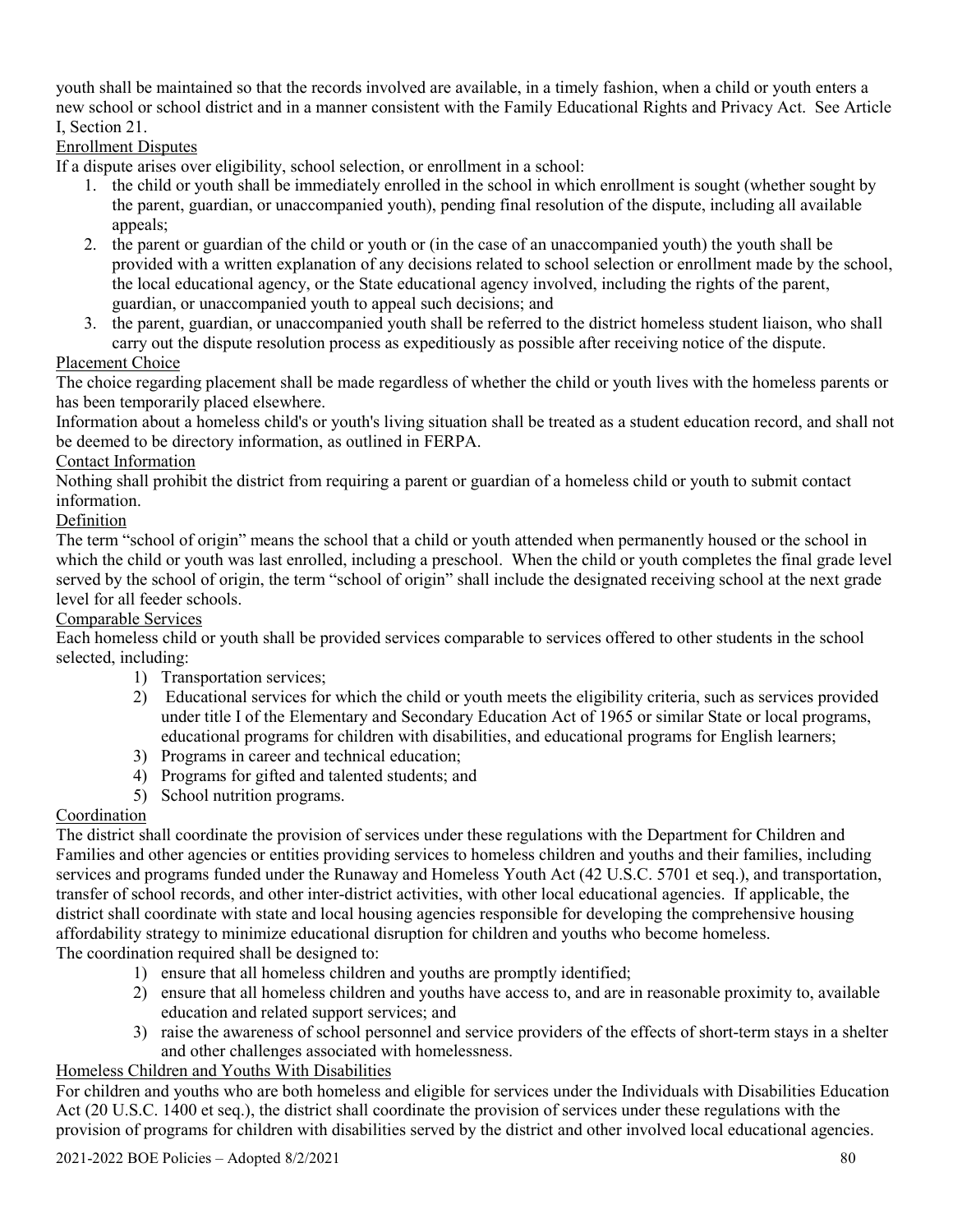### District Homeless Student Liaison

The board designates the following individual to act as the district's homeless student liaison:

Position: Associate Superintendent for Teaching and Learning

E-mail: kduling@usd266.com

Address: 905 W. Academy Ave., Maize, KS 67101

Telephone: (316) 722-0614

The district shall inform school personnel, service providers, and advocates working with homeless families of the duties of this liaison.

# The district homeless student liaison shall ensure:

- 1) homeless children and youths are identified by school personnel through outreach and coordination activities with other entities and agencies;
- 2) homeless children and youths are enrolled in, and have a full and equal opportunity to succeed in, district schools;
- 3) homeless families and homeless children and youths have access to and receive educational services for which such families, children, and youths are eligible, including services through Head Start programs (including Early Head Start programs) under the Head Start Act (42 U.S.C. 9831 et seq.), early intervention services under part C of the Individuals with Disabilities Education Act (20 U.S.C. 1431 et seq.), and other preschool programs administered by the local educational agency;
- 4) homeless families and homeless children and youths receive referrals to health care services, dental services, mental health and substance abuse services, housing services, and other appropriate services;
- 5) the parents or guardians of homeless children and youths are informed of the educational and related opportunities available to their children and are provided with meaningful opportunities to participate in the education of their children;
- 6) public notice of the educational rights of homeless children and youths is disseminated in locations frequented by parents or guardians of such children and youths, and unaccompanied youths, including schools, shelters, public libraries, and soup kitchens, in a manner and form understandable to the parents and guardians of homeless children and youths, and unaccompanied youths;
- 7) enrollment disputes are mediated in accordance with these regulations;
- 8) the parent or guardian of a homeless child or youth, and any unaccompanied youth, is fully informed of all transportation services, including transportation to the school of origin, and is assisted in accessing transportation to the school that is selected;
- 9) school personnel providing services under these regulations receive professional development and other support; and
- 10) unaccompanied youths:
	- a. are enrolled in school;
	- b. have opportunities to meet the same challenging state academic standards as Kansas establishes for other children and youth; and
	- c. are informed of their status as independent students under federal law regarding student financial assistance for higher education acquisition and that the youths may obtain assistance from the district homeless student liaison to receive verification of such status for purposes of the Free Application for Federal Student Aid.

The liaison shall also work with the state coordinator for education of homeless children and youth to request and receive needed technical assistance and monitoring to ensure the district complies with federal and state law regarding homeless students. Similarly, the liaison will coordinate with the state coordinator in order to provide professional development opportunities for district personnel to aid them in identifying and meeting the needs of homeless children and youths and will respond to inquiries from parents, guardians, and homeless children and youths to ensure they are provided with the full protection of the law and services they are due. **Notice** 

The district shall inform school personnel, service providers, advocates working with homeless families, parents and guardians of homeless children and youths, and homeless children and youths of the duties of the district homeless student liaison, and publish annually updated contact information for the liaison on the district's website. Local and State Coordination

The district homeless student liaison, as a part of assigned duties, shall coordinate and collaborate with state coordinators, the community, and school personnel responsible for the provision of education and related services to homeless children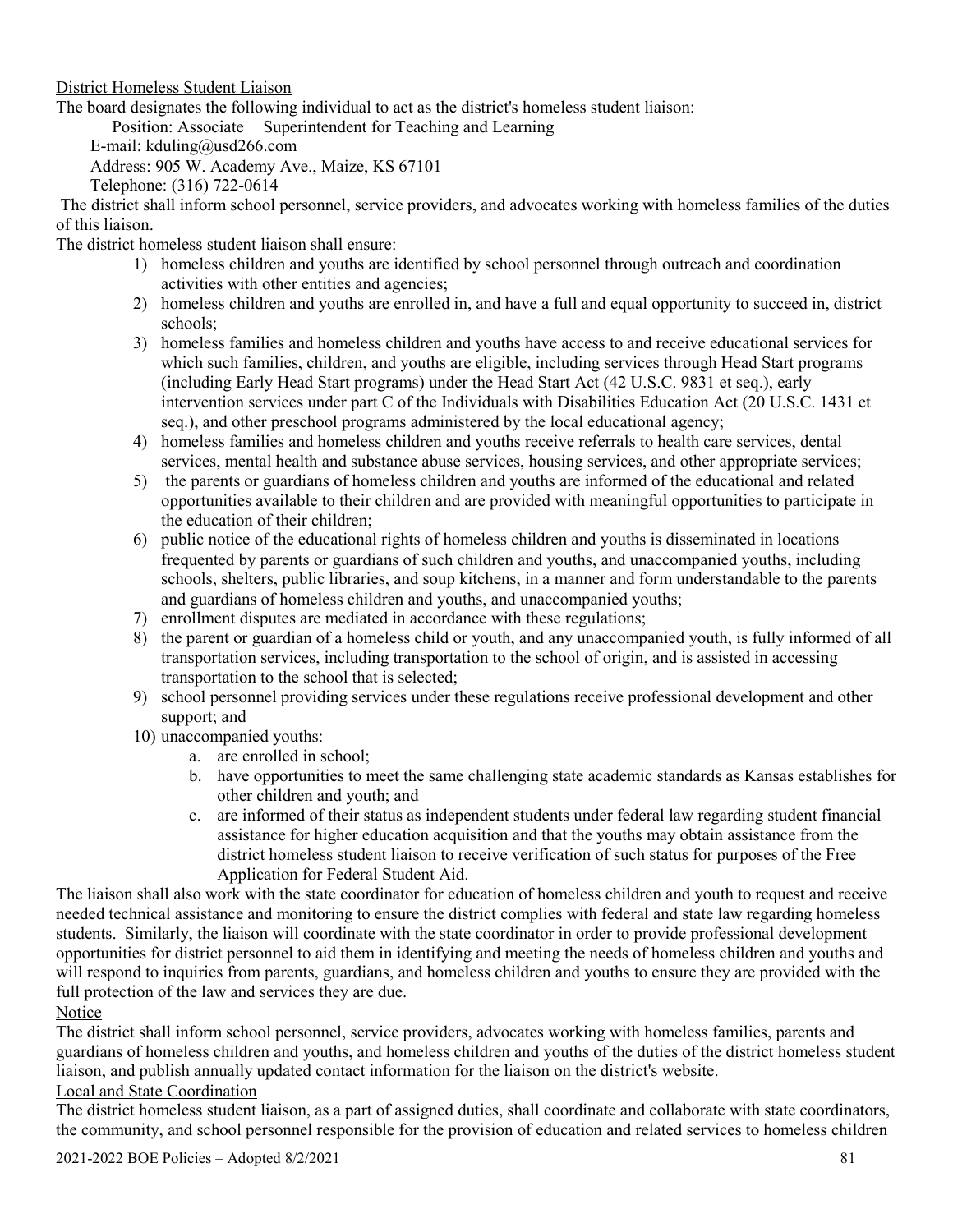and youths. Such coordination shall include collecting and providing to the state coordinator the reliable, valid, and comprehensive data.

Homeless Status

The district homeless student liaison may affirm, without further agency action by the Department of Housing and Urban Development, that a child or youth who is eligible for and participating in a program provided by the district, or the immediate family of such a child or youth, who meets the eligibility requirements, is eligible for such program or service. Dispute Resolution Process

A complaint regarding the placement or education of a homeless child or youth shall first be presented orally and informally to the district's homeless student liaison. If the complaint is not promptly resolved, the complainant may present a formal written complaint (grievance) to the homeless student liaison. The written complaint must include the following information: date of filing, description of concerns, the name of the person or persons involved, and a recapitulation of the action taken during the informal charge stage. Within five (5) working days after receiving the complaint, the liaison shall state a decision in writing to the complainant, with supporting evidence and reasons. In addition, the liaison will inform the superintendent of the formal complaint and the disposition. Transportation

If it is in the best interest of the homeless child or youth to attend the school of origin, transportation to and from that school will be provided at the request of the parent or guardian or, in the case of an unaccompanied youth, the homeless coordinator. If the student's temporary housing is outside the attendance area of the school of origin, then the district will work with the school of origin to agree on a method to apportion the responsibility and costs for transporting the child. If an agreement cannot be reached, the costs will be shared equally.

**Complaint Form**

# **PROGRAMS FOR HOMELESS STUDENTS**

# *(Assignment to a School Other than School of Origin/School Requested by the Parent)*

After reviewing the situation, it would be in the best interest of your child or youth to be educated at .

Explanation of decision: \_

If you so choose, you may appeal this decision in the following manner:

You may verbally and informally state your complaint to the district's homeless student liaison. If the complaint is not promptly resolved, you may complain in writing to the district homeless student liaison. You must include the following information: date of filing, description of the complaint, the name of the person or persons involved and an explanation of the action taken during the informal charge stage. Within five (5) working days after receiving the complaint, the liaison will provide you a written decision, with supporting evidence and reasons. In addition, the liaison will inform the superintendent of the formal complaint and the result.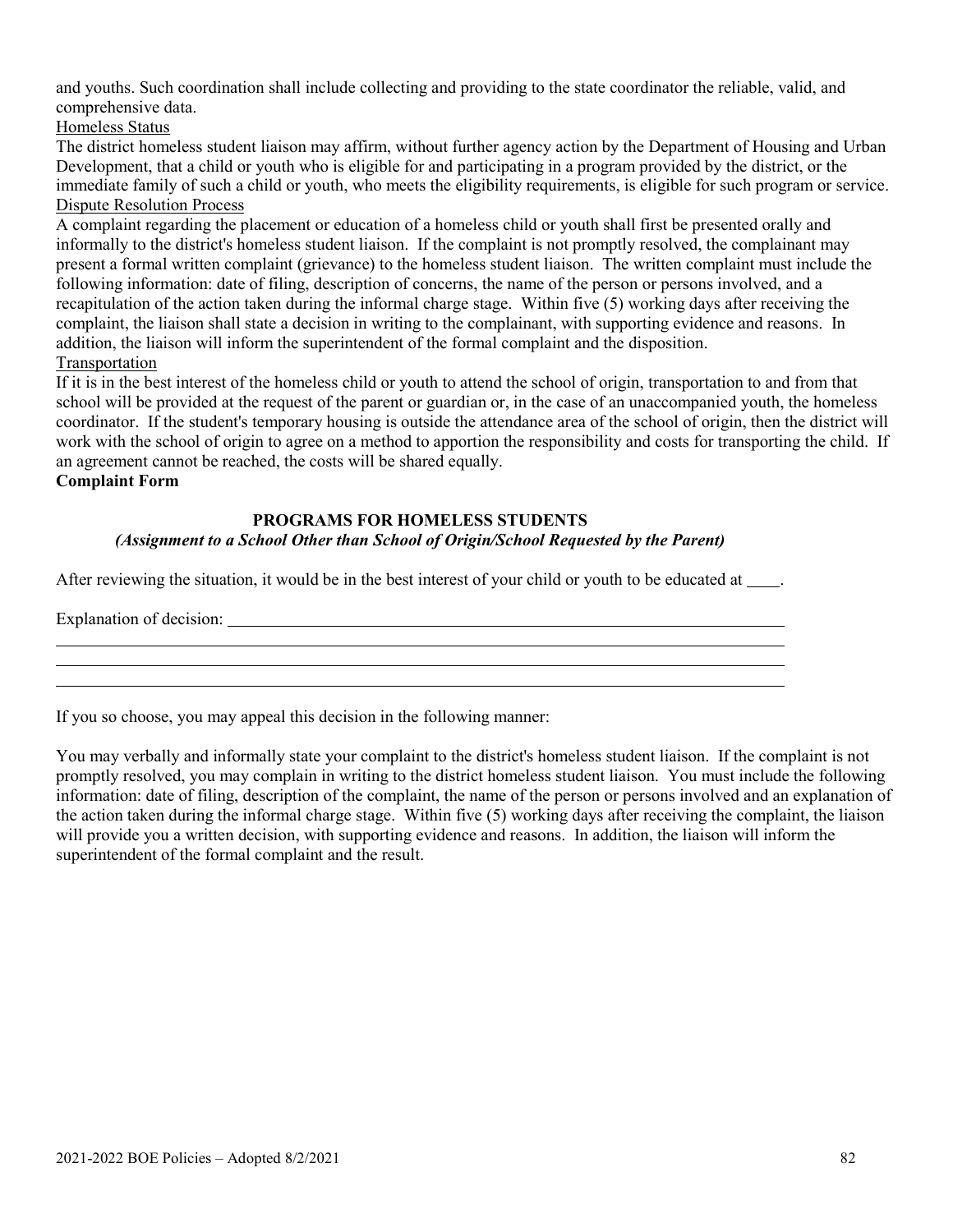## **Exhibit VIII Foster Care Student Regulations**

The Every Student Succeeds Act ("ESSA") addresses additional protections for students in foster care and establishes a system of joint responsibility for school districts, the Kansas State Department of Education ("KSDE"), and the Kansas Department for Children and Families ("DCF") to ensure the educational stability of students in foster care. For the purposes of these regulations, "foster care" means 24-hour substitute care for children placed away from their parents and for whom a child welfare agency has placement and care duties. This includes, but is not limited to, placements in foster family homes, foster homes of relatives, group homes, emergency shelters, residential facilities, child-care institutions, and pre-adoptive homes.

## Transportation of Students in Foster Care

ESSA requires each Kansas school district to collaborate with child welfare agencies, such as DCF and tribal child welfare agencies, to develop and implement clear, written procedures for how transportation to maintain a student in foster care in his or her school of origin (when in the student's best interest) will be provided, arranged, and funded. The procedures must ensure that the transportation will be provided promptly, in a cost-effective manner, and in accordance with federal law. Also, they must address how additional costs will be absorbed. Therefore, if there are any additional costs incurred to maintain a foster care student in his or her school of origin, the district will provide the transportation if:

- 1. DCF agrees to reimburse the district for the additional costs;
- 2. The district agrees to pay the additional costs; or
- 3. DCF and the district split the additional costs.

Upon request, the district will provide an assurance to KSDE that the district has transportation procedures meeting the above requirements.

# Additional Costs

"Additional costs" reflect the difference between what the district would spend to transport a student to the assigned school and the cost of transporting a student in foster care to his or her school of origin. Title I, Part A funds may be used to pay for additional transportation costs in Title I districts.

### School of Origin

The "school of origin" is the school in which a student is enrolled at the time of placement in foster care or of a change in placement. A student in foster care is entitled to remain enrolled in his or her school of origin unless it is determined not to be in the student's best interest to stay at that school.

# Best-Interest Determination

DCF will make the final decision regarding whether it is in a student's best interest to remain in the school of origin. District staff may be asked to provide information on the "educational best interest" of the student to support educational decision-making based on what is best for the student academically. For students receiving special education and related services under the Individual with Disabilities Education Act or for students on Section 504 accommodation plans, it is recommended that relevant team members should be consulted in the best interest determination process, as the district will still be required to ensure compliance with Least Restrictive Environment requirements.

The United States Department of Education has provided a list of factors that may be considered in determining the student's educational best interest, which include appropriateness of the current setting, proximity of placement to school attendance centers, the child's preference, the parents' preference, the child's attachment to the school of origin, where siblings will be placed, and the availability of needed services. The "best-interest determination" may not be made based on transportation costs or funding.

# District Foster Care Liaison

The "district foster care liaison" is a district employee who facilitates the enrollment in or transfer to a public school of a student in the district who is a ward of the state. The district's foster care liaison is considered the designated point of contact for collaboration with DCF on transportation procedures.

The District has designated the following staff person as the District foster care liaison:

Position: Associate Superintendent for Teaching and Learning

E-mail: kduling@usd266.com

Address: 905 W. Academy Ave., Maize, KS 67101

Telephone: (316) 722-0614

# Child Welfare Agency

2021-2022 BOE Policies – Adopted 8/2/2021 83 In Kansas, DCF is the regular child welfare agency for collaboration on transportation procedures. The Child Protective Services ("CPS") division of DCF will typically be the division that works with the district on issues related to students in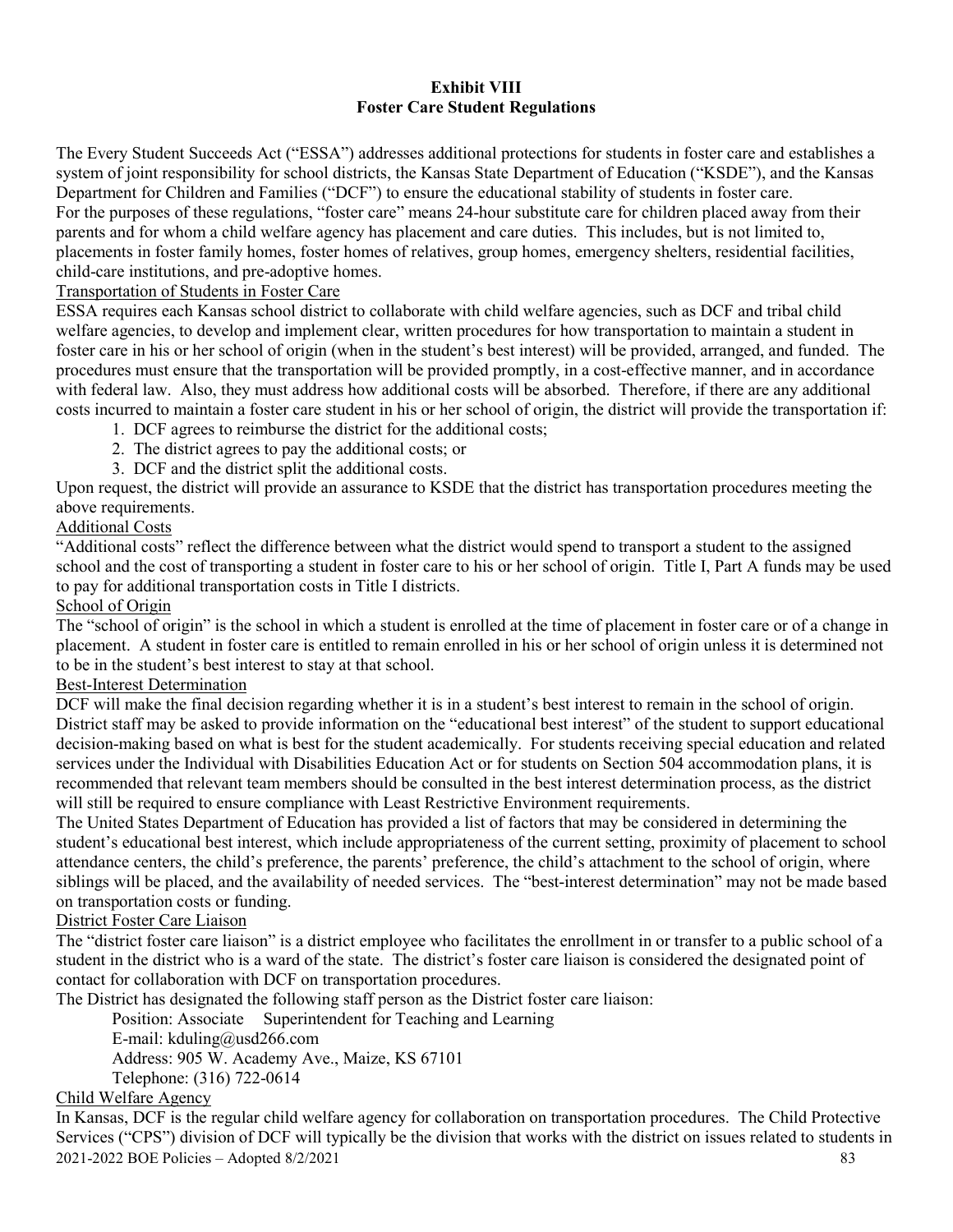foster care, however, tribal child welfare agencies may also be involved with this process. Therefore, whenever DCF is used in these regulations, it may be deemed to apply to any child welfare agency based on the circumstances. Child Welfare Contact

The district, if receiving Title I, Part A funds, must collaborate on transportation procedures with the DCF-designated contact if DCF notifies the district in writing that DCF has designated an employee to serve as a point of contact for the district.